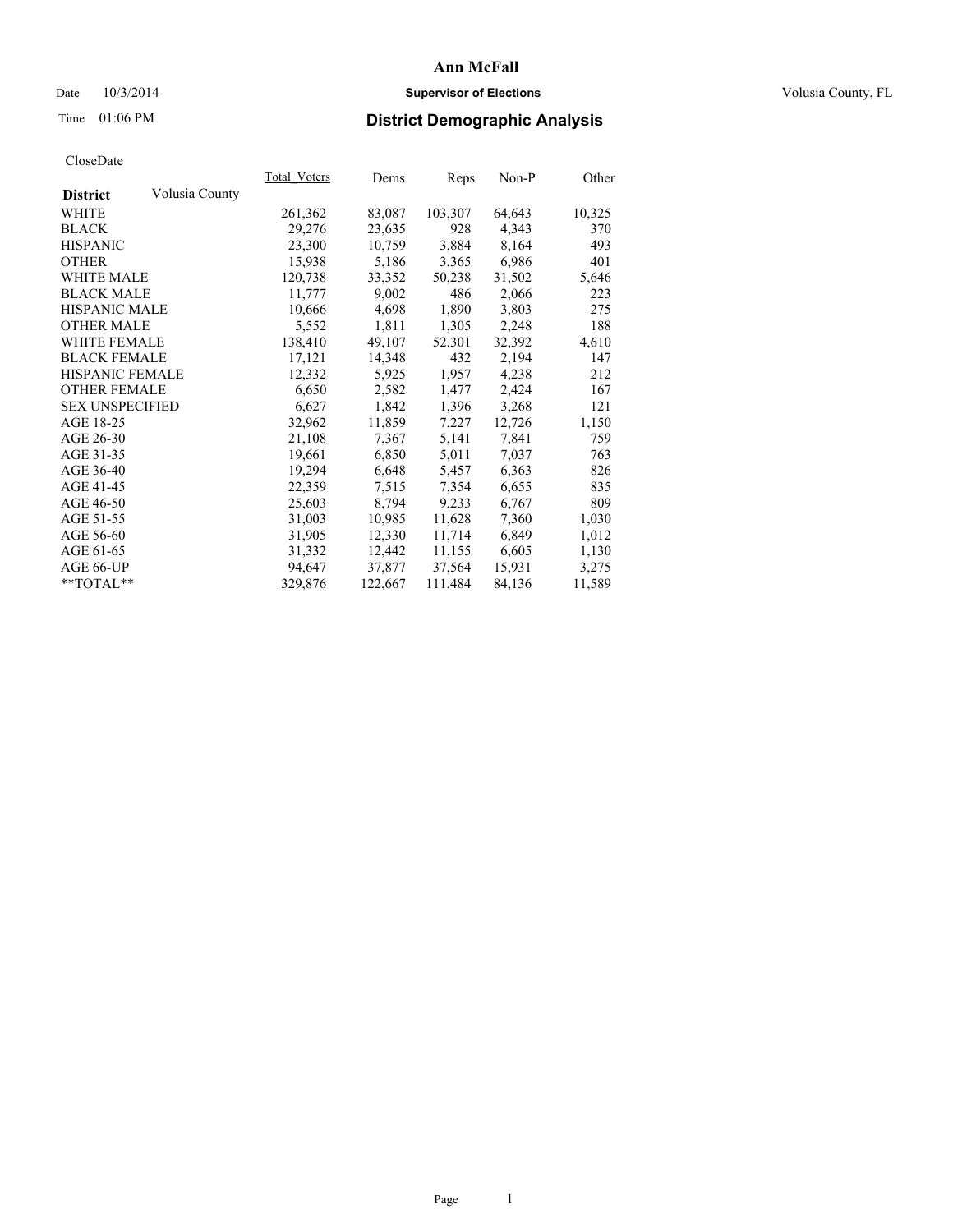## Date  $10/3/2014$  **Supervisor of Elections Supervisor of Elections** Volusia County, FL

# Time 01:06 PM **District Demographic Analysis**

|                                              | Total Voters | Dems   | Reps   | Non-P  | Other |
|----------------------------------------------|--------------|--------|--------|--------|-------|
| County Council District 1<br><b>District</b> |              |        |        |        |       |
| WHITE                                        | 51,480       | 15,779 | 21,800 | 11,650 | 2,251 |
| <b>BLACK</b>                                 | 4,695        | 3,818  | 156    | 652    | 69    |
| <b>HISPANIC</b>                              | 4,476        | 1,937  | 776    | 1,661  | 102   |
| <b>OTHER</b>                                 | 2,994        | 891    | 735    | 1,283  | 85    |
| <b>WHITE MALE</b>                            | 23,483       | 6,219  | 10,431 | 5,614  | 1,219 |
| <b>BLACK MALE</b>                            | 1,855        | 1,449  | 68     | 292    | 46    |
| <b>HISPANIC MALE</b>                         | 1,916        | 790    | 372    | 709    | 45    |
| <b>OTHER MALE</b>                            | 1,025        | 317    | 269    | 402    | 37    |
| WHITE FEMALE                                 | 27,579       | 9,455  | 11,201 | 5,903  | 1,020 |
| <b>BLACK FEMALE</b>                          | 2,784        | 2,329  | 84     | 348    | 23    |
| HISPANIC FEMALE                              | 2,494        | 1,115  | 394    | 930    | 55    |
| <b>OTHER FEMALE</b>                          | 1,182        | 421    | 296    | 433    | 32    |
| <b>SEX UNSPECIFIED</b>                       | 1,326        | 330    | 351    | 615    | 30    |
| AGE 18-25                                    | 6,317        | 1,878  | 1,607  | 2,558  | 274   |
| AGE 26-30                                    | 3,819        | 1,196  | 1,028  | 1,456  | 139   |
| AGE 31-35                                    | 3,793        | 1,229  | 1,127  | 1,287  | 150   |
| AGE 36-40                                    | 3,780        | 1,193  | 1,202  | 1,184  | 201   |
| AGE 41-45                                    | 4,362        | 1,379  | 1,561  | 1,239  | 183   |
| AGE 46-50                                    | 4,931        | 1,597  | 1,990  | 1,184  | 160   |
| AGE 51-55                                    | 5,876        | 1,973  | 2,416  | 1,257  | 230   |
| AGE 56-60                                    | 5,968        | 2,183  | 2,374  | 1,207  | 204   |
| AGE 61-65                                    | 6,018        | 2,368  | 2,311  | 1,073  | 266   |
| AGE 66-UP                                    | 18,781       | 7,429  | 7,851  | 2,801  | 700   |
| $*$ TOTAL $*$                                | 63,645       | 22,425 | 23,467 | 15,246 | 2,507 |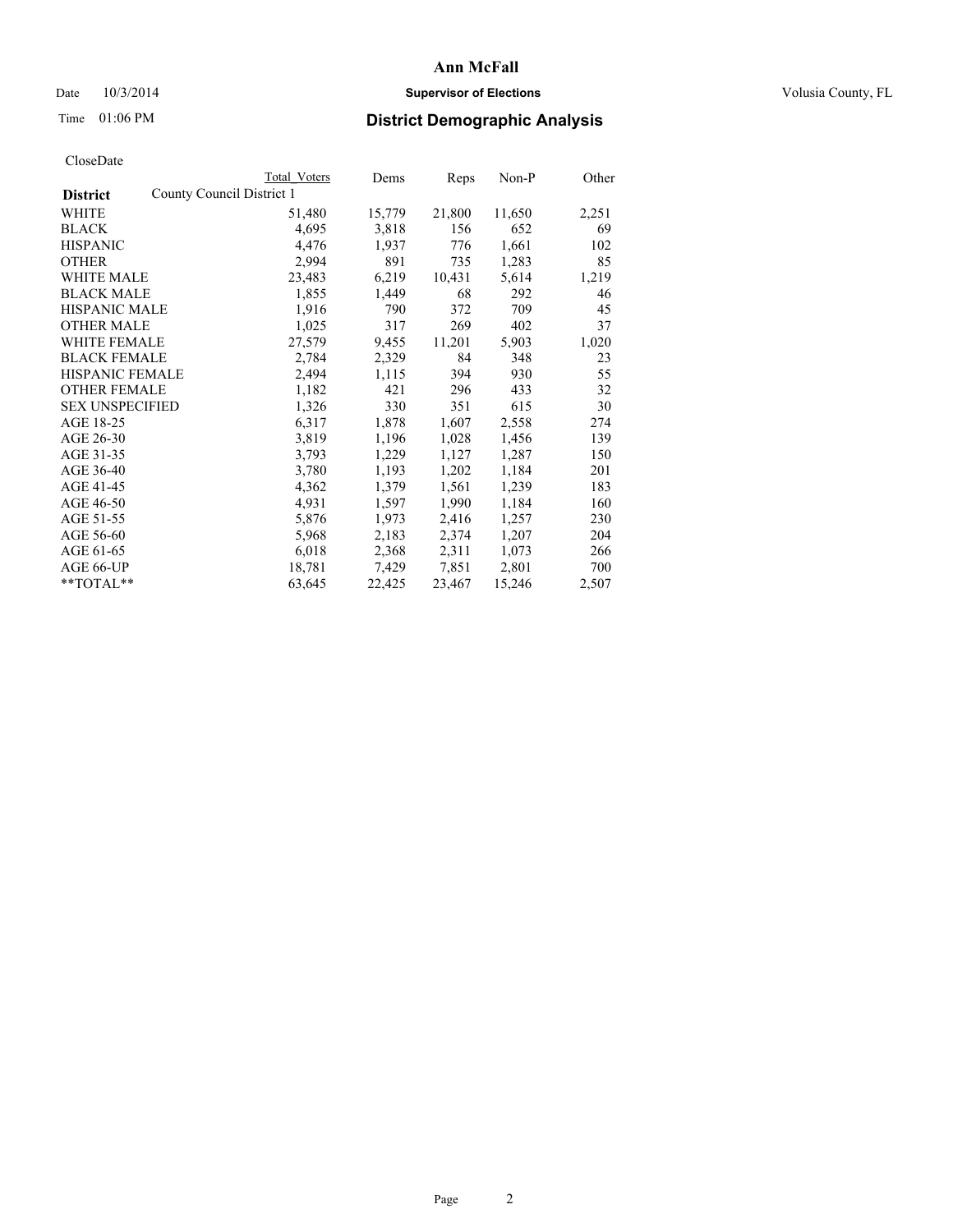## Date  $10/3/2014$  **Supervisor of Elections Supervisor of Elections** Volusia County, FL

# Time 01:06 PM **District Demographic Analysis**

|                                              | Total Voters | Dems   | Reps   | Non-P  | Other |
|----------------------------------------------|--------------|--------|--------|--------|-------|
| County Council District 2<br><b>District</b> |              |        |        |        |       |
| WHITE                                        | 49,831       | 16,681 | 18,567 | 12,587 | 1,996 |
| <b>BLACK</b>                                 | 10,983       | 9,085  | 275    | 1,521  | 102   |
| <b>HISPANIC</b>                              | 1,809        | 780    | 353    | 628    | 48    |
| <b>OTHER</b>                                 | 3,482        | 1,291  | 614    | 1,495  | 82    |
| WHITE MALE                                   | 23,175       | 6,756  | 9,120  | 6,177  | 1,122 |
| <b>BLACK MALE</b>                            | 4,257        | 3,380  | 141    | 683    | 53    |
| <b>HISPANIC MALE</b>                         | 854          | 334    | 178    | 311    | 31    |
| <b>OTHER MALE</b>                            | 1,221        | 432    | 236    | 511    | 42    |
| WHITE FEMALE                                 | 26,230       | 9,786  | 9,316  | 6,272  | 856   |
| <b>BLACK FEMALE</b>                          | 6,557        | 5,575  | 130    | 803    | 49    |
| HISPANIC FEMALE                              | 921          | 432    | 171    | 301    | 17    |
| <b>OTHER FEMALE</b>                          | 1,534        | 663    | 288    | 550    | 33    |
| <b>SEX UNSPECIFIED</b>                       | 1,356        | 479    | 229    | 623    | 25    |
| AGE 18-25                                    | 7,727        | 3,936  | 1,165  | 2,419  | 207   |
| AGE 26-30                                    | 4,613        | 1,905  | 973    | 1,574  | 161   |
| AGE 31-35                                    | 3,855        | 1,541  | 842    | 1,331  | 141   |
| AGE 36-40                                    | 3,287        | 1,335  | 798    | 1,042  | 112   |
| AGE 41-45                                    | 3,794        | 1,480  | 1,065  | 1,118  | 131   |
| AGE 46-50                                    | 4,561        | 1,806  | 1,393  | 1,226  | 136   |
| AGE 51-55                                    | 5,743        | 2,326  | 1,898  | 1,338  | 181   |
| AGE 56-60                                    | 6,110        | 2,615  | 2,029  | 1,285  | 181   |
| AGE 61-65                                    | 6,225        | 2,520  | 2,065  | 1,431  | 209   |
| AGE 66-UP                                    | 20,190       | 8,373  | 7,581  | 3,467  | 769   |
| $*$ $TOTAI.**$                               | 66,105       | 27,837 | 19,809 | 16,231 | 2,228 |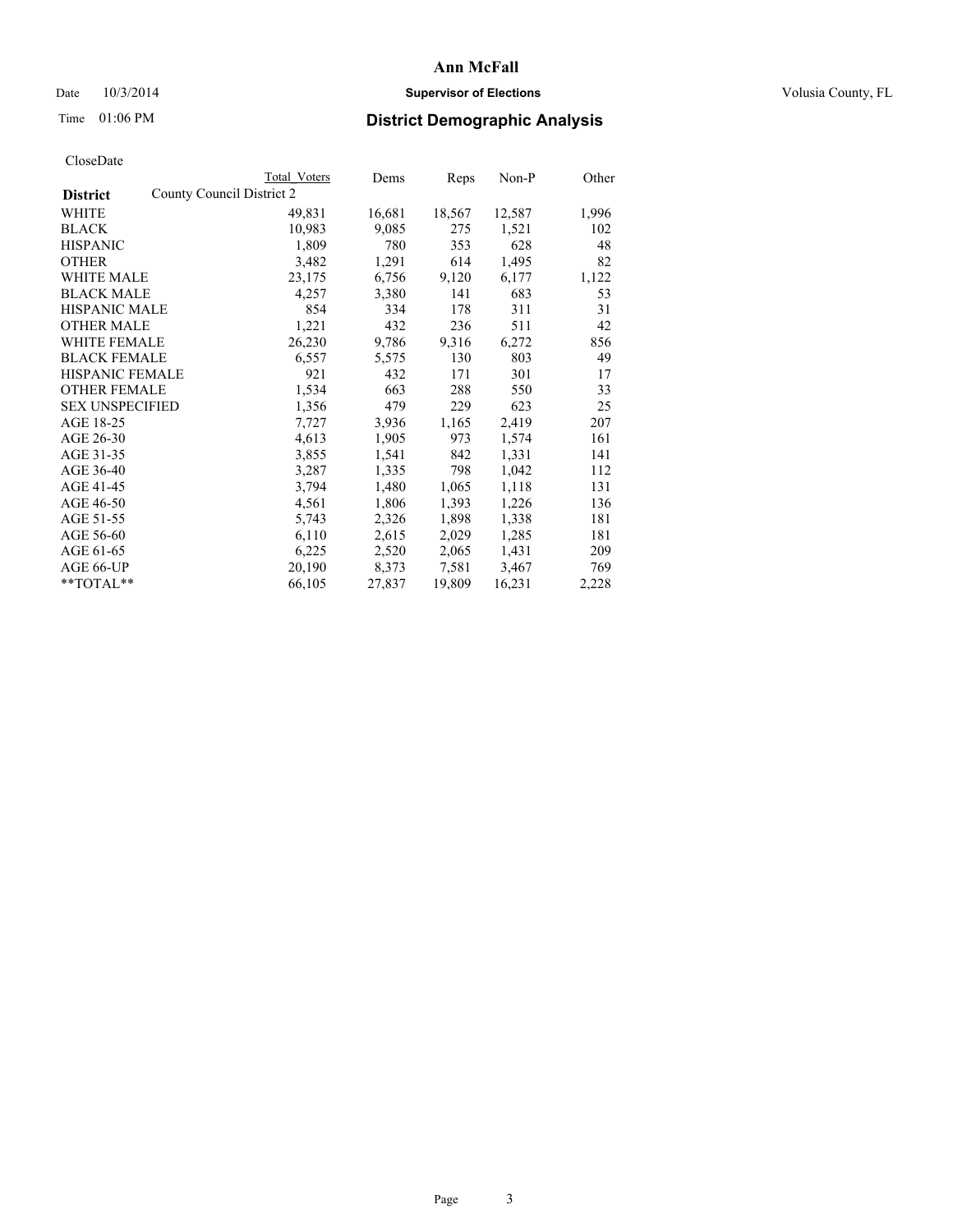## Date  $10/3/2014$  **Supervisor of Elections Supervisor of Elections** Volusia County, FL

# Time 01:06 PM **District Demographic Analysis**

|                                              | <b>Total Voters</b> | Dems   | <u>Reps</u> | $Non-P$ | Other |
|----------------------------------------------|---------------------|--------|-------------|---------|-------|
| County Council District 3<br><b>District</b> |                     |        |             |         |       |
| WHITE                                        | 64,983              | 20,587 | 25,572      | 16,553  | 2,271 |
| <b>BLACK</b>                                 | 1,984               | 1,564  | 75          | 319     | 26    |
| <b>HISPANIC</b>                              | 1,231               | 454    | 308         | 432     | 37    |
| <b>OTHER</b>                                 | 2,585               | 729    | 591         | 1,194   | 71    |
| WHITE MALE                                   | 30,160              | 8,303  | 12,573      | 8,054   | 1,230 |
| <b>BLACK MALE</b>                            | 880                 | 648    | 42          | 169     | 21    |
| <b>HISPANIC MALE</b>                         | 552                 | 188    | 136         | 206     | 22    |
| <b>OTHER MALE</b>                            | 903                 | 254    | 250         | 367     | 32    |
| <b>WHITE FEMALE</b>                          | 34,279              | 12,114 | 12,808      | 8,327   | 1,030 |
| <b>BLACK FEMALE</b>                          | 1,086               | 904    | 33          | 144     | 5     |
| <b>HISPANIC FEMALE</b>                       | 663                 | 260    | 168         | 221     | 14    |
| <b>OTHER FEMALE</b>                          | 1,068               | 378    | 256         | 402     | 32    |
| <b>SEX UNSPECIFIED</b>                       | 1,191               | 285    | 280         | 607     | 19    |
| AGE 18-25                                    | 5,497               | 1,450  | 1,505       | 2,321   | 221   |
| AGE 26-30                                    | 3,792               | 1,132  | 1,034       | 1,493   | 133   |
| AGE 31-35                                    | 3,618               | 1,020  | 1,046       | 1,407   | 145   |
| AGE 36-40                                    | 3,730               | 1,029  | 1,235       | 1,311   | 155   |
| AGE 41-45                                    | 4,659               | 1,372  | 1,670       | 1,467   | 150   |
| AGE 46-50                                    | 5,173               | 1,504  | 2,070       | 1,456   | 143   |
| AGE 51-55                                    | 6,790               | 2,120  | 2,785       | 1,671   | 214   |
| AGE 56-60                                    | 7,316               | 2,567  | 2,872       | 1,640   | 237   |
| AGE 61-65                                    | 7,472               | 2,816  | 2,818       | 1,573   | 265   |
| AGE 66-UP                                    | 22,736              | 8,324  | 9,511       | 4,159   | 742   |
| $*$ $TOTAI.**$                               | 70,783              | 23,334 | 26,546      | 18,498  | 2,405 |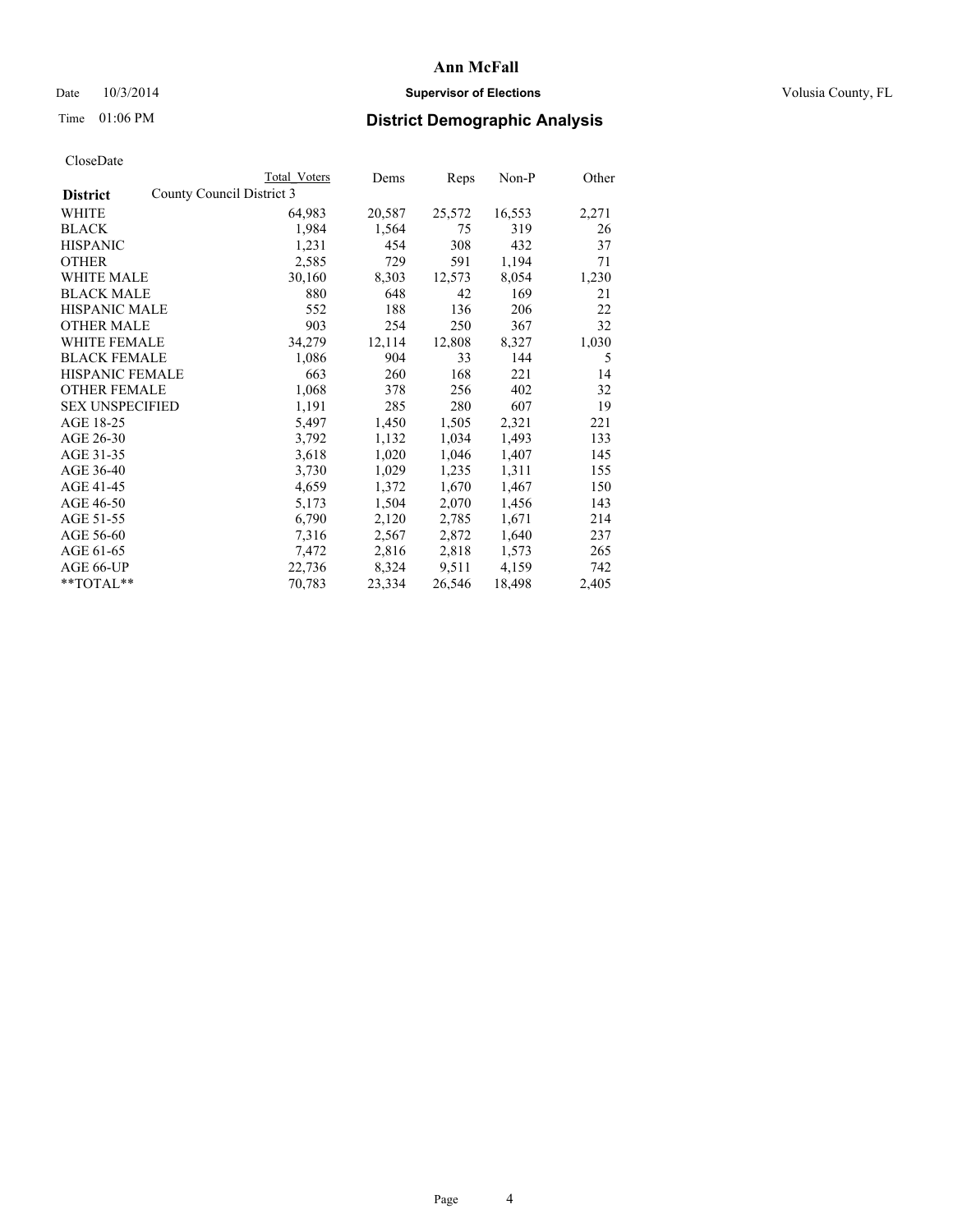## Date  $10/3/2014$  **Supervisor of Elections Supervisor of Elections** Volusia County, FL

# Time 01:06 PM **District Demographic Analysis**

|                                              | Total Voters | Dems   | Reps   | Non-P  | Other |
|----------------------------------------------|--------------|--------|--------|--------|-------|
| County Council District 4<br><b>District</b> |              |        |        |        |       |
| WHITE                                        | 54,285       | 17,715 | 21,364 | 13,223 | 1,983 |
| <b>BLACK</b>                                 | 6,194        | 5,037  | 173    | 907    | 77    |
| <b>HISPANIC</b>                              | 1,582        | 663    | 344    | 542    | 33    |
| <b>OTHER</b>                                 | 3,281        | 1,077  | 739    | 1,386  | 79    |
| WHITE MALE                                   | 24,917       | 7,047  | 10,314 | 6,476  | 1,080 |
| <b>BLACK MALE</b>                            | 2,410        | 1,833  | 88     | 446    | 43    |
| <b>HISPANIC MALE</b>                         | 692          | 260    | 160    | 249    | 23    |
| <b>OTHER MALE</b>                            | 1,170        | 374    | 287    | 471    | 38    |
| WHITE FEMALE                                 | 28,927       | 10,559 | 10,900 | 6,582  | 886   |
| <b>BLACK FEMALE</b>                          | 3,718        | 3,152  | 85     | 447    | 34    |
| HISPANIC FEMALE                              | 873          | 398    | 178    | 287    | 10    |
| <b>OTHER FEMALE</b>                          | 1,389        | 528    | 351    | 474    | 36    |
| <b>SEX UNSPECIFIED</b>                       | 1,245        | 341    | 256    | 626    | 22    |
| AGE 18-25                                    | 6,068        | 2,175  | 1,465  | 2,248  | 180   |
| AGE 26-30                                    | 4,086        | 1,545  | 1,008  | 1,394  | 139   |
| AGE 31-35                                    | 3,514        | 1,304  | 881    | 1,201  | 128   |
| AGE 36-40                                    | 3,425        | 1,233  | 965    | 1,095  | 132   |
| AGE 41-45                                    | 4,157        | 1,379  | 1,387  | 1,232  | 159   |
| AGE 46-50                                    | 5,076        | 1,759  | 1,854  | 1,298  | 165   |
| AGE 51-55                                    | 6,112        | 2,194  | 2,269  | 1,450  | 199   |
| AGE 56-60                                    | 6,424        | 2,513  | 2,348  | 1,371  | 192   |
| AGE 61-65                                    | 6,436        | 2,544  | 2,265  | 1,398  | 229   |
| AGE 66-UP                                    | 20,044       | 7,846  | 8,178  | 3,371  | 649   |
| **TOTAL**                                    | 65,342       | 24,492 | 22,620 | 16,058 | 2,172 |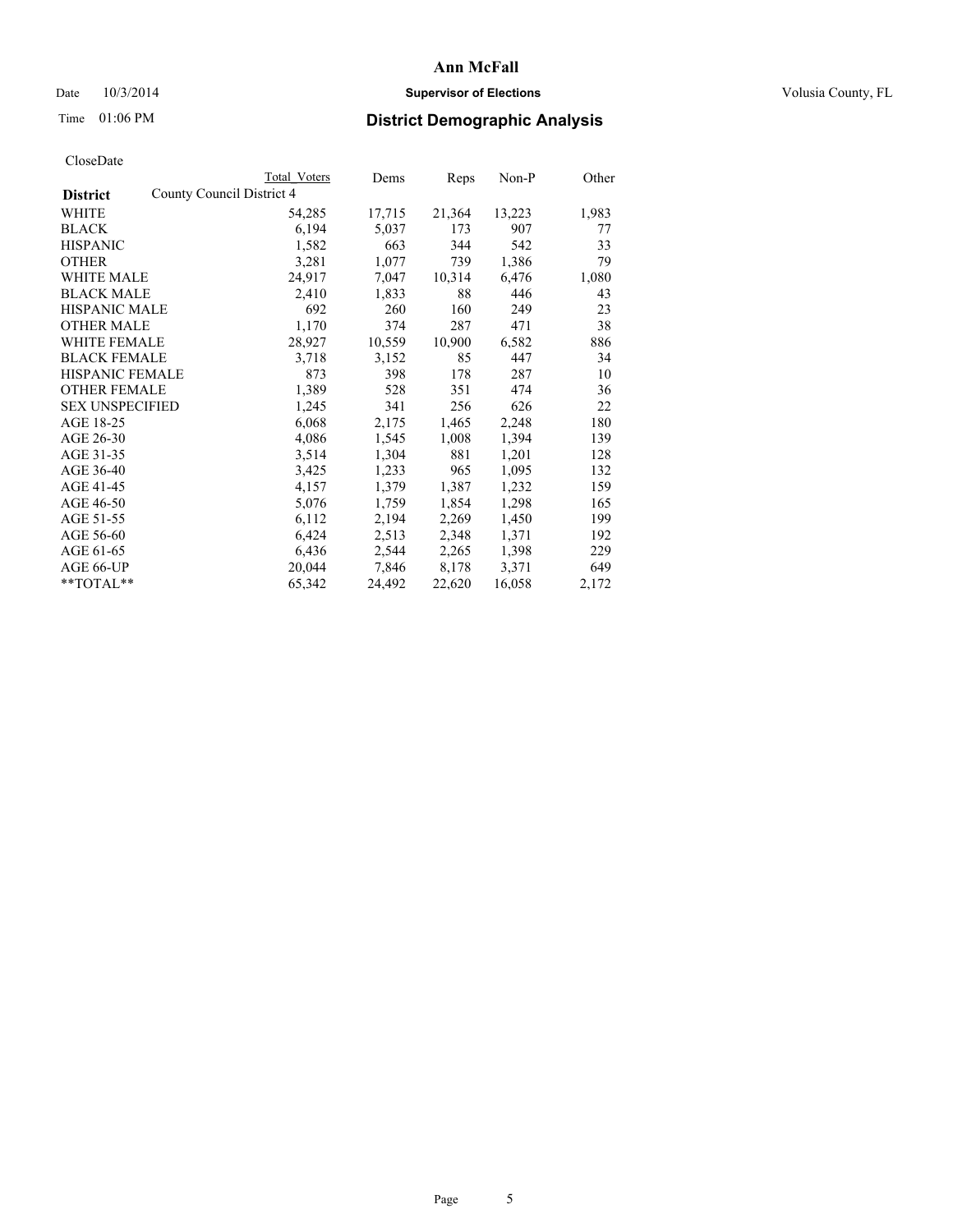## Date  $10/3/2014$  **Supervisor of Elections Supervisor of Elections** Volusia County, FL

# Time 01:06 PM **District Demographic Analysis**

| CloseDate |
|-----------|
|-----------|

|                        | <b>Total Voters</b>       | Dems   | Reps   | Non-P  | Other |
|------------------------|---------------------------|--------|--------|--------|-------|
| <b>District</b>        | County Council District 5 |        |        |        |       |
| WHITE                  | 40,783                    | 12,325 | 16,004 | 10,630 | 1,824 |
| <b>BLACK</b>           | 5,420                     | 4,131  | 249    | 944    | 96    |
| <b>HISPANIC</b>        | 14,202                    | 6,925  | 2,103  | 4,901  | 273   |
| <b>OTHER</b>           | 3,596                     | 1,198  | 686    | 1,628  | 84    |
| WHITE MALE             | 19,003                    | 5,027  | 7,800  | 5,181  | 995   |
| <b>BLACK MALE</b>      | 2,375                     | 1,692  | 147    | 476    | 60    |
| <b>HISPANIC MALE</b>   | 6,652                     | 3,126  | 1,044  | 2,328  | 154   |
| <b>OTHER MALE</b>      | 1,233                     | 434    | 263    | 497    | 39    |
| WHITE FEMALE           | 21,395                    | 7,193  | 8,076  | 5,308  | 818   |
| <b>BLACK FEMALE</b>    | 2,976                     | 2,388  | 100    | 452    | 36    |
| HISPANIC FEMALE        | 7,381                     | 3,720  | 1,046  | 2,499  | 116   |
| <b>OTHER FEMALE</b>    | 1,477                     | 592    | 286    | 565    | 34    |
| <b>SEX UNSPECIFIED</b> | 1,509                     | 407    | 280    | 797    | 25    |
| AGE 18-25              | 7,353                     | 2,420  | 1,485  | 3,180  | 268   |
| AGE 26-30              | 4,798                     | 1,589  | 1,098  | 1,924  | 187   |
| AGE 31-35              | 4,881                     | 1,756  | 1,115  | 1,811  | 199   |
| AGE 36-40              | 5,072                     | 1,858  | 1,257  | 1,731  | 226   |
| AGE 41-45              | 5,387                     | 1,905  | 1,671  | 1,599  | 212   |
| AGE 46-50              | 5,862                     | 2,128  | 1,926  | 1,603  | 205   |
| AGE 51-55              | 6,482                     | 2,372  | 2,260  | 1,644  | 206   |
| AGE 56-60              | 6,087                     | 2,452  | 2,091  | 1,346  | 198   |
| AGE 61-65              | 5,181                     | 2,194  | 1,696  | 1,130  | 161   |
| AGE 66-UP              | 12,896                    | 5,905  | 4,443  | 2,133  | 415   |
| $*$ TOTAL $*$          | 64,001                    | 24,579 | 19,042 | 18,103 | 2,277 |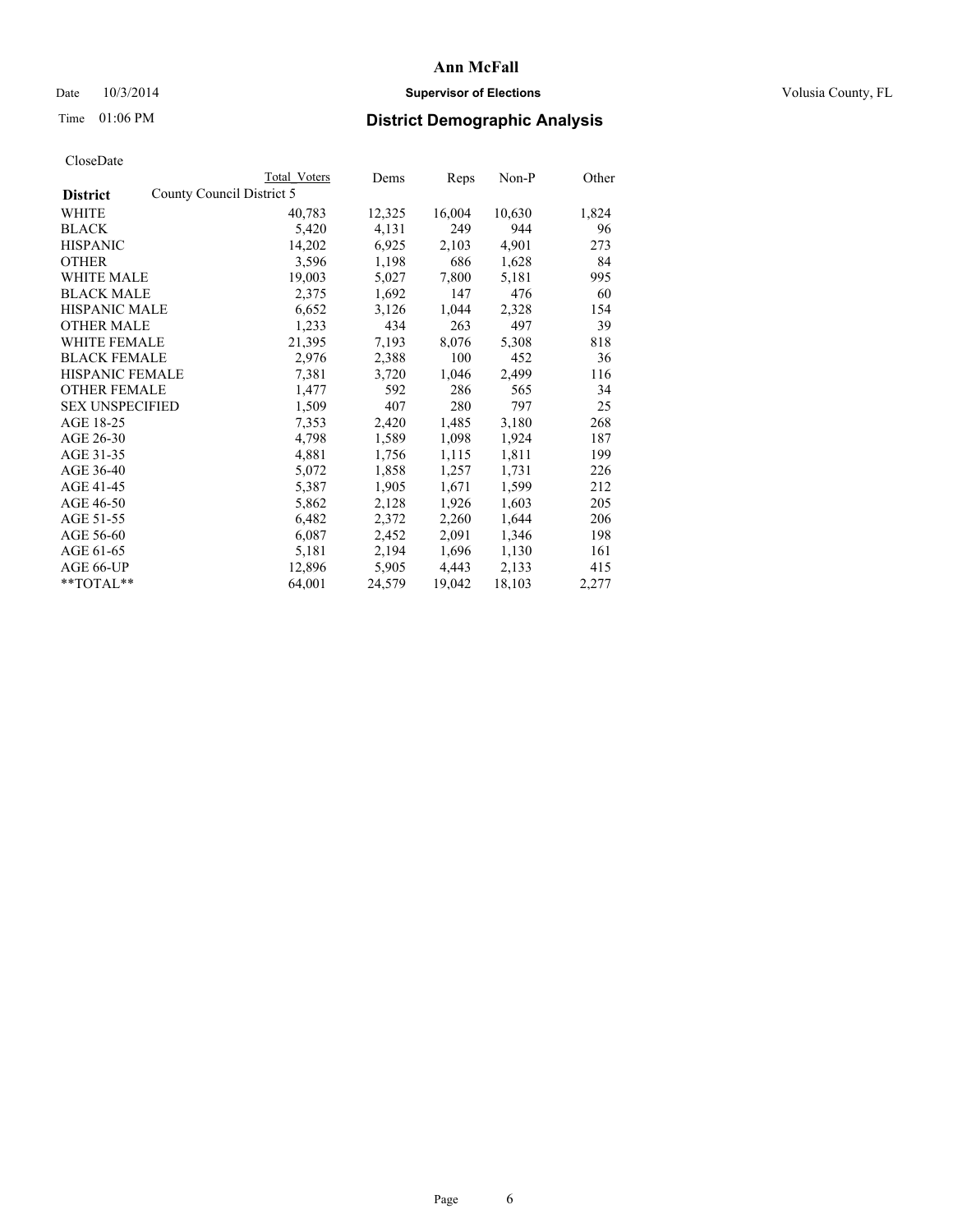## Date  $10/3/2014$  **Supervisor of Elections Supervisor of Elections** Volusia County, FL

# Time 01:06 PM **District Demographic Analysis**

|                        |                              | <b>Total Voters</b> | Dems | Reps           | Non-P | Other          |
|------------------------|------------------------------|---------------------|------|----------------|-------|----------------|
| <b>District</b>        | Indigo Community Development |                     |      |                |       |                |
| WHITE                  |                              | 988                 | 228  | 489            | 229   | 42             |
| <b>BLACK</b>           |                              | 111                 | 81   | 9              | 21    | $\mathbf{0}$   |
| <b>HISPANIC</b>        |                              | 51                  | 20   | 8              | 21    | 2              |
| <b>OTHER</b>           |                              | 93                  | 27   | 26             | 38    | $\overline{2}$ |
| <b>WHITE MALE</b>      |                              | 483                 | 95   | 246            | 117   | 25             |
| <b>BLACK MALE</b>      |                              | 51                  | 32   | 7              | 12    | $\overline{0}$ |
| <b>HISPANIC MALE</b>   |                              | 15                  | 4    | $\overline{2}$ | 8     |                |
| <b>OTHER MALE</b>      |                              | 29                  | 6    | 9              | 13    | 1              |
| <b>WHITE FEMALE</b>    |                              | 497                 | 132  | 240            | 109   | 16             |
| <b>BLACK FEMALE</b>    |                              | 59                  | 48   | $\overline{2}$ | 9     | $\theta$       |
| <b>HISPANIC FEMALE</b> |                              | 36                  | 16   | 6              | 13    |                |
| <b>OTHER FEMALE</b>    |                              | 51                  | 15   | 14             | 21    |                |
| <b>SEX UNSPECIFIED</b> |                              | 21                  | 8    | 5              | 7     |                |
| AGE 18-25              |                              | 89                  | 20   | 35             | 29    | 5              |
| AGE 26-30              |                              | 99                  | 19   | 40             | 32    | 8              |
| AGE 31-35              |                              | 108                 | 29   | 34             | 43    | $\overline{c}$ |
| AGE 36-40              |                              | 101                 | 31   | 38             | 31    | 1              |
| AGE 41-45              |                              | 91                  | 26   | 41             | 22    | $\overline{c}$ |
| AGE 46-50              |                              | 94                  | 28   | 39             | 22    | 5              |
| AGE 51-55              |                              | 113                 | 36   | 58             | 19    | $\mathbf{0}$   |
| AGE 56-60              |                              | 126                 | 40   | 56             | 29    |                |
| AGE 61-65              |                              | 134                 | 42   | 57             | 29    | 6              |
| AGE 66-UP              |                              | 288                 | 85   | 134            | 53    | 16             |
| **TOTAL**              |                              | 1,243               | 356  | 532            | 309   | 46             |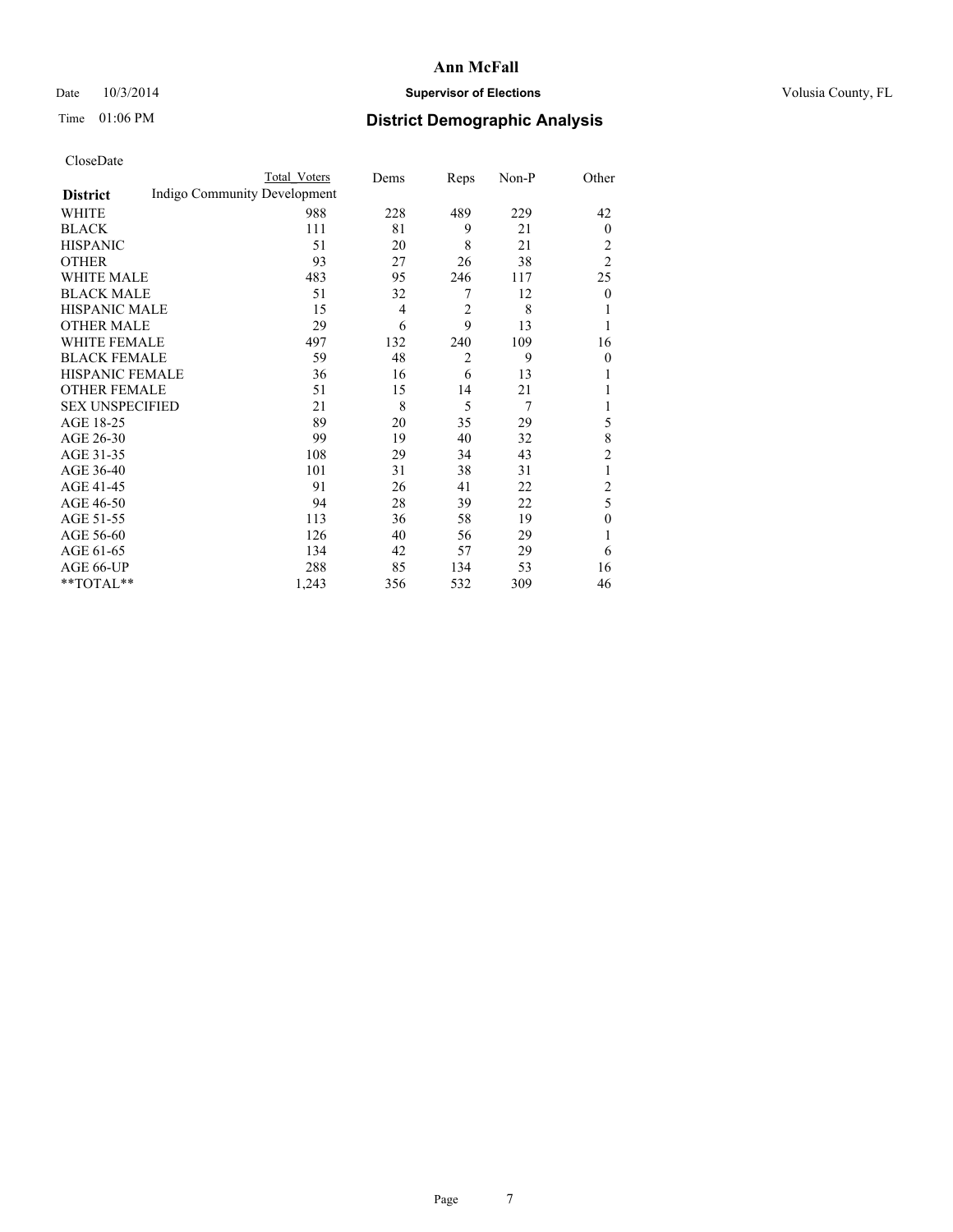## Date  $10/3/2014$  **Supervisor of Elections Supervisor of Elections** Volusia County, FL

# Time 01:06 PM **District Demographic Analysis**

|                        |                          | <b>Total Voters</b> | Dems   | Reps   | Non-P  | Other |
|------------------------|--------------------------|---------------------|--------|--------|--------|-------|
| <b>District</b>        | Congressional District 6 |                     |        |        |        |       |
| WHITE                  |                          | 203,112             | 65,783 | 79,797 | 49,828 | 7,704 |
| <b>BLACK</b>           |                          | 23,000              | 18,832 | 651    | 3,262  | 255   |
| <b>HISPANIC</b>        |                          | 7,008               | 2,898  | 1,405  | 2,518  | 187   |
| <b>OTHER</b>           |                          | 11,293              | 3,682  | 2,414  | 4,906  | 291   |
| WHITE MALE             |                          | 93,801              | 26,398 | 38,862 | 24,326 | 4,215 |
| <b>BLACK MALE</b>      |                          | 9,060               | 7,063  | 331    | 1,515  | 151   |
| <b>HISPANIC MALE</b>   |                          | 3,123               | 1,208  | 647    | 1,159  | 109   |
| <b>OTHER MALE</b>      |                          | 3,938               | 1,258  | 941    | 1,603  | 136   |
| <b>WHITE FEMALE</b>    |                          | 107,638             | 38,895 | 40,360 | 24,946 | 3,437 |
| <b>BLACK FEMALE</b>    |                          | 13,639              | 11,542 | 312    | 1,681  | 104   |
| <b>HISPANIC FEMALE</b> |                          | 3,781               | 1,650  | 737    | 1,319  | 75    |
| <b>OTHER FEMALE</b>    |                          | 4,767               | 1,845  | 1,084  | 1,714  | 124   |
| <b>SEX UNSPECIFIED</b> |                          | 4,664               | 1,336  | 992    | 2,250  | 86    |
| AGE 18-25              |                          | 23,702              | 8,939  | 5,235  | 8,747  | 781   |
| AGE 26-30              |                          | 15,085              | 5,427  | 3,691  | 5,436  | 531   |
| AGE 31-35              |                          | 13,439              | 4,720  | 3,475  | 4,735  | 509   |
| AGE 36-40              |                          | 12,948              | 4,393  | 3,791  | 4,218  | 546   |
| AGE 41-45              |                          | 15,457              | 5,160  | 5,144  | 4,592  | 561   |
| AGE 46-50              |                          | 18,008              | 6,140  | 6,633  | 4,696  | 539   |
| AGE 51-55              |                          | 22,528              | 8,026  | 8,535  | 5,231  | 736   |
| AGE 56-60              |                          | 23,829              | 9,243  | 8,774  | 5,067  | 745   |
| AGE 61-65              |                          | 24,224              | 9,547  | 8,707  | 5,090  | 880   |
| AGE 66-UP              |                          | 75,193              | 29,600 | 30,282 | 12,702 | 2,609 |
| $*$ TOTAL $*$          |                          | 244,413             | 91,195 | 84,267 | 60,514 | 8,437 |
|                        |                          |                     |        |        |        |       |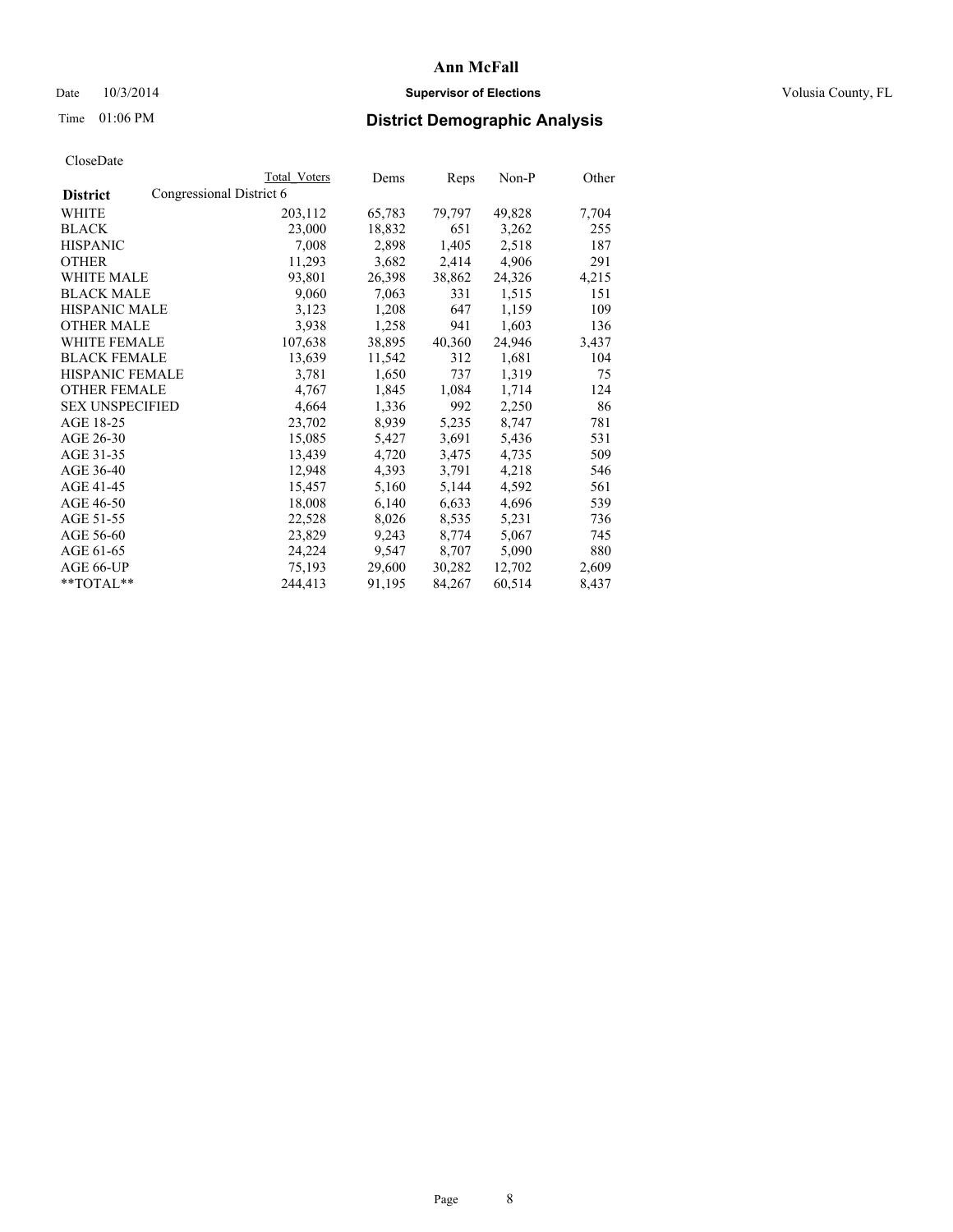## Date  $10/3/2014$  **Supervisor of Elections Supervisor of Elections** Volusia County, FL

# Time 01:06 PM **District Demographic Analysis**

|                                             | Total Voters | Dems   | Reps   | $Non-P$ | Other |
|---------------------------------------------|--------------|--------|--------|---------|-------|
| Congressional District 7<br><b>District</b> |              |        |        |         |       |
| <b>WHITE</b>                                | 58,250       | 17,304 | 23,510 | 14,815  | 2,621 |
| <b>BLACK</b>                                | 6,276        | 4,803  | 277    | 1,081   | 115   |
| <b>HISPANIC</b>                             | 16,292       | 7,861  | 2,479  | 5,646   | 306   |
| <b>OTHER</b>                                | 4,645        | 1,504  | 951    | 2,080   | 110   |
| WHITE MALE                                  | 26,937       | 6,954  | 11,376 | 7,176   | 1,431 |
| <b>BLACK MALE</b>                           | 2,717        | 1,939  | 155    | 551     | 72    |
| <b>HISPANIC MALE</b>                        | 7,543        | 3,490  | 1,243  | 2,644   | 166   |
| <b>OTHER MALE</b>                           | 1,614        | 553    | 364    | 645     | 52    |
| <b>WHITE FEMALE</b>                         | 30,772       | 10,212 | 11,941 | 7,446   | 1,173 |
| <b>BLACK FEMALE</b>                         | 3,482        | 2,806  | 120    | 513     | 43    |
| HISPANIC FEMALE                             | 8,551        | 4,275  | 1,220  | 2,919   | 137   |
| <b>OTHER FEMALE</b>                         | 1,883        | 737    | 393    | 710     | 43    |
| <b>SEX UNSPECIFIED</b>                      | 1,963        | 506    | 404    | 1,018   | 35    |
| AGE 18-25                                   | 9,260        | 2,920  | 1,992  | 3,979   | 369   |
| AGE 26-30                                   | 6,023        | 1,940  | 1,450  | 2,405   | 228   |
| AGE 31-35                                   | 6,222        | 2,130  | 1,536  | 2,302   | 254   |
| AGE 36-40                                   | 6,346        | 2,255  | 1,666  | 2,145   | 280   |
| AGE 41-45                                   | 6,902        | 2,355  | 2,210  | 2,063   | 274   |
| AGE 46-50                                   | 7,595        | 2,654  | 2,600  | 2,071   | 270   |
| AGE 51-55                                   | 8,475        | 2,959  | 3,093  | 2,129   | 294   |
| AGE 56-60                                   | 8,076        | 3,087  | 2,940  | 1,782   | 267   |
| AGE 61-65                                   | 7,108        | 2,895  | 2,448  | 1,515   | 250   |
| AGE 66-UP                                   | 19,454       | 8,277  | 7,282  | 3,229   | 666   |
| $*$ TOTAL $*$                               | 85,463       | 31,472 | 27,217 | 23,622  | 3,152 |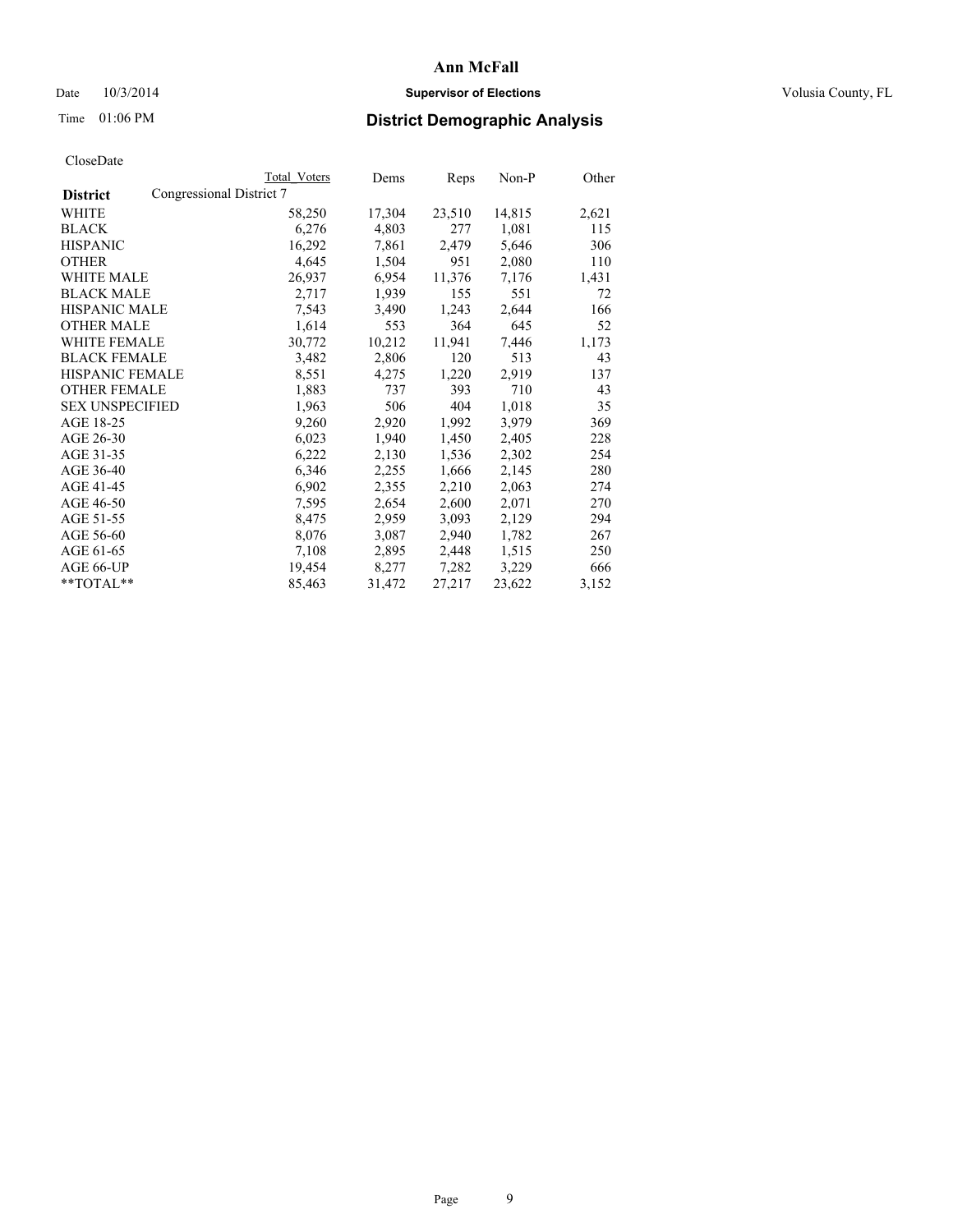## Date  $10/3/2014$  **Supervisor of Elections Supervisor of Elections** Volusia County, FL

# Time 01:06 PM **District Demographic Analysis**

|                        |                     | Total Voters | Dems   | Reps   | Non-P  | Other |
|------------------------|---------------------|--------------|--------|--------|--------|-------|
| <b>District</b>        | Unincorporated Area |              |        |        |        |       |
| WHITE                  |                     | 65,592       | 20,342 | 27,133 | 15,518 | 2,599 |
| <b>BLACK</b>           |                     | 2,537        | 2,043  | 96     | 368    | 30    |
| <b>HISPANIC</b>        |                     | 2,789        | 1,103  | 573    | 1,041  | 72    |
| <b>OTHER</b>           |                     | 3,145        | 839    | 837    | 1,382  | 87    |
| WHITE MALE             |                     | 30,846       | 8,286  | 13,484 | 7,629  | 1,447 |
| <b>BLACK MALE</b>      |                     | 1,093        | 840    | 49     | 186    | 18    |
| <b>HISPANIC MALE</b>   |                     | 1,282        | 490    | 264    | 488    | 40    |
| <b>OTHER MALE</b>      |                     | 1,111        | 290    | 340    | 444    | 37    |
| WHITE FEMALE           |                     | 34,206       | 11,924 | 13,432 | 7,712  | 1,138 |
| <b>BLACK FEMALE</b>    |                     | 1,420        | 1,185  | 47     | 176    | 12    |
| HISPANIC FEMALE        |                     | 1,457        | 587    | 300    | 540    | 30    |
| <b>OTHER FEMALE</b>    |                     | 1,214        | 404    | 341    | 438    | 31    |
| <b>SEX UNSPECIFIED</b> |                     | 1,433        | 321    | 382    | 695    | 35    |
| AGE 18-25              |                     | 6,257        | 1,563  | 1,866  | 2,560  | 268   |
| AGE 26-30              |                     | 4,121        | 1,169  | 1,188  | 1,594  | 170   |
| AGE 31-35              |                     | 3,740        | 1,142  | 1,094  | 1,358  | 146   |
| AGE 36-40              |                     | 3,751        | 1,083  | 1,231  | 1,266  | 171   |
| AGE 41-45              |                     | 4,878        | 1,315  | 1,870  | 1,480  | 213   |
| AGE 46-50              |                     | 5,868        | 1,713  | 2,461  | 1,503  | 191   |
| AGE 51-55              |                     | 7,590        | 2,309  | 3,256  | 1,762  | 263   |
| AGE 56-60              |                     | 7,834        | 2,757  | 3,186  | 1,608  | 283   |
| AGE 61-65              |                     | 7,719        | 2,802  | 3,045  | 1,552  | 320   |
| AGE 66-UP              |                     | 22,305       | 8,474  | 9,442  | 3,626  | 763   |
| **TOTAL**              |                     | 74,063       | 24,327 | 28,639 | 18,309 | 2,788 |
|                        |                     |              |        |        |        |       |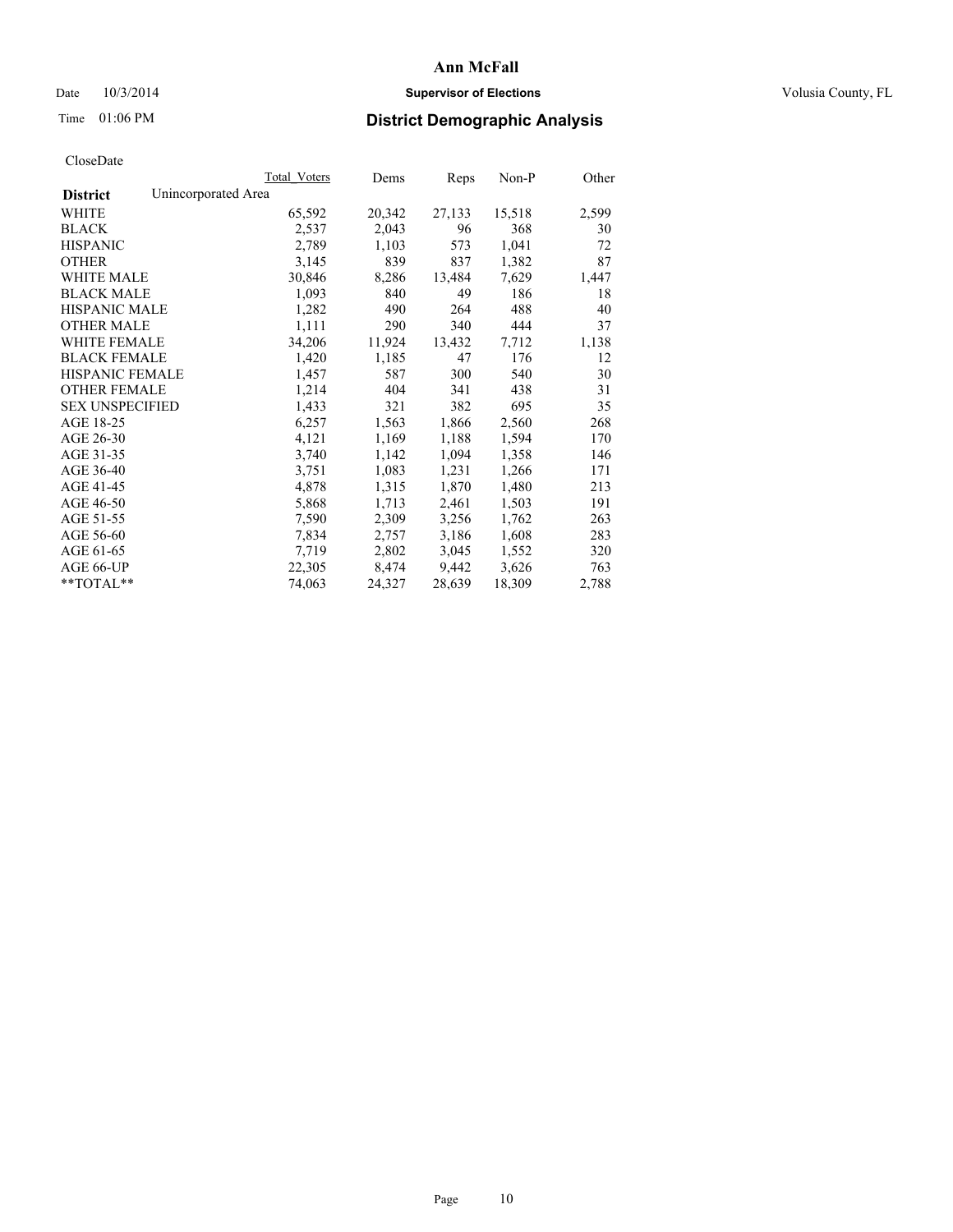## Date  $10/3/2014$  **Supervisor of Elections Supervisor of Elections** Volusia County, FL

# Time 01:06 PM **District Demographic Analysis**

|                        |               | Total Voters | Dems   | Reps  | Non-P | Other |
|------------------------|---------------|--------------|--------|-------|-------|-------|
| <b>District</b>        | Daytona Beach |              |        |       |       |       |
| WHITE                  |               | 21,558       | 7,417  | 7,707 | 5,565 | 869   |
| <b>BLACK</b>           |               | 13,346       | 11,158 | 291   | 1,784 | 113   |
| <b>HISPANIC</b>        |               | 1,171        | 562    | 183   | 400   | 26    |
| <b>OTHER</b>           |               | 2,376        | 1,003  | 317   | 1,001 | 55    |
| WHITE MALE             |               | 10,296       | 3,078  | 3,923 | 2,775 | 520   |
| <b>BLACK MALE</b>      |               | 5,125        | 4,104  | 153   | 807   | 61    |
| <b>HISPANIC MALE</b>   |               | 548          | 242    | 85    | 203   | 18    |
| <b>OTHER MALE</b>      |               | 796          | 320    | 124   | 327   | 25    |
| <b>WHITE FEMALE</b>    |               | 11,097       | 4,277  | 3,749 | 2,727 | 344   |
| <b>BLACK FEMALE</b>    |               | 8,030        | 6,905  | 136   | 937   | 52    |
| <b>HISPANIC FEMALE</b> |               | 609          | 315    | 97    | 189   | 8     |
| <b>OTHER FEMALE</b>    |               | 1,063        | 515    | 151   | 373   | 24    |
| <b>SEX UNSPECIFIED</b> |               | 886          | 384    | 79    | 412   | 11    |
| AGE 18-25              |               | 6,506        | 3,954  | 642   | 1,791 | 119   |
| AGE 26-30              |               | 3,336        | 1,667  | 542   | 1,017 | 110   |
| AGE 31-35              |               | 2,559        | 1,257  | 425   | 798   | 79    |
| AGE 36-40              |               | 2,105        | 1,081  | 375   | 605   | 44    |
| AGE 41-45              |               | 2,215        | 1,104  | 465   | 583   | 63    |
| AGE 46-50              |               | 2,681        | 1,370  | 578   | 663   | 70    |
| AGE 51-55              |               | 3,168        | 1,609  | 786   | 665   | 108   |
| AGE 56-60              |               | 3,318        | 1,756  | 853   | 632   | 77    |
| AGE 61-65              |               | 3,242        | 1,598  | 880   | 660   | 104   |
| AGE 66-UP              |               | 9,321        | 4,744  | 2,952 | 1,336 | 289   |
| **TOTAL**              |               | 38,451       | 20,140 | 8,498 | 8,750 | 1,063 |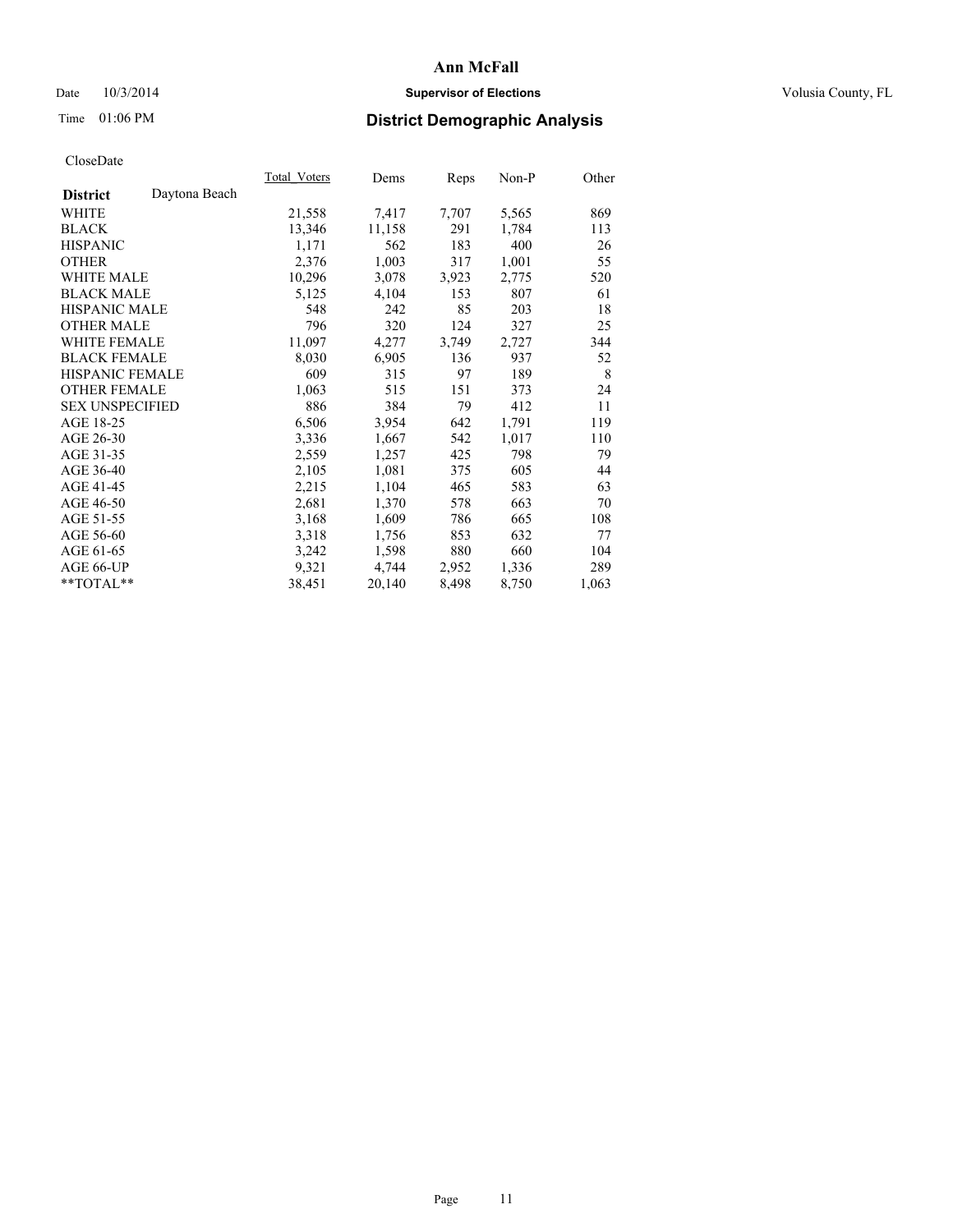## Date  $10/3/2014$  **Supervisor of Elections Supervisor of Elections** Volusia County, FL

# Time 01:06 PM **District Demographic Analysis**

|                                         | Total Voters | Dems           | Reps           | Non-P | Other          |
|-----------------------------------------|--------------|----------------|----------------|-------|----------------|
| Daytona Beach Shores<br><b>District</b> |              |                |                |       |                |
| WHITE                                   | 3,517        | 902            | 1,660          | 815   | 140            |
| <b>BLACK</b>                            | 55           | 31             | 6              | 15    | 3              |
| <b>HISPANIC</b>                         | 77           | 14             | 33             | 28    | $\overline{c}$ |
| <b>OTHER</b>                            | 194          | 57             | 62             | 68    | 7              |
| WHITE MALE                              | 1,668        | 380            | 791            | 427   | 70             |
| <b>BLACK MALE</b>                       | 25           | 14             | $\overline{2}$ | 7     | 2              |
| <b>HISPANIC MALE</b>                    | 36           | $\overline{4}$ | 17             | 15    | $\mathbf{0}$   |
| <b>OTHER MALE</b>                       | 76           | 24             | 26             | 24    | $\overline{2}$ |
| WHITE FEMALE                            | 1,816        | 513            | 853            | 383   | 67             |
| <b>BLACK FEMALE</b>                     | 29           | 17             | $\overline{4}$ | 7     | 1              |
| <b>HISPANIC FEMALE</b>                  | 40           | 10             | 15             | 13    | $\overline{2}$ |
| <b>OTHER FEMALE</b>                     | 94           | 29             | 28             | 32    | 5              |
| <b>SEX UNSPECIFIED</b>                  | 59           | 13             | 25             | 18    | 3              |
| AGE 18-25                               | 121          | 23             | 42             | 47    | 9              |
| AGE 26-30                               | 105          | 25             | 43             | 34    | 3              |
| AGE 31-35                               | 100          | 24             | 29             | 40    | 7              |
| AGE 36-40                               | 97           | 28             | 31             | 32    | 6              |
| AGE 41-45                               | 128          | 28             | 41             | 53    | 6              |
| AGE 46-50                               | 184          | 43             | 80             | 56    | 5              |
| AGE 51-55                               | 273          | 66             | 129            | 66    | 12             |
| AGE 56-60                               | 317          | 88             | 145            | 74    | 10             |
| AGE 61-65                               | 460          | 105            | 215            | 121   | 19             |
| AGE 66-UP                               | 2,058        | 574            | 1,006          | 403   | 75             |
| **TOTAL**                               | 3,843        | 1,004          | 1,761          | 926   | 152            |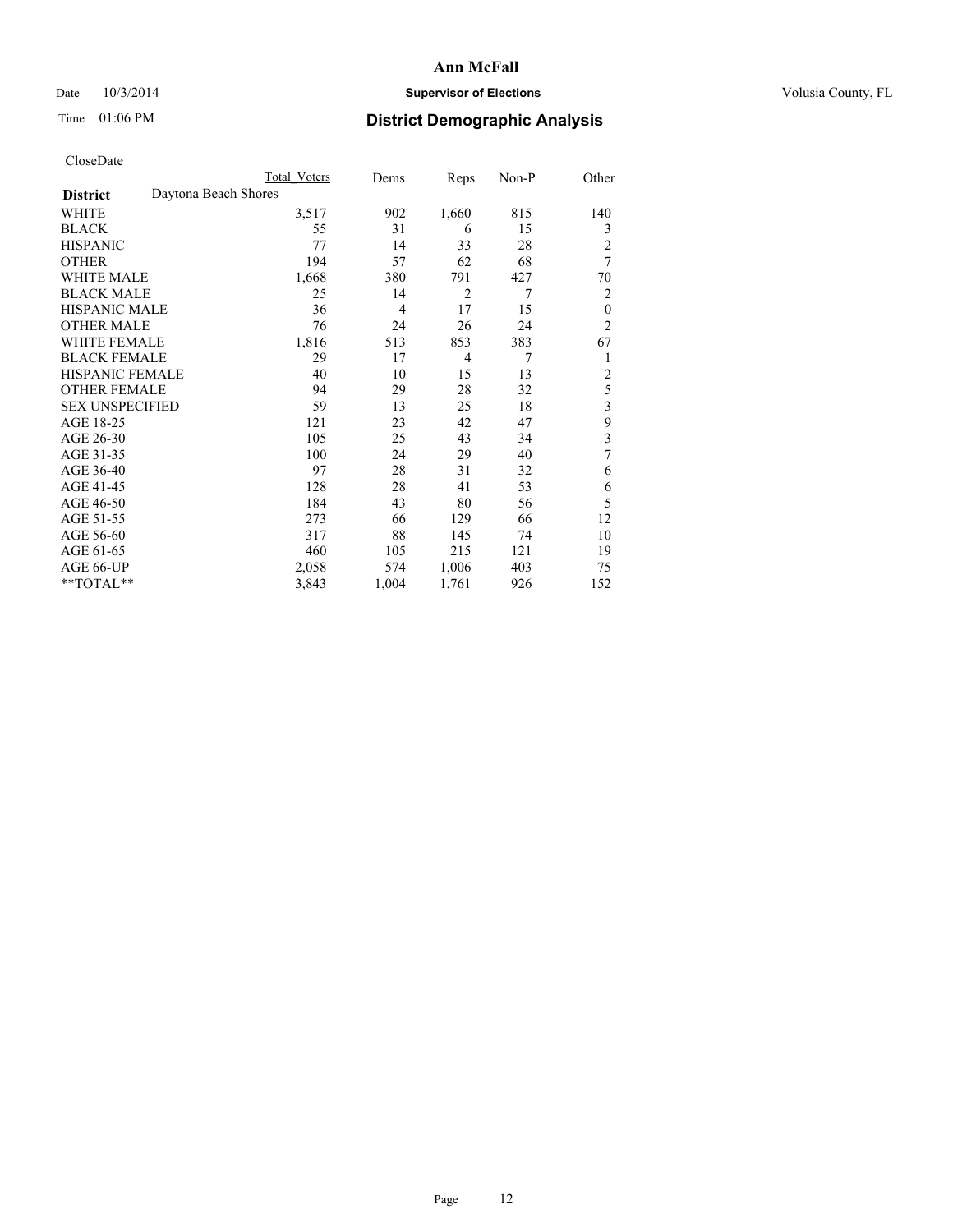## Date  $10/3/2014$  **Supervisor of Elections Supervisor of Elections** Volusia County, FL

# Time 01:06 PM **District Demographic Analysis**

| Total Voters | Dems  | <b>Reps</b> | Non-P | Other          |
|--------------|-------|-------------|-------|----------------|
|              |       |             |       |                |
| 11,604       | 3,046 | 5,386       | 2,679 | 493            |
| 468          | 367   | 19          | 71    | 11             |
| 922          | 383   | 233         | 287   | 19             |
| 724          | 212   | 186         | 309   | 17             |
| 5,437        | 1,213 | 2,635       | 1,321 | 268            |
| 216          | 156   | 5           | 48    | 7              |
| 408          | 156   | 117         | 125   | 10             |
| 236          | 68    | 70          | 90    | 8              |
| 6,054        | 1,811 | 2,706       | 1,317 | 220            |
| 246          | 206   | 14          | 22    | $\overline{4}$ |
| 499          | 218   | 115         | 157   | 9              |
| 316          | 111   | 86          | 111   | 8              |
| 306          | 69    | 76          | 155   | 6              |
| 1,119        | 271   | 350         | 451   | 47             |
| 689          | 174   | 229         | 265   | 21             |
| 786          | 206   | 274         | 271   | 35             |
| 816          | 235   | 307         | 245   | 29             |
| 994          | 263   | 390         | 285   | 56             |
| 1,158        | 306   | 512         | 295   | 45             |
| 1,366        | 353   | 644         | 315   | 54             |
| 1,369        | 413   | 630         | 285   | 41             |
| 1,406        | 480   | 612         | 262   | 52             |
| 4,015        | 1,307 | 1,876       | 672   | 160            |
| 13,718       | 4,008 | 5,824       | 3,346 | 540            |
|              |       |             |       |                |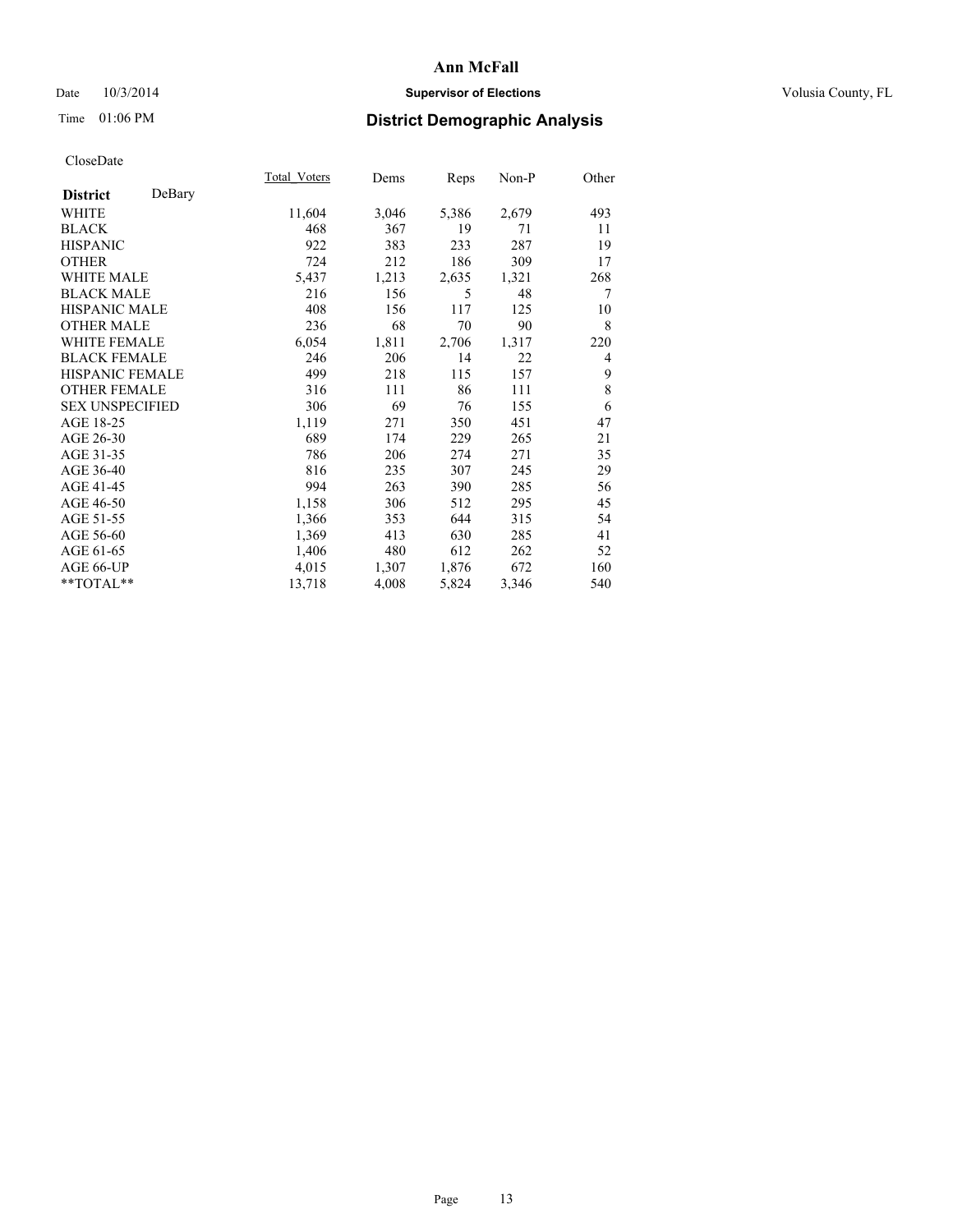## Date  $10/3/2014$  **Supervisor of Elections Supervisor of Elections** Volusia County, FL

# Time 01:06 PM **District Demographic Analysis**

|                        |        | <b>Total Voters</b> | Dems  | <b>Reps</b> | Non-P | Other |
|------------------------|--------|---------------------|-------|-------------|-------|-------|
| <b>District</b>        | DeLand |                     |       |             |       |       |
| WHITE                  |        | 12,488              | 3,965 | 5,065       | 2,878 | 580   |
| <b>BLACK</b>           |        | 2,452               | 1,982 | 85          | 348   | 37    |
| <b>HISPANIC</b>        |        | 1,167               | 502   | 193         | 439   | 33    |
| <b>OTHER</b>           |        | 877                 | 292   | 167         | 389   | 29    |
| WHITE MALE             |        | 5,476               | 1,492 | 2,301       | 1,385 | 298   |
| <b>BLACK MALE</b>      |        | 936                 | 718   | 38          | 153   | 27    |
| <b>HISPANIC MALE</b>   |        | 468                 | 196   | 87          | 170   | 15    |
| <b>OTHER MALE</b>      |        | 288                 | 106   | 55          | 115   | 12    |
| WHITE FEMALE           |        | 6,916               | 2,447 | 2,731       | 1,458 | 280   |
| <b>BLACK FEMALE</b>    |        | 1,484               | 1,242 | 44          | 188   | 10    |
| <b>HISPANIC FEMALE</b> |        | 686                 | 302   | 103         | 264   | 17    |
| <b>OTHER FEMALE</b>    |        | 365                 | 133   | 71          | 147   | 14    |
| <b>SEX UNSPECIFIED</b> |        | 365                 | 105   | 80          | 174   | 6     |
| AGE 18-25              |        | 2,054               | 746   | 421         | 815   | 72    |
| AGE 26-30              |        | 1,094               | 417   | 234         | 400   | 43    |
| AGE 31-35              |        | 1,067               | 398   | 287         | 338   | 44    |
| AGE 36-40              |        | 1,178               | 424   | 315         | 360   | 79    |
| AGE 41-45              |        | 1,214               | 470   | 375         | 330   | 39    |
| AGE 46-50              |        | 1,232               | 471   | 451         | 272   | 38    |
| AGE 51-55              |        | 1,337               | 558   | 478         | 250   | 51    |
| AGE 56-60              |        | 1,407               | 607   | 464         | 288   | 48    |
| AGE 61-65              |        | 1,494               | 657   | 515         | 256   | 66    |
| AGE 66-UP              |        | 4,907               | 1,993 | 1,970       | 745   | 199   |
| **TOTAL**              |        | 16,984              | 6,741 | 5,510       | 4,054 | 679   |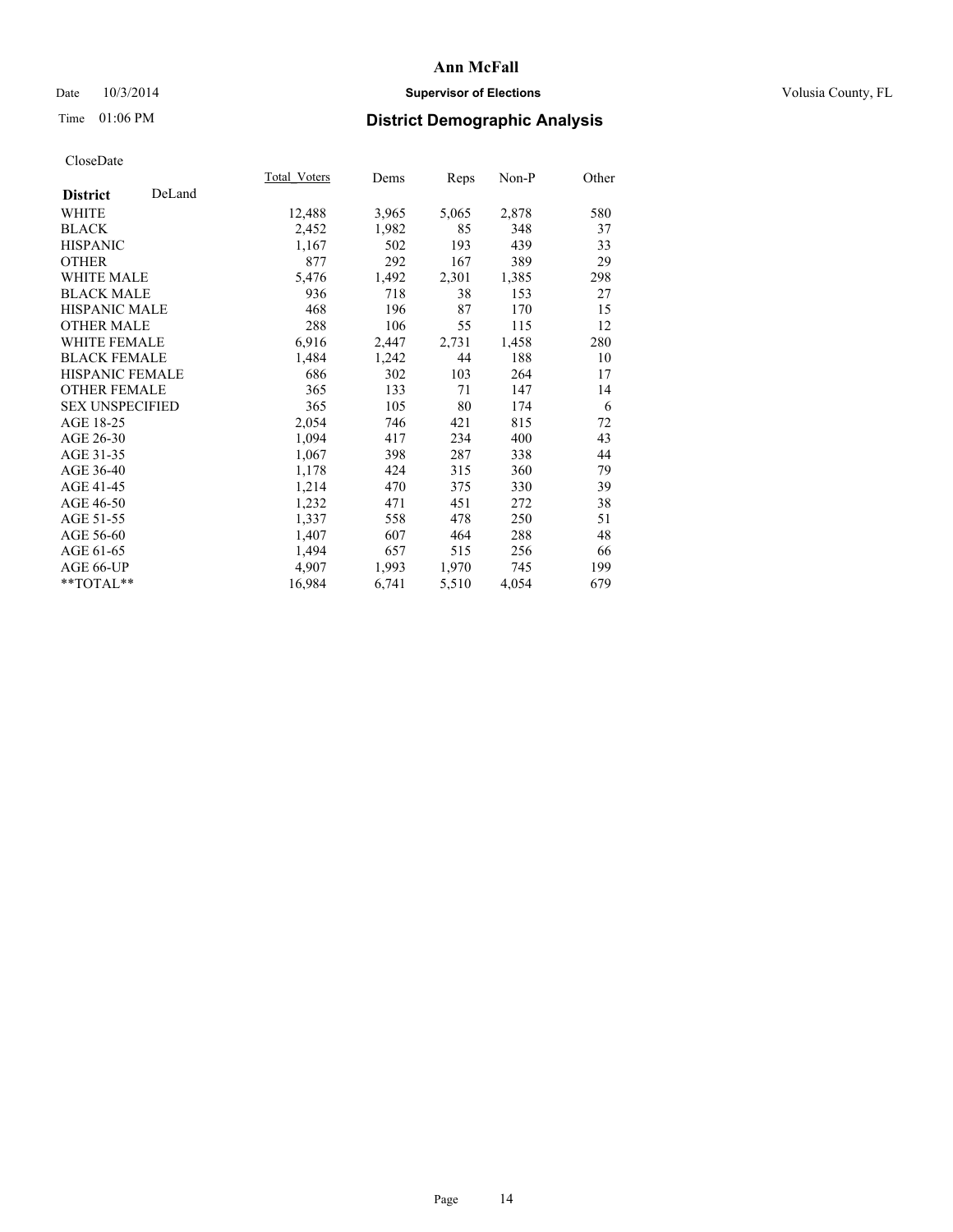## Date  $10/3/2014$  **Supervisor of Elections Supervisor of Elections** Volusia County, FL

# Time 01:06 PM **District Demographic Analysis**

|                        |         | Total Voters | Dems   | <b>Reps</b> | Non-P  | Other |
|------------------------|---------|--------------|--------|-------------|--------|-------|
| <b>District</b>        | Deltona |              |        |             |        |       |
| WHITE                  |         | 32,239       | 10,011 | 12,180      | 8,574  | 1,474 |
| <b>BLACK</b>           |         | 5,053        | 3,852  | 223         | 886    | 92    |
| <b>HISPANIC</b>        |         | 13,514       | 6,663  | 1,930       | 4,671  | 250   |
| <b>OTHER</b>           |         | 3,077        | 1,053  | 553         | 1,402  | 69    |
| <b>WHITE MALE</b>      |         | 14,925       | 4,089  | 5,903       | 4,141  | 792   |
| <b>BLACK MALE</b>      |         | 2,205        | 1,577  | 135         | 435    | 58    |
| <b>HISPANIC MALE</b>   |         | 6,320        | 3,000  | 961         | 2,220  | 139   |
| <b>OTHER MALE</b>      |         | 1,066        | 391    | 208         | 434    | 33    |
| <b>WHITE FEMALE</b>    |         | 17,013       | 5,837  | 6,180       | 4,323  | 673   |
| <b>BLACK FEMALE</b>    |         | 2,782        | 2,226  | 86          | 436    | 34    |
| HISPANIC FEMALE        |         | 7,034        | 3,589  | 957         | 2,380  | 108   |
| <b>OTHER FEMALE</b>    |         | 1,255        | 515    | 227         | 485    | 28    |
| <b>SEX UNSPECIFIED</b> |         | 1,283        | 355    | 229         | 679    | 20    |
| AGE 18-25              |         | 6,393        | 2,190  | 1,185       | 2,788  | 230   |
| AGE 26-30              |         | 4,172        | 1,437  | 889         | 1,684  | 162   |
| AGE 31-35              |         | 4,246        | 1,573  | 911         | 1,597  | 165   |
| AGE 36-40              |         | 4,393        | 1,669  | 1,010       | 1,516  | 198   |
| AGE 41-45              |         | 4,538        | 1,671  | 1,348       | 1,352  | 167   |
| AGE 46-50              |         | 4,946        | 1,903  | 1,507       | 1,371  | 165   |
| AGE 51-55              |         | 5,340        | 2,076  | 1,733       | 1,369  | 162   |
| AGE 56-60              |         | 5,016        | 2,104  | 1,611       | 1,138  | 163   |
| AGE 61-65              |         | 4,216        | 1,880  | 1,276       | 929    | 131   |
| AGE 66-UP              |         | 10,621       | 5,076  | 3,416       | 1,787  | 342   |
| $*$ $TOTAI.**$         |         | 53,883       | 21,579 | 14,886      | 15,533 | 1,885 |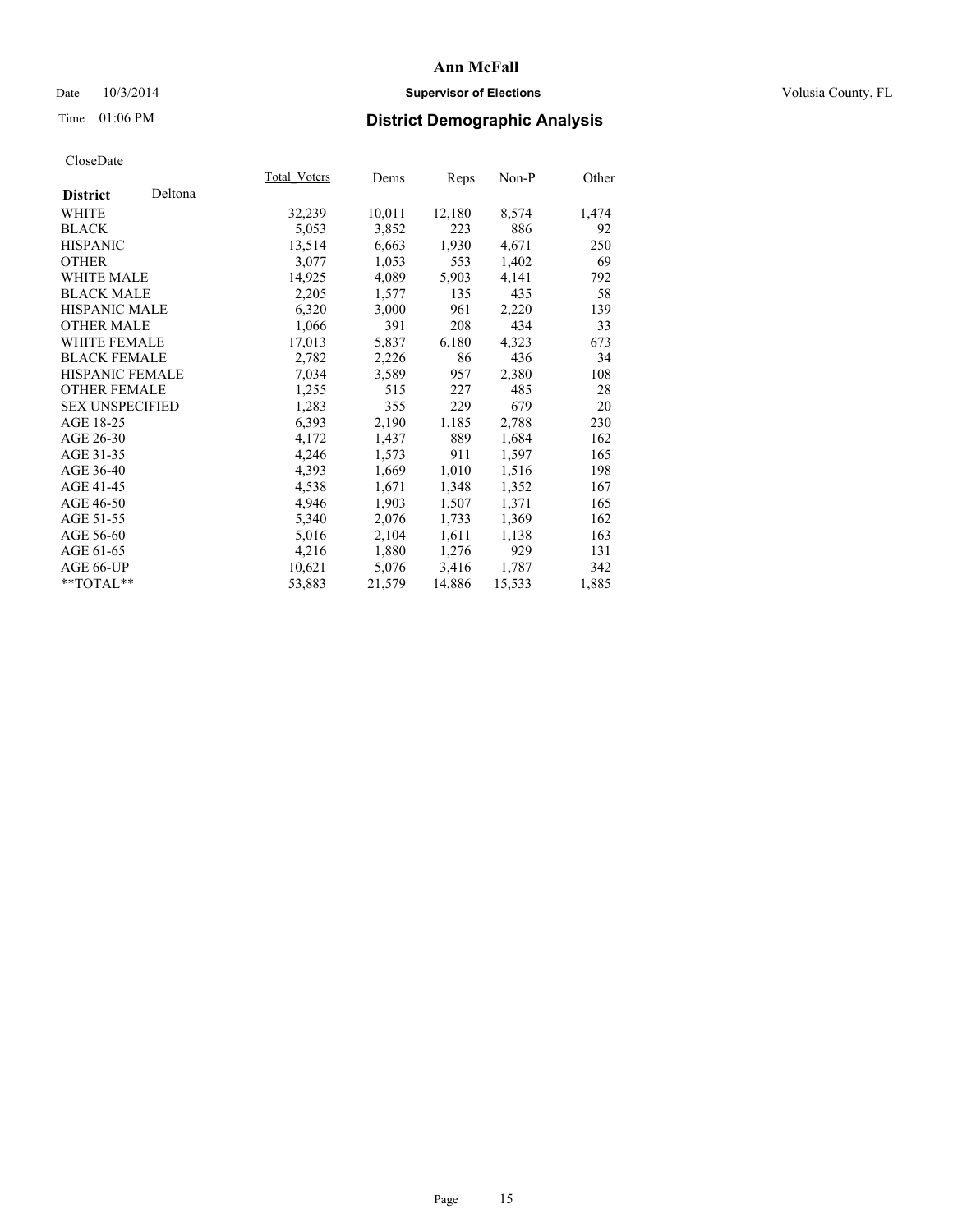## Date  $10/3/2014$  **Supervisor of Elections Supervisor of Elections** Volusia County, FL

# Time 01:06 PM **District Demographic Analysis**

|                              | Total Voters | Dems  | Reps  | Non-P | Other          |
|------------------------------|--------------|-------|-------|-------|----------------|
| Edgewater<br><b>District</b> |              |       |       |       |                |
| WHITE                        | 13,153       | 4,604 | 4,394 | 3,717 | 438            |
| <b>BLACK</b>                 | 308          | 223   | 15    | 67    | 3              |
| <b>HISPANIC</b>              | 204          | 79    | 44    | 74    | 7              |
| <b>OTHER</b>                 | 423          | 132   | 83    | 203   | 5              |
| <b>WHITE MALE</b>            | 5,946        | 1,824 | 2,149 | 1,740 | 233            |
| <b>BLACK MALE</b>            | 143          | 96    | 10    | 34    | 3              |
| HISPANIC MALE                | 84           | 34    | 17    | 29    | 4              |
| <b>OTHER MALE</b>            | 135          | 44    | 35    | 54    | $\overline{2}$ |
| <b>WHITE FEMALE</b>          | 7,118        | 2,750 | 2,213 | 1,950 | 205            |
| <b>BLACK FEMALE</b>          | 162          | 125   | 5     | 32    | $\theta$       |
| <b>HISPANIC FEMALE</b>       | 118          | 44    | 27    | 44    | 3              |
| <b>OTHER FEMALE</b>          | 179          | 67    | 40    | 69    | 3              |
| <b>SEX UNSPECIFIED</b>       | 203          | 54    | 40    | 109   | $\mathbf{0}$   |
| AGE 18-25                    | 1,168        | 334   | 267   | 534   | 33             |
| AGE 26-30                    | 827          | 233   | 199   | 366   | 29             |
| AGE 31-35                    | 856          | 246   | 222   | 362   | 26             |
| AGE 36-40                    | 882          | 256   | 256   | 330   | 40             |
| AGE 41-45                    | 1,002        | 327   | 298   | 346   | 31             |
| AGE 46-50                    | 987          | 338   | 336   | 282   | 31             |
| AGE 51-55                    | 1,343        | 480   | 468   | 354   | 41             |
| AGE 56-60                    | 1,419        | 508   | 508   | 362   | 41             |
| AGE 61-65                    | 1,392        | 565   | 459   | 323   | 45             |
| AGE 66-UP                    | 4,212        | 1,751 | 1,523 | 802   | 136            |
| **TOTAL**                    | 14,088       | 5,038 | 4,536 | 4,061 | 453            |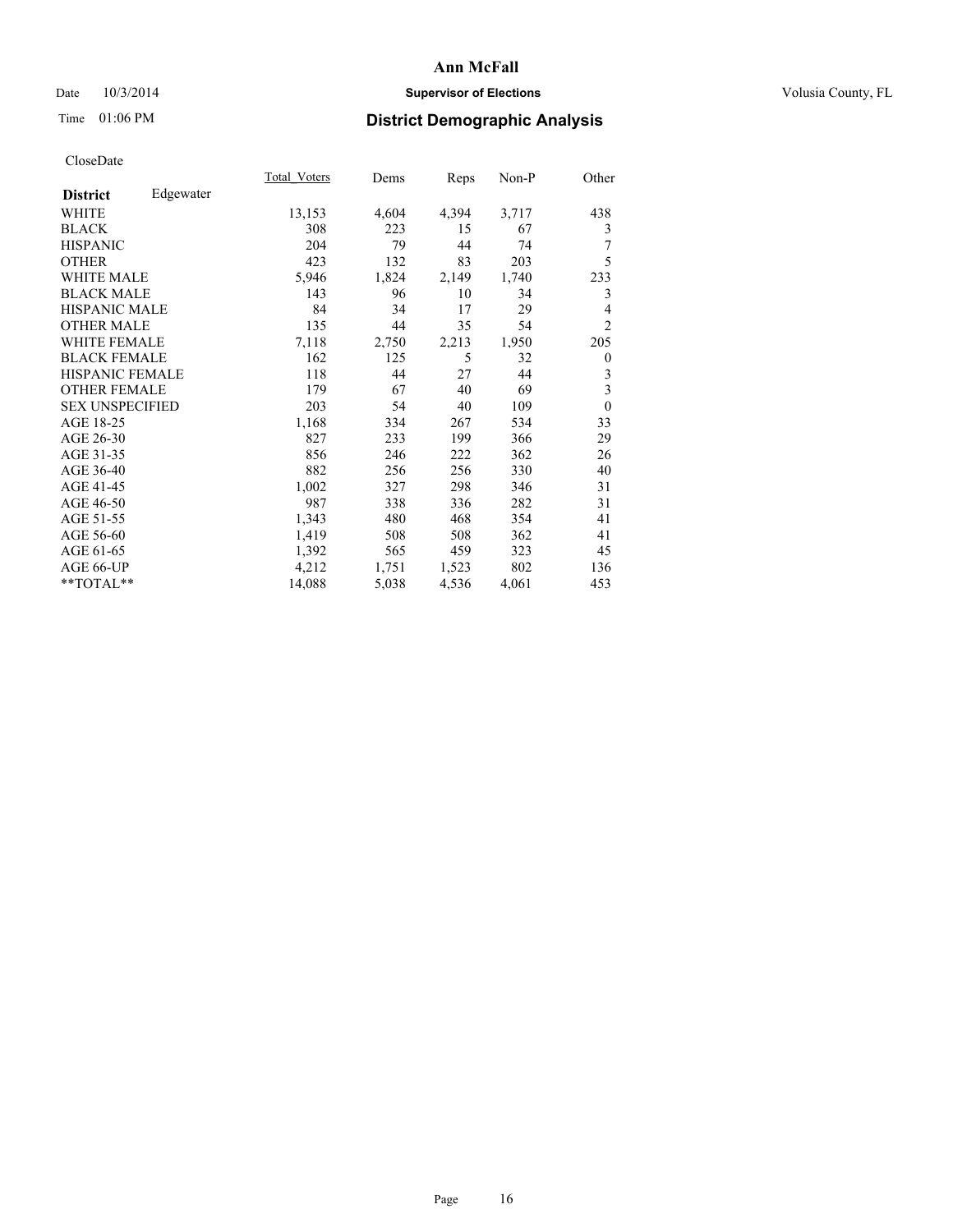## Date  $10/3/2014$  **Supervisor of Elections Supervisor of Elections** Volusia County, FL

# Time 01:06 PM **District Demographic Analysis**

|                        |            | Total Voters | Dems  | <b>Reps</b> | Non-P | Other        |
|------------------------|------------|--------------|-------|-------------|-------|--------------|
| <b>District</b>        | Holly Hill |              |       |             |       |              |
| WHITE                  |            | 5,537        | 2,153 | 1,662       | 1,511 | 211          |
| <b>BLACK</b>           |            | 835          | 655   | 26          | 147   | 7            |
| <b>HISPANIC</b>        |            | 191          | 91    | 22          | 77    | 1            |
| <b>OTHER</b>           |            | 311          | 118   | 40          | 145   | 8            |
| <b>WHITE MALE</b>      |            | 2,504        | 858   | 793         | 743   | 110          |
| <b>BLACK MALE</b>      |            | 290          | 203   | 12          | 70    | 5            |
| <b>HISPANIC MALE</b>   |            | 77           | 33    | 11          | 33    | $\mathbf{0}$ |
| <b>OTHER MALE</b>      |            | 95           | 35    | 14          | 40    | 6            |
| <b>WHITE FEMALE</b>    |            | 2,987        | 1,281 | 856         | 751   | 99           |
| <b>BLACK FEMALE</b>    |            | 539          | 446   | 14          | 77    | 2            |
| <b>HISPANIC FEMALE</b> |            | 114          | 58    | 11          | 44    | 1            |
| <b>OTHER FEMALE</b>    |            | 131          | 61    | 24          | 45    | 1            |
| <b>SEX UNSPECIFIED</b> |            | 137          | 42    | 15          | 77    | 3            |
| AGE 18-25              |            | 668          | 254   | 113         | 288   | 13           |
| AGE 26-30              |            | 468          | 212   | 85          | 160   | 11           |
| AGE 31-35              |            | 438          | 198   | 77          | 148   | 15           |
| AGE 36-40              |            | 386          | 175   | 70          | 129   | 12           |
| AGE 41-45              |            | 476          | 188   | 100         | 168   | 20           |
| AGE 46-50              |            | 607          | 243   | 163         | 182   | 19           |
| AGE 51-55              |            | 731          | 301   | 188         | 205   | 37           |
| AGE 56-60              |            | 657          | 283   | 179         | 171   | 24           |
| AGE 61-65              |            | 630          | 285   | 169         | 157   | 19           |
| AGE 66-UP              |            | 1,813        | 878   | 606         | 272   | 57           |
| **TOTAL**              |            | 6,874        | 3,017 | 1,750       | 1,880 | 227          |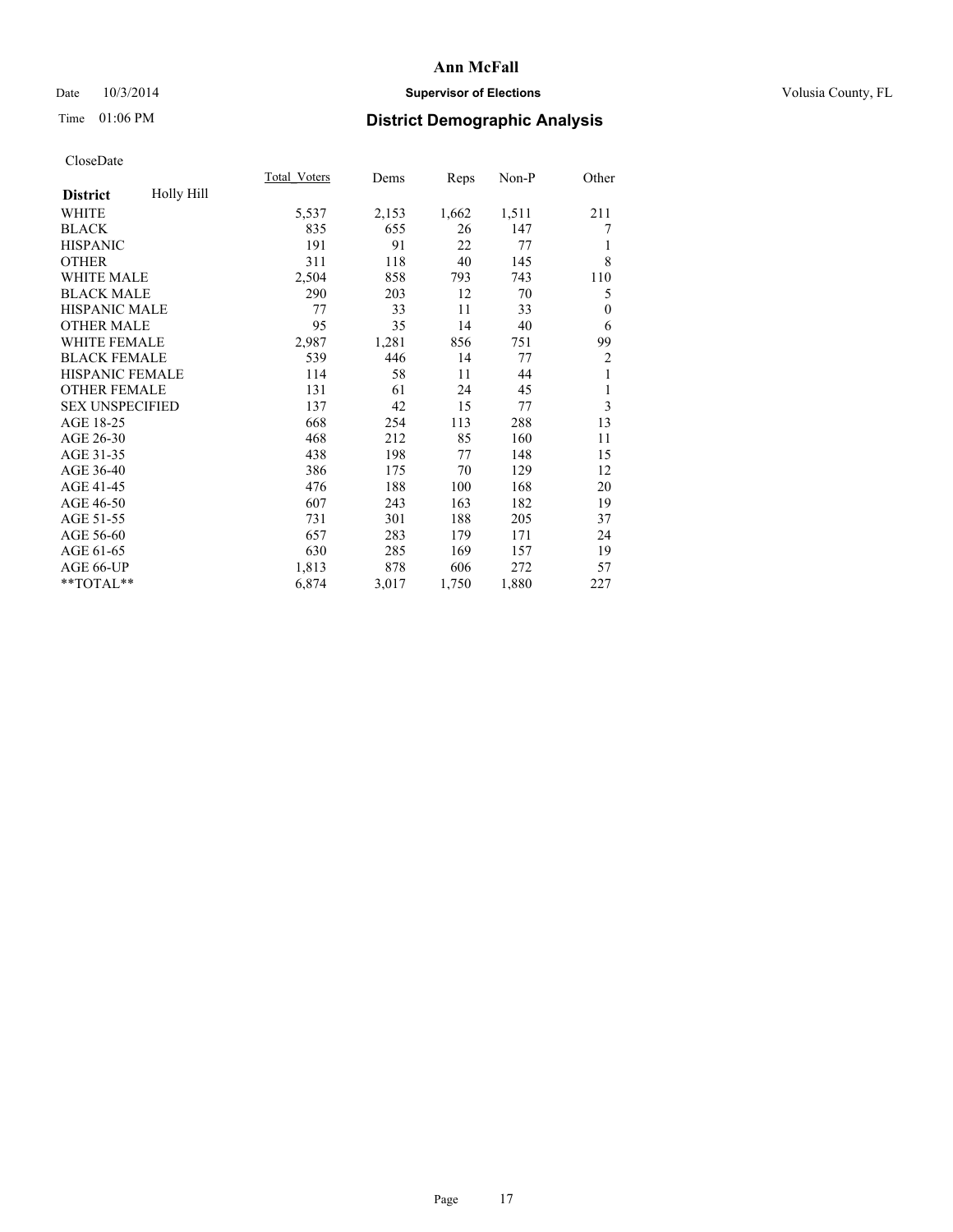## Date  $10/3/2014$  **Supervisor of Elections Supervisor of Elections** Volusia County, FL

# Time 01:06 PM **District Demographic Analysis**

|                        |            | <b>Total Voters</b> | Dems | Reps           | Non-P | Other          |
|------------------------|------------|---------------------|------|----------------|-------|----------------|
| <b>District</b>        | Lake Helen |                     |      |                |       |                |
| WHITE                  |            | 1,638               | 566  | 605            | 400   | 67             |
| <b>BLACK</b>           |            | 184                 | 162  | $\overline{4}$ | 15    | 3              |
| <b>HISPANIC</b>        |            | 43                  | 11   | 16             | 13    | 3              |
| <b>OTHER</b>           |            | 53                  | 17   | 13             | 22    | 1              |
| WHITE MALE             |            | 744                 | 226  | 302            | 183   | 33             |
| <b>BLACK MALE</b>      |            | 81                  | 74   | $\overline{2}$ | 4     | 1              |
| <b>HISPANIC MALE</b>   |            | 15                  | 3    | 6              | 5     | 1              |
| <b>OTHER MALE</b>      |            | 16                  | 8    | 1              | 7     | $\theta$       |
| WHITE FEMALE           |            | 878                 | 336  | 297            | 211   | 34             |
| <b>BLACK FEMALE</b>    |            | 99                  | 86   | 1              | 10    | $\overline{c}$ |
| <b>HISPANIC FEMALE</b> |            | 28                  | 8    | 10             | 8     | $\overline{2}$ |
| <b>OTHER FEMALE</b>    |            | 23                  | 8    | 5              | 9     | 1              |
| <b>SEX UNSPECIFIED</b> |            | 34                  | 7    | 14             | 13    | $\mathbf{0}$   |
| AGE 18-25              |            | 161                 | 49   | 39             | 64    | 9              |
| AGE 26-30              |            | 121                 | 37   | 35             | 45    | 4              |
| AGE 31-35              |            | 116                 | 39   | 30             | 45    | $\overline{2}$ |
| AGE 36-40              |            | 103                 | 24   | 34             | 34    | 11             |
| AGE 41-45              |            | 136                 | 46   | 36             | 44    | 10             |
| AGE 46-50              |            | 144                 | 52   | 57             | 28    | 7              |
| AGE 51-55              |            | 213                 | 77   | 83             | 43    | 10             |
| AGE 56-60              |            | 219                 | 87   | 82             | 41    | 9              |
| AGE 61-65              |            | 208                 | 94   | 66             | 43    | 5              |
| AGE 66-UP              |            | 497                 | 251  | 176            | 63    | 7              |
| **TOTAL**              |            | 1,918               | 756  | 638            | 450   | 74             |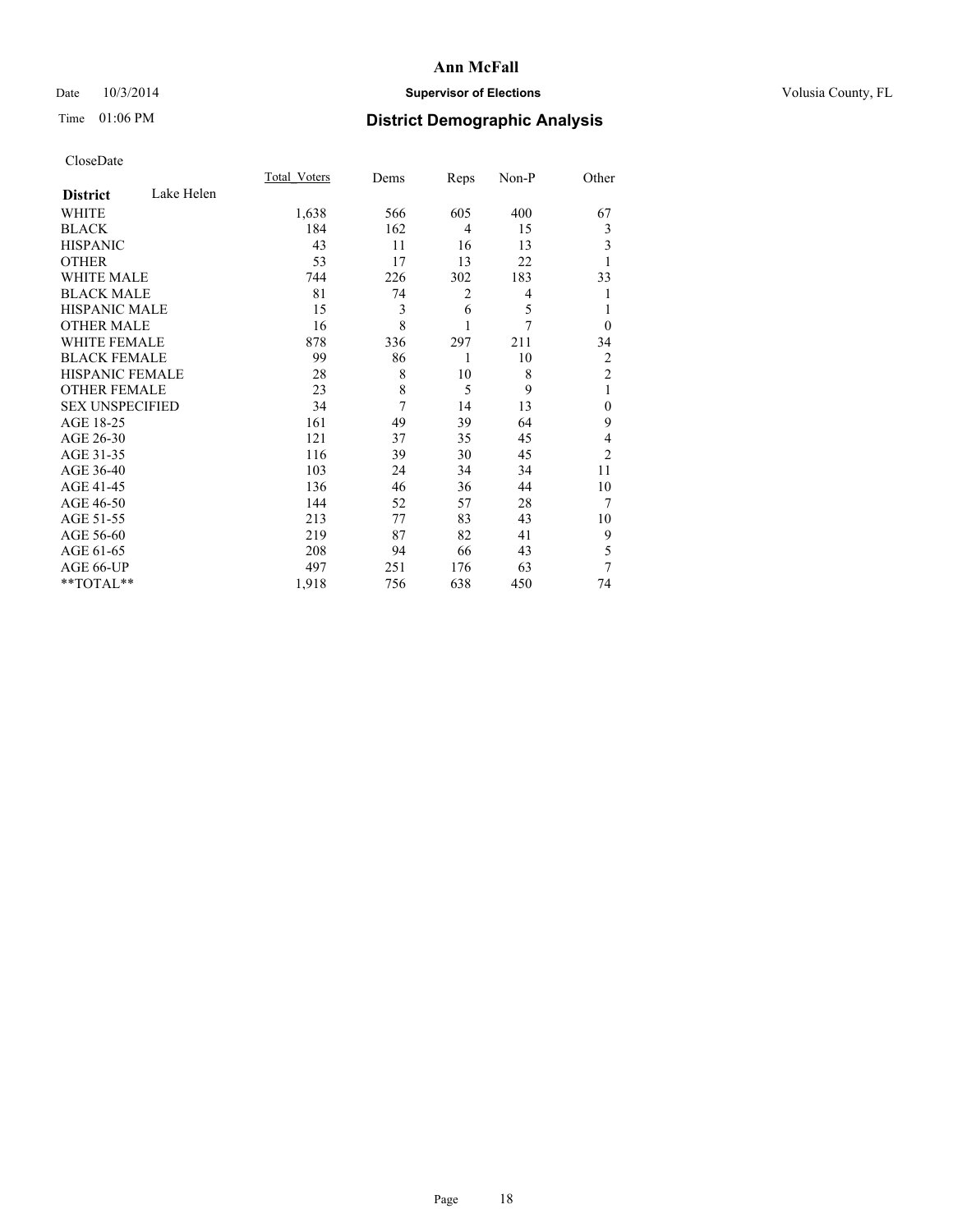## Date  $10/3/2014$  **Supervisor of Elections Supervisor of Elections** Volusia County, FL

# Time 01:06 PM **District Demographic Analysis**

|                                     | <b>Total Voters</b> | Dems  | Reps  | Non-P | Other          |
|-------------------------------------|---------------------|-------|-------|-------|----------------|
| New Smyrna Beach<br><b>District</b> |                     |       |       |       |                |
| WHITE                               | 16,566              | 5,119 | 6,782 | 4,084 | 581            |
| <b>BLACK</b>                        | 727                 | 596   | 20    | 101   | 10             |
| <b>HISPANIC</b>                     | 255                 | 87    | 70    | 91    | 7              |
| <b>OTHER</b>                        | 593                 | 158   | 137   | 282   | 16             |
| WHITE MALE                          | 7,641               | 2,001 | 3,289 | 2,035 | 316            |
| <b>BLACK MALE</b>                   | 309                 | 239   | 7     | 54    | 9              |
| <b>HISPANIC MALE</b>                | 121                 | 34    | 31    | 52    | 4              |
| <b>OTHER MALE</b>                   | 199                 | 51    | 53    | 91    | 4              |
| <b>WHITE FEMALE</b>                 | 8,803               | 3,072 | 3,450 | 2,017 | 264            |
| <b>BLACK FEMALE</b>                 | 413                 | 353   | 13    | 46    | 1              |
| HISPANIC FEMALE                     | 131                 | 52    | 39    | 37    | 3              |
| <b>OTHER FEMALE</b>                 | 251                 | 90    | 67    | 83    | 11             |
| <b>SEX UNSPECIFIED</b>              | 273                 | 68    | 60    | 143   | $\overline{2}$ |
| AGE 18-25                           | 1,125               | 329   | 287   | 457   | 52             |
| AGE 26-30                           | 908                 | 275   | 252   | 350   | 31             |
| AGE 31-35                           | 856                 | 248   | 235   | 333   | 40             |
| AGE 36-40                           | 863                 | 256   | 274   | 299   | 34             |
| AGE 41-45                           | 983                 | 302   | 341   | 308   | 32             |
| AGE 46-50                           | 1,118               | 314   | 465   | 317   | 22             |
| AGE 51-55                           | 1,541               | 487   | 628   | 368   | 58             |
| AGE 56-60                           | 1,876               | 659   | 711   | 444   | 62             |
| AGE 61-65                           | 2,063               | 743   | 787   | 457   | 76             |
| AGE 66-UP                           | 6,808               | 2,347 | 3,029 | 1,225 | 207            |
| **TOTAL**                           | 18,141              | 5,960 | 7,009 | 4,558 | 614            |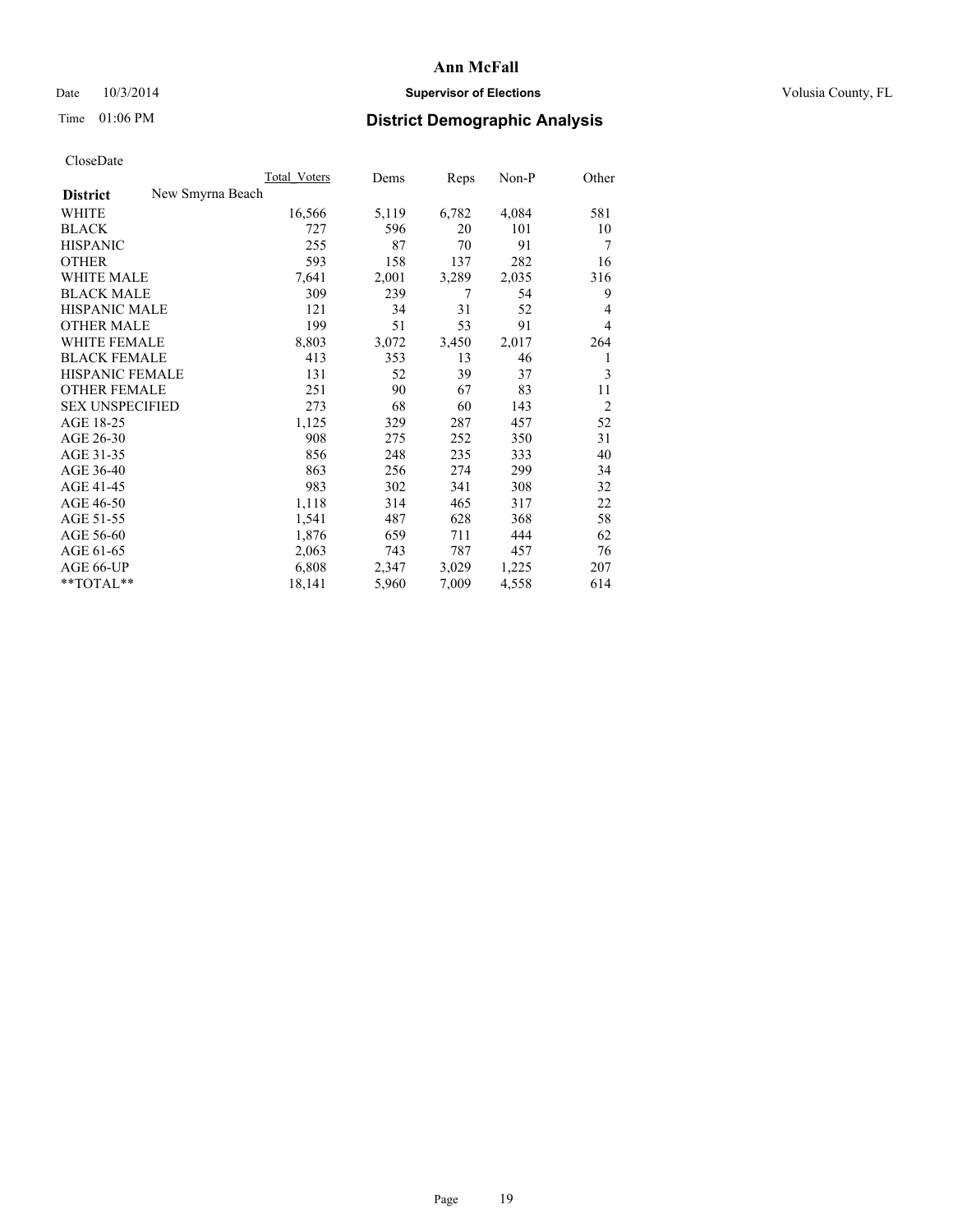## Date  $10/3/2014$  **Supervisor of Elections Supervisor of Elections** Volusia County, FL

# Time 01:06 PM **District Demographic Analysis**

|                        |          | <b>Total Voters</b> | Dems           | Reps           | Non-P          | Other          |
|------------------------|----------|---------------------|----------------|----------------|----------------|----------------|
| <b>District</b>        | Oak Hill |                     |                |                |                |                |
| WHITE                  |          | 1,146               | 399            | 431            | 284            | 32             |
| <b>BLACK</b>           |          | 172                 | 148            | 3              | 20             | 1              |
| <b>HISPANIC</b>        |          | 7                   | 3              | $\overline{2}$ | $\overline{2}$ | $\theta$       |
| <b>OTHER</b>           |          | 32                  | 6              | 11             | 13             | $\overline{2}$ |
| WHITE MALE             |          | 580                 | 191            | 218            | 150            | 21             |
| <b>BLACK MALE</b>      |          | 70                  | 58             | 1              | 10             |                |
| <b>HISPANIC MALE</b>   |          | $\overline{2}$      | $\mathbf{0}$   | $\overline{2}$ | $\theta$       | $\mathbf{0}$   |
| <b>OTHER MALE</b>      |          | 13                  | $\overline{2}$ | 6              | 4              | 1              |
| <b>WHITE FEMALE</b>    |          | 556                 | 206            | 208            | 131            | 11             |
| <b>BLACK FEMALE</b>    |          | 101                 | 89             | $\overline{2}$ | 10             | $\theta$       |
| <b>HISPANIC FEMALE</b> |          | 5                   | 3              | $\mathbf{0}$   | $\overline{2}$ | 0              |
| <b>OTHER FEMALE</b>    |          | 11                  | 4              | 4              | $\overline{c}$ |                |
| <b>SEX UNSPECIFIED</b> |          | 19                  | 3              | 6              | 10             | $\mathbf{0}$   |
| AGE 18-25              |          | 89                  | 34             | 19             | 34             | $\overline{c}$ |
| AGE 26-30              |          | 70                  | 26             | 14             | 29             | 1              |
| AGE 31-35              |          | 65                  | 28             | 18             | 18             |                |
| AGE 36-40              |          | 56                  | 18             | 16             | 20             | $\overline{c}$ |
| AGE 41-45              |          | 70                  | 28             | 22             | 17             | 3              |
| AGE 46-50              |          | 92                  | 38             | 29             | 22             | 3              |
| AGE 51-55              |          | 126                 | 52             | 46             | 25             | 3              |
| AGE 56-60              |          | 153                 | 69             | 50             | 32             | $\overline{c}$ |
| AGE 61-65              |          | 161                 | 71             | 48             | 36             | 6              |
| AGE 66-UP              |          | 475                 | 192            | 185            | 86             | 12             |
| **TOTAL**              |          | 1,357               | 556            | 447            | 319            | 35             |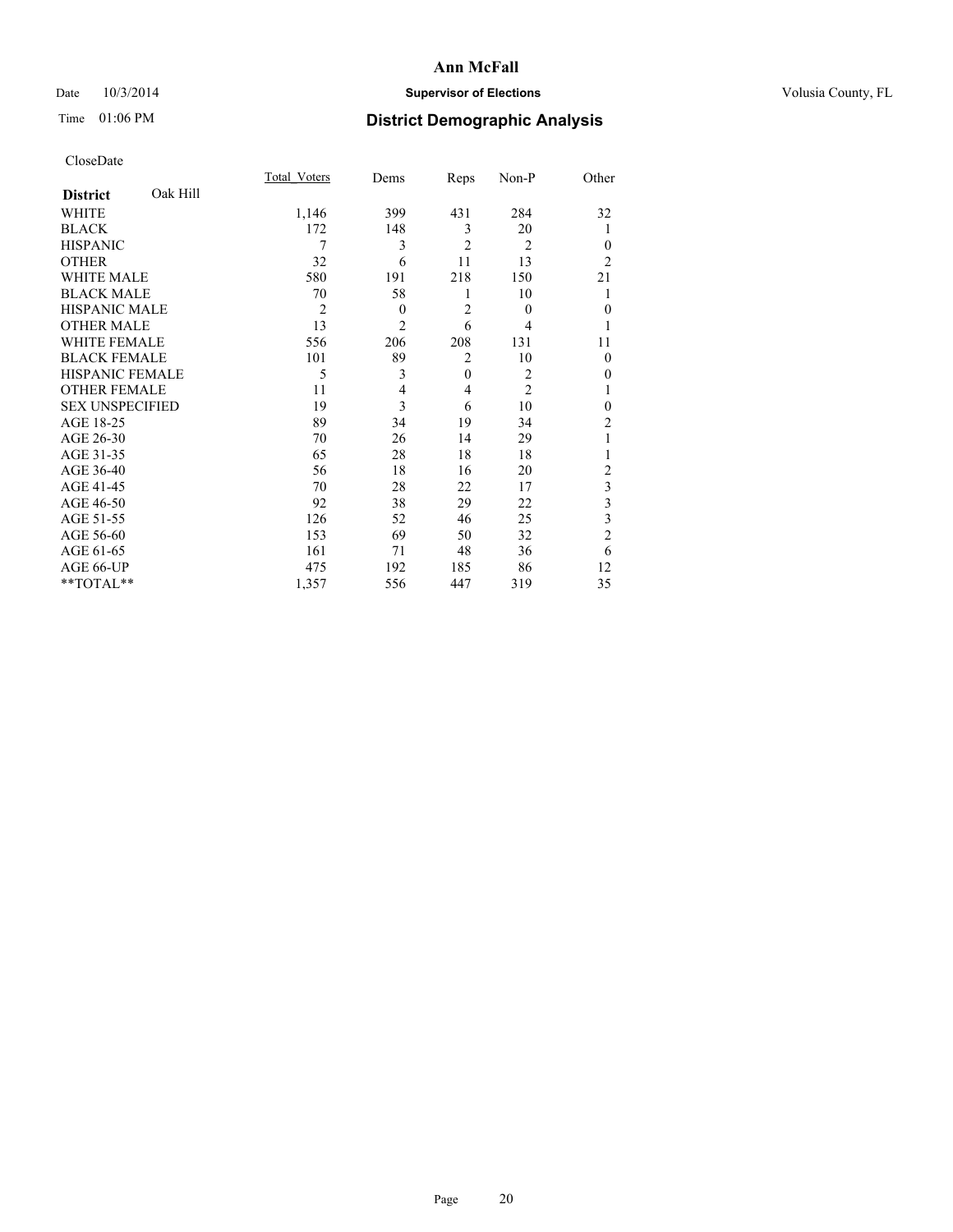## Date  $10/3/2014$  **Supervisor of Elections Supervisor of Elections** Volusia County, FL

# Time 01:06 PM **District Demographic Analysis**

|                        |             | <b>Total Voters</b> | Dems  | Reps  | Non-P | Other          |
|------------------------|-------------|---------------------|-------|-------|-------|----------------|
| <b>District</b>        | Orange City |                     |       |       |       |                |
| WHITE                  |             | 5,182               | 1,596 | 2,059 | 1,285 | 242            |
| <b>BLACK</b>           |             | 383                 | 299   | 12    | 66    | 6              |
| <b>HISPANIC</b>        |             | 884                 | 423   | 134   | 314   | 13             |
| <b>OTHER</b>           |             | 299                 | 91    | 70    | 129   | 9              |
| <b>WHITE MALE</b>      |             | 2,226               | 598   | 891   | 602   | 135            |
| <b>BLACK MALE</b>      |             | 136                 | 98    | 6     | 28    | 4              |
| <b>HISPANIC MALE</b>   |             | 363                 | 162   | 67    | 129   | 5              |
| <b>OTHER MALE</b>      |             | 106                 | 35    | 27    | 41    | 3              |
| WHITE FEMALE           |             | 2,917               | 987   | 1,151 | 672   | 107            |
| <b>BLACK FEMALE</b>    |             | 244                 | 198   | 6     | 38    | $\overline{2}$ |
| HISPANIC FEMALE        |             | 511                 | 257   | 65    | 181   | 8              |
| <b>OTHER FEMALE</b>    |             | 121                 | 45    | 27    | 45    | 4              |
| <b>SEX UNSPECIFIED</b> |             | 123                 | 29    | 34    | 58    | $\overline{2}$ |
| AGE 18-25              |             | 554                 | 171   | 107   | 238   | 38             |
| AGE 26-30              |             | 368                 | 126   | 87    | 145   | 10             |
| AGE 31-35              |             | 417                 | 135   | 106   | 152   | 24             |
| AGE 36-40              |             | 398                 | 133   | 116   | 141   | 8              |
| AGE 41-45              |             | 417                 | 145   | 125   | 137   | 10             |
| AGE 46-50              |             | 457                 | 157   | 129   | 155   | 16             |
| AGE 51-55              |             | 549                 | 194   | 177   | 150   | 28             |
| AGE 56-60              |             | 533                 | 189   | 192   | 140   | 12             |
| AGE 61-65              |             | 541                 | 223   | 178   | 116   | 24             |
| AGE 66-UP              |             | 2,514               | 936   | 1,058 | 420   | 100            |
| **TOTAL**              |             | 6,748               | 2,409 | 2,275 | 1,794 | 270            |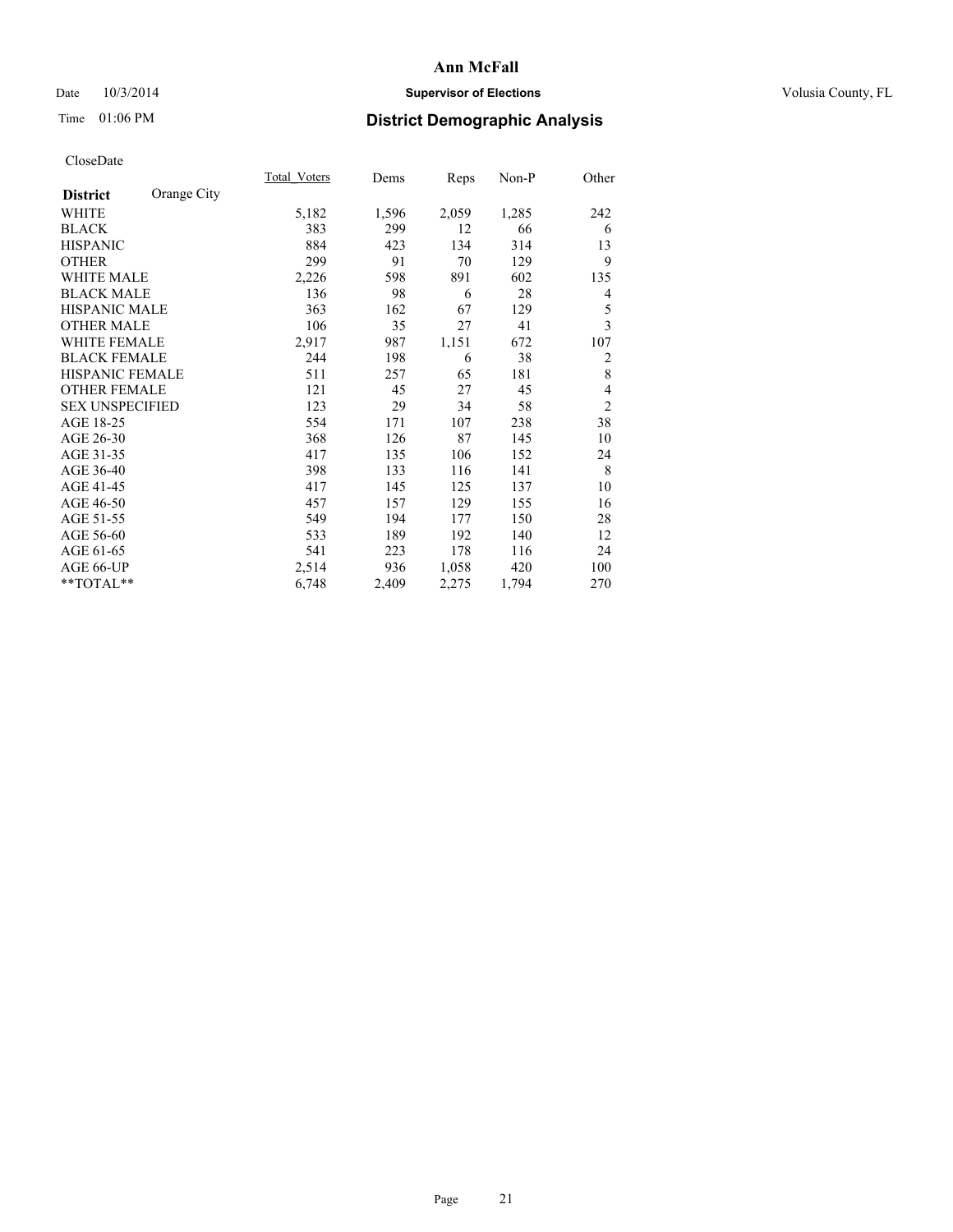## Date  $10/3/2014$  **Supervisor of Elections Supervisor of Elections** Volusia County, FL

# Time 01:06 PM **District Demographic Analysis**

|                                 | <b>Total Voters</b> | Dems  | Reps   | Non-P | Other |
|---------------------------------|---------------------|-------|--------|-------|-------|
| Ormond Beach<br><b>District</b> |                     |       |        |       |       |
| WHITE                           | 26,453              | 8,451 | 11,094 | 5,979 | 929   |
| <b>BLACK</b>                    | 966                 | 742   | 48     | 152   | 24    |
| <b>HISPANIC</b>                 | 633                 | 251   | 163    | 206   | 13    |
| <b>OTHER</b>                    | 1,493               | 475   | 378    | 603   | 37    |
| WHITE MALE                      | 11,972              | 3,336 | 5,236  | 2,908 | 492   |
| <b>BLACK MALE</b>               | 408                 | 286   | 24     | 85    | 13    |
| <b>HISPANIC MALE</b>            | 277                 | 89    | 86     | 92    | 10    |
| <b>OTHER MALE</b>               | 563                 | 176   | 146    | 222   | 19    |
| <b>WHITE FEMALE</b>             | 14,266              | 5,054 | 5,799  | 2,986 | 427   |
| <b>BLACK FEMALE</b>             | 547                 | 450   | 24     | 62    | 11    |
| HISPANIC FEMALE                 | 347                 | 159   | 74     | 111   | 3     |
| <b>OTHER FEMALE</b>             | 633                 | 233   | 176    | 208   | 16    |
| <b>SEX UNSPECIFIED</b>          | 532                 | 136   | 118    | 266   | 12    |
| AGE 18-25                       | 2,421               | 677   | 773    | 886   | 85    |
| AGE 26-30                       | 1,651               | 528   | 506    | 565   | 52    |
| AGE 31-35                       | 1,441               | 425   | 475    | 487   | 54    |
| AGE 36-40                       | 1,494               | 430   | 519    | 473   | 72    |
| AGE 41-45                       | 1,913               | 565   | 753    | 519   | 76    |
| AGE 46-50                       | 2,334               | 655   | 1,020  | 585   | 74    |
| AGE 51-55                       | 2,662               | 865   | 1,118  | 612   | 67    |
| AGE 56-60                       | 2,907               | 1,028 | 1,191  | 602   | 86    |
| AGE 61-65                       | 2,951               | 1,124 | 1,129  | 601   | 97    |
| AGE 66-UP                       | 9,771               | 3,622 | 4,199  | 1,610 | 340   |
| **TOTAL**                       | 29,545              | 9,919 | 11,683 | 6,940 | 1,003 |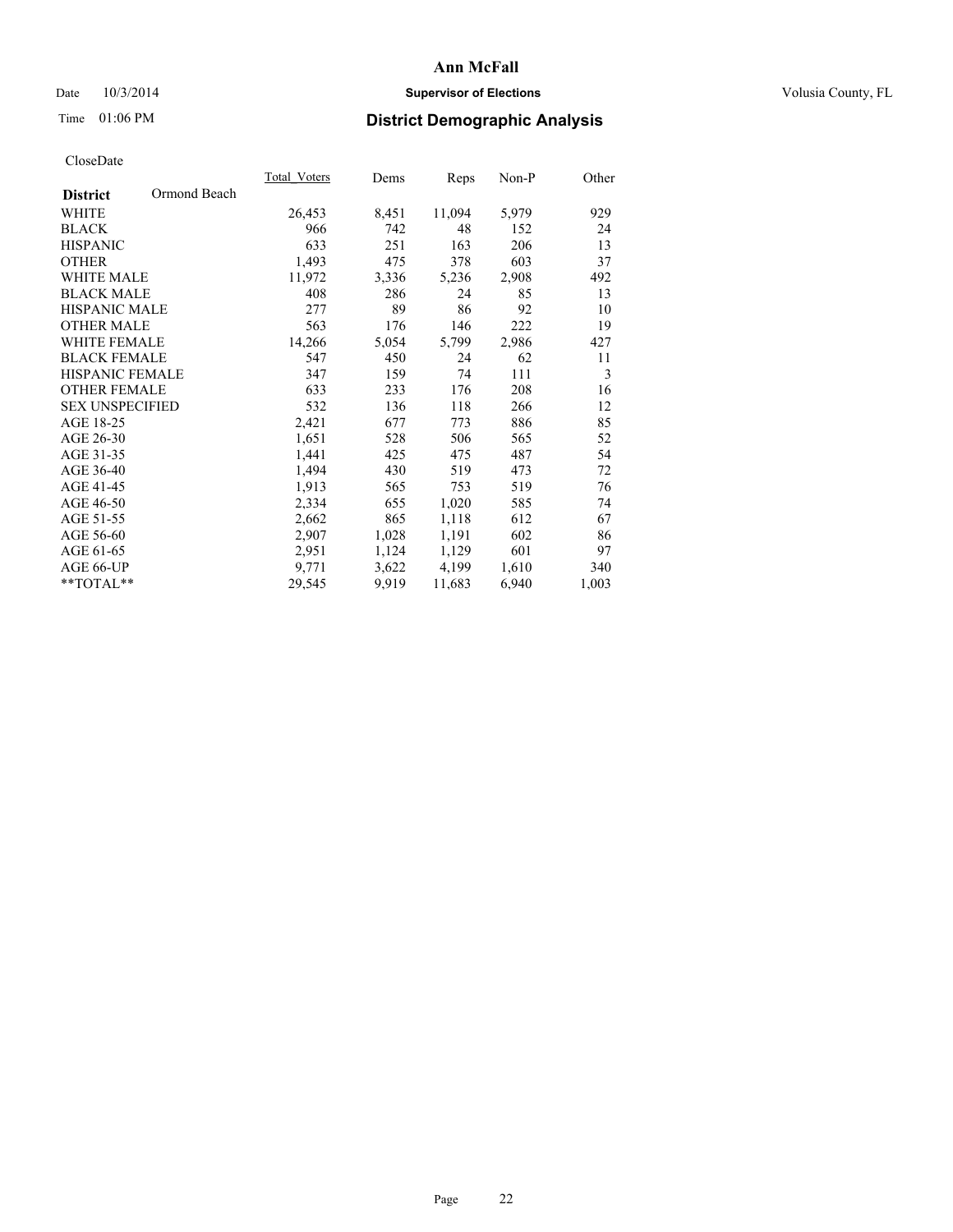## Date  $10/3/2014$  **Supervisor of Elections Supervisor of Elections** Volusia County, FL

# Time 01:06 PM **District Demographic Analysis**

|                        |         | Total Voters | Dems           | Reps           | Non-P          | Other          |
|------------------------|---------|--------------|----------------|----------------|----------------|----------------|
| <b>District</b>        | Pierson |              |                |                |                |                |
| WHITE                  |         | 547          | 191            | 246            | 97             | 13             |
| <b>BLACK</b>           |         | 49           | 42             | $\overline{2}$ | 5              | $\theta$       |
| <b>HISPANIC</b>        |         | 133          | 62             | 7              | 60             | 4              |
| <b>OTHER</b>           |         | 20           | 5              | 4              | 11             | $\theta$       |
| WHITE MALE             |         | 261          | 85             | 123            | 43             | 10             |
| <b>BLACK MALE</b>      |         | 22           | 18             | 1              | 3              | $\theta$       |
| <b>HISPANIC MALE</b>   |         | 60           | 32             | $\overline{2}$ | 25             | 1              |
| <b>OTHER MALE</b>      |         | 9            | 3              | $\overline{c}$ | 4              | $\theta$       |
| <b>WHITE FEMALE</b>    |         | 281          | 105            | 120            | 53             | 3              |
| <b>BLACK FEMALE</b>    |         | 27           | 24             | 1              | 2              | $\theta$       |
| HISPANIC FEMALE        |         | 72           | 30             | 5              | 34             | 3              |
| <b>OTHER FEMALE</b>    |         | 5            | $\overline{2}$ | 1              | $\overline{2}$ | $\theta$       |
| <b>SEX UNSPECIFIED</b> |         | 12           | 1              | $\overline{4}$ | 7              | $\theta$       |
| AGE 18-25              |         | 109          | 42             | 22             | 45             | $\Omega$       |
| AGE 26-30              |         | 52           | 14             | 14             | 24             | $\mathbf{0}$   |
| AGE 31-35              |         | 52           | 13             | 17             | 20             | $\overline{c}$ |
| AGE 36-40              |         | 54           | 17             | 17             | 17             | 3              |
| AGE 41-45              |         | 53           | 18             | 17             | 16             | $\overline{2}$ |
| AGE 46-50              |         | 49           | 19             | 18             | 10             | $\overline{2}$ |
| AGE 51-55              |         | 70           | 32             | 24             | 11             | 3              |
| AGE 56-60              |         | 86           | 37             | 36             | 11             | $\overline{2}$ |
| AGE 61-65              |         | 59           | 24             | 29             | 6              | $\mathbf{0}$   |
| AGE 66-UP              |         | 165          | 84             | 65             | 13             | 3              |
| **TOTAL**              |         | 749          | 300            | 259            | 173            | 17             |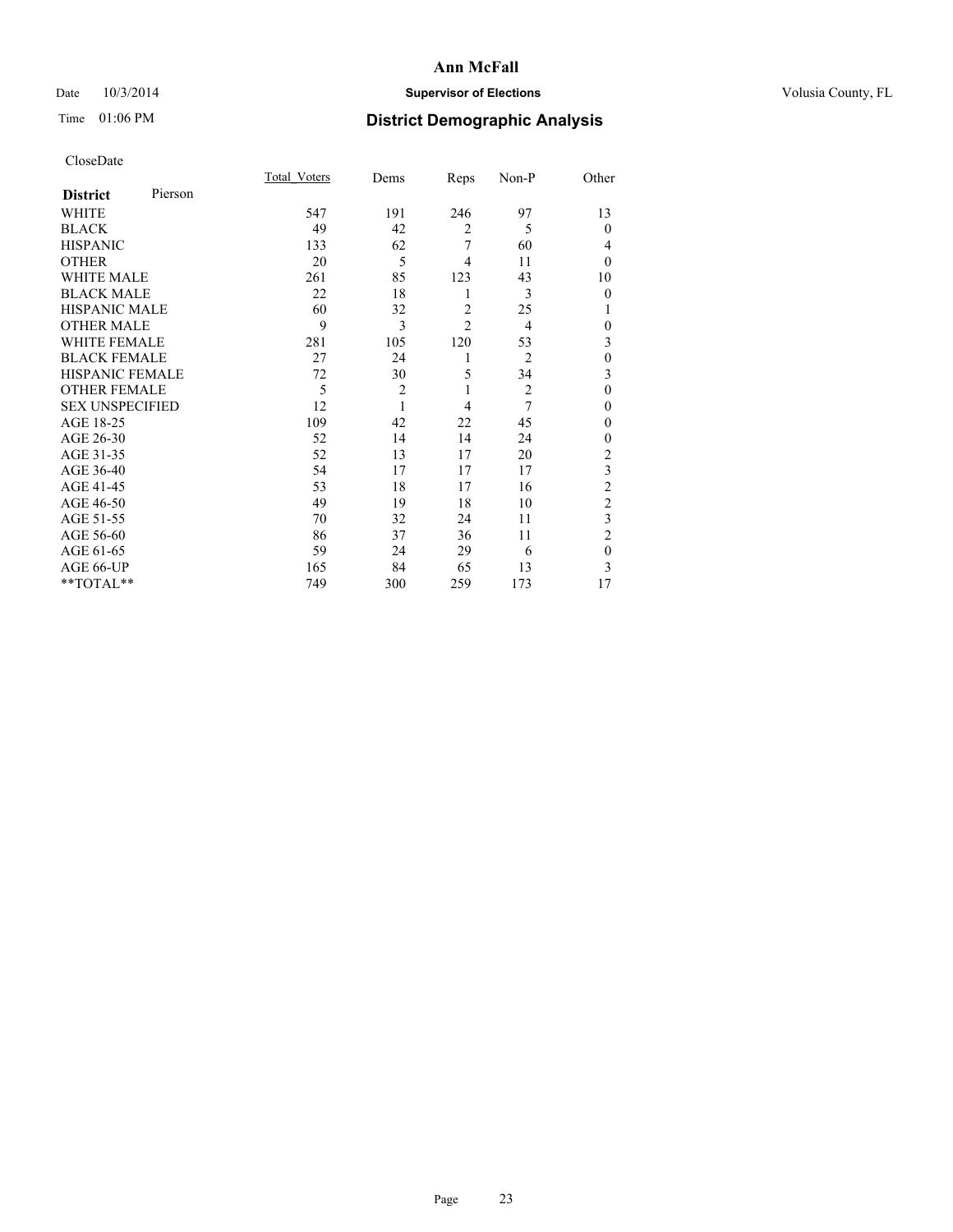## Date  $10/3/2014$  **Supervisor of Elections Supervisor of Elections** Volusia County, FL

# Time 01:06 PM **District Demographic Analysis**

|                        |             | <b>Total Voters</b> | Dems         | Reps           | Non-P          | Other          |
|------------------------|-------------|---------------------|--------------|----------------|----------------|----------------|
| <b>District</b>        | Ponce Inlet |                     |              |                |                |                |
| WHITE                  |             | 2,747               | 648          | 1,409          | 603            | 87             |
| <b>BLACK</b>           |             | 4                   | 1            | 1              | $\overline{2}$ | $\theta$       |
| <b>HISPANIC</b>        |             | 46                  | 14           | 20             | 11             |                |
| <b>OTHER</b>           |             | 99                  | 26           | 33             | 37             | 3              |
| WHITE MALE             |             | 1,308               | 259          | 691            | 311            | 47             |
| <b>BLACK MALE</b>      |             | 1                   | $\mathbf{0}$ | $\overline{0}$ | 1              | $\theta$       |
| <b>HISPANIC MALE</b>   |             | 19                  | 5            | 9              | 5              | 0              |
| <b>OTHER MALE</b>      |             | 36                  | 8            | 15             | 10             | 3              |
| <b>WHITE FEMALE</b>    |             | 1,417               | 383          | 713            | 282            | 39             |
| <b>BLACK FEMALE</b>    |             | 3                   | 1            | 1              | 1              | $\theta$       |
| <b>HISPANIC FEMALE</b> |             | 27                  | 9            | 11             | 6              |                |
| <b>OTHER FEMALE</b>    |             | 46                  | 14           | 14             | 18             | 0              |
| <b>SEX UNSPECIFIED</b> |             | 39                  | 10           | 9              | 19             | 1              |
| AGE 18-25              |             | 149                 | 35           | 54             | 52             | 8              |
| AGE 26-30              |             | 76                  | 22           | 27             | 25             | $\overline{c}$ |
| AGE 31-35              |             | 81                  | 14           | 34             | 27             | 6              |
| AGE 36-40              |             | 84                  | 11           | 38             | 31             | 4              |
| AGE 41-45              |             | 124                 | 26           | 54             | 41             | 3              |
| AGE 46-50              |             | 160                 | 34           | 84             | 40             | $\overline{2}$ |
| AGE 51-55              |             | 242                 | 53           | 130            | 55             | 4              |
| AGE 56-60              |             | 326                 | 79           | 173            | 66             | 8              |
| AGE 61-65              |             | 381                 | 97           | 175            | 96             | 13             |
| AGE 66-UP              |             | 1,273               | 318          | 694            | 220            | 41             |
| **TOTAL**              |             | 2,896               | 689          | 1,463          | 653            | 91             |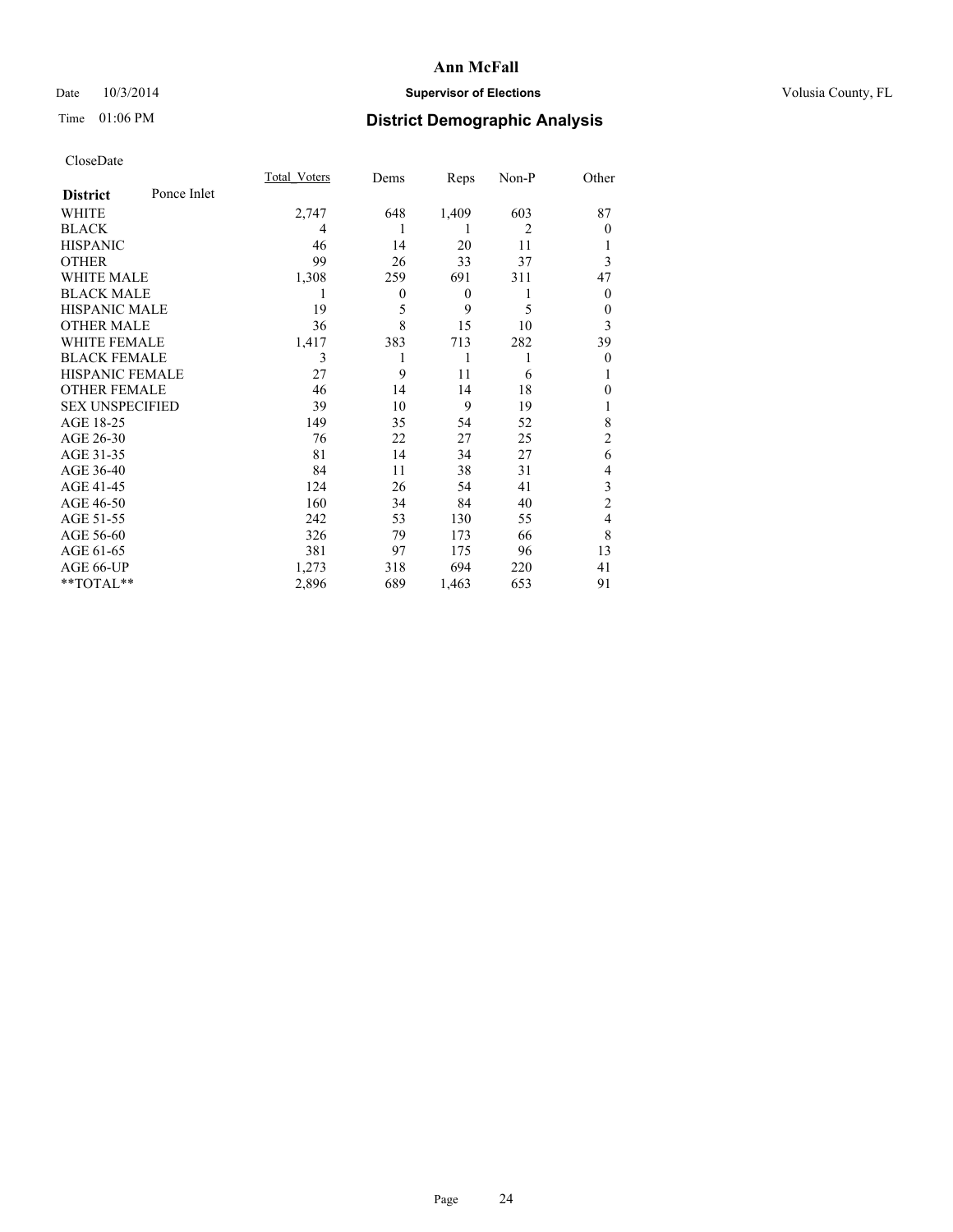## Date  $10/3/2014$  **Supervisor of Elections Supervisor of Elections** Volusia County, FL

# Time 01:06 PM **District Demographic Analysis**

|                                | <b>Total Voters</b> | Dems   | Reps   | Non-P  | Other |
|--------------------------------|---------------------|--------|--------|--------|-------|
| Port Orange<br><b>District</b> |                     |        |        |        |       |
| WHITE                          | 34,781              | 11,213 | 13,233 | 8,991  | 1,344 |
| <b>BLACK</b>                   | 1,130               | 851    | 57     | 197    | 25    |
| <b>HISPANIC</b>                | 1,078               | 421    | 229    | 393    | 35    |
| <b>OTHER</b>                   | 1,866               | 577    | 409    | 830    | 50    |
| WHITE MALE                     | 15,858              | 4,450  | 6,391  | 4,302  | 715   |
| <b>BLACK MALE</b>              | 481                 | 339    | 34     | 97     | 11    |
| <b>HISPANIC MALE</b>           | 491                 | 179    | 109    | 179    | 24    |
| <b>OTHER MALE</b>              | 697                 | 209    | 163    | 294    | 31    |
| <b>WHITE FEMALE</b>            | 18,559              | 6,661  | 6,711  | 4,575  | 612   |
| <b>BLACK FEMALE</b>            | 636                 | 503    | 22     | 97     | 14    |
| HISPANIC FEMALE                | 568                 | 237    | 115    | 205    | 11    |
| <b>OTHER FEMALE</b>            | 787                 | 286    | 183    | 302    | 16    |
| <b>SEX UNSPECIFIED</b>         | 778                 | 198    | 200    | 360    | 20    |
| AGE 18-25                      | 3,367               | 942    | 876    | 1,404  | 145   |
| AGE 26-30                      | 2,497               | 798    | 659    | 950    | 90    |
| AGE 31-35                      | 2,348               | 708    | 678    | 864    | 98    |
| AGE 36-40                      | 2,229               | 657    | 738    | 739    | 95    |
| AGE 41-45                      | 2,686               | 809    | 961    | 825    | 91    |
| AGE 46-50                      | 2,937               | 908    | 1,112  | 815    | 102   |
| AGE 51-55                      | 3,668               | 1,167  | 1,481  | 911    | 109   |
| AGE 56-60                      | 3,667               | 1,320  | 1,441  | 787    | 119   |
| AGE 61-65                      | 3,639               | 1,364  | 1,327  | 822    | 126   |
| AGE 66-UP                      | 11,817              | 4,389  | 4,655  | 2,294  | 479   |
| $*$ $TOTAL**$                  | 38,855              | 13,062 | 13,928 | 10,411 | 1,454 |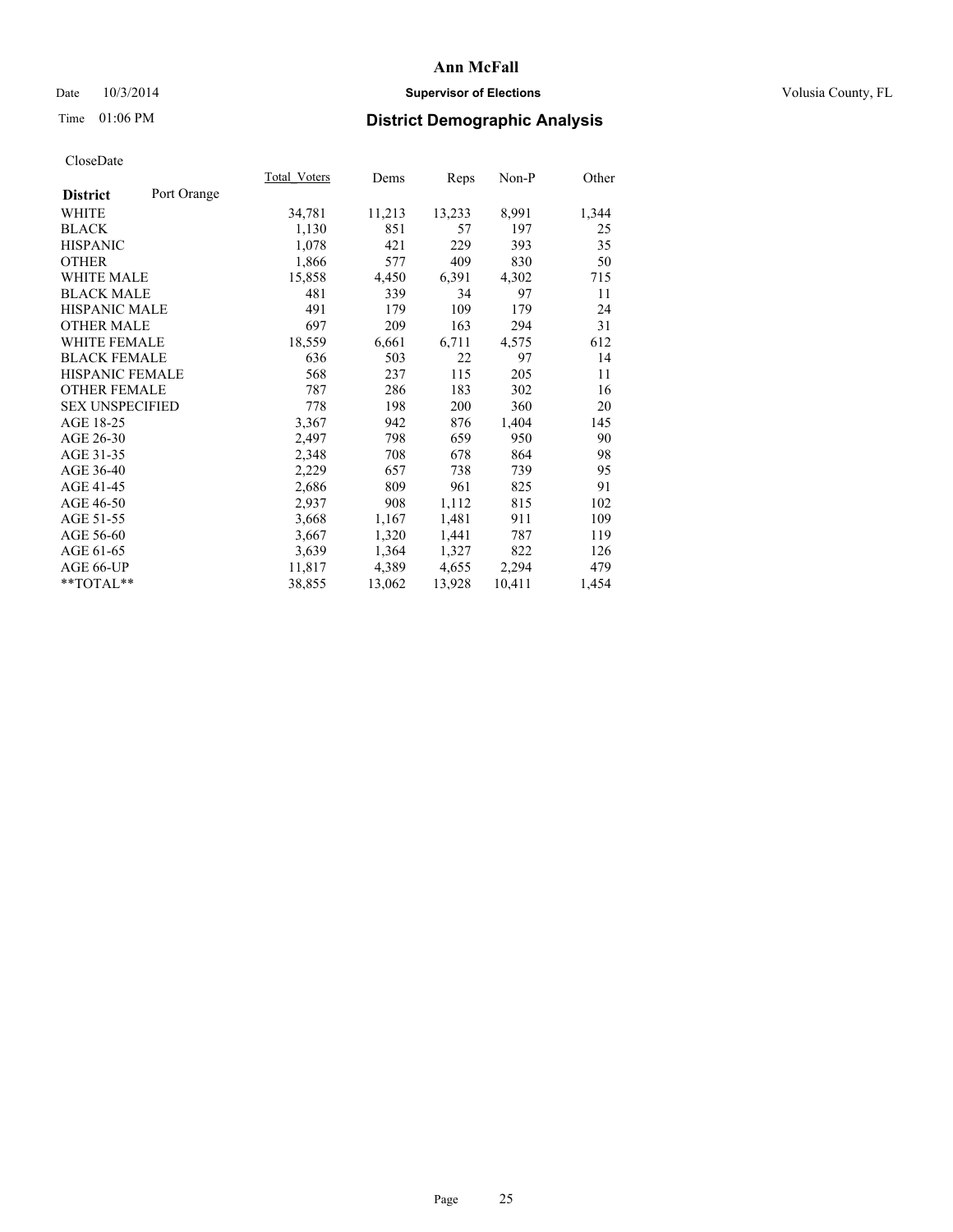## Date  $10/3/2014$  **Supervisor of Elections Supervisor of Elections** Volusia County, FL

# Time 01:06 PM **District Demographic Analysis**

|                                  | <b>Total Voters</b> | Dems  | Reps  | $Non-P$ | Other                   |
|----------------------------------|---------------------|-------|-------|---------|-------------------------|
| South Daytona<br><b>District</b> |                     |       |       |         |                         |
| WHITE                            | 6,559               | 2,442 | 2,244 | 1,648   | 225                     |
| <b>BLACK</b>                     | 607                 | 483   | 20    | 99      | 5                       |
| <b>HISPANIC</b>                  | 186                 | 90    | 32    | 57      | 7                       |
| <b>OTHER</b>                     | 353                 | 124   | 63    | 160     | 6                       |
| <b>WHITE MALE</b>                | 3,025               | 978   | 1,110 | 799     | 138                     |
| <b>BLACK MALE</b>                | 236                 | 182   | 7     | 44      | 3                       |
| <b>HISPANIC MALE</b>             | 95                  | 39    | 19    | 33      | 4                       |
| <b>OTHER MALE</b>                | 108                 | 40    | 19    | 47      | $\overline{2}$          |
| <b>WHITE FEMALE</b>              | 3,496               | 1,449 | 1,123 | 837     | 87                      |
| <b>BLACK FEMALE</b>              | 359                 | 292   | 12    | 53      | $\overline{c}$          |
| HISPANIC FEMALE                  | 86                  | 47    | 13    | 23      | $\overline{\mathbf{3}}$ |
| <b>OTHER FEMALE</b>              | 155                 | 65    | 31    | 55      | 4                       |
| <b>SEX UNSPECIFIED</b>           | 145                 | 47    | 25    | 73      | $\mathbf{0}$            |
| AGE 18-25                        | 700                 | 245   | 164   | 271     | 20                      |
| AGE 26-30                        | 551                 | 206   | 138   | 187     | 20                      |
| AGE 31-35                        | 493                 | 196   | 99    | 179     | 19                      |
| AGE 36-40                        | 405                 | 151   | 110   | 126     | 18                      |
| AGE 41-45                        | 532                 | 210   | 158   | 151     | 13                      |
| AGE 46-50                        | 649                 | 230   | 231   | 171     | 17                      |
| AGE 51-55                        | 779                 | 305   | 257   | 197     | 20                      |
| AGE 56-60                        | 797                 | 346   | 258   | 168     | 25                      |
| AGE 61-65                        | 764                 | 328   | 244   | 165     | 27                      |
| AGE 66-UP                        | 2,035               | 922   | 700   | 349     | 64                      |
| **TOTAL**                        | 7,705               | 3,139 | 2,359 | 1,964   | 243                     |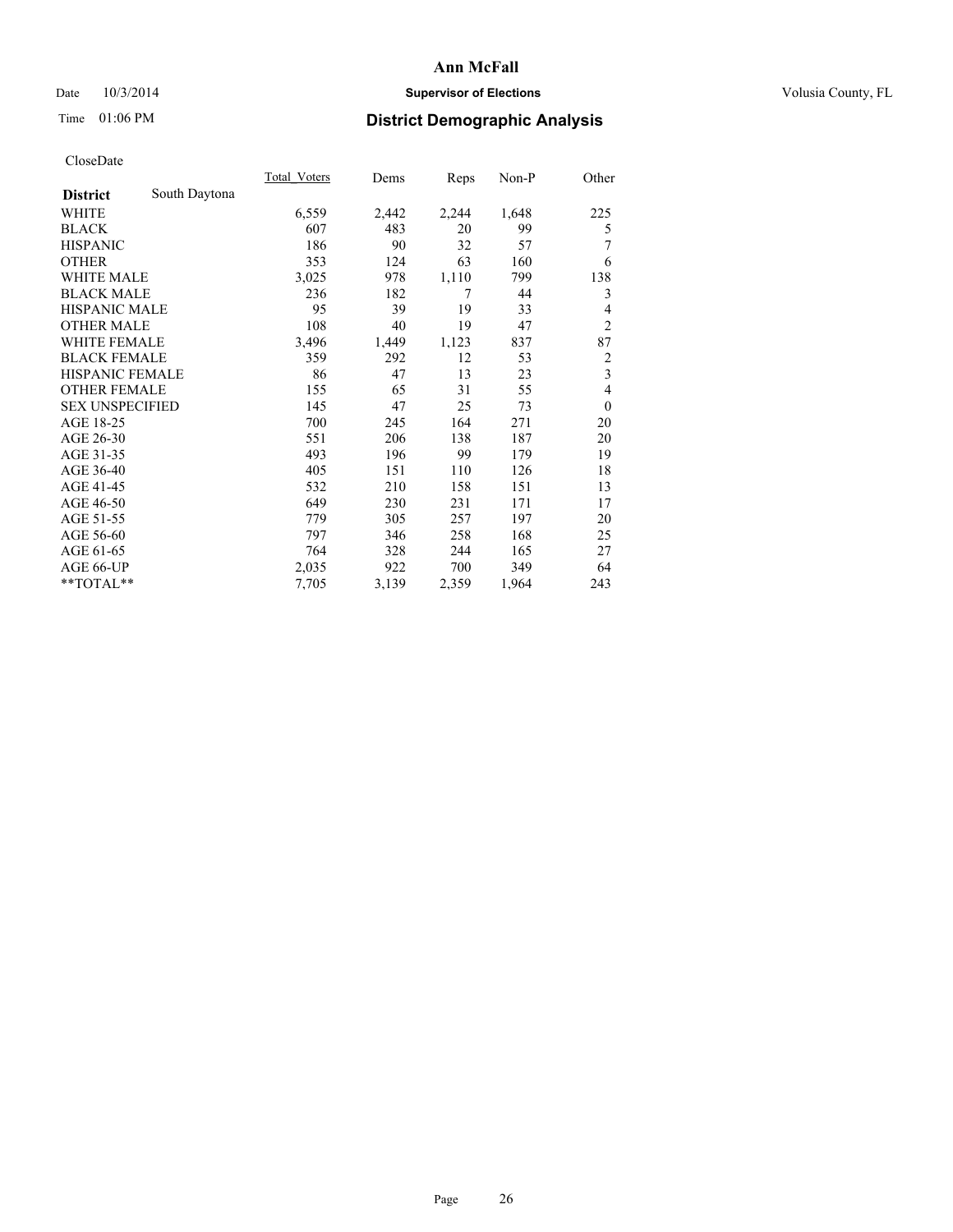## Date  $10/3/2014$  **Supervisor of Elections Supervisor of Elections** Volusia County, FL

# Time 01:06 PM **District Demographic Analysis**

|                        |               | Total Voters | Dems     | Reps     | Non-P | Other |
|------------------------|---------------|--------------|----------|----------|-------|-------|
| <b>District</b>        | Flagler Beach |              |          |          |       |       |
| WHITE                  |               | 55           | 22       | 17       | 15    |       |
| <b>BLACK</b>           |               | 0            | $\Omega$ | $\theta$ | 0     | 0     |
| <b>HISPANIC</b>        |               | $\theta$     | 0        | 0        | 0     | 0     |
| <b>OTHER</b>           |               |              |          | 2        |       |       |
| <b>WHITE MALE</b>      |               | 25           | 8        | 8        | 8     |       |
| <b>BLACK MALE</b>      |               | 0            | 0        | 0        |       | 0     |
| <b>HISPANIC MALE</b>   |               |              |          | 0        |       |       |
| <b>OTHER MALE</b>      |               | 2            |          |          |       | 0     |
| <b>WHITE FEMALE</b>    |               | 30           | 14       | 9        |       | 0     |
| <b>BLACK FEMALE</b>    |               | $\theta$     | $\Omega$ | 0        |       | 0     |
| <b>HISPANIC FEMALE</b> |               |              | 0        | 0        |       |       |
| <b>OTHER FEMALE</b>    |               |              | 0        |          |       | 0     |
| <b>SEX UNSPECIFIED</b> |               |              |          | 0        |       |       |
| AGE 18-25              |               |              |          | 0        |       | 0     |
| AGE 26-30              |               |              |          | 0        |       | 0     |
| AGE 31-35              |               |              |          | 0        |       | 0     |
| AGE 36-40              |               |              | 0        | 0        |       | 0     |
| AGE 41-45              |               |              | 0        | 0        |       | 0     |
| AGE 46-50              |               |              | 0        | 0        |       | 0     |
| AGE 51-55              |               | 5            |          | 2        | 2     |       |
| AGE 56-60              |               |              | 0        | 4        | 0     | 0     |
| AGE 61-65              |               | 6            | 2        |          | 3     |       |
| AGE 66-UP              |               | 40           | 19       | 12       | 8     |       |
| $**TOTAL**$            |               | 58           | 23       | 19       | 15    |       |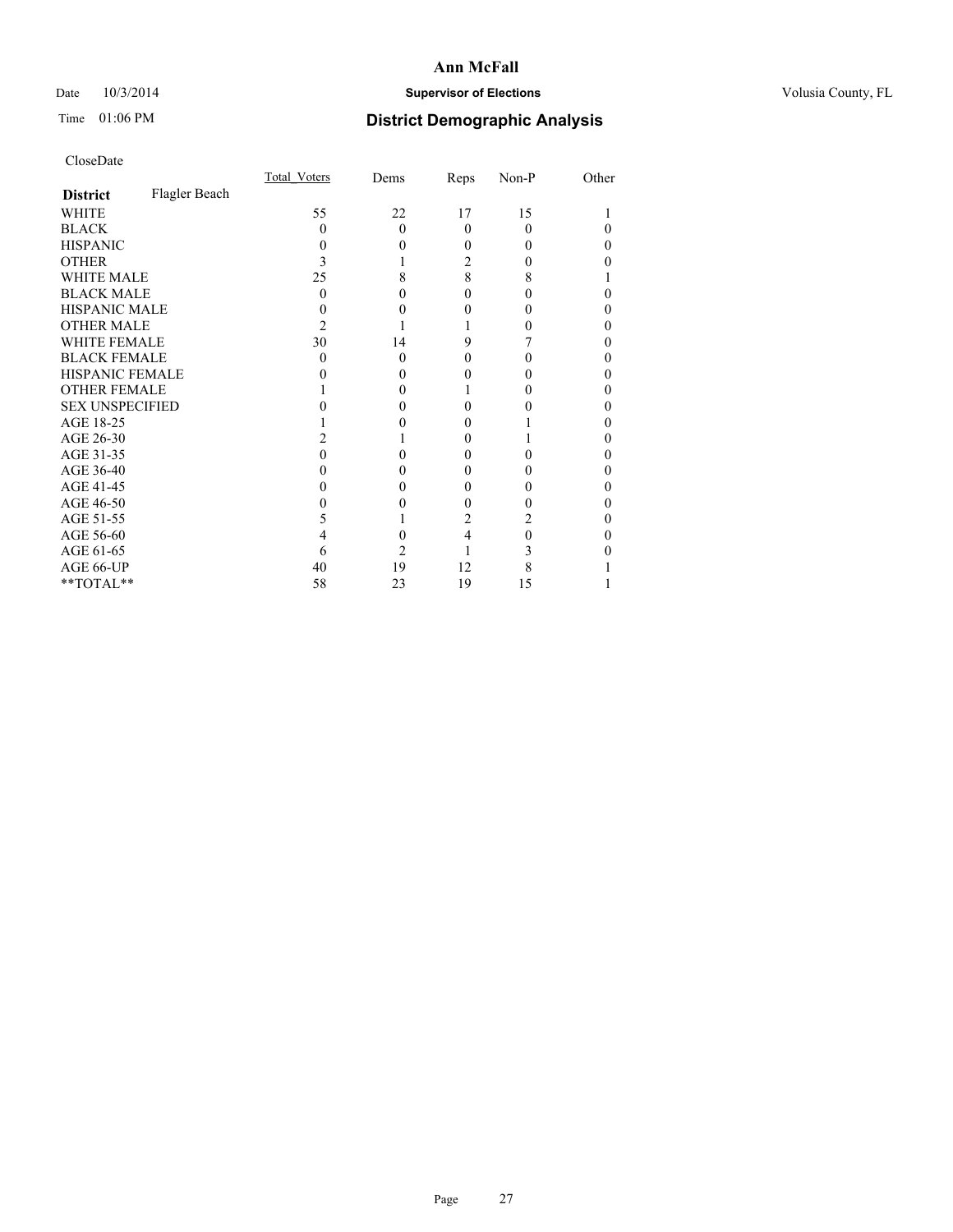## Date  $10/3/2014$  **Supervisor of Elections Supervisor of Elections** Volusia County, FL

# Time 01:06 PM **District Demographic Analysis**

|                        |                           | Total Voters | Dems   | <b>Reps</b> | Non-P  | Other |
|------------------------|---------------------------|--------------|--------|-------------|--------|-------|
| <b>District</b>        | <b>Hospital Authority</b> |              |        |             |        |       |
| WHITE                  |                           | 96,957       | 29,408 | 39,824      | 23,440 | 4,285 |
| <b>BLACK</b>           |                           | 10,239       | 8,042  | 408         | 1,624  | 165   |
| <b>HISPANIC</b>        |                           | 18,874       | 8,937  | 2,919       | 6,635  | 383   |
| <b>OTHER</b>           |                           | 6,843        | 2,154  | 1,481       | 3,033  | 175   |
| <b>WHITE MALE</b>      |                           | 44,718       | 11,771 | 19,263      | 11,353 | 2,331 |
| <b>BLACK MALE</b>      |                           | 4,286        | 3,180  | 217         | 783    | 106   |
| <b>HISPANIC MALE</b>   |                           | 8,661        | 3,951  | 1,433       | 3,075  | 202   |
| <b>OTHER MALE</b>      |                           | 2,344        | 775    | 554         | 935    | 80    |
| <b>WHITE FEMALE</b>    |                           | 51,402       | 17,420 | 20,252      | 11,800 | 1,930 |
| <b>BLACK FEMALE</b>    |                           | 5,827        | 4,771  | 185         | 812    | 59    |
| HISPANIC FEMALE        |                           | 9,975        | 4,873  | 1,463       | 3,464  | 175   |
| <b>OTHER FEMALE</b>    |                           | 2,764        | 1,044  | 611         | 1,041  | 68    |
| <b>SEX UNSPECIFIED</b> |                           | 2,935        | 756    | 653         | 1,469  | 57    |
| AGE 18-25              |                           | 14,194       | 4,399  | 3,282       | 5,945  | 568   |
| AGE 26-30              |                           | 8,971        | 2,877  | 2,240       | 3,508  | 346   |
| AGE 31-35              |                           | 9,011        | 3,073  | 2,338       | 3,235  | 365   |
| AGE 36-40              |                           | 9,180        | 3,136  | 2,559       | 3,037  | 448   |
| AGE 41-45              |                           | 10,190       | 3,382  | 3,423       | 2,968  | 417   |
| AGE 46-50              |                           | 11,378       | 3,877  | 4,190       | 2,930  | 381   |
| AGE 51-55              |                           | 12,999       | 4,534  | 4,950       | 3,052  | 463   |
| AGE 56-60              |                           | 12,667       | 4,842  | 4,734       | 2,665  | 426   |
| AGE 61-65              |                           | 11,682       | 4,729  | 4,210       | 2,295  | 448   |
| AGE 66-UP              |                           | 32,639       | 13,692 | 12,706      | 5,095  | 1,146 |
| $*$ $TOTAI.**$         |                           | 132,913      | 48,541 | 44,632      | 34,732 | 5,008 |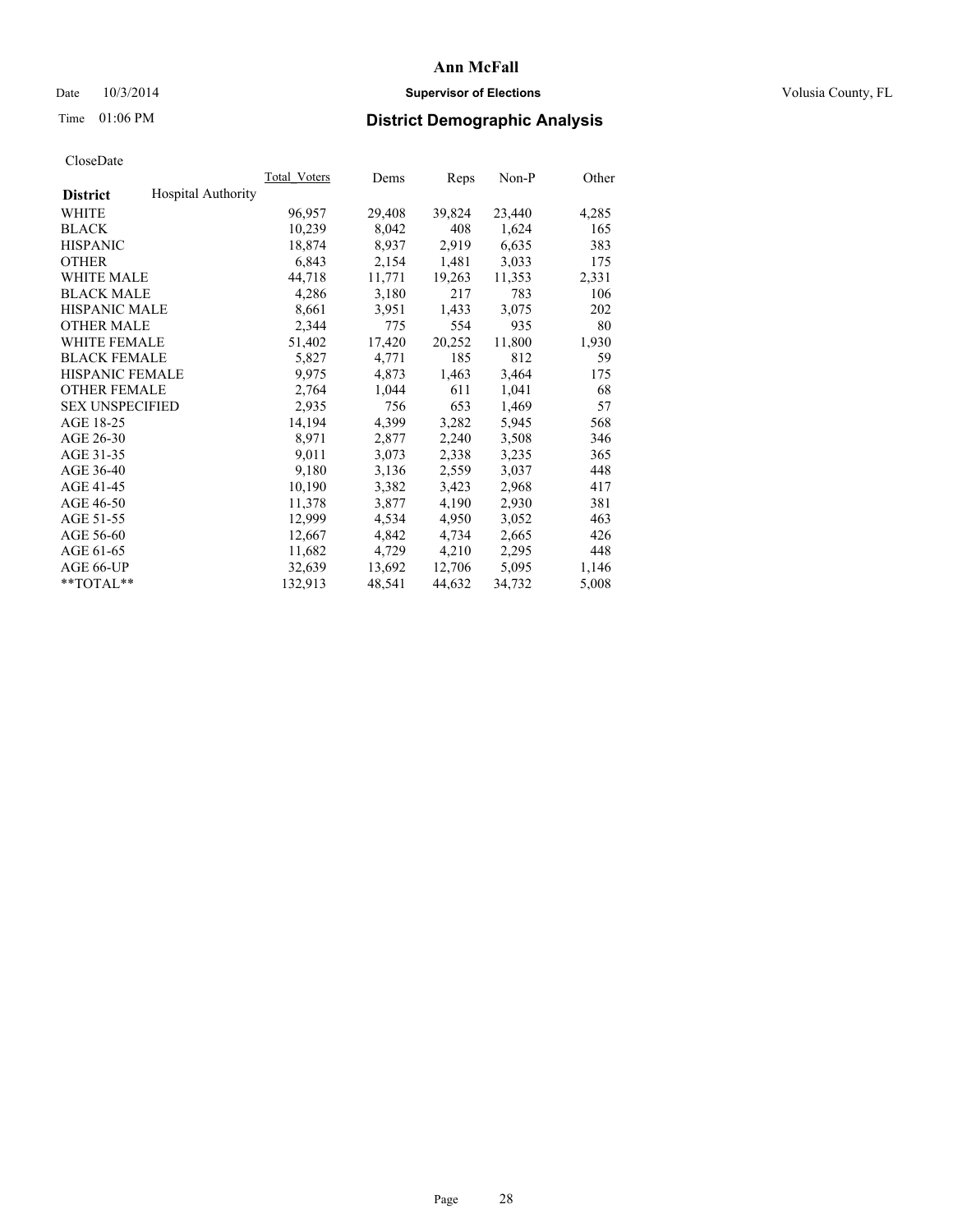## Date  $10/3/2014$  **Supervisor of Elections Supervisor of Elections** Volusia County, FL

# Time 01:06 PM **District Demographic Analysis**

|                                          | Total Voters | Dems  | Reps  | Non-P | Other |
|------------------------------------------|--------------|-------|-------|-------|-------|
| Florida House Seat 24<br><b>District</b> |              |       |       |       |       |
| WHITE                                    | 17,658       | 5,244 | 7,654 | 4,017 | 743   |
| <b>BLACK</b>                             | 442          | 353   | 21    | 58    | 10    |
| <b>HISPANIC</b>                          | 920          | 373   | 164   | 363   | 20    |
| <b>OTHER</b>                             | 841          | 208   | 264   | 342   | 27    |
| WHITE MALE                               | 8,209        | 2,115 | 3,714 | 1,971 | 409   |
| <b>BLACK MALE</b>                        | 203          | 156   | 14    | 27    | 6     |
| <b>HISPANIC MALE</b>                     | 413          | 172   | 64    | 166   | 11    |
| <b>OTHER MALE</b>                        | 292          | 69    | 104   | 107   | 12    |
| WHITE FEMALE                             | 9,301        | 3,100 | 3,874 | 1,995 | 332   |
| <b>BLACK FEMALE</b>                      | 236          | 194   | 7     | 31    | 4     |
| HISPANIC FEMALE                          | 490          | 194   | 98    | 189   | 9     |
| <b>OTHER FEMALE</b>                      | 329          | 99    | 111   | 110   | 9     |
| <b>SEX UNSPECIFIED</b>                   | 388          | 79    | 117   | 184   | 8     |
| AGE 18-25                                | 1,480        | 370   | 456   | 598   | 56    |
| AGE 26-30                                | 933          | 242   | 289   | 364   | 38    |
| AGE 31-35                                | 789          | 212   | 244   | 289   | 44    |
| AGE 36-40                                | 824          | 229   | 298   | 266   | 31    |
| AGE 41-45                                | 1,066        | 249   | 453   | 315   | 49    |
| AGE 46-50                                | 1,298        | 351   | 584   | 322   | 41    |
| AGE 51-55                                | 1,864        | 544   | 823   | 420   | 77    |
| AGE 56-60                                | 2,041        | 679   | 862   | 420   | 80    |
| AGE 61-65                                | 2,267        | 774   | 892   | 485   | 116   |
| AGE 66-UP                                | 7,299        | 2,528 | 3,202 | 1,301 | 268   |
| $*$ $TOTAL**$                            | 19,861       | 6,178 | 8,103 | 4,780 | 800   |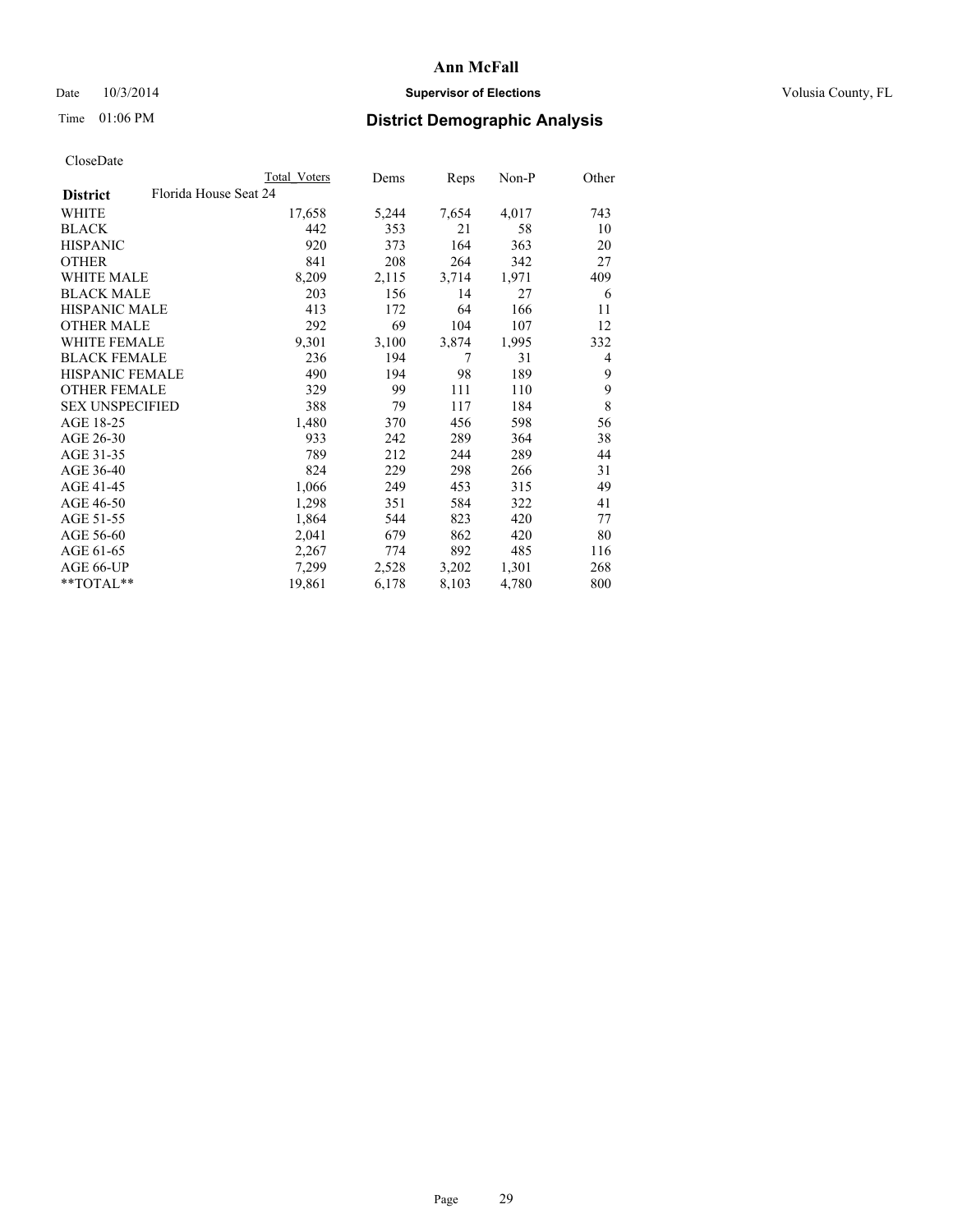## Date  $10/3/2014$  **Supervisor of Elections Supervisor of Elections** Volusia County, FL

# Time 01:06 PM **District Demographic Analysis**

|                                          | <b>Total Voters</b> | Dems   | Reps   | Non-P  | Other |
|------------------------------------------|---------------------|--------|--------|--------|-------|
| Florida House Seat 25<br><b>District</b> |                     |        |        |        |       |
| WHITE                                    | 103,601             | 32,723 | 41,879 | 25,249 | 3,750 |
| <b>BLACK</b>                             | 3,077               | 2,351  | 142    | 510    | 74    |
| <b>HISPANIC</b>                          | 2,445               | 924    | 609    | 850    | 62    |
| <b>OTHER</b>                             | 5,090               | 1,527  | 1,226  | 2,201  | 136   |
| WHITE MALE                               | 47,867              | 13,166 | 20,287 | 12,398 | 2,016 |
| <b>BLACK MALE</b>                        | 1,340               | 949    | 75     | 274    | 42    |
| <b>HISPANIC MALE</b>                     | 1,114               | 374    | 296    | 402    | 42    |
| <b>OTHER MALE</b>                        | 1,891               | 562    | 491    | 771    | 67    |
| WHITE FEMALE                             | 54,810              | 19,279 | 21,283 | 12,550 | 1,698 |
| <b>BLACK FEMALE</b>                      | 1,707               | 1,382  | 66     | 227    | 32    |
| HISPANIC FEMALE                          | 1,295               | 539    | 302    | 434    | 20    |
| <b>OTHER FEMALE</b>                      | 2,170               | 769    | 556    | 790    | 55    |
| <b>SEX UNSPECIFIED</b>                   | 2,019               | 505    | 500    | 964    | 50    |
| AGE 18-25                                | 8,717               | 2,376  | 2,516  | 3,467  | 358   |
| AGE 26-30                                | 6,368               | 1,954  | 1,809  | 2,380  | 225   |
| AGE 31-35                                | 5,781               | 1,684  | 1,739  | 2,124  | 234   |
| AGE 36-40                                | 5,699               | 1,630  | 1,920  | 1,911  | 238   |
| AGE 41-45                                | 7,105               | 2,082  | 2,577  | 2,188  | 258   |
| AGE 46-50                                | 8,368               | 2,421  | 3,410  | 2,283  | 254   |
| AGE 51-55                                | 10,608              | 3,314  | 4,437  | 2,541  | 316   |
| AGE 56-60                                | 11,438              | 4,028  | 4,555  | 2,501  | 354   |
| AGE 61-65                                | 11,830              | 4,289  | 4,527  | 2,612  | 402   |
| AGE 66-UP                                | 38,299              | 13,747 | 16,366 | 6,803  | 1,383 |
| **TOTAL**                                | 114,213             | 37,525 | 43,856 | 28,810 | 4,022 |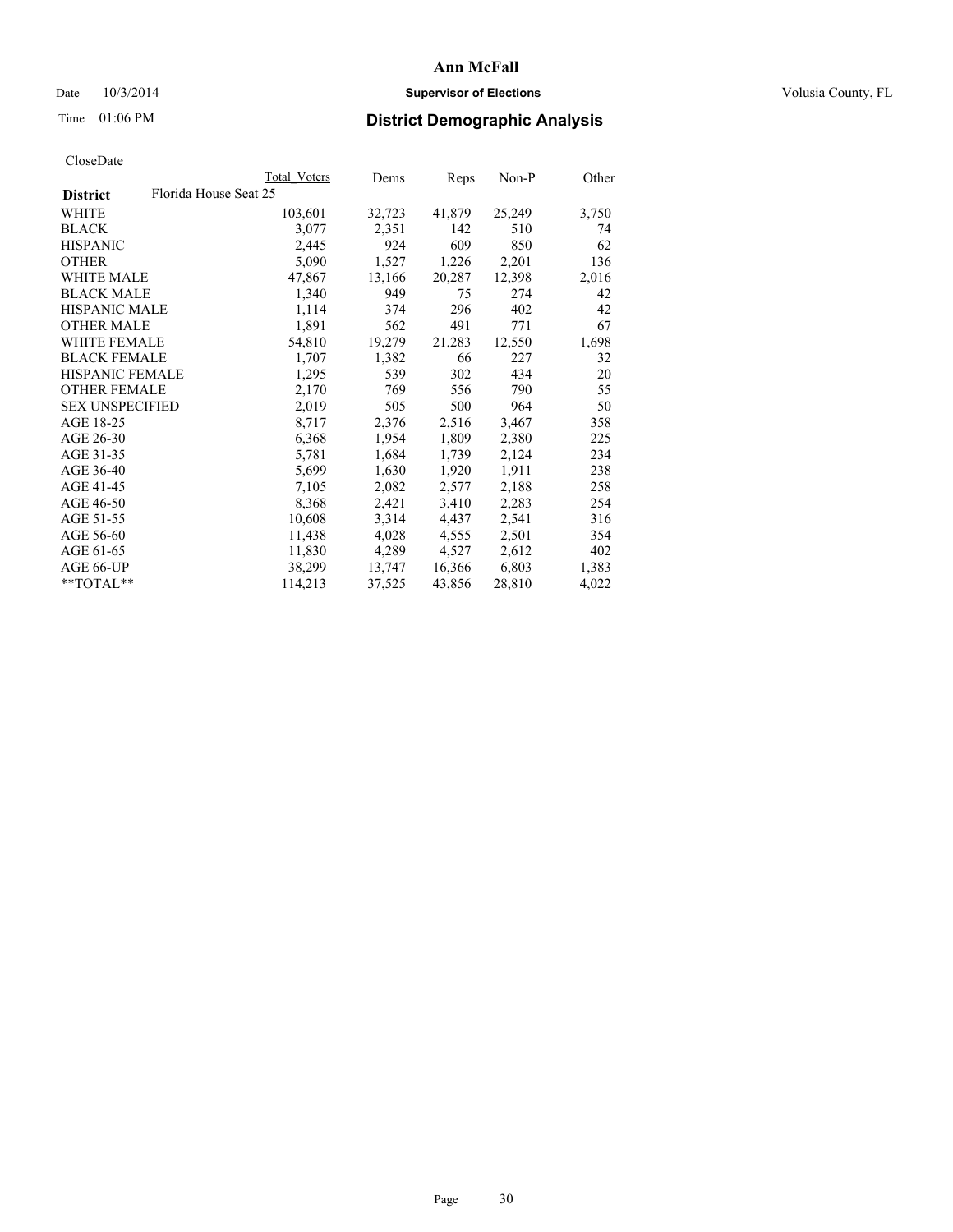## Date  $10/3/2014$  **Supervisor of Elections Supervisor of Elections** Volusia County, FL

# Time 01:06 PM **District Demographic Analysis**

|                                          | <b>Total Voters</b> | Dems   | Reps   | Non-P  | Other |
|------------------------------------------|---------------------|--------|--------|--------|-------|
| Florida House Seat 26<br><b>District</b> |                     |        |        |        |       |
| WHITE                                    | 65,832              | 22,220 | 24,555 | 16,328 | 2,729 |
| <b>BLACK</b>                             | 19,165              | 15,887 | 477    | 2,631  | 170   |
| <b>HISPANIC</b>                          | 3,858               | 1,719  | 633    | 1,402  | 104   |
| <b>OTHER</b>                             | 4,984               | 1,845  | 851    | 2,174  | 114   |
| <b>WHITE MALE</b>                        | 30,326              | 8,791  | 12,030 | 7,965  | 1,540 |
| <b>BLACK MALE</b>                        | 7,367               | 5,841  | 235    | 1,189  | 102   |
| <b>HISPANIC MALE</b>                     | 1,704               | 717    | 299    | 637    | 51    |
| <b>OTHER MALE</b>                        | 1,635               | 597    | 312    | 674    | 52    |
| <b>WHITE FEMALE</b>                      | 35,010              | 13,281 | 12,361 | 8,192  | 1,176 |
| <b>BLACK FEMALE</b>                      | 11,533              | 9,844  | 235    | 1,386  | 68    |
| HISPANIC FEMALE                          | 2,096               | 976    | 324    | 746    | 50    |
| <b>OTHER FEMALE</b>                      | 2,089               | 918    | 379    | 742    | 50    |
| <b>SEX UNSPECIFIED</b>                   | 2,077               | 706    | 339    | 1,004  | 28    |
| AGE 18-25                                | 12,429              | 5,898  | 1,976  | 4,213  | 342   |
| AGE 26-30                                | 7,084               | 3,041  | 1,427  | 2,372  | 244   |
| AGE 31-35                                | 6,230               | 2,661  | 1,337  | 2,018  | 214   |
| AGE 36-40                                | 5,647               | 2,336  | 1,334  | 1,740  | 237   |
| AGE 41-45                                | 6,326               | 2,526  | 1,785  | 1,795  | 220   |
| AGE 46-50                                | 7,284               | 3,025  | 2,225  | 1,815  | 219   |
| AGE 51-55                                | 8,570               | 3,635  | 2,728  | 1,897  | 310   |
| AGE 56-60                                | 8,603               | 3,902  | 2,717  | 1,726  | 258   |
| AGE 61-65                                | 8,227               | 3,724  | 2,641  | 1,561  | 301   |
| AGE 66-UP                                | 23,439              | 10,923 | 8,346  | 3,398  | 772   |
| $*$ $TOTAL**$                            | 93,839              | 41,671 | 26,516 | 22,535 | 3,117 |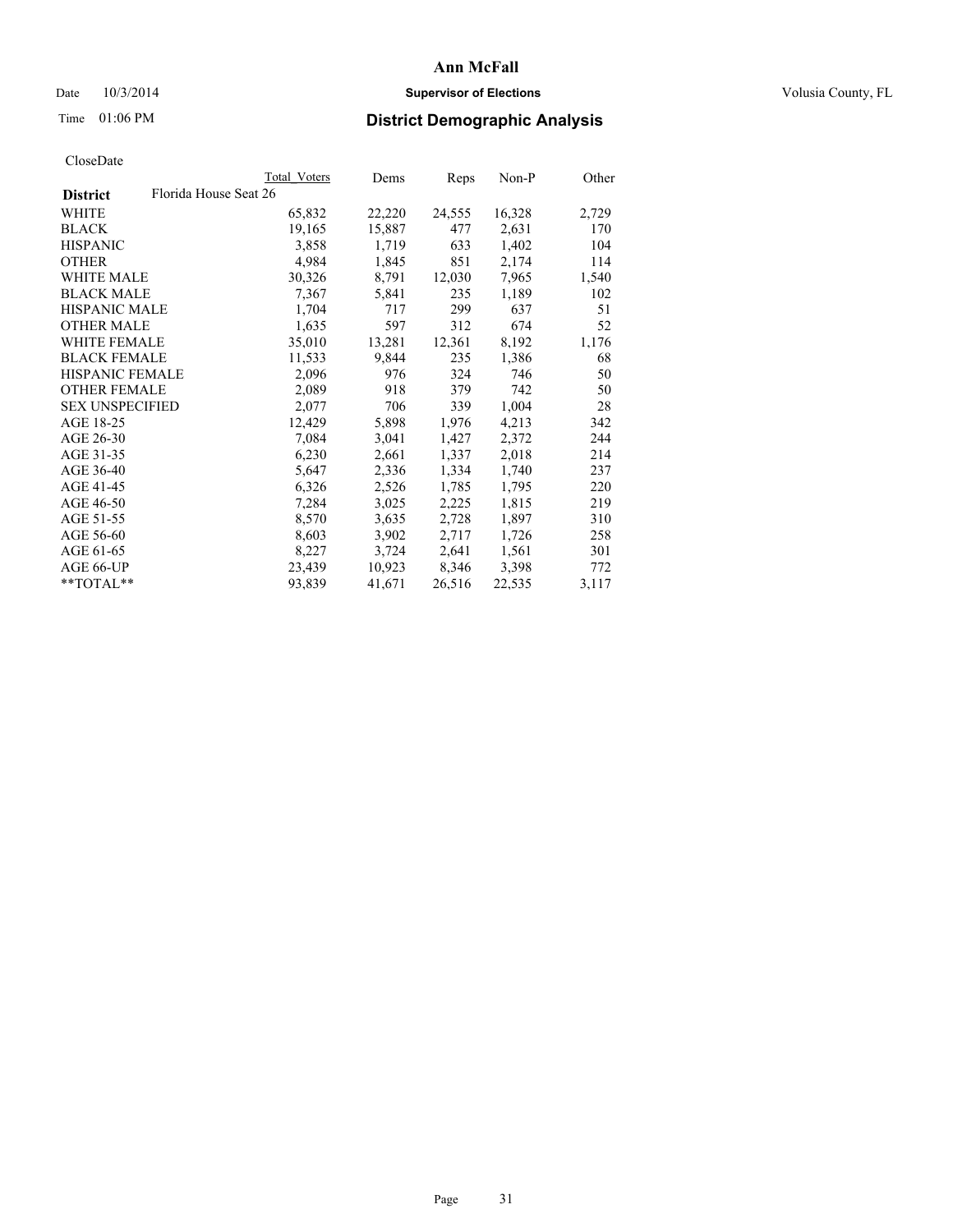## Date  $10/3/2014$  **Supervisor of Elections Supervisor of Elections** Volusia County, FL

# Time 01:06 PM **District Demographic Analysis**

|                        |                       | <b>Total Voters</b> | Dems   | Reps   | $Non-P$ | Other |
|------------------------|-----------------------|---------------------|--------|--------|---------|-------|
| <b>District</b>        | Florida House Seat 27 |                     |        |        |         |       |
| <b>WHITE</b>           |                       | 74,271              | 22,900 | 29,219 | 19,049  | 3,103 |
| <b>BLACK</b>           |                       | 6,592               | 5,044  | 288    | 1,144   | 116   |
| <b>HISPANIC</b>        |                       | 16,077              | 7,743  | 2,478  | 5,549   | 307   |
| <b>OTHER</b>           |                       | 5,023               | 1,606  | 1,024  | 2,269   | 124   |
| WHITE MALE             |                       | 34,336              | 9,280  | 14,207 | 9,168   | 1,681 |
| <b>BLACK MALE</b>      |                       | 2,867               | 2,056  | 162    | 576     | 73    |
| <b>HISPANIC MALE</b>   |                       | 7,435               | 3,435  | 1,231  | 2,598   | 171   |
| <b>OTHER MALE</b>      |                       | 1,734               | 583    | 398    | 696     | 57    |
| <b>WHITE FEMALE</b>    |                       | 39,289              | 13,447 | 14,783 | 9,655   | 1,404 |
| <b>BLACK FEMALE</b>    |                       | 3,645               | 2,928  | 124    | 550     | 43    |
| HISPANIC FEMALE        |                       | 8,451               | 4,216  | 1,233  | 2,869   | 133   |
| <b>OTHER FEMALE</b>    |                       | 2,062               | 796    | 431    | 782     | 53    |
| <b>SEX UNSPECIFIED</b> |                       | 2,143               | 552    | 440    | 1,116   | 35    |
| AGE 18-25              |                       | 10,336              | 3,215  | 2,279  | 4,448   | 394   |
| AGE 26-30              |                       | 6,723               | 2,130  | 1,616  | 2,725   | 252   |
| AGE 31-35              |                       | 6,861               | 2,293  | 1,691  | 2,606   | 271   |
| AGE 36-40              |                       | 7,124               | 2,453  | 1,905  | 2,446   | 320   |
| AGE 41-45              |                       | 7,862               | 2,658  | 2,539  | 2,357   | 308   |
| AGE 46-50              |                       | 8,653               | 2,997  | 3,014  | 2,347   | 295   |
| AGE 51-55              |                       | 9,961               | 3,492  | 3,640  | 2,502   | 327   |
| AGE 56-60              |                       | 9,823               | 3,721  | 3,580  | 2,202   | 320   |
| AGE 61-65              |                       | 9,008               | 3,655  | 3,095  | 1,947   | 311   |
| AGE 66-UP              |                       | 25,610              | 10,679 | 9,650  | 4,429   | 852   |
| $*$ TOTAL $*$          |                       | 101,963             | 37,293 | 33,009 | 28,011  | 3,650 |
|                        |                       |                     |        |        |         |       |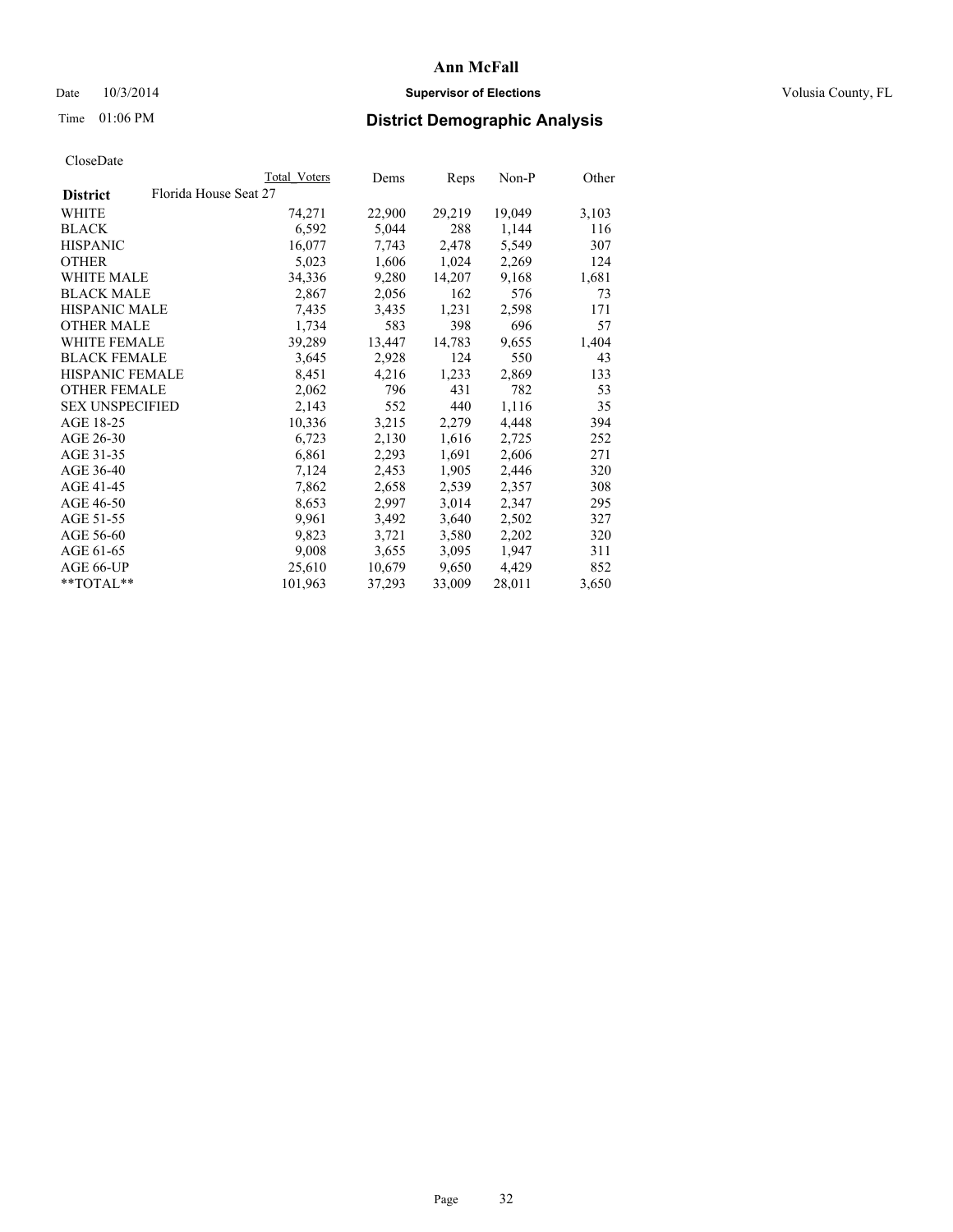## Date  $10/3/2014$  **Supervisor of Elections Supervisor of Elections** Volusia County, FL

# Time 01:06 PM **District Demographic Analysis**

|                        |                         | <b>Total Voters</b> | Dems   | <b>Reps</b> | Non-P  | Other |
|------------------------|-------------------------|---------------------|--------|-------------|--------|-------|
| <b>District</b>        | School Board District 1 |                     |        |             |        |       |
| WHITE                  |                         | 53,861              | 16,268 | 22,934      | 12,322 | 2,337 |
| <b>BLACK</b>           |                         | 4,768               | 3,875  | 162         | 664    | 67    |
| <b>HISPANIC</b>        |                         | 4,581               | 1,953  | 850         | 1,669  | 109   |
| OTHER                  |                         | 3,171               | 961    | 767         | 1,359  | 84    |
| WHITE MALE             |                         | 24,645              | 6,397  | 11,027      | 5,953  | 1,268 |
| <b>BLACK MALE</b>      |                         | 1,891               | 1,477  | 67          | 303    | 44    |
| <b>HISPANIC MALE</b>   |                         | 1,986               | 802    | 411         | 725    | 48    |
| OTHER MALE             |                         | 1,062               | 337    | 276         | 414    | 35    |
| <b>WHITE FEMALE</b>    |                         | 28,768              | 9,764  | 11,728      | 6,220  | 1,056 |
| <b>BLACK FEMALE</b>    |                         | 2,818               | 2,356  | 91          | 348    | 23    |
| <b>HISPANIC FEMALE</b> |                         | 2,529               | 1,120  | 428         | 922    | 59    |
| <b>OTHER FEMALE</b>    |                         | 1,283               | 458    | 324         | 466    | 35    |
| <b>SEX UNSPECIFIED</b> |                         | 1,398               | 346    | 360         | 663    | 29    |
| AGE 18-25              |                         | 6,551               | 1,927  | 1,669       | 2,669  | 286   |
| AGE 26-30              |                         | 3,995               | 1,233  | 1,099       | 1,516  | 147   |
| AGE 31-35              |                         | 4,066               | 1,329  | 1,209       | 1,363  | 165   |
| AGE 36-40              |                         | 4,073               | 1,276  | 1,311       | 1,280  | 206   |
| AGE 41-45              |                         | 4,715               | 1,480  | 1,681       | 1,354  | 200   |
| AGE 46-50              |                         | 5,265               | 1,671  | 2,144       | 1,273  | 177   |
| AGE 51-55              |                         | 6,220               | 2,051  | 2,576       | 1,346  | 247   |
| AGE 56-60              |                         | 6,302               | 2,281  | 2,533       | 1,275  | 213   |
| AGE 61-65              |                         | 6,254               | 2,424  | 2,443       | 1,123  | 264   |
| AGE 66-UP              |                         | 18,940              | 7.385  | 8,048       | 2,815  | 692   |
| **TOTAL**              |                         | 66,381              | 23,057 | 24,713      | 16,014 | 2,597 |
|                        |                         |                     |        |             |        |       |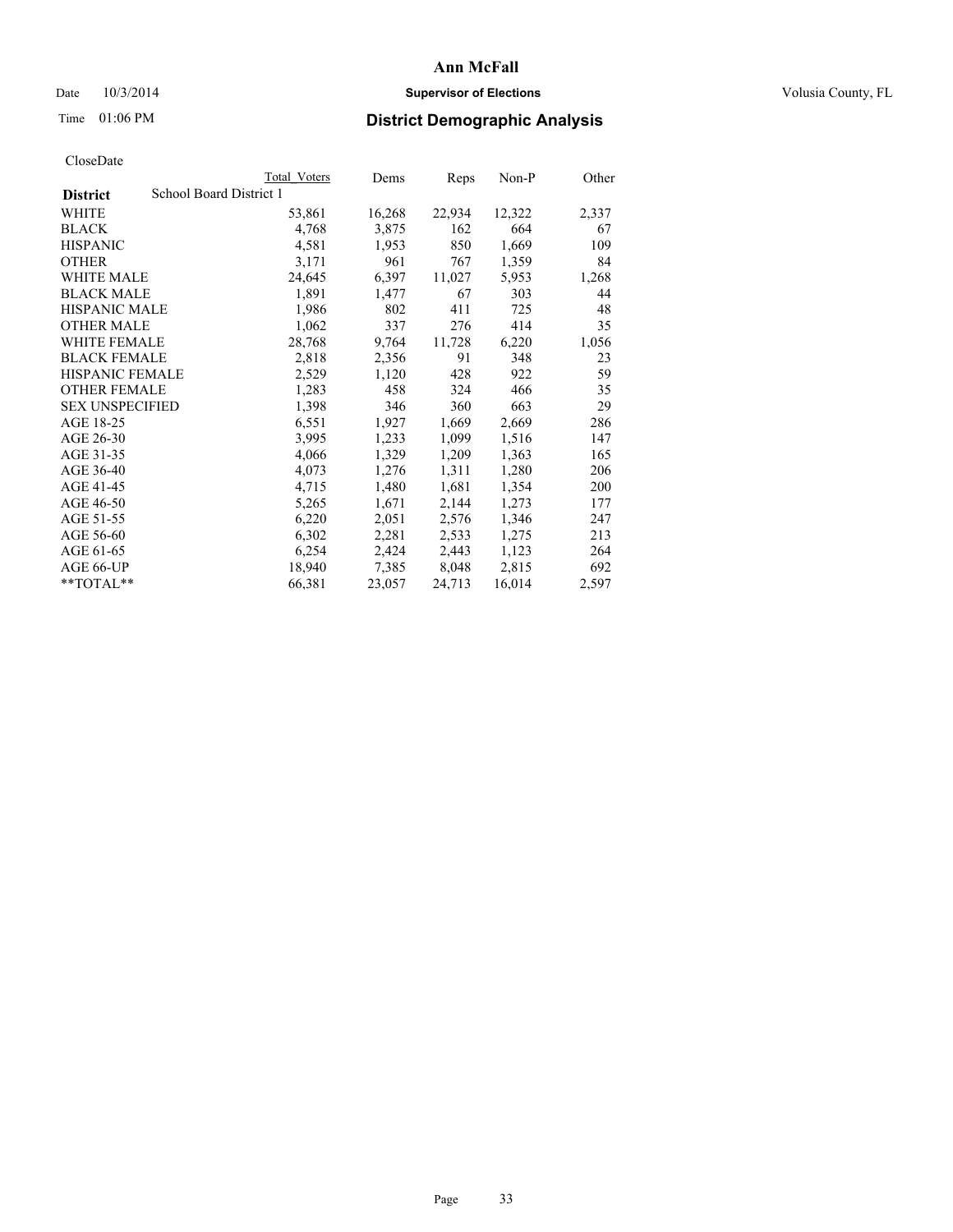## Date  $10/3/2014$  **Supervisor of Elections Supervisor of Elections** Volusia County, FL

# Time 01:06 PM **District Demographic Analysis**

|                                            | Total Voters | Dems   | <b>Reps</b> | Non-P  | Other |
|--------------------------------------------|--------------|--------|-------------|--------|-------|
| School Board District 2<br><b>District</b> |              |        |             |        |       |
| WHITE                                      | 46,587       | 15,736 | 17,111      | 11,905 | 1,835 |
| <b>BLACK</b>                               | 12,297       | 10,171 | 297         | 1,718  | 111   |
| <b>HISPANIC</b>                            | 1,814        | 797    | 345         | 627    | 45    |
| <b>OTHER</b>                               | 3,464        | 1,324  | 574         | 1,483  | 83    |
| <b>WHITE MALE</b>                          | 21,788       | 6,398  | 8,485       | 5,874  | 1,031 |
| <b>BLACK MALE</b>                          | 4,714        | 3,741  | 149         | 767    | 57    |
| HISPANIC MALE                              | 867          | 343    | 174         | 321    | 29    |
| <b>OTHER MALE</b>                          | 1,201        | 435    | 221         | 502    | 43    |
| <b>WHITE FEMALE</b>                        | 24,397       | 9,199  | 8,508       | 5,900  | 790   |
| <b>BLACK FEMALE</b>                        | 7.399        | 6,290  | 144         | 911    | 54    |
| <b>HISPANIC FEMALE</b>                     | 913          | 440    | 167         | 290    | 16    |
| <b>OTHER FEMALE</b>                        | 1,522        | 681    | 265         | 545    | 31    |
| <b>SEX UNSPECIFIED</b>                     | 1,361        | 501    | 214         | 623    | 23    |
| AGE 18-25                                  | 8,203        | 4,287  | 1,153       | 2,553  | 210   |
| AGE 26-30                                  | 4,747        | 2,034  | 938         | 1,607  | 168   |
| AGE 31-35                                  | 3,790        | 1,583  | 775         | 1,294  | 138   |
| AGE 36-40                                  | 3,187        | 1,357  | 722         | 1,000  | 108   |
| AGE 41-45                                  | 3,647        | 1,487  | 981         | 1,053  | 126   |
| AGE 46-50                                  | 4,489        | 1,847  | 1,311       | 1,205  | 126   |
| AGE 51-55                                  | 5,643        | 2,355  | 1,790       | 1,318  | 180   |
| AGE 56-60                                  | 5,941        | 2,626  | 1,923       | 1,222  | 170   |
| AGE 61-65                                  | 5,965        | 2,486  | 1,935       | 1,349  | 195   |
| AGE 66-UP                                  | 18,550       | 7,966  | 6,799       | 3,132  | 653   |
| $*$ $TOTAI.**$                             | 64,162       | 28,028 | 18,327      | 15,733 | 2,074 |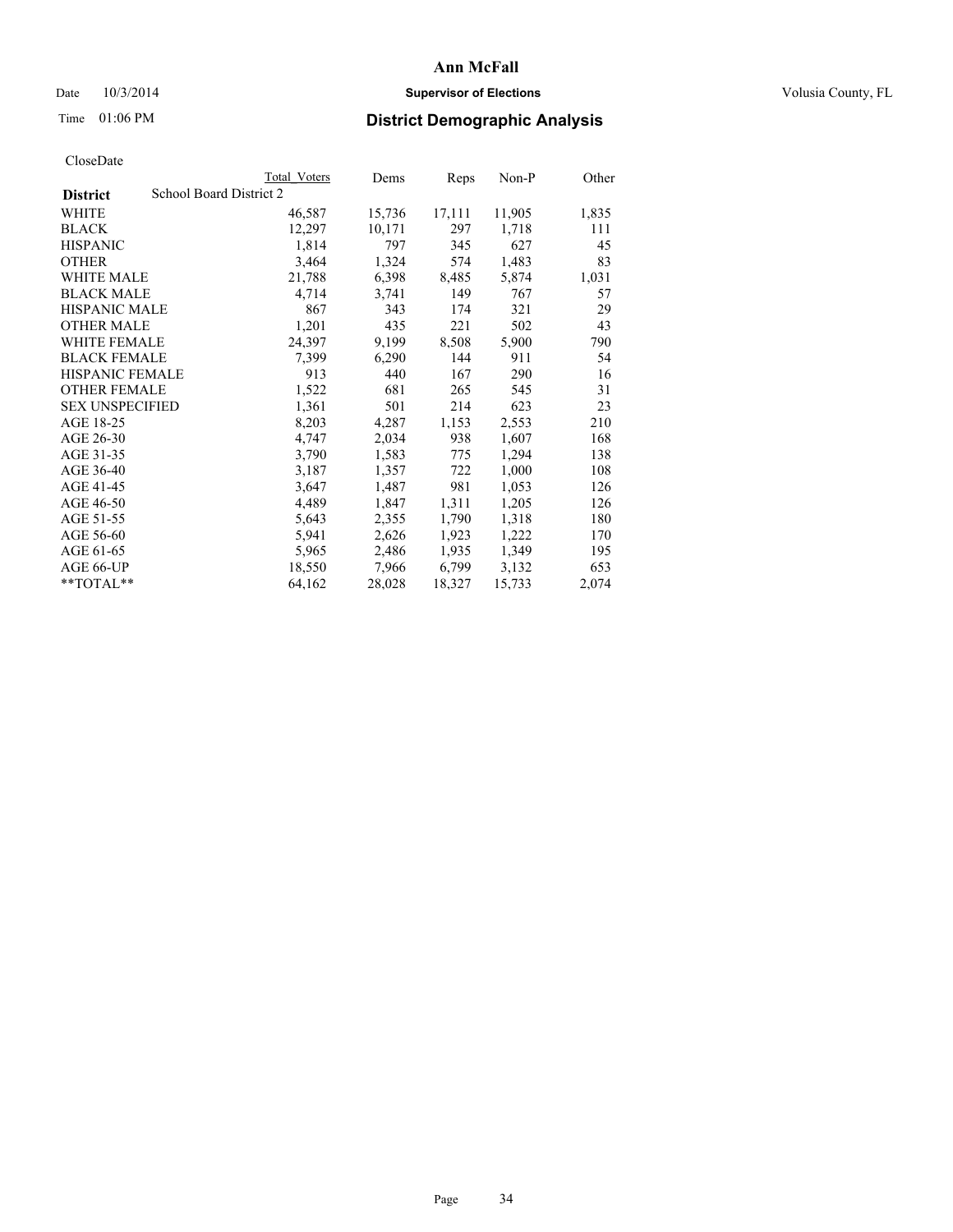## Date  $10/3/2014$  **Supervisor of Elections Supervisor of Elections** Volusia County, FL

# Time 01:06 PM **District Demographic Analysis**

|                        |                         | <b>Total Voters</b> | Dems   | <b>Reps</b> | Non-P  | Other |
|------------------------|-------------------------|---------------------|--------|-------------|--------|-------|
| <b>District</b>        | School Board District 3 |                     |        |             |        |       |
| WHITE                  |                         | 65,951              | 20,971 | 25,935      | 16,739 | 2,306 |
| <b>BLACK</b>           |                         | 1,993               | 1,578  | 76          | 308    | 31    |
| <b>HISPANIC</b>        |                         | 1,219               | 453    | 300         | 427    | 39    |
| <b>OTHER</b>           |                         | 2,623               | 737    | 608         | 1,207  | 71    |
| WHITE MALE             |                         | 30,495              | 8,446  | 12,675      | 8,118  | 1,256 |
| <b>BLACK MALE</b>      |                         | 890                 | 660    | 43          | 164    | 23    |
| <b>HISPANIC MALE</b>   |                         | 549                 | 190    | 135         | 200    | 24    |
| <b>OTHER MALE</b>      |                         | 922                 | 263    | 252         | 376    | 31    |
| <b>WHITE FEMALE</b>    |                         | 34,906              | 12,360 | 13,066      | 8,445  | 1,035 |
| <b>BLACK FEMALE</b>    |                         | 1,084               | 904    | 33          | 139    | 8     |
| <b>HISPANIC FEMALE</b> |                         | 655                 | 258    | 161         | 221    | 15    |
| <b>OTHER FEMALE</b>    |                         | 1,092               | 378    | 272         | 409    | 33    |
| <b>SEX UNSPECIFIED</b> |                         | 1,192               | 280    | 282         | 608    | 22    |
| AGE 18-25              |                         | 5,403               | 1,460  | 1,455       | 2,275  | 213   |
| AGE 26-30              |                         | 3,790               | 1,148  | 1,027       | 1,490  | 125   |
| AGE 31-35              |                         | 3,669               | 1,039  | 1,076       | 1,410  | 144   |
| AGE 36-40              |                         | 3,752               | 1,057  | 1,250       | 1,299  | 146   |
| AGE 41-45              |                         | 4,638               | 1,389  | 1,635       | 1,472  | 142   |
| AGE 46-50              |                         | 5,018               | 1,480  | 1,987       | 1,409  | 142   |
| AGE 51-55              |                         | 6,645               | 2,083  | 2,736       | 1,622  | 204   |
| AGE 56-60              |                         | 7,240               | 2,537  | 2,825       | 1,650  | 228   |
| AGE 61-65              |                         | 7,551               | 2,828  | 2,834       | 1,626  | 263   |
| AGE 66-UP              |                         | 24,080              | 8,718  | 10,094      | 4,428  | 840   |
| **TOTAL**              |                         | 71,786              | 23,739 | 26,919      | 18,681 | 2,447 |
|                        |                         |                     |        |             |        |       |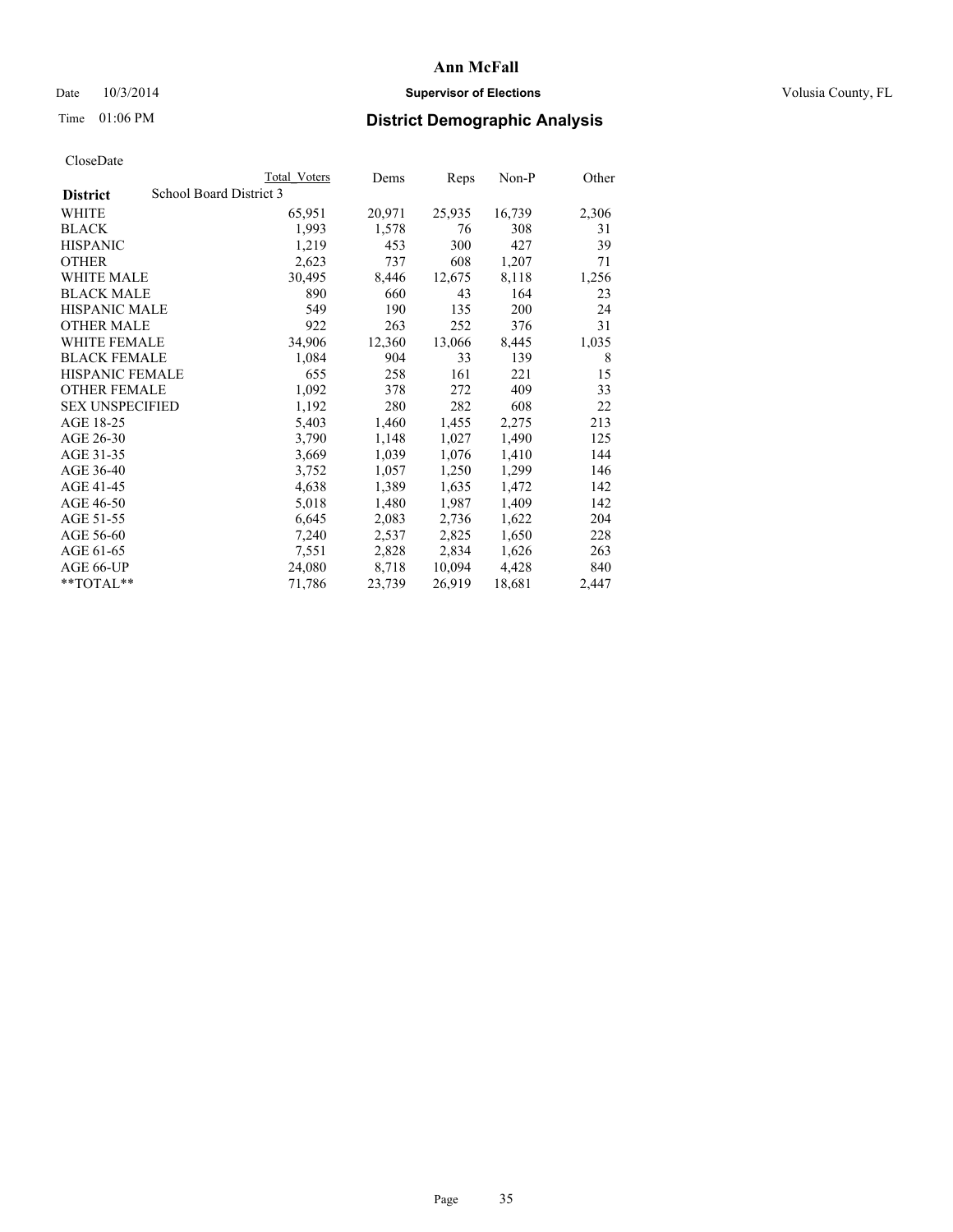## Date  $10/3/2014$  **Supervisor of Elections Supervisor of Elections** Volusia County, FL

# Time 01:06 PM **District Demographic Analysis**

|                                            | <b>Total Voters</b> | Dems   | Reps   | Non-P  | Other |
|--------------------------------------------|---------------------|--------|--------|--------|-------|
| School Board District 4<br><b>District</b> |                     |        |        |        |       |
| WHITE                                      | 56,021              | 18,275 | 22,146 | 13,515 | 2,085 |
| <b>BLACK</b>                               | 4,887               | 3,954  | 154    | 712    | 67    |
| <b>HISPANIC</b>                            | 1,705               | 710    | 359    | 604    | 32    |
| OTHER                                      | 3,238               | 1,021  | 762    | 1,375  | 80    |
| WHITE MALE                                 | 25,675              | 7,277  | 10,641 | 6,621  | 1,136 |
| <b>BLACK MALE</b>                          | 1,945               | 1,464  | 83     | 358    | 40    |
| <b>HISPANIC MALE</b>                       | 728                 | 279    | 163    | 264    | 22    |
| <b>OTHER MALE</b>                          | 1,164               | 352    | 301    | 471    | 40    |
| <b>WHITE FEMALE</b>                        | 29,895              | 10,883 | 11,350 | 6,729  | 933   |
| <b>BLACK FEMALE</b>                        | 2,893               | 2,450  | 71     | 345    | 27    |
| HISPANIC FEMALE                            | 957                 | 423    | 190    | 334    | 10    |
| <b>OTHER FEMALE</b>                        | 1,360               | 506    | 353    | 466    | 35    |
| <b>SEX UNSPECIFIED</b>                     | 1,233               | 326    | 268    | 618    | 21    |
| AGE 18-25                                  | 5,634               | 1,835  | 1,484  | 2,140  | 175   |
| AGE 26-30                                  | 3,892               | 1,381  | 1,022  | 1,356  | 133   |
| AGE 31-35                                  | 3,419               | 1,211  | 890    | 1,192  | 126   |
| AGE 36-40                                  | 3,405               | 1,165  | 997    | 1,105  | 138   |
| AGE 41-45                                  | 4,187               | 1,328  | 1,448  | 1,239  | 172   |
| AGE 46-50                                  | 5,102               | 1,704  | 1,913  | 1,318  | 167   |
| AGE 51-55                                  | 6,230               | 2,165  | 2,370  | 1,492  | 203   |
| AGE 56-60                                  | 6,525               | 2,488  | 2,429  | 1,408  | 200   |
| AGE 61-65                                  | 6,608               | 2,582  | 2,350  | 1,432  | 244   |
| AGE 66-UP                                  | 20,849              | 8,101  | 8,518  | 3,524  | 706   |
| $*$ $TOTAI.**$                             | 65,851              | 23,960 | 23,421 | 16,206 | 2,264 |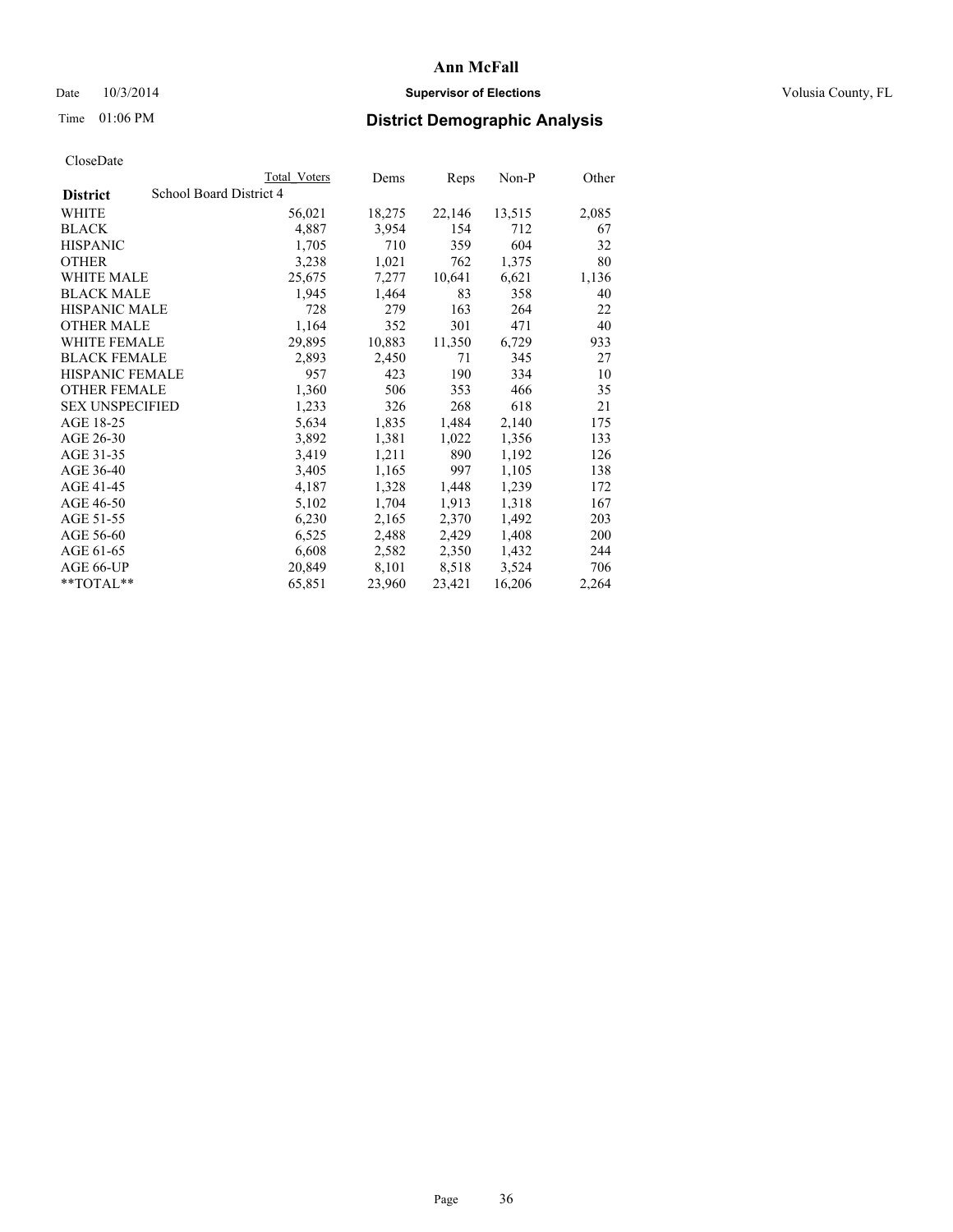## Date  $10/3/2014$  **Supervisor of Elections Supervisor of Elections** Volusia County, FL

## Time 01:06 PM **District Demographic Analysis**

|                                            | Total Voters | Dems   | Reps   | $Non-P$ | Other |
|--------------------------------------------|--------------|--------|--------|---------|-------|
| School Board District 5<br><b>District</b> |              |        |        |         |       |
| WHITE                                      | 38,942       | 11,837 | 15,181 | 10,162  | 1,762 |
| <b>BLACK</b>                               | 5,331        | 4,057  | 239    | 941     | 94    |
| <b>HISPANIC</b>                            | 13,981       | 6,846  | 2,030  | 4,837   | 268   |
| <b>OTHER</b>                               | 3,442        | 1,143  | 654    | 1,562   | 83    |
| <b>WHITE MALE</b>                          | 18,135       | 4,834  | 7,410  | 4,936   | 955   |
| <b>BLACK MALE</b>                          | 2,337        | 1,660  | 144    | 474     | 59    |
| <b>HISPANIC MALE</b>                       | 6,536        | 3,084  | 1,007  | 2,293   | 152   |
| <b>OTHER MALE</b>                          | 1,203        | 424    | 255    | 485     | 39    |
| <b>WHITE FEMALE</b>                        | 20,444       | 6,901  | 7,649  | 5,098   | 796   |
| <b>BLACK FEMALE</b>                        | 2,927        | 2,348  | 93     | 451     | 35    |
| <b>HISPANIC FEMALE</b>                     | 7,278        | 3,684  | 1,011  | 2,471   | 112   |
| <b>OTHER FEMALE</b>                        | 1,393        | 559    | 263    | 538     | 33    |
| <b>SEX UNSPECIFIED</b>                     | 1,443        | 389    | 272    | 756     | 26    |
| AGE 18-25                                  | 7,171        | 2,350  | 1,466  | 3,089   | 266   |
| AGE 26-30                                  | 4,684        | 1,571  | 1,055  | 1,872   | 186   |
| AGE 31-35                                  | 4,717        | 1,688  | 1,061  | 1,778   | 190   |
| AGE 36-40                                  | 4,877        | 1,793  | 1,177  | 1,679   | 228   |
| AGE 41-45                                  | 5,172        | 1,831  | 1,609  | 1,537   | 195   |
| AGE 46-50                                  | 5,729        | 2,092  | 1,878  | 1,562   | 197   |
| AGE 51-55                                  | 6,265        | 2,331  | 2,156  | 1,582   | 196   |
| AGE 56-60                                  | 5,897        | 2,398  | 2,004  | 1,294   | 201   |
| AGE 61-65                                  | 4,954        | 2,122  | 1,593  | 1,075   | 164   |
| AGE 66-UP                                  | 12,228       | 5,707  | 4,105  | 2,032   | 384   |
| $*$ TOTAL $*$                              | 61,696       | 23,883 | 18,104 | 17,502  | 2,207 |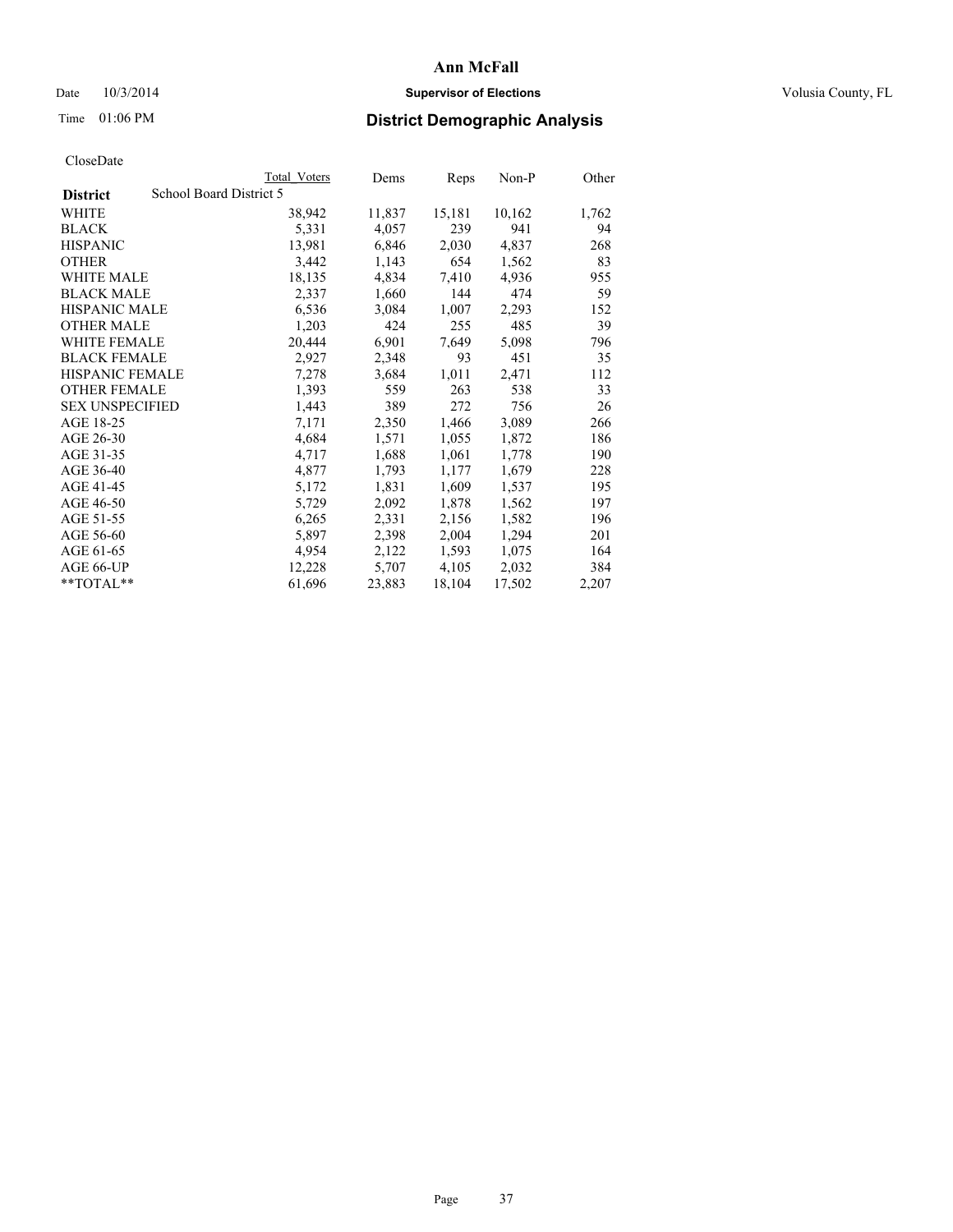## Date  $10/3/2014$  **Supervisor of Elections Supervisor of Elections** Volusia County, FL

## Time 01:06 PM **District Demographic Analysis**

|                        |                       | Total Voters | Dems   | <b>Reps</b> | Non-P  | Other |
|------------------------|-----------------------|--------------|--------|-------------|--------|-------|
| <b>District</b>        | Florida Senate Seat 6 |              |        |             |        |       |
| WHITE                  |                       | 57,492       | 19,063 | 22,340      | 13,992 | 2,097 |
| <b>BLACK</b>           |                       | 11,311       | 9,359  | 279         | 1,558  | 115   |
| <b>HISPANIC</b>        |                       | 1,761        | 757    | 370         | 597    | 37    |
| <b>OTHER</b>           |                       | 3,932        | 1,410  | 788         | 1,650  | 84    |
| <b>WHITE MALE</b>      |                       | 26,475       | 7,647  | 10,814      | 6,865  | 1,149 |
| <b>BLACK MALE</b>      |                       | 4,393        | 3,458  | 139         | 737    | 59    |
| <b>HISPANIC MALE</b>   |                       | 775          | 295    | 169         | 282    | 29    |
| <b>OTHER MALE</b>      |                       | 1,346        | 469    | 308         | 529    | 40    |
| WHITE FEMALE           |                       | 30,545       | 11,289 | 11,368      | 6,956  | 932   |
| <b>BLACK FEMALE</b>    |                       | 6,753        | 5,771  | 140         | 786    | 56    |
| <b>HISPANIC FEMALE</b> |                       | 969          | 456    | 195         | 310    | 8     |
| <b>OTHER FEMALE</b>    |                       | 1,699        | 712    | 377         | 570    | 40    |
| <b>SEX UNSPECIFIED</b> |                       | 1,540        | 492    | 266         | 762    | 20    |
| AGE 18-25              |                       | 8,586        | 4,113  | 1,518       | 2,756  | 199   |
| AGE 26-30              |                       | 4,784        | 1,981  | 1,071       | 1,586  | 146   |
| AGE 31-35              |                       | 3,996        | 1,607  | 925         | 1,318  | 146   |
| AGE 36-40              |                       | 3,839        | 1,485  | 1,024       | 1,198  | 132   |
| AGE 41-45              |                       | 4,603        | 1,666  | 1,436       | 1,329  | 172   |
| AGE 46-50              |                       | 5,674        | 2,121  | 1,935       | 1,437  | 181   |
| AGE 51-55              |                       | 6,805        | 2,614  | 2,389       | 1,579  | 223   |
| AGE 56-60              |                       | 7,130        | 2,960  | 2,467       | 1,499  | 204   |
| AGE 61-65              |                       | 7,128        | 2,992  | 2,371       | 1,525  | 240   |
| AGE 66-UP              |                       | 21,951       | 9,050  | 8,641       | 3,570  | 690   |
| $*$ $TOTAI.**$         |                       | 74,496       | 30,589 | 23,777      | 17,797 | 2,333 |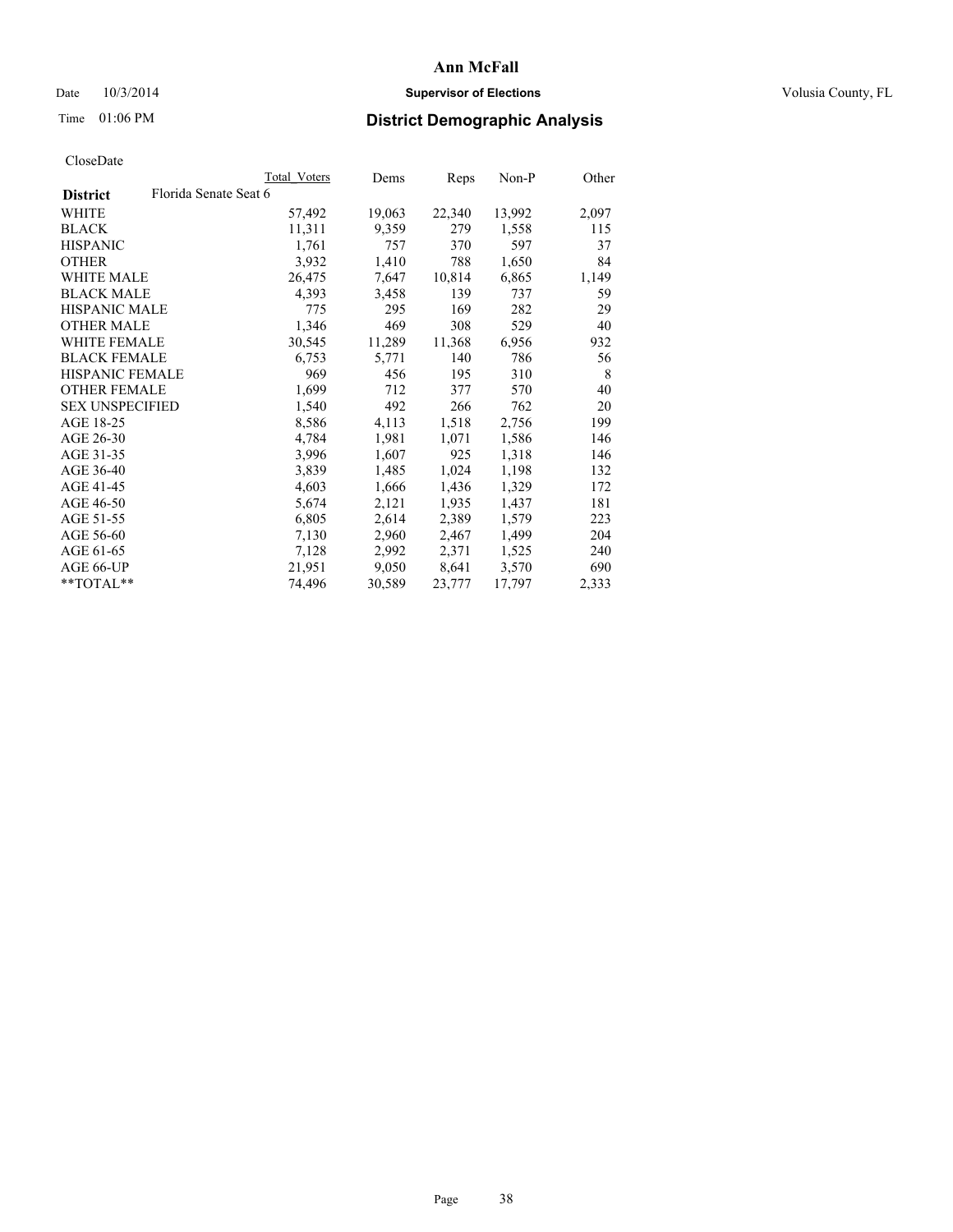## Date  $10/3/2014$  **Supervisor of Elections Supervisor of Elections** Volusia County, FL

## Time 01:06 PM **District Demographic Analysis**

|                        | Total Voters          | Dems              | Reps   | $Non-P$ | Other |
|------------------------|-----------------------|-------------------|--------|---------|-------|
| <b>District</b>        | Florida Senate Seat 8 |                   |        |         |       |
| WHITE                  |                       | 180,700<br>57,689 | 70,696 | 45,058  | 7,257 |
| <b>BLACK</b>           |                       | 16,127<br>12,856  | 558    | 2,489   | 224   |
| <b>HISPANIC</b>        |                       | 17,040<br>7,889   | 2,785  | 6,014   | 352   |
| <b>OTHER</b>           |                       | 10,302<br>3,242   | 2,168  | 4,608   | 284   |
| WHITE MALE             |                       | 83,397<br>23,157  | 34,385 | 21,878  | 3,977 |
| <b>BLACK MALE</b>      |                       | 6,558<br>4,947    | 304    | 1,162   | 145   |
| <b>HISPANIC MALE</b>   |                       | 7,820<br>3,481    | 1,345  | 2,796   | 198   |
| <b>OTHER MALE</b>      |                       | 3,611<br>1,151    | 840    | 1,488   | 132   |
| <b>WHITE FEMALE</b>    |                       | 95,793<br>34,087  | 35,790 | 22,681  | 3,235 |
| <b>BLACK FEMALE</b>    |                       | 9,377<br>7,771    | 244    | 1,283   | 79    |
| HISPANIC FEMALE        |                       | 9,001<br>4,311    | 1,413  | 3,129   | 148   |
| <b>OTHER FEMALE</b>    |                       | 1,607<br>4,252    | 925    | 1,606   | 114   |
| <b>SEX UNSPECIFIED</b> |                       | 4,358<br>1,164    | 960    | 2,145   | 89    |
| AGE 18-25              |                       | 21,322<br>6,867   | 4,923  | 8,697   | 835   |
| AGE 26-30              |                       | 14,348<br>4,790   | 3,509  | 5,509   | 540   |
| AGE 31-35              |                       | 13,608<br>4,622   | 3,471  | 4,984   | 531   |
| AGE 36-40              |                       | 13,357<br>4,506   | 3,802  | 4,436   | 613   |
| AGE 41-45              |                       | 5,101<br>15,329   | 5,038  | 4,637   | 553   |
| AGE 46-50              |                       | 17,142<br>5,786   | 6,237  | 4,600   | 519   |
| AGE 51-55              |                       | 20,979<br>7,412   | 7,863  | 5,008   | 696   |
| AGE 56-60              |                       | 21,749<br>8,311   | 8,015  | 4,715   | 708   |
| AGE 61-65              |                       | 8,377<br>21,337   | 7,656  | 4,504   | 800   |
| AGE 66-UP              |                       | 25,904<br>64,996  | 25,693 | 11,077  | 2,322 |
| $*$ TOTAL $*$          |                       | 224,169<br>81,676 | 76,207 | 58,169  | 8,117 |
|                        |                       |                   |        |         |       |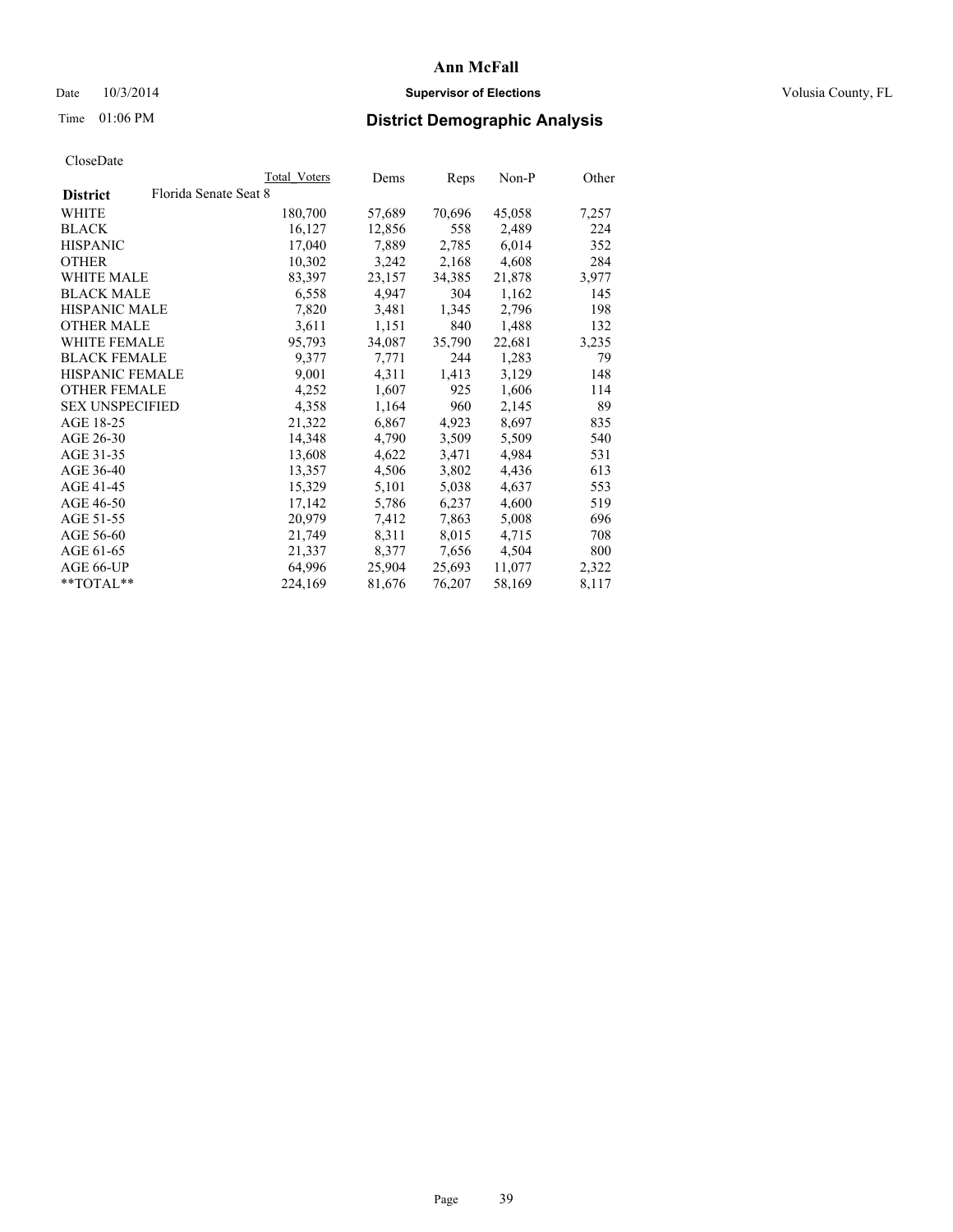## Date  $10/3/2014$  **Supervisor of Elections Supervisor of Elections** Volusia County, FL

## Time 01:06 PM **District Demographic Analysis**

|                                           | Total Voters | Dems   | Reps   | Non-P | Other |
|-------------------------------------------|--------------|--------|--------|-------|-------|
| Florida Senate Seat 10<br><b>District</b> |              |        |        |       |       |
| WHITE                                     | 23,170       | 6,335  | 10,271 | 5,593 | 971   |
| <b>BLACK</b>                              | 1,838        | 1,420  | 91     | 296   | 31    |
| <b>HISPANIC</b>                           | 4,499        | 2,113  | 729    | 1,553 | 104   |
| <b>OTHER</b>                              | 1,704        | 534    | 409    | 728   | 33    |
| WHITE MALE                                | 10,866       | 2,548  | 5,039  | 2,759 | 520   |
| <b>BLACK MALE</b>                         | 826          | 597    | 43     | 167   | 19    |
| <b>HISPANIC MALE</b>                      | 2,071        | 922    | 376    | 725   | 48    |
| <b>OTHER MALE</b>                         | 595          | 191    | 157    | 231   | 16    |
| <b>WHITE FEMALE</b>                       | 12,072       | 3,731  | 5,143  | 2,755 | 443   |
| <b>BLACK FEMALE</b>                       | 991          | 806    | 48     | 125   | 12    |
| <b>HISPANIC FEMALE</b>                    | 2,362        | 1,158  | 349    | 799   | 56    |
| <b>OTHER FEMALE</b>                       | 699          | 263    | 175    | 248   | 13    |
| <b>SEX UNSPECIFIED</b>                    | 729          | 186    | 170    | 361   | 12    |
| AGE 18-25                                 | 3,054        | 879    | 786    | 1,273 | 116   |
| AGE 26-30                                 | 1,976        | 596    | 561    | 746   | 73    |
| AGE 31-35                                 | 2,057        | 621    | 615    | 735   | 86    |
| AGE 36-40                                 | 2,098        | 657    | 631    | 729   | 81    |
| AGE 41-45                                 | 2,427        | 748    | 880    | 689   | 110   |
| AGE 46-50                                 | 2,787        | 887    | 1,061  | 730   | 109   |
| AGE 51-55                                 | 3,219        | 959    | 1,376  | 773   | 111   |
| AGE 56-60                                 | 3,026        | 1,059  | 1,232  | 635   | 100   |
| AGE 61-65                                 | 2,867        | 1,073  | 1,128  | 576   | 90    |
| AGE 66-UP                                 | 7,700        | 2,923  | 3,230  | 1,284 | 263   |
| $*$ TOTAL $*$                             | 31,211       | 10,402 | 11,500 | 8,170 | 1,139 |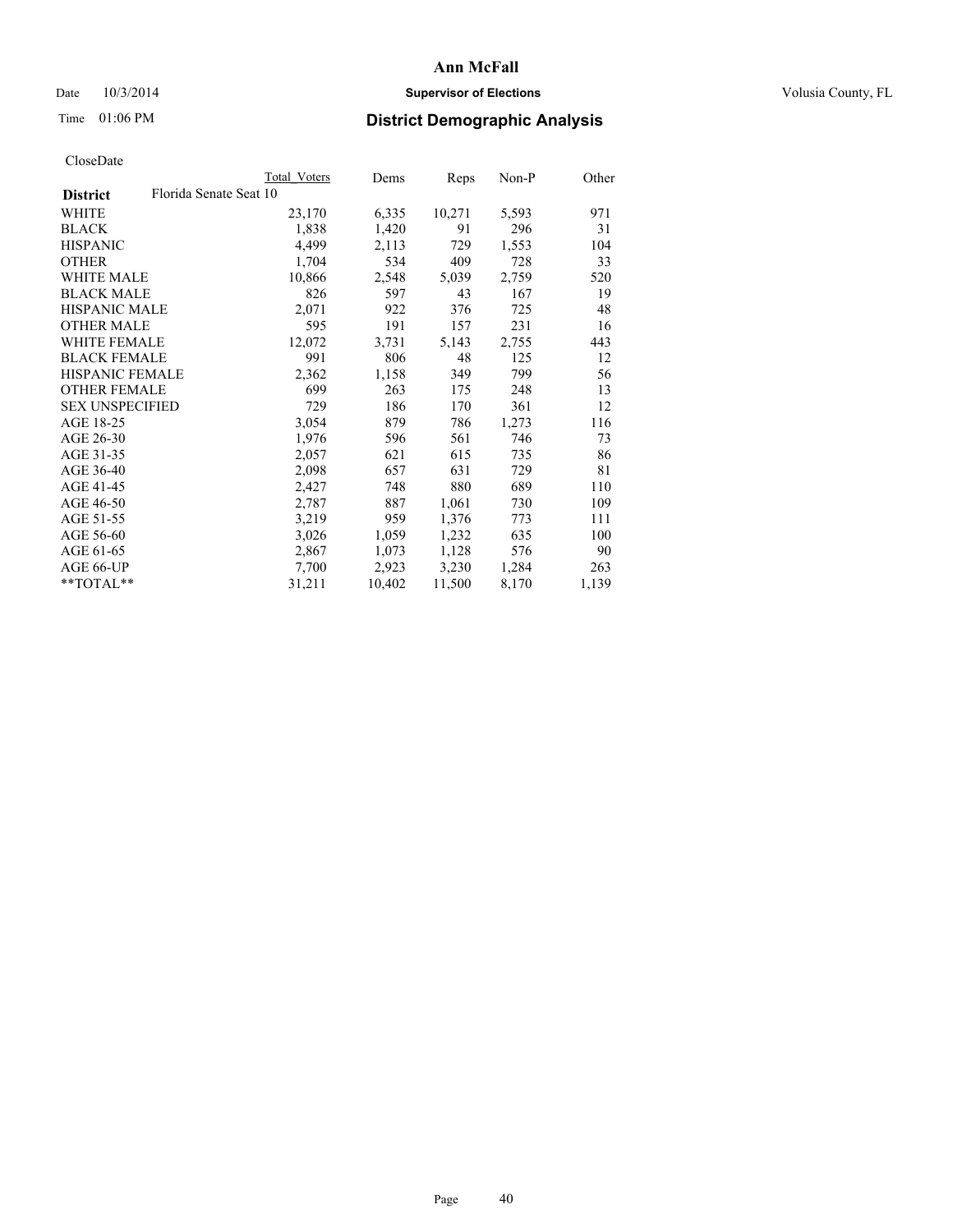## Date  $10/3/2014$  **Supervisor of Elections Supervisor of Elections** Volusia County, FL

## Time 01:06 PM **District Demographic Analysis**

|                        |                      | <b>Total Voters</b> | Dems  | Reps  | $Non-P$ | Other          |
|------------------------|----------------------|---------------------|-------|-------|---------|----------------|
| <b>District</b>        | Daytona Beach Zone 1 |                     |       |       |         |                |
| WHITE                  |                      | 4,531               | 1,610 | 1,576 | 1,155   | 190            |
| <b>BLACK</b>           |                      | 1,187               | 948   | 29    | 197     | 13             |
| <b>HISPANIC</b>        |                      | 208                 | 89    | 42    | 71      | 6              |
| <b>OTHER</b>           |                      | 376                 | 138   | 68    | 157     | 13             |
| <b>WHITE MALE</b>      |                      | 2,136               | 666   | 773   | 586     | 111            |
| <b>BLACK MALE</b>      |                      | 480                 | 358   | 20    | 92      | 10             |
| <b>HISPANIC MALE</b>   |                      | 95                  | 34    | 22    | 35      | 4              |
| <b>OTHER MALE</b>      |                      | 143                 | 44    | 28    | 63      | 8              |
| <b>WHITE FEMALE</b>    |                      | 2,362               | 933   | 796   | 555     | 78             |
| <b>BLACK FEMALE</b>    |                      | 700                 | 586   | 9     | 102     | 3              |
| HISPANIC FEMALE        |                      | 108                 | 54    | 19    | 33      | $\overline{c}$ |
| <b>OTHER FEMALE</b>    |                      | 165                 | 80    | 29    | 52      | $\overline{4}$ |
| <b>SEX UNSPECIFIED</b> |                      | 113                 | 30    | 19    | 62      | $\overline{2}$ |
| AGE 18-25              |                      | 787                 | 391   | 114   | 260     | 22             |
| AGE 26-30              |                      | 529                 | 228   | 102   | 180     | 19             |
| AGE 31-35              |                      | 353                 | 148   | 71    | 122     | 12             |
| AGE 36-40              |                      | 301                 | 129   | 59    | 101     | 12             |
| AGE 41-45              |                      | 365                 | 140   | 103   | 109     | 13             |
| AGE 46-50              |                      | 458                 | 175   | 136   | 132     | 15             |
| AGE 51-55              |                      | 523                 | 229   | 151   | 117     | 26             |
| AGE 56-60              |                      | 591                 | 247   | 187   | 133     | 24             |
| AGE 61-65              |                      | 578                 | 253   | 175   | 135     | 15             |
| AGE 66-UP              |                      | 1,817               | 845   | 617   | 291     | 64             |
| **TOTAL**              |                      | 6,302               | 2,785 | 1,715 | 1,580   | 222            |
|                        |                      |                     |       |       |         |                |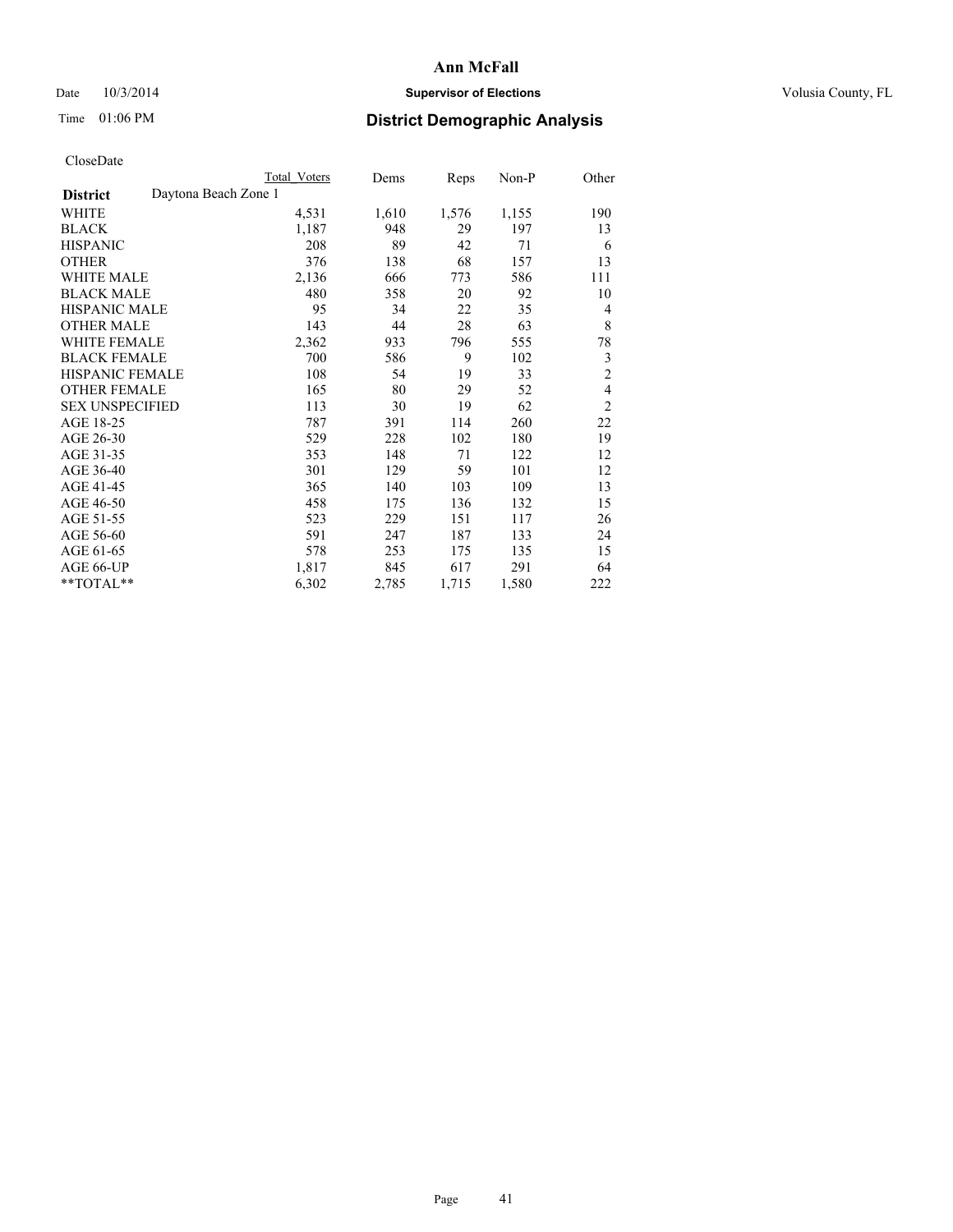## Date  $10/3/2014$  **Supervisor of Elections Supervisor of Elections** Volusia County, FL

|                                         | Total Voters | Dems  | Reps  | Non-P | Other            |
|-----------------------------------------|--------------|-------|-------|-------|------------------|
| Daytona Beach Zone 2<br><b>District</b> |              |       |       |       |                  |
| WHITE                                   | 4,137        | 1,546 | 1,421 | 1,020 | 150              |
| <b>BLACK</b>                            | 1,405        | 1,141 | 40    | 209   | 15               |
| <b>HISPANIC</b>                         | 151          | 66    | 24    | 58    | 3                |
| <b>OTHER</b>                            | 330          | 132   | 55    | 135   | 8                |
| <b>WHITE MALE</b>                       | 2,003        | 687   | 729   | 501   | 86               |
| <b>BLACK MALE</b>                       | 550          | 417   | 19    | 108   | 6                |
| HISPANIC MALE                           | 76           | 33    | 11    | 29    | 3                |
| <b>OTHER MALE</b>                       | 112          | 39    | 20    | 50    | 3                |
| <b>WHITE FEMALE</b>                     | 2,093        | 841   | 681   | 507   | 64               |
| <b>BLACK FEMALE</b>                     | 845          | 717   | 21    | 98    | 9                |
| <b>HISPANIC FEMALE</b>                  | 74           | 32    | 13    | 29    | $\boldsymbol{0}$ |
| <b>OTHER FEMALE</b>                     | 165          | 77    | 32    | 51    | 5                |
| <b>SEX UNSPECIFIED</b>                  | 105          | 42    | 14    | 49    | $\boldsymbol{0}$ |
| AGE 18-25                               | 590          | 291   | 91    | 193   | 15               |
| AGE 26-30                               | 435          | 196   | 78    | 148   | 13               |
| AGE 31-35                               | 347          | 158   | 61    | 116   | 12               |
| AGE 36-40                               | 318          | 153   | 68    | 91    | 6                |
| AGE 41-45                               | 353          | 163   | 77    | 100   | 13               |
| AGE 46-50                               | 487          | 202   | 127   | 140   | 18               |
| AGE 51-55                               | 629          | 278   | 183   | 140   | 28               |
| AGE 56-60                               | 631          | 321   | 163   | 134   | 13               |
| AGE 61-65                               | 592          | 300   | 145   | 133   | 14               |
| AGE 66-UP                               | 1,641        | 823   | 547   | 227   | 44               |
| **TOTAL**                               | 6,023        | 2,885 | 1,540 | 1,422 | 176              |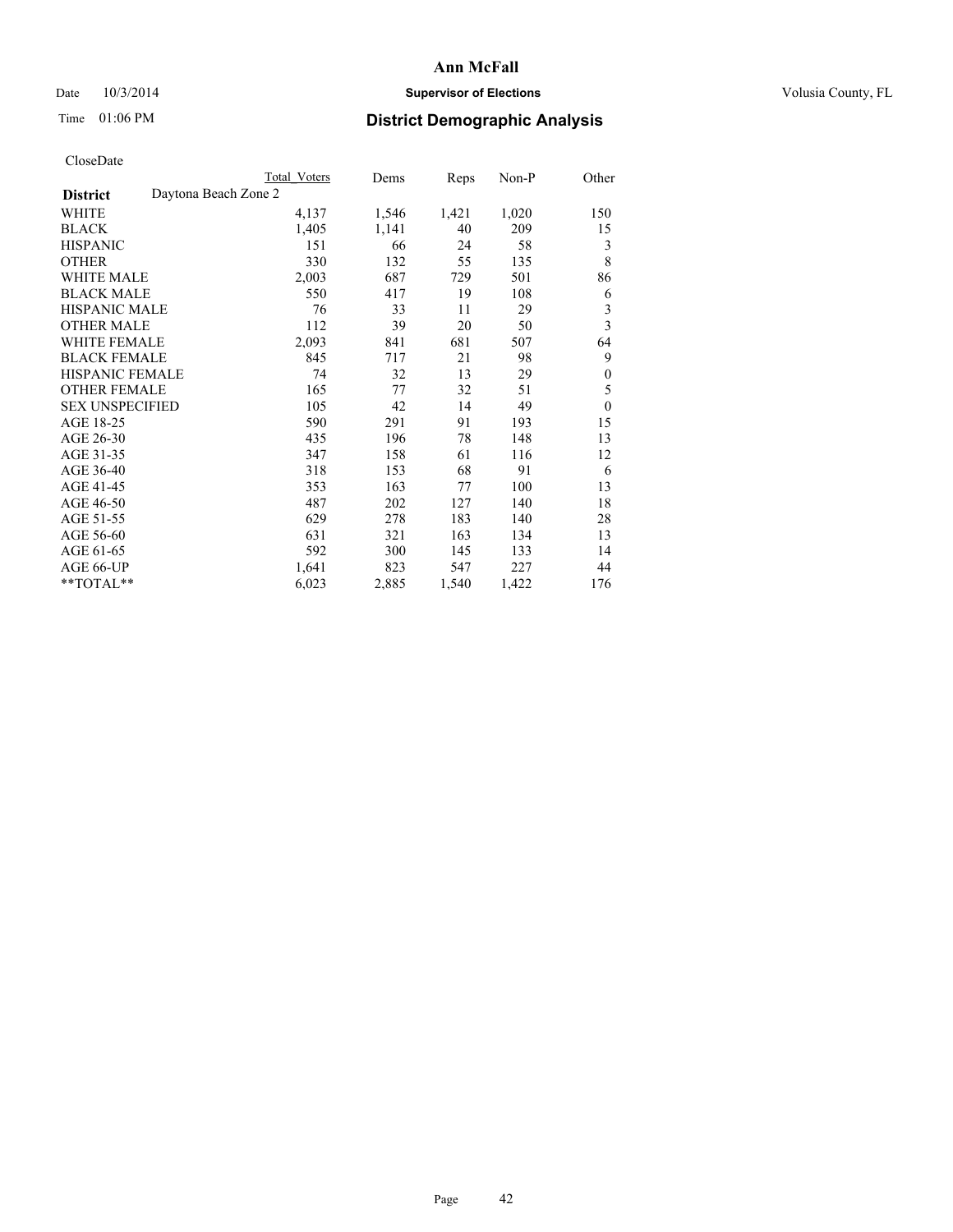## Date  $10/3/2014$  **Supervisor of Elections Supervisor of Elections** Volusia County, FL

## Time 01:06 PM **District Demographic Analysis**

|                                         | <b>Total Voters</b> | Dems  | Reps  | Non-P | Other          |
|-----------------------------------------|---------------------|-------|-------|-------|----------------|
| Daytona Beach Zone 3<br><b>District</b> |                     |       |       |       |                |
| WHITE                                   | 3,540               | 1,316 | 1,037 | 1,034 | 153            |
| <b>BLACK</b>                            | 2,002               | 1,696 | 36    | 257   | 13             |
| <b>HISPANIC</b>                         | 171                 | 93    | 24    | 52    | $\overline{2}$ |
| <b>OTHER</b>                            | 480                 | 212   | 40    | 217   | 11             |
| WHITE MALE                              | 1,780               | 571   | 562   | 551   | 96             |
| <b>BLACK MALE</b>                       | 558                 | 469   | 14    | 69    | 6              |
| <b>HISPANIC MALE</b>                    | 88                  | 49    | 13    | 24    | $\overline{2}$ |
| <b>OTHER MALE</b>                       | 118                 | 51    | 17    | 46    | $\overline{4}$ |
| <b>WHITE FEMALE</b>                     | 1,726               | 733   | 469   | 467   | 57             |
| <b>BLACK FEMALE</b>                     | 1,395               | 1,192 | 22    | 174   | 7              |
| HISPANIC FEMALE                         | 81                  | 43    | 11    | 27    | $\theta$       |
| <b>OTHER FEMALE</b>                     | 224                 | 123   | 13    | 84    | 4              |
| <b>SEX UNSPECIFIED</b>                  | 223                 | 86    | 16    | 118   | 3              |
| AGE 18-25                               | 1,780               | 1,277 | 81    | 405   | 17             |
| AGE 26-30                               | 439                 | 225   | 60    | 134   | 20             |
| AGE 31-35                               | 299                 | 125   | 44    | 115   | 15             |
| AGE 36-40                               | 268                 | 113   | 45    | 104   | 6              |
| AGE 41-45                               | 251                 | 104   | 51    | 89    | 7              |
| AGE 46-50                               | 358                 | 160   | 76    | 113   | 9              |
| AGE 51-55                               | 461                 | 202   | 113   | 130   | 16             |
| AGE 56-60                               | 528                 | 263   | 139   | 116   | 10             |
| AGE 61-65                               | 529                 | 230   | 157   | 121   | 21             |
| AGE 66-UP                               | 1,280               | 618   | 371   | 233   | 58             |
| **TOTAL**                               | 6,193               | 3,317 | 1,137 | 1,560 | 179            |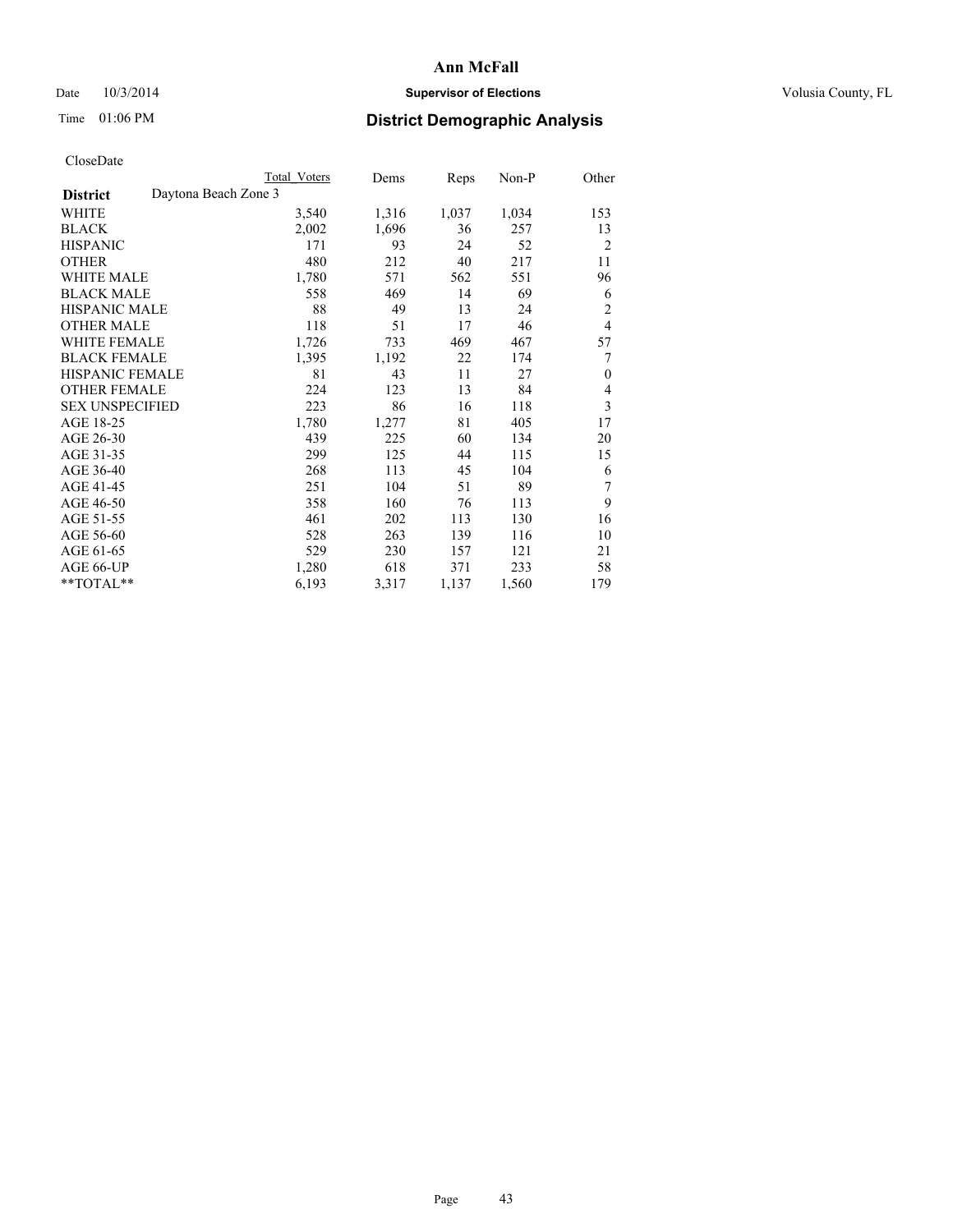## Date  $10/3/2014$  **Supervisor of Elections Supervisor of Elections** Volusia County, FL

## Time 01:06 PM **District Demographic Analysis**

|                        |                      | <b>Total Voters</b> | Dems  | Reps  | Non-P | Other          |
|------------------------|----------------------|---------------------|-------|-------|-------|----------------|
| <b>District</b>        | Daytona Beach Zone 4 |                     |       |       |       |                |
| WHITE                  |                      | 6,055               | 1,764 | 2,634 | 1,412 | 245            |
| <b>BLACK</b>           |                      | 954                 | 745   | 26    | 169   | 14             |
| <b>HISPANIC</b>        |                      | 255                 | 111   | 48    | 91    | 5              |
| <b>OTHER</b>           |                      | 413                 | 111   | 94    | 197   | 11             |
| WHITE MALE             |                      | 2,809               | 690   | 1,293 | 681   | 145            |
| <b>BLACK MALE</b>      |                      | 401                 | 294   | 20    | 78    | 9              |
| <b>HISPANIC MALE</b>   |                      | 101                 | 39    | 20    | 40    | $\overline{2}$ |
| <b>OTHER MALE</b>      |                      | 150                 | 34    | 37    | 74    | 5              |
| WHITE FEMALE           |                      | 3,211               | 1,061 | 1,333 | 720   | 97             |
| <b>BLACK FEMALE</b>    |                      | 546                 | 445   | 6     | 90    | 5              |
| <b>HISPANIC FEMALE</b> |                      | 152                 | 71    | 28    | 50    | 3              |
| <b>OTHER FEMALE</b>    |                      | 204                 | 63    | 46    | 89    | 6              |
| <b>SEX UNSPECIFIED</b> |                      | 102                 | 34    | 18    | 47    | 3              |
| AGE 18-25              |                      | 826                 | 327   | 188   | 284   | 27             |
| AGE 26-30              |                      | 650                 | 232   | 176   | 213   | 29             |
| AGE 31-35              |                      | 555                 | 195   | 150   | 193   | 17             |
| AGE 36-40              |                      | 438                 | 170   | 138   | 121   | 9              |
| AGE 41-45              |                      | 457                 | 158   | 152   | 133   | 14             |
| AGE 46-50              |                      | 458                 | 167   | 150   | 128   | 13             |
| AGE 51-55              |                      | 564                 | 207   | 226   | 115   | 16             |
| AGE 56-60              |                      | 614                 | 231   | 234   | 132   | 17             |
| AGE 61-65              |                      | 693                 | 227   | 279   | 154   | 33             |
| AGE 66-UP              |                      | 2,422               | 817   | 1,109 | 396   | 100            |
| **TOTAL**              |                      | 7,677               | 2,731 | 2,802 | 1,869 | 275            |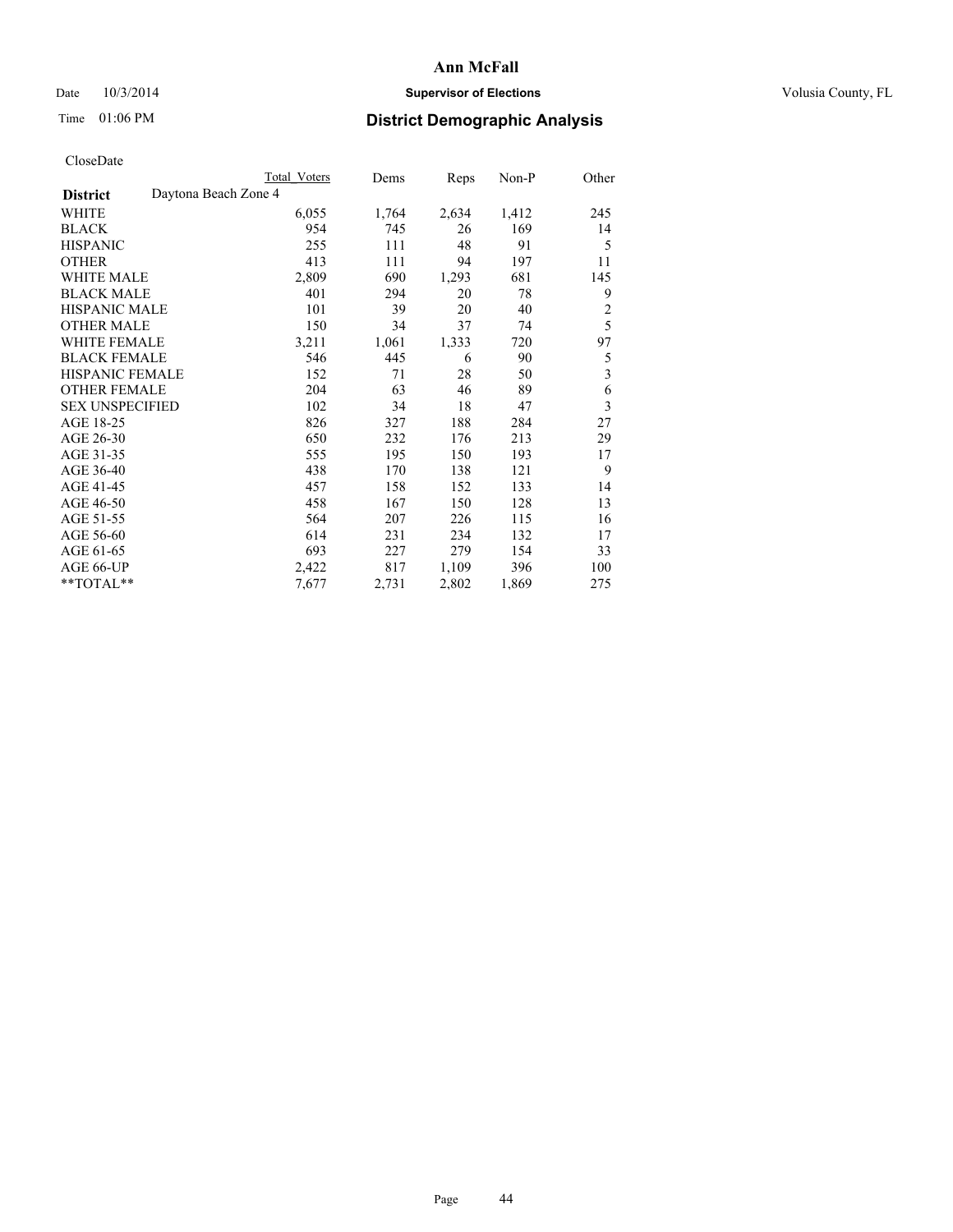## Date  $10/3/2014$  **Supervisor of Elections Supervisor of Elections** Volusia County, FL

## Time 01:06 PM **District Demographic Analysis**

|                                         | <b>Total Voters</b> | Dems  | Reps | Non-P | Other          |
|-----------------------------------------|---------------------|-------|------|-------|----------------|
| Daytona Beach Zone 5<br><b>District</b> |                     |       |      |       |                |
| WHITE                                   | 2,069               | 730   | 673  | 595   | 71             |
| <b>BLACK</b>                            | 3,884               | 3,319 | 74   | 457   | 34             |
| <b>HISPANIC</b>                         | 201                 | 107   | 26   | 61    | 7              |
| <b>OTHER</b>                            | 402                 | 207   | 35   | 153   | $\overline{7}$ |
| <b>WHITE MALE</b>                       | 961                 | 290   | 356  | 275   | 40             |
| <b>BLACK MALE</b>                       | 1,443               | 1,187 | 31   | 206   | 19             |
| HISPANIC MALE                           | 99                  | 47    | 13   | 33    | 6              |
| <b>OTHER MALE</b>                       | 121                 | 67    | 6    | 45    | 3              |
| <b>WHITE FEMALE</b>                     | 1,097               | 437   | 316  | 313   | 31             |
| <b>BLACK FEMALE</b>                     | 2,393               | 2,092 | 43   | 243   | 15             |
| <b>HISPANIC FEMALE</b>                  | 102                 | 60    | 13   | 28    | 1              |
| <b>OTHER FEMALE</b>                     | 183                 | 96    | 24   | 60    | 3              |
| <b>SEX UNSPECIFIED</b>                  | 157                 | 87    | 6    | 63    | 1              |
| AGE 18-25                               | 1,131               | 719   | 85   | 303   | 24             |
| AGE 26-30                               | 726                 | 432   | 73   | 203   | 18             |
| AGE 31-35                               | 558                 | 344   | 60   | 140   | 14             |
| AGE 36-40                               | 426                 | 281   | 42   | 98    | 5              |
| AGE 41-45                               | 461                 | 306   | 53   | 93    | 9              |
| AGE 46-50                               | 513                 | 365   | 60   | 80    | 8              |
| AGE 51-55                               | 550                 | 379   | 69   | 90    | 12             |
| AGE 56-60                               | 507                 | 368   | 76   | 58    | 5              |
| AGE 61-65                               | 472                 | 321   | 74   | 66    | 11             |
| AGE 66-UP                               | 1,212               | 848   | 216  | 135   | 13             |
| **TOTAL**                               | 6,556               | 4,363 | 808  | 1,266 | 119            |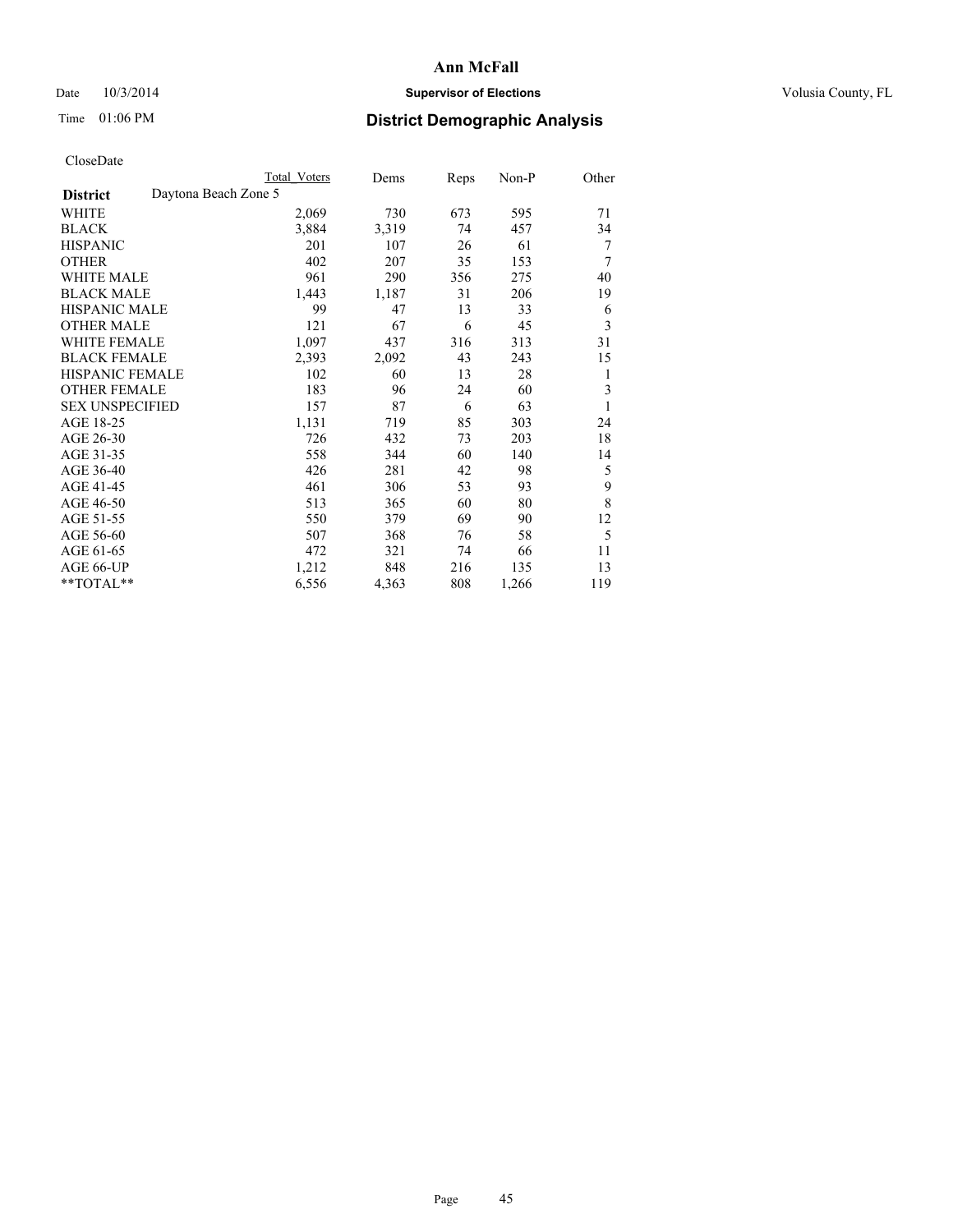## Date  $10/3/2014$  **Supervisor of Elections Supervisor of Elections** Volusia County, FL

## Time 01:06 PM **District Demographic Analysis**

|                                         | <b>Total Voters</b> | Dems  | Reps | Non-P | Other          |
|-----------------------------------------|---------------------|-------|------|-------|----------------|
| Daytona Beach Zone 6<br><b>District</b> |                     |       |      |       |                |
| WHITE                                   | 1,226               | 451   | 366  | 349   | 60             |
| <b>BLACK</b>                            | 3,914               | 3,309 | 86   | 495   | 24             |
| <b>HISPANIC</b>                         | 185                 | 96    | 19   | 67    | 3              |
| <b>OTHER</b>                            | 375                 | 203   | 25   | 142   | 5              |
| WHITE MALE                              | 607                 | 174   | 210  | 181   | 42             |
| <b>BLACK MALE</b>                       | 1,693               | 1,379 | 49   | 254   | 11             |
| <b>HISPANIC MALE</b>                    | 89                  | 40    | 6    | 42    | 1              |
| <b>OTHER MALE</b>                       | 152                 | 85    | 16   | 49    | $\overline{2}$ |
| <b>WHITE FEMALE</b>                     | 608                 | 272   | 154  | 165   | 17             |
| <b>BLACK FEMALE</b>                     | 2,151               | 1,873 | 35   | 230   | 13             |
| HISPANIC FEMALE                         | 92                  | 55    | 13   | 22    | $\overline{2}$ |
| <b>OTHER FEMALE</b>                     | 122                 | 76    | 7    | 37    | $\overline{2}$ |
| <b>SEX UNSPECIFIED</b>                  | 186                 | 105   | 6    | 73    | $\overline{2}$ |
| AGE 18-25                               | 1,392               | 949   | 83   | 346   | 14             |
| AGE 26-30                               | 557                 | 354   | 53   | 139   | 11             |
| AGE 31-35                               | 447                 | 287   | 39   | 112   | 9              |
| AGE 36-40                               | 354                 | 235   | 23   | 90    | 6              |
| AGE 41-45                               | 328                 | 233   | 29   | 59    | 7              |
| AGE 46-50                               | 407                 | 301   | 29   | 70    | 7              |
| AGE 51-55                               | 441                 | 314   | 44   | 73    | 10             |
| AGE 56-60                               | 447                 | 326   | 54   | 59    | 8              |
| AGE 61-65                               | 378                 | 267   | 50   | 51    | 10             |
| AGE 66-UP                               | 949                 | 793   | 92   | 54    | 10             |
| **TOTAL**                               | 5,700               | 4,059 | 496  | 1,053 | 92             |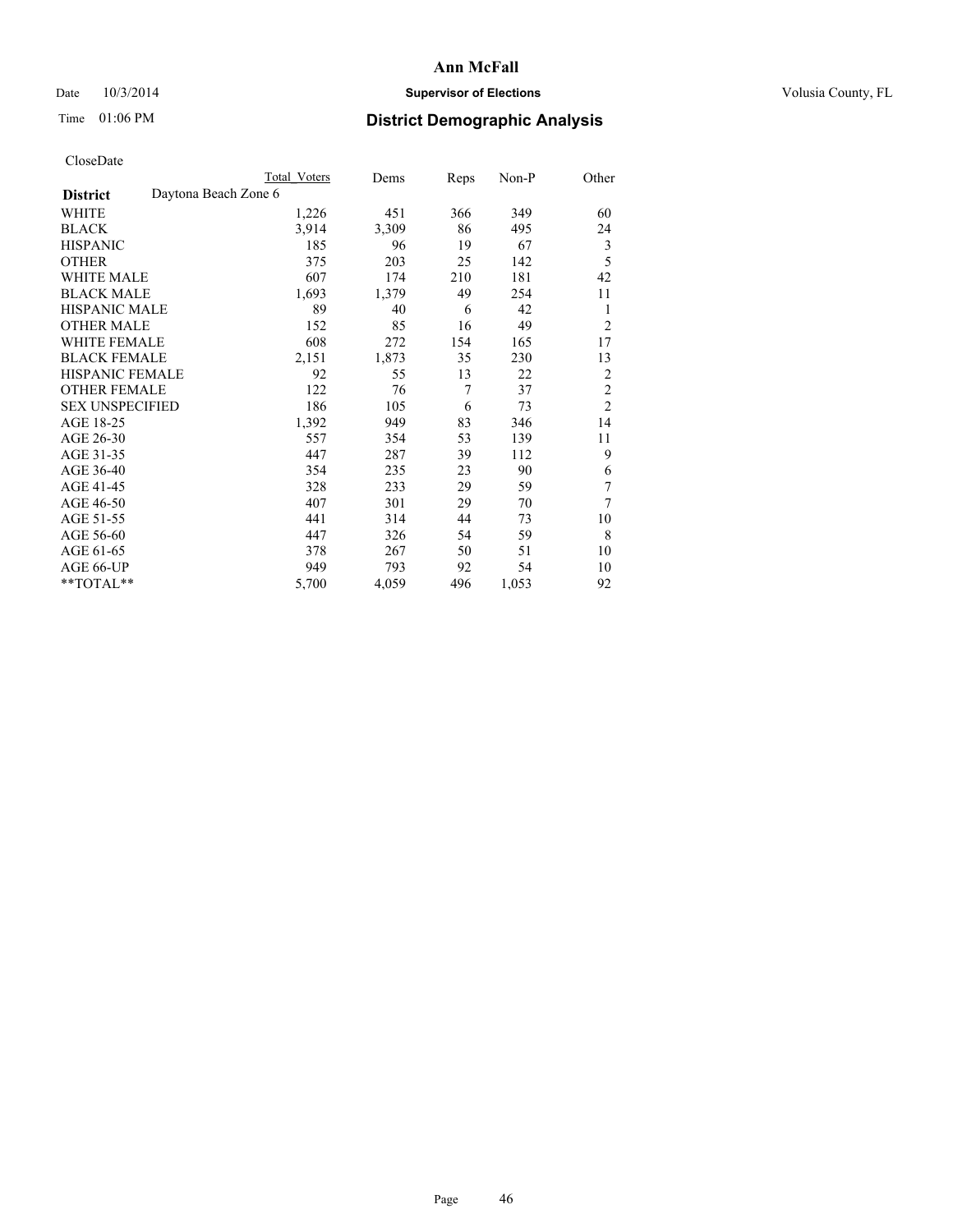## Date  $10/3/2014$  **Supervisor of Elections Supervisor of Elections** Volusia County, FL

## Time 01:06 PM **District Demographic Analysis**

|                        |                      | <b>Total Voters</b> | Dems  | Reps           | Non-P          | Other          |
|------------------------|----------------------|---------------------|-------|----------------|----------------|----------------|
| <b>District</b>        | Daytona Beach Shores |                     |       |                |                |                |
| WHITE                  |                      | 3,517               | 902   | 1,660          | 815            | 140            |
| <b>BLACK</b>           |                      | 55                  | 31    | 6              | 15             | 3              |
| <b>HISPANIC</b>        |                      | 77                  | 14    | 33             | 28             | $\overline{c}$ |
| <b>OTHER</b>           |                      | 194                 | 57    | 62             | 68             | 7              |
| WHITE MALE             |                      | 1,668               | 380   | 791            | 427            | 70             |
| <b>BLACK MALE</b>      |                      | 25                  | 14    | $\overline{2}$ | 7              | 2              |
| <b>HISPANIC MALE</b>   |                      | 36                  | 4     | 17             | 15             | $\mathbf{0}$   |
| <b>OTHER MALE</b>      |                      | 76                  | 24    | 26             | 24             | $\overline{2}$ |
| <b>WHITE FEMALE</b>    |                      | 1,816               | 513   | 853            | 383            | 67             |
| <b>BLACK FEMALE</b>    |                      | 29                  | 17    | $\overline{4}$ | $\overline{7}$ | 1              |
| <b>HISPANIC FEMALE</b> |                      | 40                  | 10    | 15             | 13             | $\overline{c}$ |
| <b>OTHER FEMALE</b>    |                      | 94                  | 29    | 28             | 32             | 5              |
| <b>SEX UNSPECIFIED</b> |                      | 59                  | 13    | 25             | 18             | 3              |
| AGE 18-25              |                      | 121                 | 23    | 42             | 47             | 9              |
| AGE 26-30              |                      | 105                 | 25    | 43             | 34             | 3              |
| AGE 31-35              |                      | 100                 | 24    | 29             | 40             | 7              |
| AGE 36-40              |                      | 97                  | 28    | 31             | 32             | 6              |
| AGE 41-45              |                      | 128                 | 28    | 41             | 53             | 6              |
| AGE 46-50              |                      | 184                 | 43    | 80             | 56             | 5              |
| AGE 51-55              |                      | 273                 | 66    | 129            | 66             | 12             |
| AGE 56-60              |                      | 317                 | 88    | 145            | 74             | 10             |
| AGE 61-65              |                      | 460                 | 105   | 215            | 121            | 19             |
| AGE 66-UP              |                      | 2,058               | 574   | 1,006          | 403            | 75             |
| **TOTAL**              |                      | 3,843               | 1,004 | 1,761          | 926            | 152            |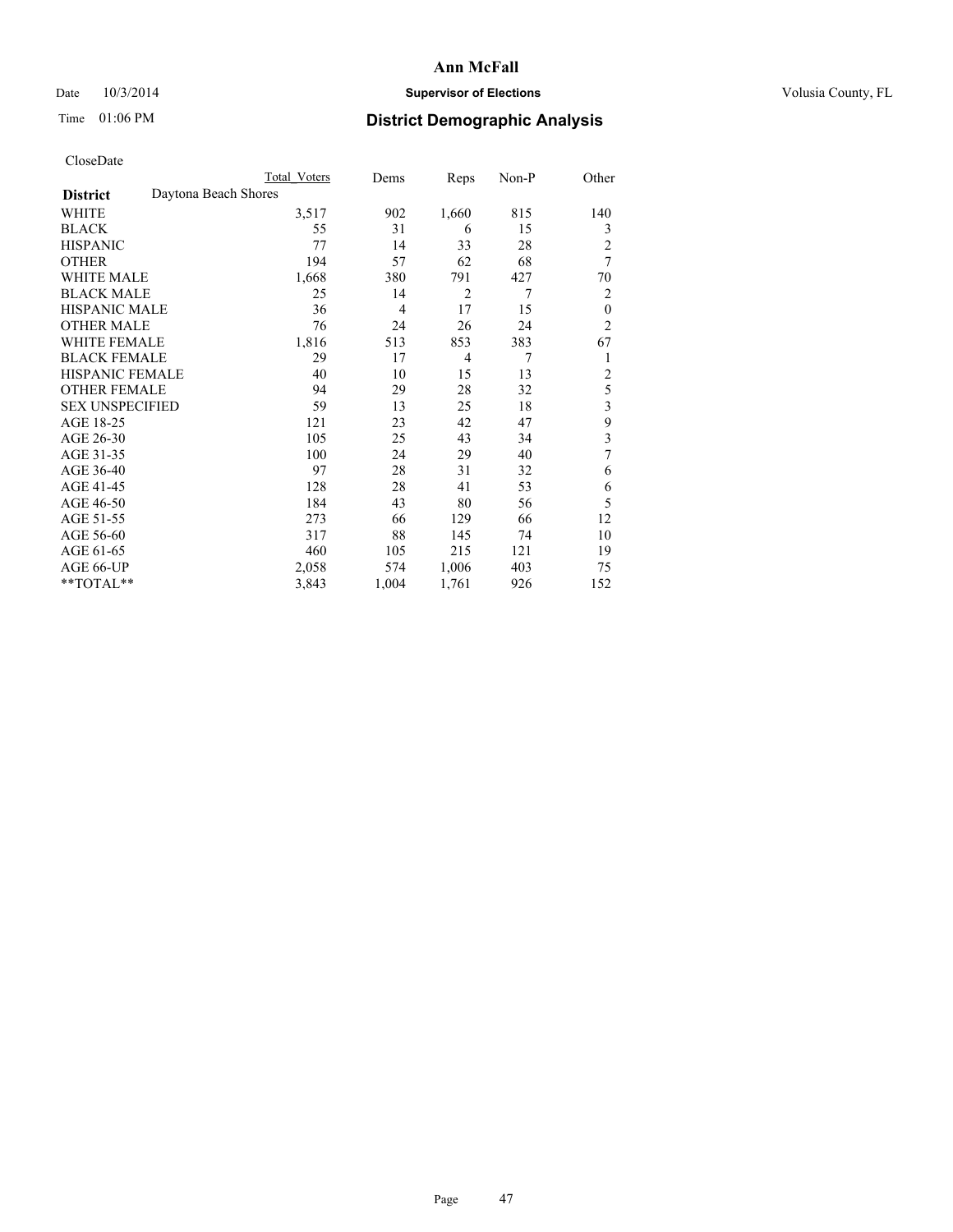## Date  $10/3/2014$  **Supervisor of Elections Supervisor of Elections** Volusia County, FL

## Time 01:06 PM **District Demographic Analysis**

|                           | Total Voters | Dems  | Reps  | Non-P | Other          |
|---------------------------|--------------|-------|-------|-------|----------------|
| DeBary<br><b>District</b> |              |       |       |       |                |
| WHITE                     | 11,604       | 3,046 | 5,386 | 2,679 | 493            |
| <b>BLACK</b>              | 468          | 367   | 19    | 71    | 11             |
| <b>HISPANIC</b>           | 922          | 383   | 233   | 287   | 19             |
| OTHER                     | 724          | 212   | 186   | 309   | 17             |
| <b>WHITE MALE</b>         | 5,437        | 1,213 | 2,635 | 1,321 | 268            |
| <b>BLACK MALE</b>         | 216          | 156   | 5     | 48    | 7              |
| <b>HISPANIC MALE</b>      | 408          | 156   | 117   | 125   | 10             |
| OTHER MALE                | 236          | 68    | 70    | 90    | 8              |
| <b>WHITE FEMALE</b>       | 6,054        | 1,811 | 2,706 | 1,317 | 220            |
| <b>BLACK FEMALE</b>       | 246          | 206   | 14    | 22    | $\overline{4}$ |
| <b>HISPANIC FEMALE</b>    | 499          | 218   | 115   | 157   | 9              |
| <b>OTHER FEMALE</b>       | 316          | 111   | 86    | 111   | 8              |
| <b>SEX UNSPECIFIED</b>    | 306          | 69    | 76    | 155   | 6              |
| AGE 18-25                 | 1,119        | 271   | 350   | 451   | 47             |
| AGE 26-30                 | 689          | 174   | 229   | 265   | 21             |
| AGE 31-35                 | 786          | 206   | 274   | 271   | 35             |
| AGE 36-40                 | 816          | 235   | 307   | 245   | 29             |
| AGE 41-45                 | 994          | 263   | 390   | 285   | 56             |
| AGE 46-50                 | 1,158        | 306   | 512   | 295   | 45             |
| AGE 51-55                 | 1,366        | 353   | 644   | 315   | 54             |
| AGE 56-60                 | 1,369        | 413   | 630   | 285   | 41             |
| AGE 61-65                 | 1,406        | 480   | 612   | 262   | 52             |
| AGE 66-UP                 | 4,015        | 1,307 | 1,876 | 672   | 160            |
| **TOTAL**                 | 13,718       | 4,008 | 5,824 | 3,346 | 540            |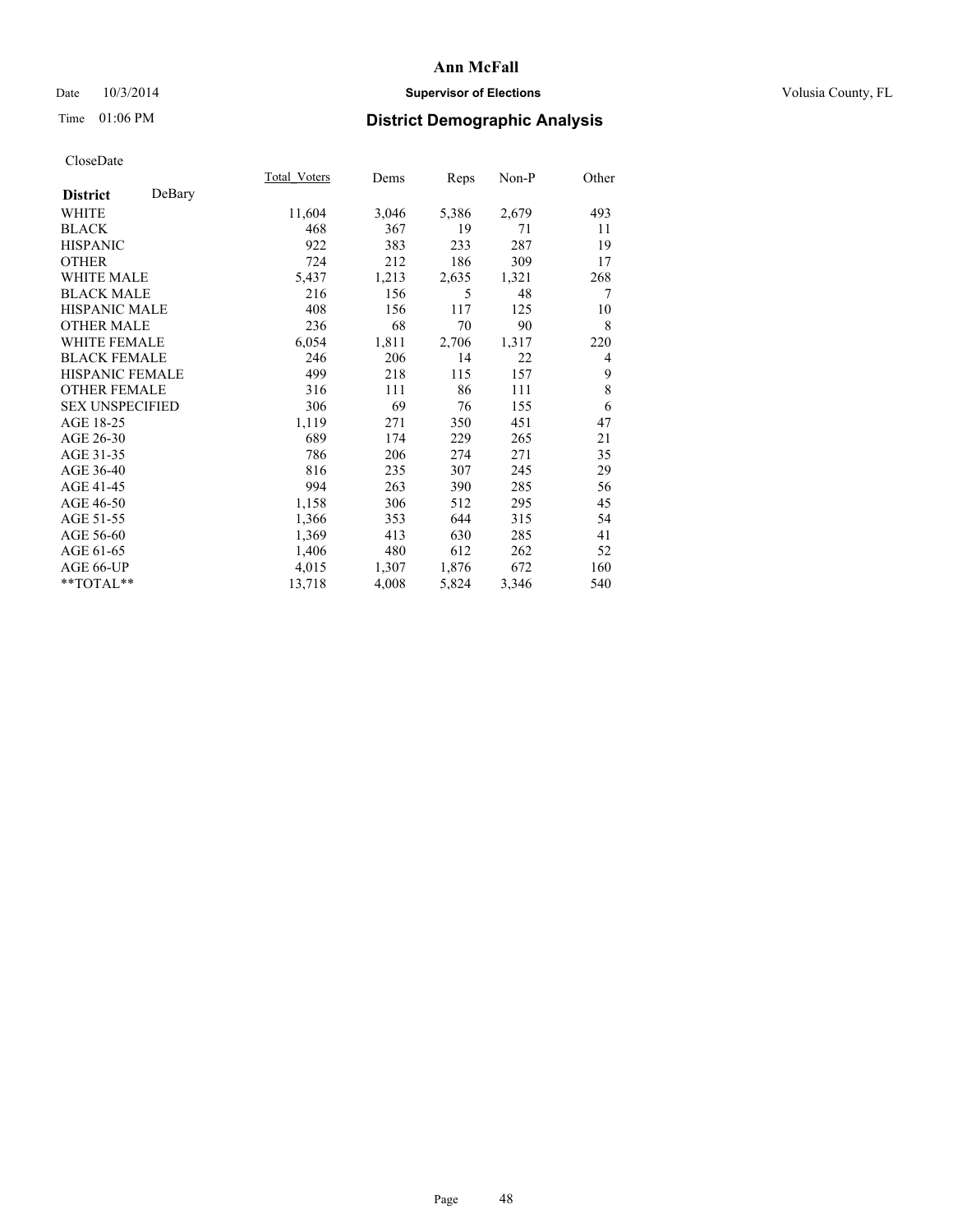## Date  $10/3/2014$  **Supervisor of Elections Supervisor of Elections** Volusia County, FL

## Time 01:06 PM **District Demographic Analysis**

|                        |        | Total Voters | Dems  | <b>Reps</b> | Non-P | Other |
|------------------------|--------|--------------|-------|-------------|-------|-------|
| <b>District</b>        | DeLand |              |       |             |       |       |
| WHITE                  |        | 12,488       | 3,965 | 5,065       | 2,878 | 580   |
| <b>BLACK</b>           |        | 2,452        | 1,982 | 85          | 348   | 37    |
| <b>HISPANIC</b>        |        | 1,167        | 502   | 193         | 439   | 33    |
| OTHER                  |        | 877          | 292   | 167         | 389   | 29    |
| WHITE MALE             |        | 5,476        | 1,492 | 2,301       | 1,385 | 298   |
| <b>BLACK MALE</b>      |        | 936          | 718   | 38          | 153   | 27    |
| <b>HISPANIC MALE</b>   |        | 468          | 196   | 87          | 170   | 15    |
| <b>OTHER MALE</b>      |        | 288          | 106   | 55          | 115   | 12    |
| <b>WHITE FEMALE</b>    |        | 6,916        | 2,447 | 2,731       | 1,458 | 280   |
| <b>BLACK FEMALE</b>    |        | 1,484        | 1,242 | 44          | 188   | 10    |
| HISPANIC FEMALE        |        | 686          | 302   | 103         | 264   | 17    |
| <b>OTHER FEMALE</b>    |        | 365          | 133   | 71          | 147   | 14    |
| <b>SEX UNSPECIFIED</b> |        | 365          | 105   | 80          | 174   | 6     |
| AGE 18-25              |        | 2,054        | 746   | 421         | 815   | 72    |
| AGE 26-30              |        | 1,094        | 417   | 234         | 400   | 43    |
| AGE 31-35              |        | 1,067        | 398   | 287         | 338   | 44    |
| AGE 36-40              |        | 1,178        | 424   | 315         | 360   | 79    |
| AGE 41-45              |        | 1,214        | 470   | 375         | 330   | 39    |
| AGE 46-50              |        | 1,232        | 471   | 451         | 272   | 38    |
| AGE 51-55              |        | 1,337        | 558   | 478         | 250   | 51    |
| AGE 56-60              |        | 1,407        | 607   | 464         | 288   | 48    |
| AGE 61-65              |        | 1,494        | 657   | 515         | 256   | 66    |
| AGE 66-UP              |        | 4,907        | 1,993 | 1,970       | 745   | 199   |
| $*$ $TOTAI.**$         |        | 16,984       | 6,741 | 5,510       | 4,054 | 679   |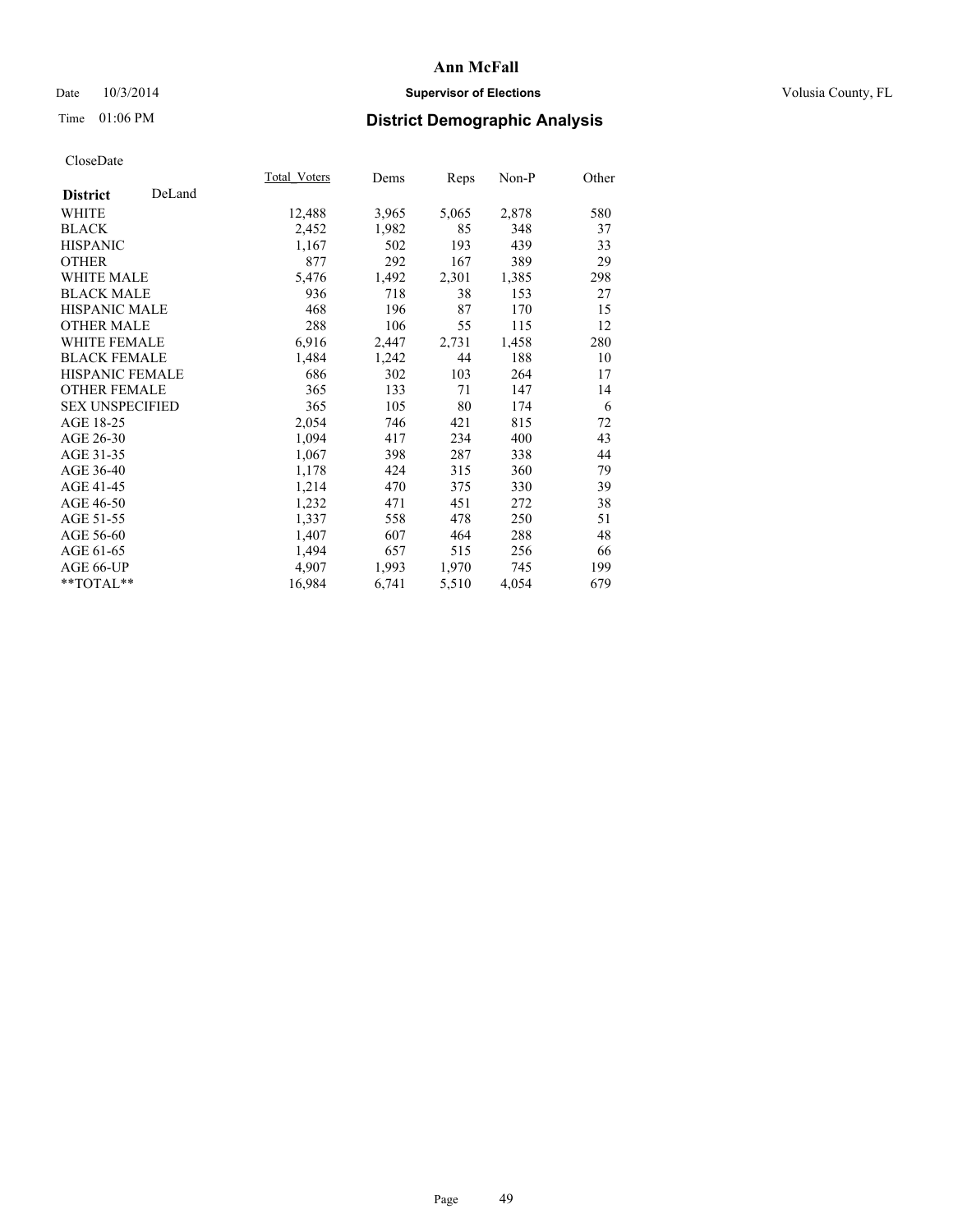## Date  $10/3/2014$  **Supervisor of Elections Supervisor of Elections** Volusia County, FL

## Time 01:06 PM **District Demographic Analysis**

|                        |                | <b>Total Voters</b> | Dems  | Reps  | Non-P | Other                   |
|------------------------|----------------|---------------------|-------|-------|-------|-------------------------|
| <b>District</b>        | Deltona Zone 1 |                     |       |       |       |                         |
| WHITE                  |                | 4,812               | 1,511 | 1,732 | 1,342 | 227                     |
| <b>BLACK</b>           |                | 946                 | 712   | 42    | 172   | 20                      |
| <b>HISPANIC</b>        |                | 2,082               | 1,059 | 271   | 723   | 29                      |
| OTHER                  |                | 496                 | 165   | 81    | 237   | 13                      |
| WHITE MALE             |                | 2,256               | 621   | 838   | 670   | 127                     |
| <b>BLACK MALE</b>      |                | 417                 | 295   | 24    | 84    | 14                      |
| <b>HISPANIC MALE</b>   |                | 963                 | 483   | 126   | 340   | 14                      |
| OTHER MALE             |                | 163                 | 58    | 30    | 69    | 6                       |
| <b>WHITE FEMALE</b>    |                | 2,511               | 880   | 881   | 651   | 99                      |
| <b>BLACK FEMALE</b>    |                | 519                 | 412   | 17    | 84    | 6                       |
| HISPANIC FEMALE        |                | 1,091               | 562   | 143   | 371   | 15                      |
| <b>OTHER FEMALE</b>    |                | 200                 | 77    | 35    | 83    | 5                       |
| <b>SEX UNSPECIFIED</b> |                | 216                 | 59    | 32    | 122   | $\overline{\mathbf{3}}$ |
| AGE 18-25              |                | 1,120               | 404   | 192   | 481   | 43                      |
| AGE 26-30              |                | 683                 | 243   | 139   | 279   | 22                      |
| AGE 31-35              |                | 779                 | 301   | 178   | 273   | 27                      |
| AGE 36-40              |                | 749                 | 320   | 148   | 252   | 29                      |
| AGE 41-45              |                | 774                 | 278   | 227   | 241   | 28                      |
| AGE 46-50              |                | 797                 | 302   | 247   | 220   | 28                      |
| AGE 51-55              |                | 831                 | 334   | 259   | 216   | 22                      |
| AGE 56-60              |                | 765                 | 317   | 246   | 173   | 29                      |
| AGE 61-65              |                | 584                 | 287   | 144   | 131   | 22                      |
| AGE 66-UP              |                | 1,254               | 661   | 346   | 208   | 39                      |
| **TOTAL**              |                | 8,336               | 3,447 | 2,126 | 2,474 | 289                     |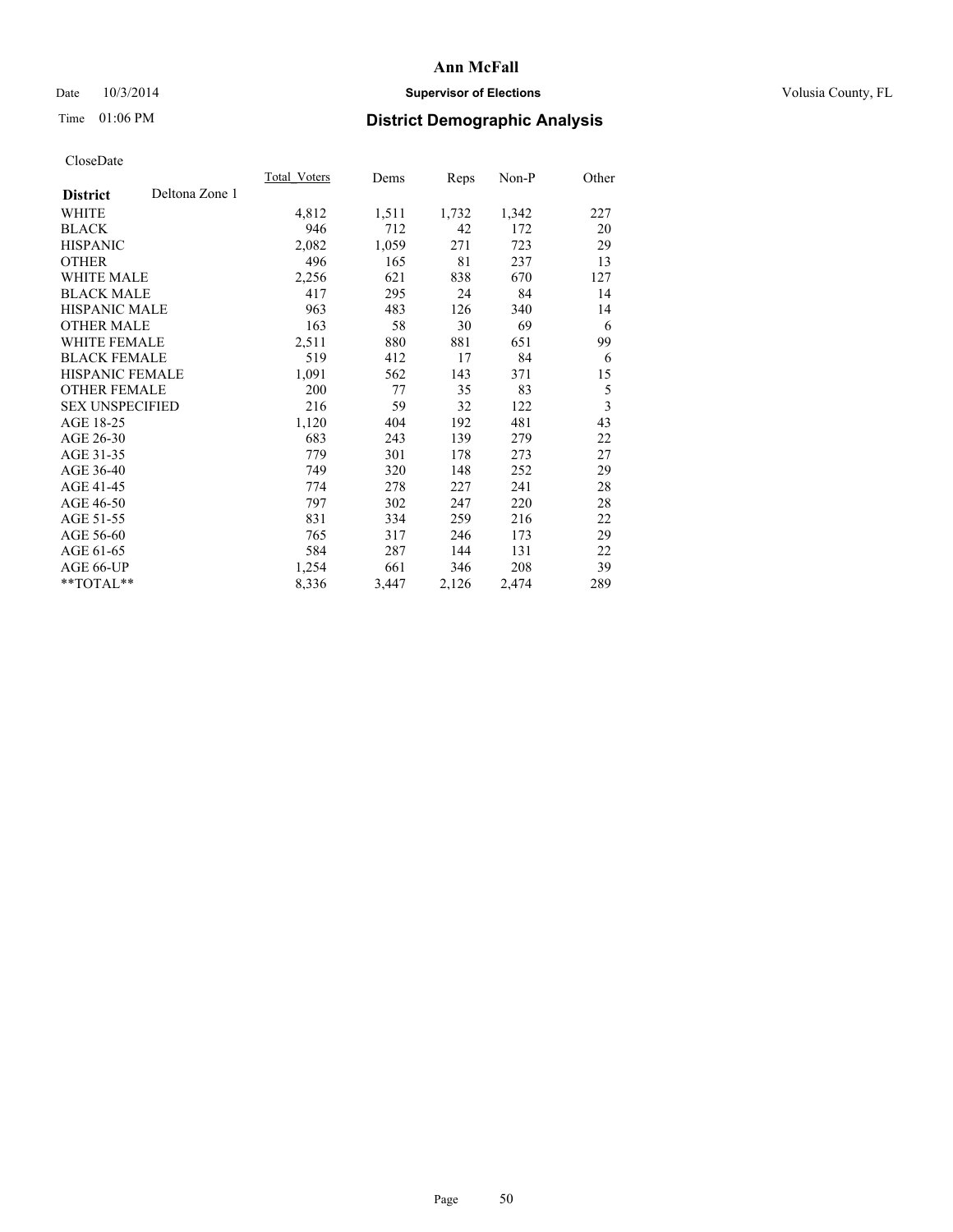## Date  $10/3/2014$  **Supervisor of Elections Supervisor of Elections** Volusia County, FL

## Time 01:06 PM **District Demographic Analysis**

|                        |                | Total Voters | Dems  | Reps  | Non-P | Other          |
|------------------------|----------------|--------------|-------|-------|-------|----------------|
| <b>District</b>        | Deltona Zone 2 |              |       |       |       |                |
| WHITE                  |                | 6,022        | 1,812 | 2,377 | 1,571 | 262            |
| <b>BLACK</b>           |                | 816          | 624   | 39    | 135   | 18             |
| <b>HISPANIC</b>        |                | 2,215        | 1,072 | 366   | 750   | 27             |
| <b>OTHER</b>           |                | 520          | 193   | 88    | 223   | 16             |
| <b>WHITE MALE</b>      |                | 2,749        | 730   | 1,134 | 750   | 135            |
| <b>BLACK MALE</b>      |                | 361          | 250   | 27    | 74    | 10             |
| <b>HISPANIC MALE</b>   |                | 1,058        | 497   | 178   | 370   | 13             |
| <b>OTHER MALE</b>      |                | 191          | 77    | 31    | 75    | 8              |
| WHITE FEMALE           |                | 3,223        | 1,069 | 1,230 | 797   | 127            |
| <b>BLACK FEMALE</b>    |                | 442          | 364   | 12    | 58    | 8              |
| <b>HISPANIC FEMALE</b> |                | 1,136        | 565   | 185   | 374   | 12             |
| <b>OTHER FEMALE</b>    |                | 214          | 94    | 38    | 74    | 8              |
| <b>SEX UNSPECIFIED</b> |                | 199          | 55    | 35    | 107   | $\overline{2}$ |
| AGE 18-25              |                | 1,032        | 323   | 226   | 437   | 46             |
| AGE 26-30              |                | 727          | 251   | 163   | 289   | 24             |
| AGE 31-35              |                | 723          | 258   | 173   | 267   | 25             |
| AGE 36-40              |                | 734          | 273   | 180   | 246   | 35             |
| AGE 41-45              |                | 769          | 273   | 218   | 250   | 28             |
| AGE 46-50              |                | 865          | 305   | 264   | 270   | 26             |
| AGE 51-55              |                | 899          | 348   | 302   | 225   | 24             |
| AGE 56-60              |                | 907          | 370   | 315   | 199   | 23             |
| AGE 61-65              |                | 805          | 332   | 271   | 175   | 27             |
| AGE 66-UP              |                | 2,111        | 968   | 758   | 320   | 65             |
| **TOTAL**              |                | 9,573        | 3,701 | 2,870 | 2,679 | 323            |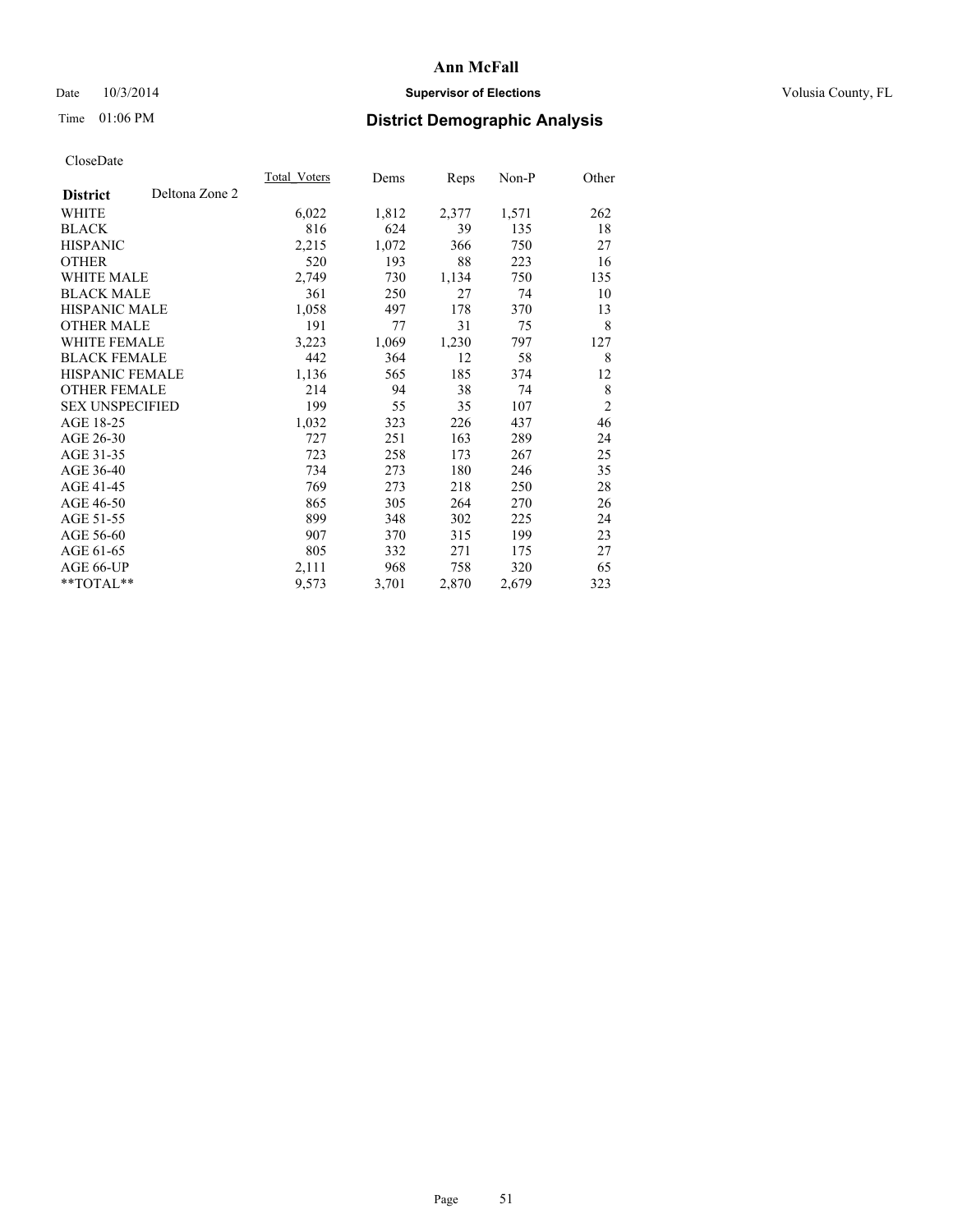## Date  $10/3/2014$  **Supervisor of Elections Supervisor of Elections** Volusia County, FL

## Time 01:06 PM **District Demographic Analysis**

|                        |                | Total Voters | Dems  | Reps  | Non-P | Other          |
|------------------------|----------------|--------------|-------|-------|-------|----------------|
| <b>District</b>        | Deltona Zone 3 |              |       |       |       |                |
| WHITE                  |                | 5,084        | 1,608 | 1,860 | 1,394 | 222            |
| <b>BLACK</b>           |                | 747          | 581   | 28    | 129   | 9              |
| <b>HISPANIC</b>        |                | 2,449        | 1,207 | 353   | 834   | 55             |
| <b>OTHER</b>           |                | 530          | 192   | 87    | 249   | $\overline{2}$ |
| WHITE MALE             |                | 2,332        | 654   | 890   | 666   | 122            |
| <b>BLACK MALE</b>      |                | 326          | 239   | 17    | 62    | 8              |
| <b>HISPANIC MALE</b>   |                | 1,141        | 543   | 183   | 387   | 28             |
| <b>OTHER MALE</b>      |                | 185          | 68    | 29    | 86    | $\overline{2}$ |
| WHITE FEMALE           |                | 2,703        | 936   | 959   | 711   | 97             |
| <b>BLACK FEMALE</b>    |                | 410          | 334   | 11    | 64    | 1              |
| <b>HISPANIC FEMALE</b> |                | 1,270        | 644   | 169   | 430   | 27             |
| <b>OTHER FEMALE</b>    |                | 229          | 99    | 40    | 90    | $\theta$       |
| <b>SEX UNSPECIFIED</b> |                | 214          | 71    | 30    | 110   | 3              |
| AGE 18-25              |                | 957          | 365   | 138   | 418   | 36             |
| AGE 26-30              |                | 684          | 252   | 141   | 272   | 19             |
| AGE 31-35              |                | 681          | 248   | 135   | 268   | 30             |
| AGE 36-40              |                | 715          | 249   | 164   | 273   | 29             |
| AGE 41-45              |                | 739          | 280   | 227   | 209   | 23             |
| AGE 46-50              |                | 789          | 330   | 201   | 234   | 24             |
| AGE 51-55              |                | 843          | 324   | 260   | 236   | 23             |
| AGE 56-60              |                | 779          | 332   | 216   | 200   | 31             |
| AGE 61-65              |                | 669          | 294   | 204   | 150   | 21             |
| AGE 66-UP              |                | 1,954        | 914   | 642   | 346   | 52             |
| **TOTAL**              |                | 8,810        | 3,588 | 2,328 | 2,606 | 288            |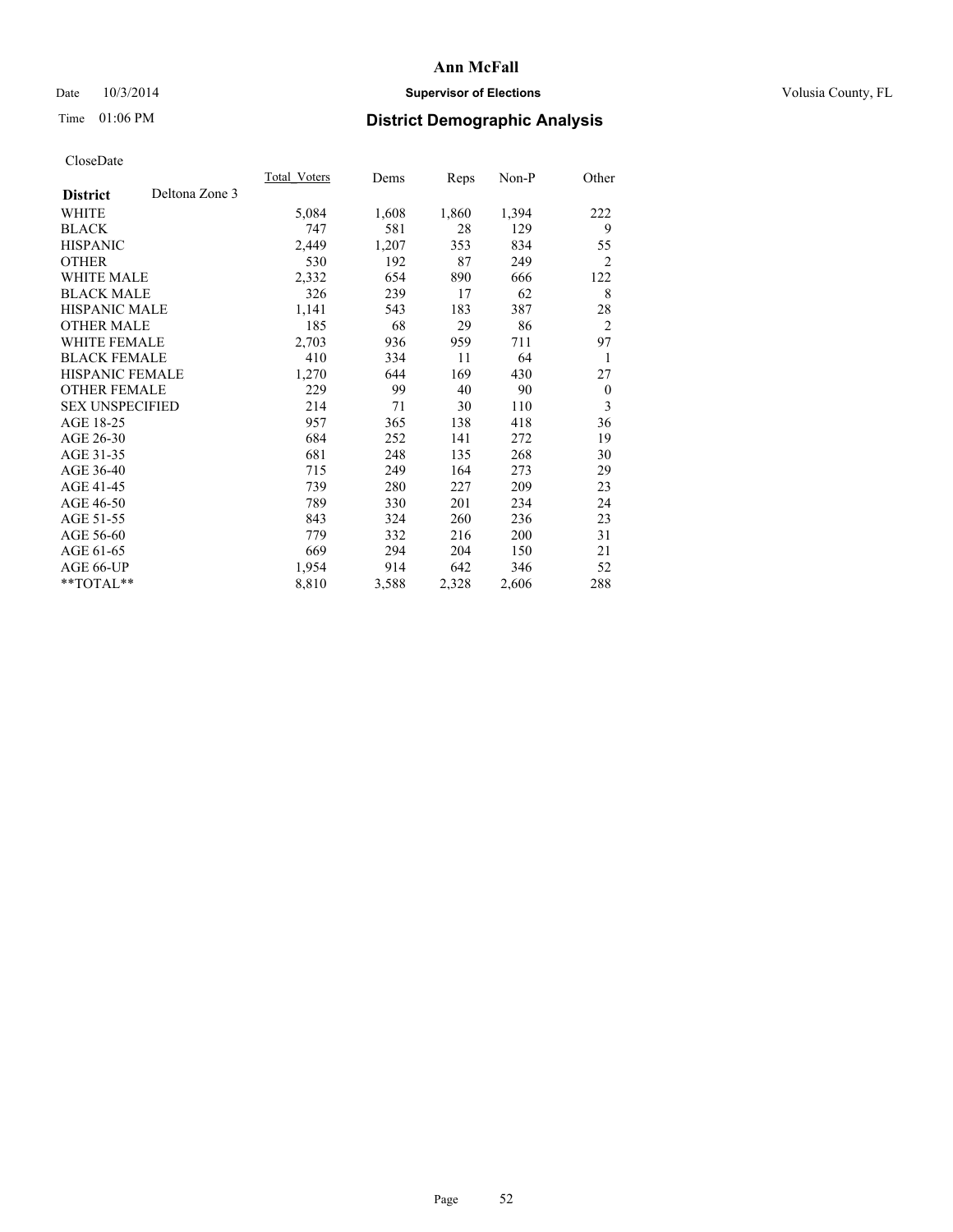## Date  $10/3/2014$  **Supervisor of Elections Supervisor of Elections** Volusia County, FL

## Time 01:06 PM **District Demographic Analysis**

|                        |                | Total Voters | Dems  | <b>Reps</b> | Non-P | Other          |
|------------------------|----------------|--------------|-------|-------------|-------|----------------|
| <b>District</b>        | Deltona Zone 4 |              |       |             |       |                |
| WHITE                  |                | 5,218        | 1,728 | 1,949       | 1,298 | 243            |
| <b>BLACK</b>           |                | 771          | 583   | 29          | 146   | 13             |
| <b>HISPANIC</b>        |                | 2,565        | 1,308 | 341         | 863   | 53             |
| <b>OTHER</b>           |                | 528          | 181   | 97          | 236   | 14             |
| WHITE MALE             |                | 2,395        | 715   | 925         | 624   | 131            |
| <b>BLACK MALE</b>      |                | 316          | 222   | 21          | 66    | 7              |
| <b>HISPANIC MALE</b>   |                | 1,184        | 563   | 176         | 414   | 31             |
| <b>OTHER MALE</b>      |                | 167          | 58    | 37          | 68    | $\overline{4}$ |
| WHITE FEMALE           |                | 2,776        | 995   | 1,007       | 663   | 111            |
| <b>BLACK FEMALE</b>    |                | 441          | 350   | 8           | 77    | 6              |
| HISPANIC FEMALE        |                | 1,362        | 735   | 164         | 441   | 22             |
| <b>OTHER FEMALE</b>    |                | 212          | 94    | 38          | 73    | 7              |
| <b>SEX UNSPECIFIED</b> |                | 229          | 68    | 40          | 117   | $\overline{4}$ |
| AGE 18-25              |                | 1,044        | 380   | 179         | 453   | 32             |
| AGE 26-30              |                | 665          | 216   | 114         | 303   | 32             |
| AGE 31-35              |                | 650          | 254   | 139         | 225   | 32             |
| AGE 36-40              |                | 740          | 310   | 162         | 238   | 30             |
| AGE 41-45              |                | 713          | 276   | 204         | 207   | 26             |
| AGE 46-50              |                | 810          | 314   | 247         | 226   | 23             |
| AGE 51-55              |                | 849          | 368   | 235         | 221   | 25             |
| AGE 56-60              |                | 828          | 365   | 250         | 181   | 32             |
| AGE 61-65              |                | 752          | 343   | 233         | 161   | 15             |
| AGE 66-UP              |                | 2,031        | 974   | 653         | 328   | 76             |
| **TOTAL**              |                | 9,082        | 3,800 | 2,416       | 2,543 | 323            |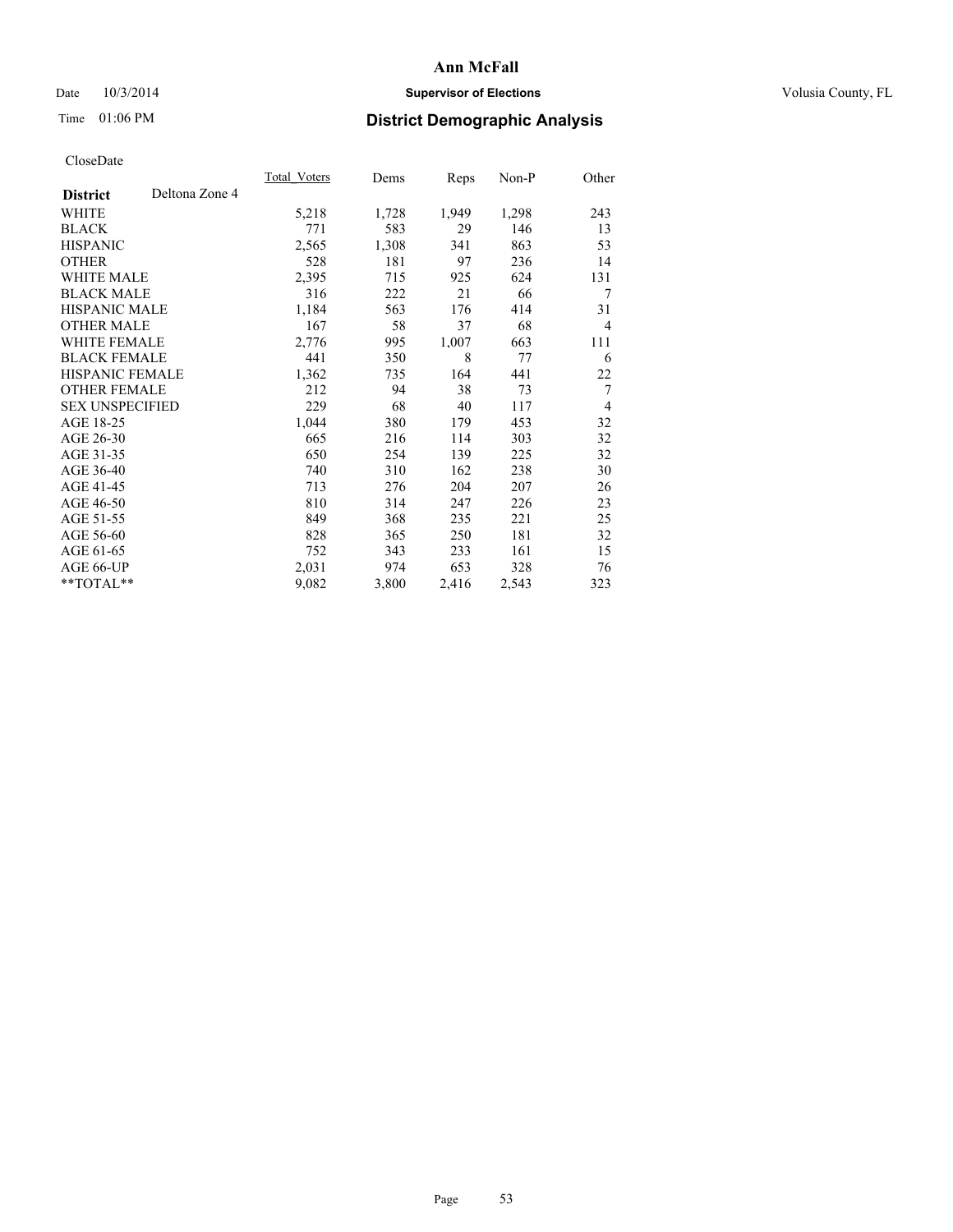## Date  $10/3/2014$  **Supervisor of Elections Supervisor of Elections** Volusia County, FL

## Time 01:06 PM **District Demographic Analysis**

|                        |                | Total Voters | Dems  | Reps  | Non-P | Other          |
|------------------------|----------------|--------------|-------|-------|-------|----------------|
| <b>District</b>        | Deltona Zone 5 |              |       |       |       |                |
| WHITE                  |                | 5,338        | 1,679 | 1,968 | 1,435 | 256            |
| <b>BLACK</b>           |                | 948          | 733   | 44    | 160   | 11             |
| <b>HISPANIC</b>        |                | 2,288        | 1,114 | 343   | 790   | 41             |
| <b>OTHER</b>           |                | 513          | 177   | 90    | 233   | 13             |
| WHITE MALE             |                | 2,500        | 694   | 981   | 678   | 147            |
| <b>BLACK MALE</b>      |                | 408          | 294   | 24    | 83    | 7              |
| <b>HISPANIC MALE</b>   |                | 1,080        | 512   | 166   | 373   | 29             |
| <b>OTHER MALE</b>      |                | 163          | 67    | 37    | 53    | 6              |
| WHITE FEMALE           |                | 2,796        | 976   | 968   | 744   | 108            |
| <b>BLACK FEMALE</b>    |                | 533          | 433   | 20    | 76    | $\overline{4}$ |
| <b>HISPANIC FEMALE</b> |                | 1,187        | 593   | 175   | 407   | 12             |
| <b>OTHER FEMALE</b>    |                | 217          | 90    | 32    | 90    | 5              |
| <b>SEX UNSPECIFIED</b> |                | 203          | 44    | 42    | 114   | 3              |
| AGE 18-25              |                | 1,128        | 368   | 227   | 494   | 39             |
| AGE 26-30              |                | 701          | 251   | 152   | 266   | 32             |
| AGE 31-35              |                | 715          | 274   | 118   | 294   | 29             |
| AGE 36-40              |                | 746          | 301   | 163   | 247   | 35             |
| AGE 41-45              |                | 729          | 284   | 201   | 222   | 22             |
| AGE 46-50              |                | 839          | 330   | 267   | 215   | 27             |
| AGE 51-55              |                | 909          | 346   | 311   | 223   | 29             |
| AGE 56-60              |                | 864          | 367   | 280   | 199   | 18             |
| AGE 61-65              |                | 692          | 304   | 197   | 162   | 29             |
| AGE 66-UP              |                | 1,763        | 878   | 529   | 295   | 61             |
| **TOTAL**              |                | 9,087        | 3,703 | 2,445 | 2,618 | 321            |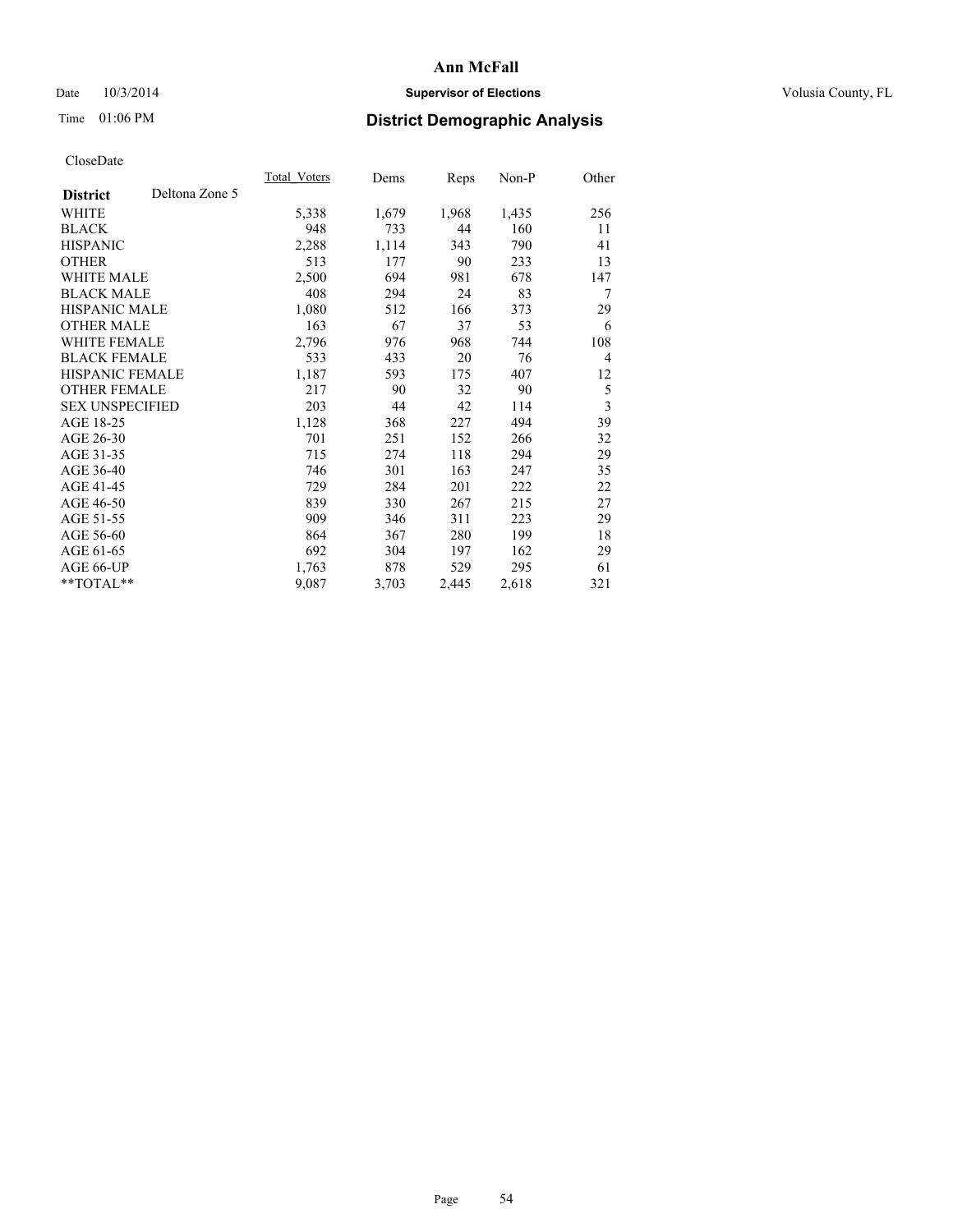## Date  $10/3/2014$  **Supervisor of Elections Supervisor of Elections** Volusia County, FL

## Time 01:06 PM **District Demographic Analysis**

|                        |                | Total Voters | Dems  | <b>Reps</b> | Non-P | Other          |
|------------------------|----------------|--------------|-------|-------------|-------|----------------|
| <b>District</b>        | Deltona Zone 6 |              |       |             |       |                |
| WHITE                  |                | 5,765        | 1,673 | 2,294       | 1,534 | 264            |
| <b>BLACK</b>           |                | 825          | 619   | 41          | 144   | 21             |
| <b>HISPANIC</b>        |                | 1,915        | 903   | 256         | 711   | 45             |
| <b>OTHER</b>           |                | 490          | 145   | 110         | 224   | 11             |
| WHITE MALE             |                | 2,693        | 675   | 1,135       | 753   | 130            |
| <b>BLACK MALE</b>      |                | 377          | 277   | 22          | 66    | 12             |
| <b>HISPANIC MALE</b>   |                | 894          | 402   | 132         | 336   | 24             |
| <b>OTHER MALE</b>      |                | 197          | 63    | 44          | 83    | $\overline{7}$ |
| WHITE FEMALE           |                | 3,004        | 981   | 1,135       | 757   | 131            |
| <b>BLACK FEMALE</b>    |                | 437          | 333   | 18          | 77    | 9              |
| HISPANIC FEMALE        |                | 988          | 490   | 121         | 357   | 20             |
| <b>OTHER FEMALE</b>    |                | 183          | 61    | 44          | 75    | 3              |
| <b>SEX UNSPECIFIED</b> |                | 222          | 58    | 50          | 109   | 5              |
| AGE 18-25              |                | 1,112        | 350   | 223         | 505   | 34             |
| AGE 26-30              |                | 712          | 224   | 180         | 275   | 33             |
| AGE 31-35              |                | 698          | 238   | 168         | 270   | 22             |
| AGE 36-40              |                | 709          | 216   | 193         | 260   | 40             |
| AGE 41-45              |                | 814          | 280   | 271         | 223   | 40             |
| AGE 46-50              |                | 846          | 322   | 281         | 206   | 37             |
| AGE 51-55              |                | 1,009        | 356   | 366         | 248   | 39             |
| AGE 56-60              |                | 873          | 353   | 304         | 186   | 30             |
| AGE 61-65              |                | 714          | 320   | 227         | 150   | 17             |
| AGE 66-UP              |                | 1,508        | 681   | 488         | 290   | 49             |
| **TOTAL**              |                | 8,995        | 3,340 | 2,701       | 2,613 | 341            |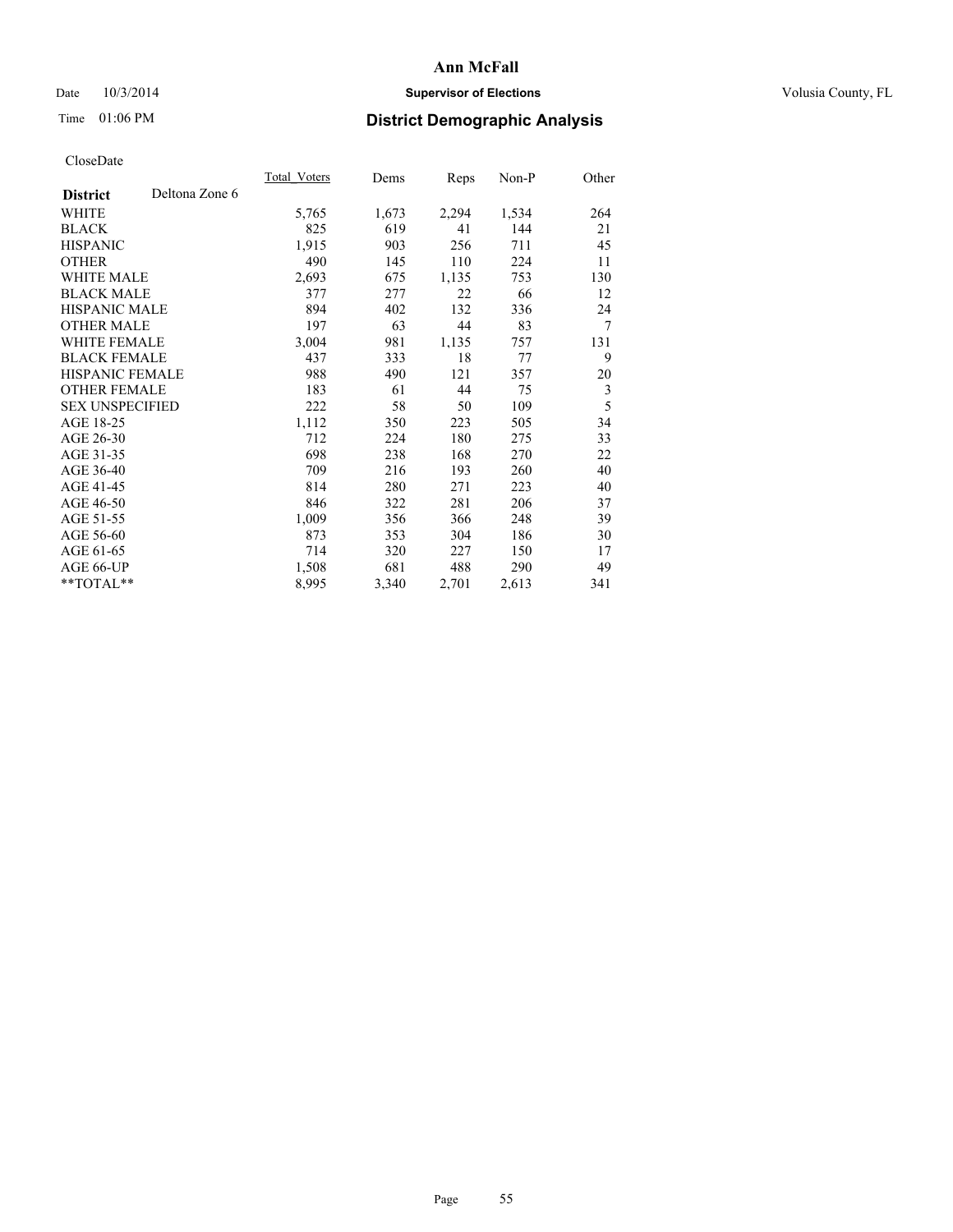## Date  $10/3/2014$  **Supervisor of Elections Supervisor of Elections** Volusia County, FL

## Time 01:06 PM **District Demographic Analysis**

|                        |                  | Total Voters | Dems  | Reps           | Non-P | Other          |
|------------------------|------------------|--------------|-------|----------------|-------|----------------|
| <b>District</b>        | Edgewater Zone 1 |              |       |                |       |                |
| WHITE                  |                  | 3,231        | 1,188 | 1,062          | 876   | 105            |
| <b>BLACK</b>           |                  | 71           | 46    | 4              | 19    | 2              |
| <b>HISPANIC</b>        |                  | 52           | 23    | 12             | 15    | 2              |
| <b>OTHER</b>           |                  | 103          | 38    | 22             | 42    | 1              |
| WHITE MALE             |                  | 1,443        | 453   | 514            | 418   | 58             |
| <b>BLACK MALE</b>      |                  | 38           | 21    | 4              | 11    | $\overline{2}$ |
| <b>HISPANIC MALE</b>   |                  | 19           | 9     | $\overline{4}$ | 5     | 1              |
| <b>OTHER MALE</b>      |                  | 28           | 13    | 9              | 6     | $\overline{0}$ |
| WHITE FEMALE           |                  | 1,756        | 722   | 535            | 452   | 47             |
| <b>BLACK FEMALE</b>    |                  | 32           | 24    | $\theta$       | 8     | $\overline{0}$ |
| <b>HISPANIC FEMALE</b> |                  | 33           | 14    | 8              | 10    |                |
| <b>OTHER FEMALE</b>    |                  | 49           | 22    | 9              | 17    |                |
| <b>SEX UNSPECIFIED</b> |                  | 59           | 17    | 17             | 25    | $\theta$       |
| AGE 18-25              |                  | 294          | 85    | 61             | 139   | 9              |
| AGE 26-30              |                  | 214          | 65    | 48             | 94    | 7              |
| AGE 31-35              |                  | 203          | 70    | 55             | 70    | 8              |
| AGE 36-40              |                  | 205          | 61    | 64             | 69    | 11             |
| AGE 41-45              |                  | 213          | 70    | 57             | 80    | 6              |
| AGE 46-50              |                  | 225          | 76    | 79             | 63    | 7              |
| AGE 51-55              |                  | 357          | 137   | 118            | 93    | 9              |
| AGE 56-60              |                  | 390          | 133   | 133            | 110   | 14             |
| AGE 61-65              |                  | 374          | 160   | 118            | 85    | 11             |
| AGE 66-UP              |                  | 982          | 438   | 367            | 149   | 28             |
| $**TOTAL**$            |                  | 3,457        | 1,295 | 1,100          | 952   | 110            |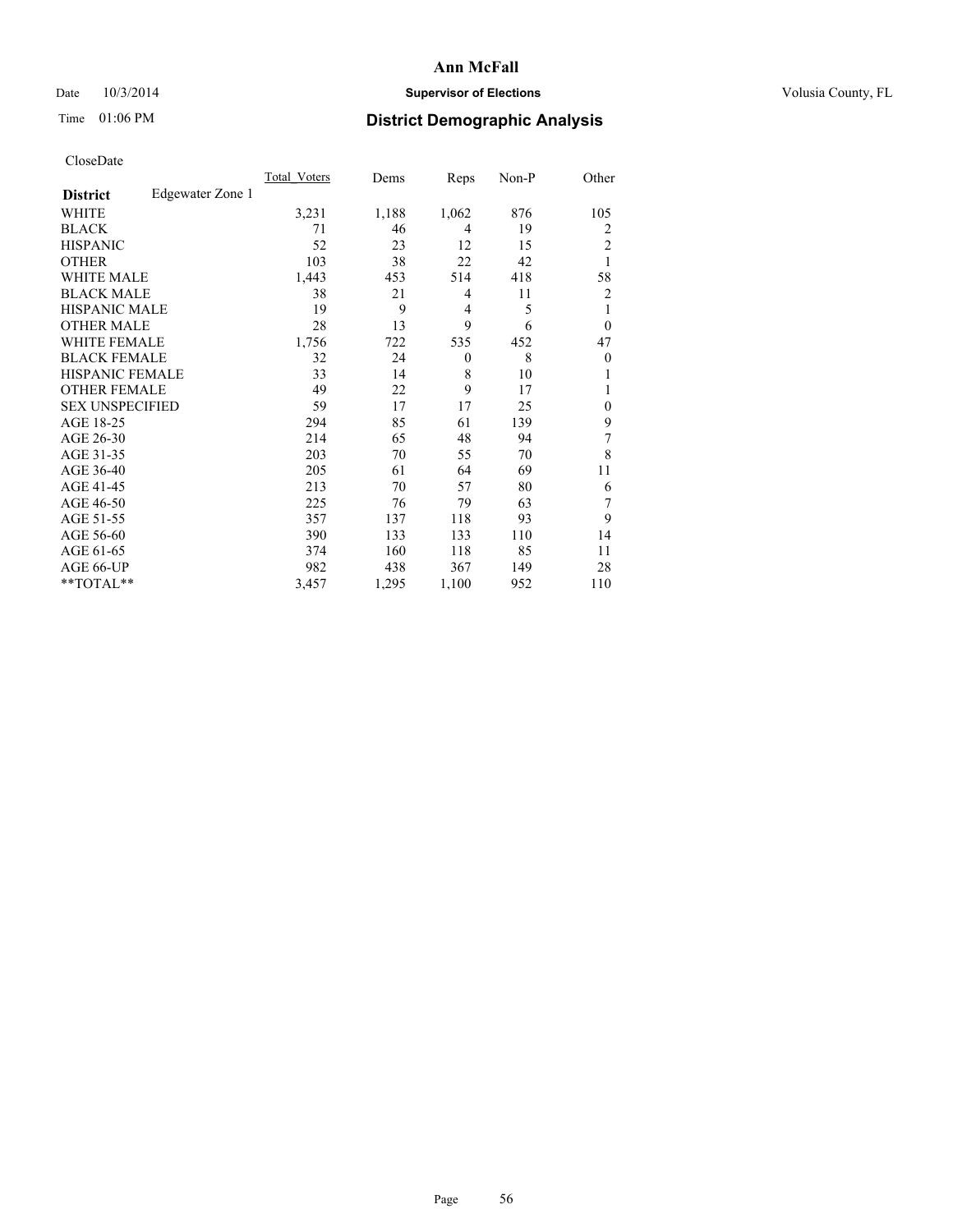## Date  $10/3/2014$  **Supervisor of Elections Supervisor of Elections** Volusia County, FL

## Time 01:06 PM **District Demographic Analysis**

|                        |                  | <b>Total Voters</b> | Dems  | Reps  | Non-P | Other          |
|------------------------|------------------|---------------------|-------|-------|-------|----------------|
| <b>District</b>        | Edgewater Zone 2 |                     |       |       |       |                |
| WHITE                  |                  | 3,419               | 1,171 | 1,154 | 999   | 95             |
| <b>BLACK</b>           |                  | 61                  | 42    | 5     | 13    | 1              |
| <b>HISPANIC</b>        |                  | 50                  | 17    | 10    | 21    | 2              |
| <b>OTHER</b>           |                  | 103                 | 27    | 26    | 49    |                |
| WHITE MALE             |                  | 1,563               | 489   | 578   | 445   | 51             |
| <b>BLACK MALE</b>      |                  | 25                  | 17    | 2     | 5     |                |
| <b>HISPANIC MALE</b>   |                  | 25                  | 11    | 5     | 8     |                |
| <b>OTHER MALE</b>      |                  | 36                  | 10    | 9     | 16    |                |
| <b>WHITE FEMALE</b>    |                  | 1,839               | 677   | 569   | 549   | 44             |
| <b>BLACK FEMALE</b>    |                  | 36                  | 25    | 3     | 8     | $\overline{0}$ |
| <b>HISPANIC FEMALE</b> |                  | 24                  | 6     | 5     | 12    | 1              |
| <b>OTHER FEMALE</b>    |                  | 45                  | 14    | 15    | 16    | $\theta$       |
| <b>SEX UNSPECIFIED</b> |                  | 40                  | 8     | 9     | 23    | $\theta$       |
| AGE 18-25              |                  | 305                 | 86    | 80    | 126   | 13             |
| AGE 26-30              |                  | 215                 | 64    | 52    | 91    | 8              |
| AGE 31-35              |                  | 227                 | 57    | 56    | 108   | 6              |
| AGE 36-40              |                  | 235                 | 72    | 62    | 97    | 4              |
| AGE 41-45              |                  | 300                 | 89    | 95    | 108   | 8              |
| AGE 46-50              |                  | 261                 | 82    | 85    | 84    | 10             |
| AGE 51-55              |                  | 355                 | 115   | 135   | 91    | 14             |
| AGE 56-60              |                  | 354                 | 124   | 139   | 87    | $\overline{4}$ |
| AGE 61-65              |                  | 360                 | 135   | 129   | 84    | 12             |
| AGE 66-UP              |                  | 1,021               | 433   | 362   | 206   | 20             |
| **TOTAL**              |                  | 3,633               | 1,257 | 1,195 | 1,082 | 99             |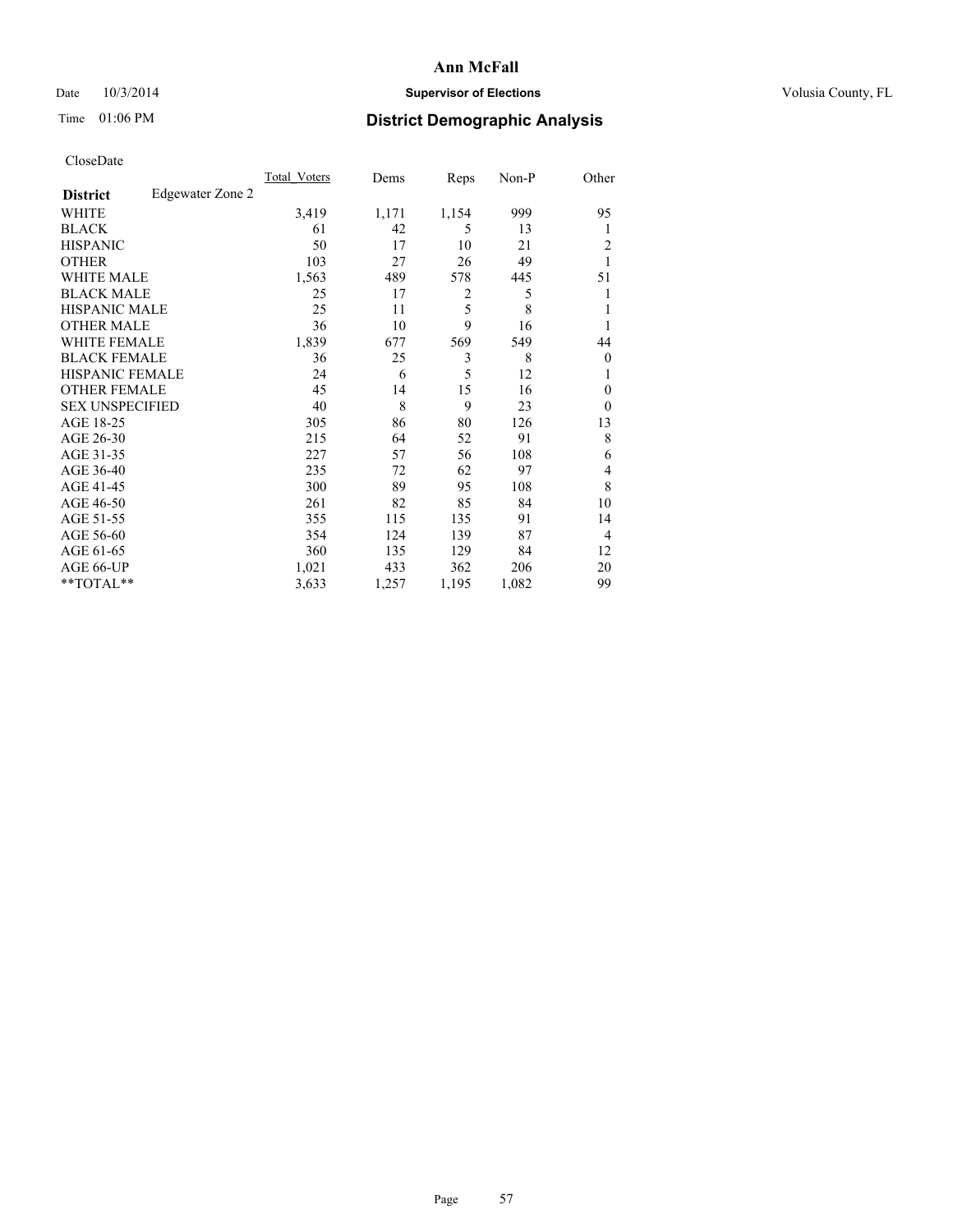## Date  $10/3/2014$  **Supervisor of Elections Supervisor of Elections** Volusia County, FL

## Time 01:06 PM **District Demographic Analysis**

|                        |                  | Total Voters | Dems  | Reps           | Non-P | Other          |
|------------------------|------------------|--------------|-------|----------------|-------|----------------|
| <b>District</b>        | Edgewater Zone 3 |              |       |                |       |                |
| WHITE                  |                  | 3,203        | 1,138 | 1,049          | 904   | 112            |
| <b>BLACK</b>           |                  | 90           | 69    | 2              | 19    | $\Omega$       |
| <b>HISPANIC</b>        |                  | 49           | 15    | 8              | 25    | 1              |
| <b>OTHER</b>           |                  | 134          | 42    | 22             | 67    | 3              |
| WHITE MALE             |                  | 1,430        | 435   | 489            | 441   | 65             |
| <b>BLACK MALE</b>      |                  | 39           | 28    | 2              | 9     | $\overline{0}$ |
| <b>HISPANIC MALE</b>   |                  | 24           | 7     | $\overline{4}$ | 12    |                |
| <b>OTHER MALE</b>      |                  | 43           | 12    | 10             | 20    | 1              |
| WHITE FEMALE           |                  | 1,757        | 699   | 554            | 457   | 47             |
| <b>BLACK FEMALE</b>    |                  | 50           | 41    | $\theta$       | 9     | $\overline{0}$ |
| <b>HISPANIC FEMALE</b> |                  | 24           | 7     | $\overline{4}$ | 13    | $\Omega$       |
| <b>OTHER FEMALE</b>    |                  | 56           | 19    | 11             | 24    | 2              |
| <b>SEX UNSPECIFIED</b> |                  | 53           | 16    | 7              | 30    | $\mathbf{0}$   |
| AGE 18-25              |                  | 309          | 95    | 68             | 141   | 5              |
| AGE 26-30              |                  | 223          | 57    | 52             | 106   | 8              |
| AGE 31-35              |                  | 219          | 60    | 59             | 97    | 3              |
| AGE 36-40              |                  | 219          | 48    | 70             | 86    | 15             |
| AGE 41-45              |                  | 249          | 85    | 74             | 78    | 12             |
| AGE 46-50              |                  | 262          | 90    | 96             | 69    | 7              |
| AGE 51-55              |                  | 306          | 126   | 88             | 82    | 10             |
| AGE 56-60              |                  | 352          | 130   | 126            | 83    | 13             |
| AGE 61-65              |                  | 343          | 139   | 117            | 77    | 10             |
| AGE 66-UP              |                  | 994          | 434   | 331            | 196   | 33             |
| $**TOTAL**$            |                  | 3,476        | 1,264 | 1,081          | 1,015 | 116            |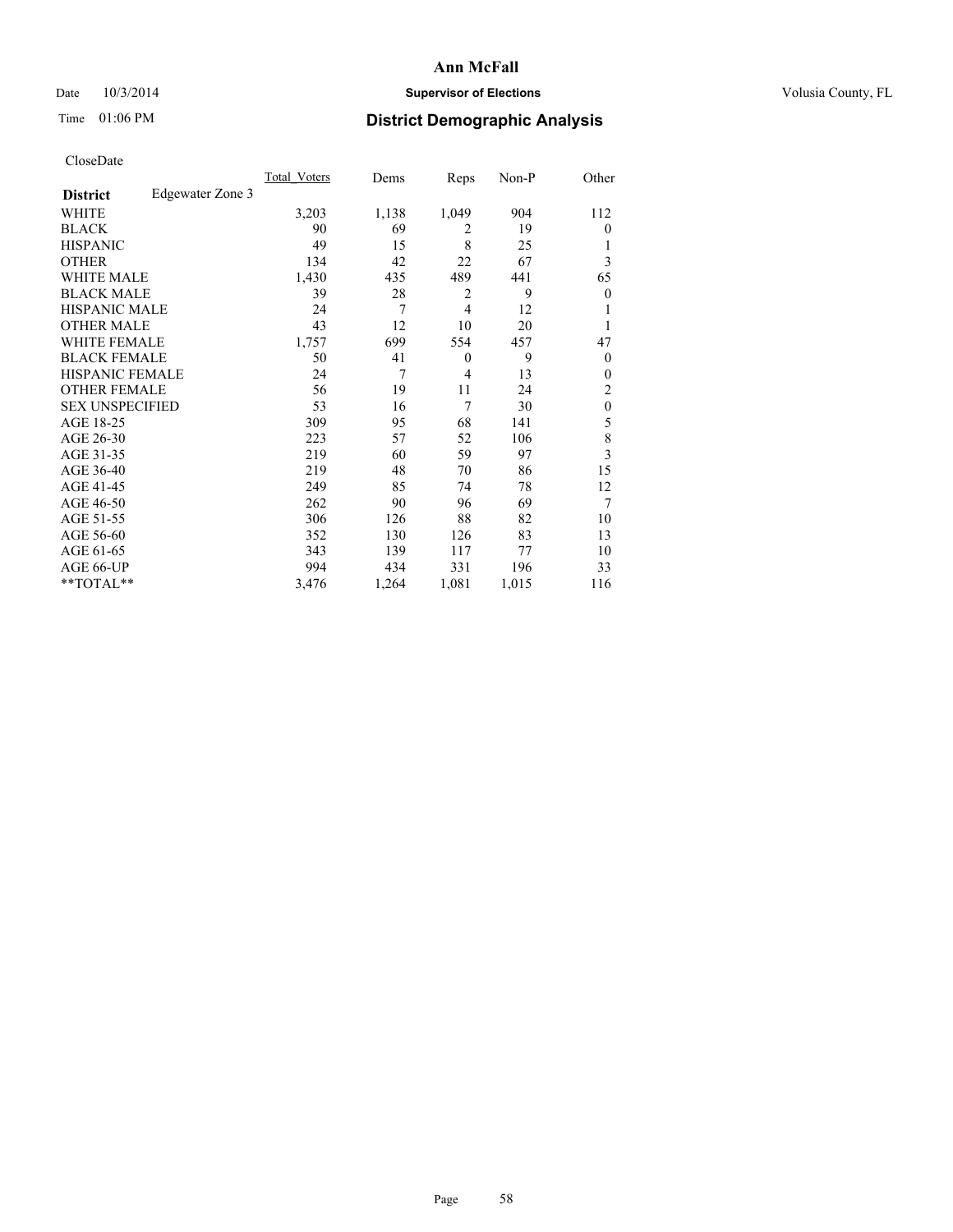## Date  $10/3/2014$  **Supervisor of Elections Supervisor of Elections** Volusia County, FL

## Time 01:06 PM **District Demographic Analysis**

|                        |                  | Total Voters | Dems  | Reps           | Non-P          | Other          |
|------------------------|------------------|--------------|-------|----------------|----------------|----------------|
| <b>District</b>        | Edgewater Zone 4 |              |       |                |                |                |
| WHITE                  |                  | 3,300        | 1,107 | 1,129          | 938            | 126            |
| <b>BLACK</b>           |                  | 86           | 66    | 4              | 16             | $\Omega$       |
| <b>HISPANIC</b>        |                  | 53           | 24    | 14             | 13             | 2              |
| <b>OTHER</b>           |                  | 83           | 25    | 13             | 45             | $\theta$       |
| <b>WHITE MALE</b>      |                  | 1,510        | 447   | 568            | 436            | 59             |
| <b>BLACK MALE</b>      |                  | 41           | 30    | 2              | 9              | $\overline{0}$ |
| <b>HISPANIC MALE</b>   |                  | 16           | 7     | $\overline{4}$ | $\overline{4}$ |                |
| <b>OTHER MALE</b>      |                  | 28           | 9     | 7              | 12             | $\Omega$       |
| <b>WHITE FEMALE</b>    |                  | 1,766        | 652   | 555            | 492            | 67             |
| <b>BLACK FEMALE</b>    |                  | 44           | 35    | $\overline{2}$ | 7              | $\overline{0}$ |
| <b>HISPANIC FEMALE</b> |                  | 37           | 17    | 10             | 9              |                |
| <b>OTHER FEMALE</b>    |                  | 29           | 12    | 5              | 12             | $\Omega$       |
| <b>SEX UNSPECIFIED</b> |                  | 51           | 13    | 7              | 31             | $\theta$       |
| AGE 18-25              |                  | 260          | 68    | 58             | 128            | 6              |
| AGE 26-30              |                  | 175          | 47    | 47             | 75             | 6              |
| AGE 31-35              |                  | 207          | 59    | 52             | 87             | 9              |
| AGE 36-40              |                  | 223          | 75    | 60             | 78             | 10             |
| AGE 41-45              |                  | 240          | 83    | 72             | 80             | 5              |
| AGE 46-50              |                  | 239          | 90    | 76             | 66             | 7              |
| AGE 51-55              |                  | 325          | 102   | 127            | 88             | 8              |
| AGE 56-60              |                  | 323          | 121   | 110            | 82             | 10             |
| AGE 61-65              |                  | 315          | 131   | 95             | 77             | 12             |
| AGE 66-UP              |                  | 1,215        | 446   | 463            | 251            | 55             |
| **TOTAL**              |                  | 3,522        | 1,222 | 1,160          | 1,012          | 128            |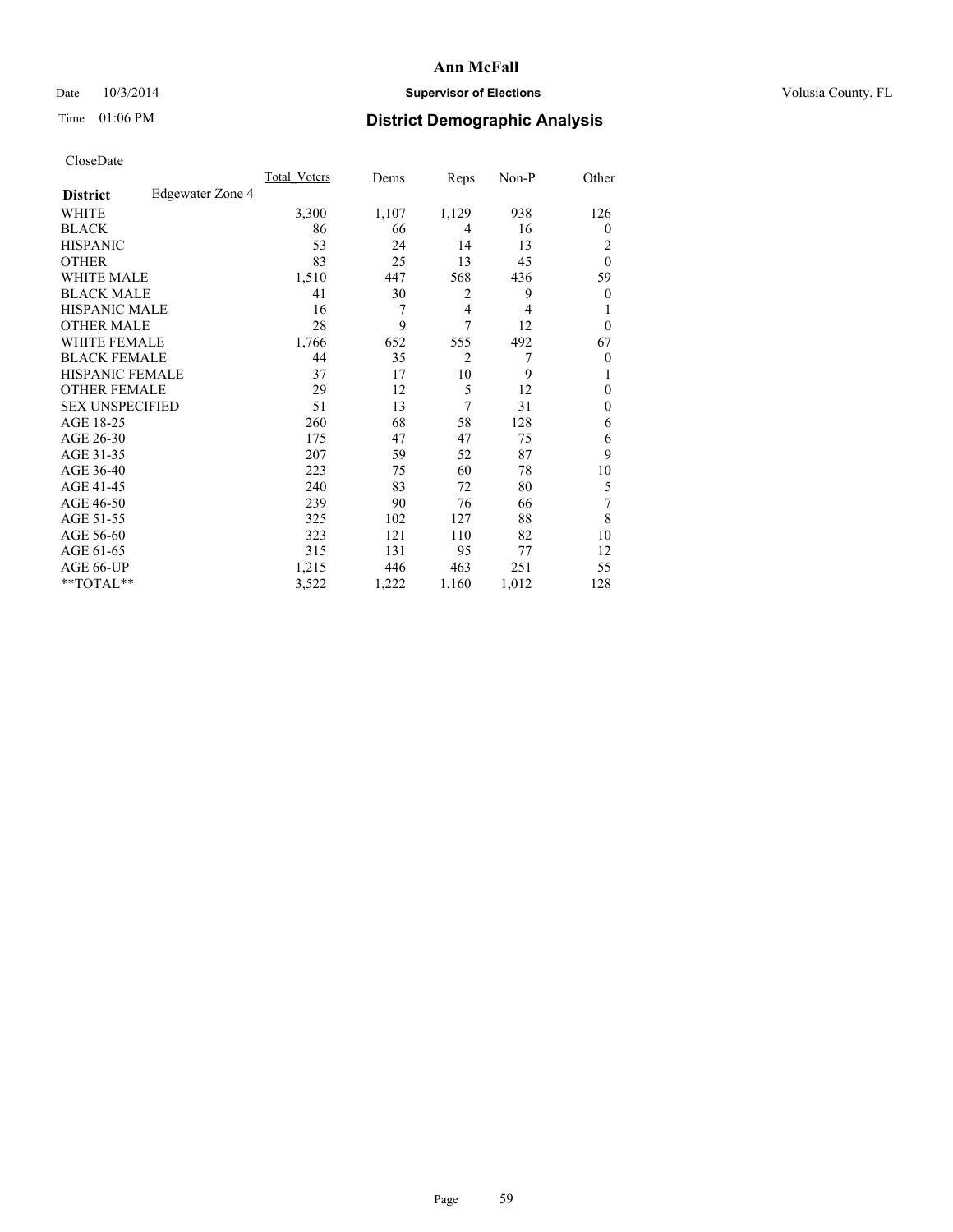## Date  $10/3/2014$  **Supervisor of Elections Supervisor of Elections** Volusia County, FL

## Time 01:06 PM **District Demographic Analysis**

|                        |                   | <b>Total Voters</b> | Dems | Reps           | Non-P | Other          |
|------------------------|-------------------|---------------------|------|----------------|-------|----------------|
| <b>District</b>        | Holly Hill Zone 1 |                     |      |                |       |                |
| WHITE                  |                   | 1,293               | 490  | 369            | 383   | 51             |
| <b>BLACK</b>           |                   | 138                 | 108  | $\overline{2}$ | 25    | 3              |
| <b>HISPANIC</b>        |                   | 55                  | 25   | 5              | 25    | $\mathbf{0}$   |
| <b>OTHER</b>           |                   | 79                  | 32   | 15             | 28    | 4              |
| WHITE MALE             |                   | 626                 | 215  | 194            | 193   | 24             |
| <b>BLACK MALE</b>      |                   | 54                  | 37   | 1              | 13    | 3              |
| <b>HISPANIC MALE</b>   |                   | 24                  | 8    | 3              | 13    | $\mathbf{0}$   |
| <b>OTHER MALE</b>      |                   | 24                  | 7    | 5              | 9     | 3              |
| WHITE FEMALE           |                   | 652                 | 270  | 171            | 184   | 27             |
| <b>BLACK FEMALE</b>    |                   | 82                  | 69   | 1              | 12    | $\overline{0}$ |
| <b>HISPANIC FEMALE</b> |                   | 31                  | 17   | $\overline{2}$ | 12    | $\theta$       |
| <b>OTHER FEMALE</b>    |                   | 37                  | 18   | 10             | 9     | $\theta$       |
| <b>SEX UNSPECIFIED</b> |                   | 35                  | 14   | 4              | 16    | 1              |
| AGE 18-25              |                   | 147                 | 51   | 26             | 68    | $\overline{c}$ |
| AGE 26-30              |                   | 105                 | 47   | 20             | 36    | $\overline{c}$ |
| AGE 31-35              |                   | 93                  | 48   | 9              | 31    | 5              |
| AGE 36-40              |                   | 92                  | 36   | 23             | 31    | $\overline{c}$ |
| AGE 41-45              |                   | 103                 | 40   | 24             | 36    | 3              |
| AGE 46-50              |                   | 181                 | 71   | 44             | 59    | 7              |
| AGE 51-55              |                   | 172                 | 65   | 50             | 47    | 10             |
| AGE 56-60              |                   | 166                 | 64   | 40             | 55    | 7              |
| AGE 61-65              |                   | 162                 | 73   | 39             | 45    | 5              |
| AGE 66-UP              |                   | 344                 | 160  | 116            | 53    | 15             |
| $**TOTAL**$            |                   | 1,565               | 655  | 391            | 461   | 58             |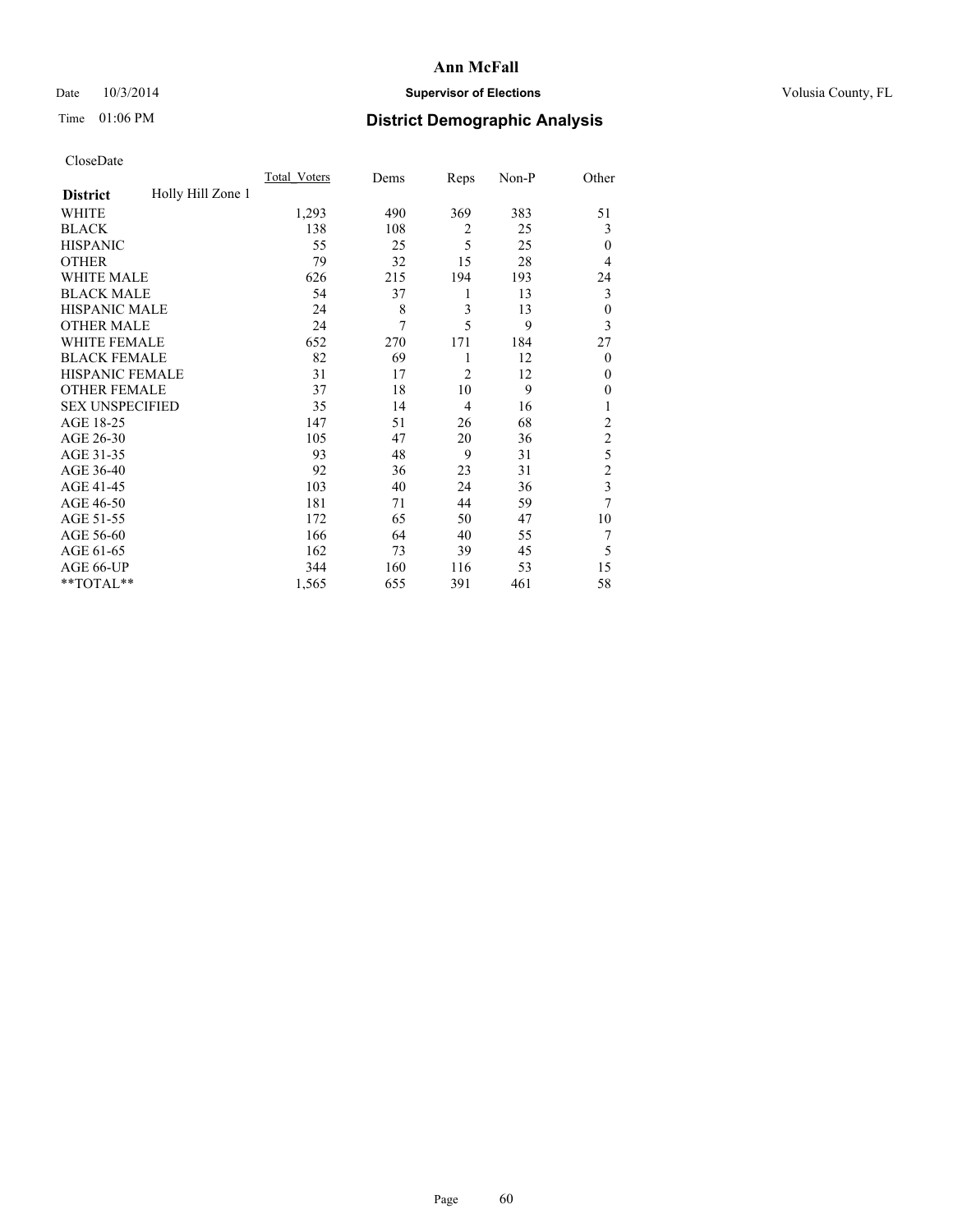## Date  $10/3/2014$  **Supervisor of Elections Supervisor of Elections** Volusia County, FL

## Time 01:06 PM **District Demographic Analysis**

|                        |                   | <b>Total Voters</b> | Dems | Reps           | Non-P | Other          |
|------------------------|-------------------|---------------------|------|----------------|-------|----------------|
| <b>District</b>        | Holly Hill Zone 2 |                     |      |                |       |                |
| WHITE                  |                   | 1,393               | 598  | 365            | 380   | 50             |
| <b>BLACK</b>           |                   | 249                 | 188  | 9              | 50    | $\overline{c}$ |
| <b>HISPANIC</b>        |                   | 52                  | 27   | 8              | 16    | 1              |
| <b>OTHER</b>           |                   | 90                  | 31   | 11             | 46    | $\overline{2}$ |
| WHITE MALE             |                   | 662                 | 255  | 188            | 192   | 27             |
| <b>BLACK MALE</b>      |                   | 97                  | 67   | 2              | 28    | $\theta$       |
| <b>HISPANIC MALE</b>   |                   | 17                  | 7    | $\overline{4}$ | 6     | $\theta$       |
| <b>OTHER MALE</b>      |                   | 28                  | 8    | $\overline{4}$ | 14    | $\overline{2}$ |
| WHITE FEMALE           |                   | 719                 | 342  | 174            | 182   | 21             |
| <b>BLACK FEMALE</b>    |                   | 151                 | 120  | 7              | 22    | $\overline{c}$ |
| <b>HISPANIC FEMALE</b> |                   | 35                  | 20   | 4              | 10    | 1              |
| <b>OTHER FEMALE</b>    |                   | 37                  | 15   | 7              | 15    | $\theta$       |
| <b>SEX UNSPECIFIED</b> |                   | 38                  | 10   | 3              | 23    | $\overline{2}$ |
| AGE 18-25              |                   | 194                 | 72   | 29             | 86    | $\tau$         |
| AGE 26-30              |                   | 126                 | 60   | 22             | 42    | $\overline{2}$ |
| AGE 31-35              |                   | 128                 | 58   | 25             | 40    | 5              |
| AGE 36-40              |                   | 116                 | 53   | 15             | 43    | 5              |
| AGE 41-45              |                   | 160                 | 67   | 33             | 55    | 5              |
| AGE 46-50              |                   | 168                 | 72   | 51             | 40    | 5              |
| AGE 51-55              |                   | 225                 | 109  | 44             | 60    | 12             |
| AGE 56-60              |                   | 180                 | 90   | 41             | 46    | 3              |
| AGE 61-65              |                   | 150                 | 70   | 41             | 34    | 5              |
| AGE 66-UP              |                   | 337                 | 193  | 92             | 46    | 6              |
| $**TOTAL**$            |                   | 1,784               | 844  | 393            | 492   | 55             |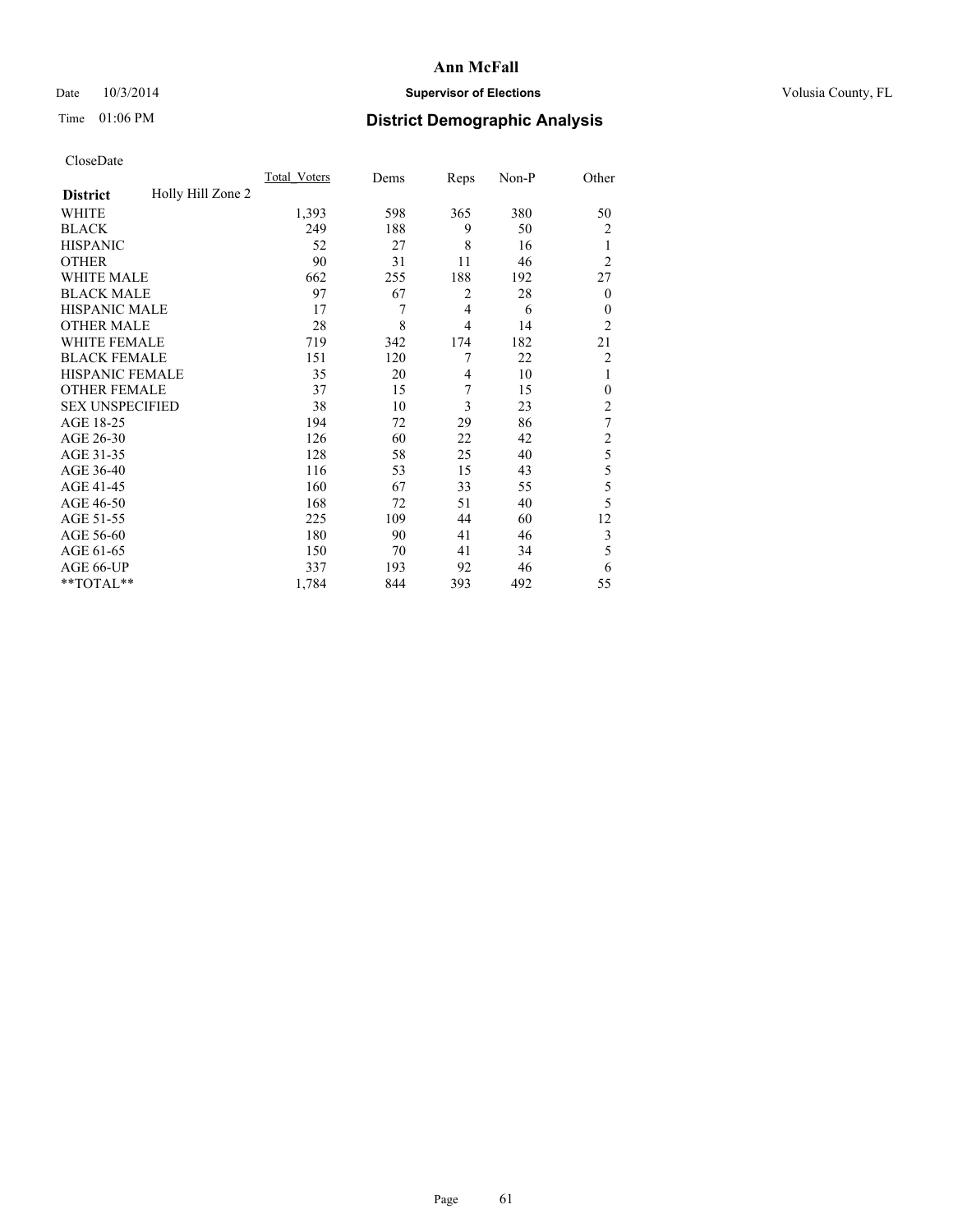## Date  $10/3/2014$  **Supervisor of Elections Supervisor of Elections** Volusia County, FL

## Time 01:06 PM **District Demographic Analysis**

|                        |                   | Total Voters | Dems | Reps           | Non-P | Other          |
|------------------------|-------------------|--------------|------|----------------|-------|----------------|
| <b>District</b>        | Holly Hill Zone 3 |              |      |                |       |                |
| WHITE                  |                   | 1,510        | 577  | 473            | 398   | 62             |
| <b>BLACK</b>           |                   | 160          | 129  | 6              | 24    | 1              |
| <b>HISPANIC</b>        |                   | 27           | 9    | 5              | 13    | $\theta$       |
| <b>OTHER</b>           |                   | 73           | 27   | 6              | 39    | 1              |
| WHITE MALE             |                   | 634          | 211  | 206            | 185   | 32             |
| <b>BLACK MALE</b>      |                   | 69           | 50   | 4              | 14    | 1              |
| <b>HISPANIC MALE</b>   |                   | 14           | 5    | 3              | 6     | $\theta$       |
| <b>OTHER MALE</b>      |                   | 27           | 11   | $\overline{2}$ | 13    | 1              |
| <b>WHITE FEMALE</b>    |                   | 865          | 361  | 264            | 210   | 30             |
| <b>BLACK FEMALE</b>    |                   | 89           | 77   | $\overline{2}$ | 10    | $\theta$       |
| <b>HISPANIC FEMALE</b> |                   | 13           | 4    | $\overline{2}$ | 7     | $\theta$       |
| <b>OTHER FEMALE</b>    |                   | 28           | 12   | 4              | 12    | $\theta$       |
| <b>SEX UNSPECIFIED</b> |                   | 31           | 11   | 3              | 17    | $\mathbf{0}$   |
| AGE 18-25              |                   | 95           | 29   | 20             | 45    |                |
| AGE 26-30              |                   | 79           | 29   | 15             | 31    | 4              |
| AGE 31-35              |                   | 83           | 32   | 12             | 36    | 3              |
| AGE 36-40              |                   | 70           | 33   | 13             | 22    | $\overline{c}$ |
| AGE 41-45              |                   | 101          | 35   | 17             | 44    | 5              |
| AGE 46-50              |                   | 123          | 40   | 33             | 46    | 4              |
| AGE 51-55              |                   | 147          | 63   | 30             | 48    | 6              |
| AGE 56-60              |                   | 156          | 62   | 49             | 36    | 9              |
| AGE 61-65              |                   | 176          | 77   | 49             | 45    | 5              |
| AGE 66-UP              |                   | 740          | 342  | 252            | 121   | 25             |
| **TOTAL**              |                   | 1,770        | 742  | 490            | 474   | 64             |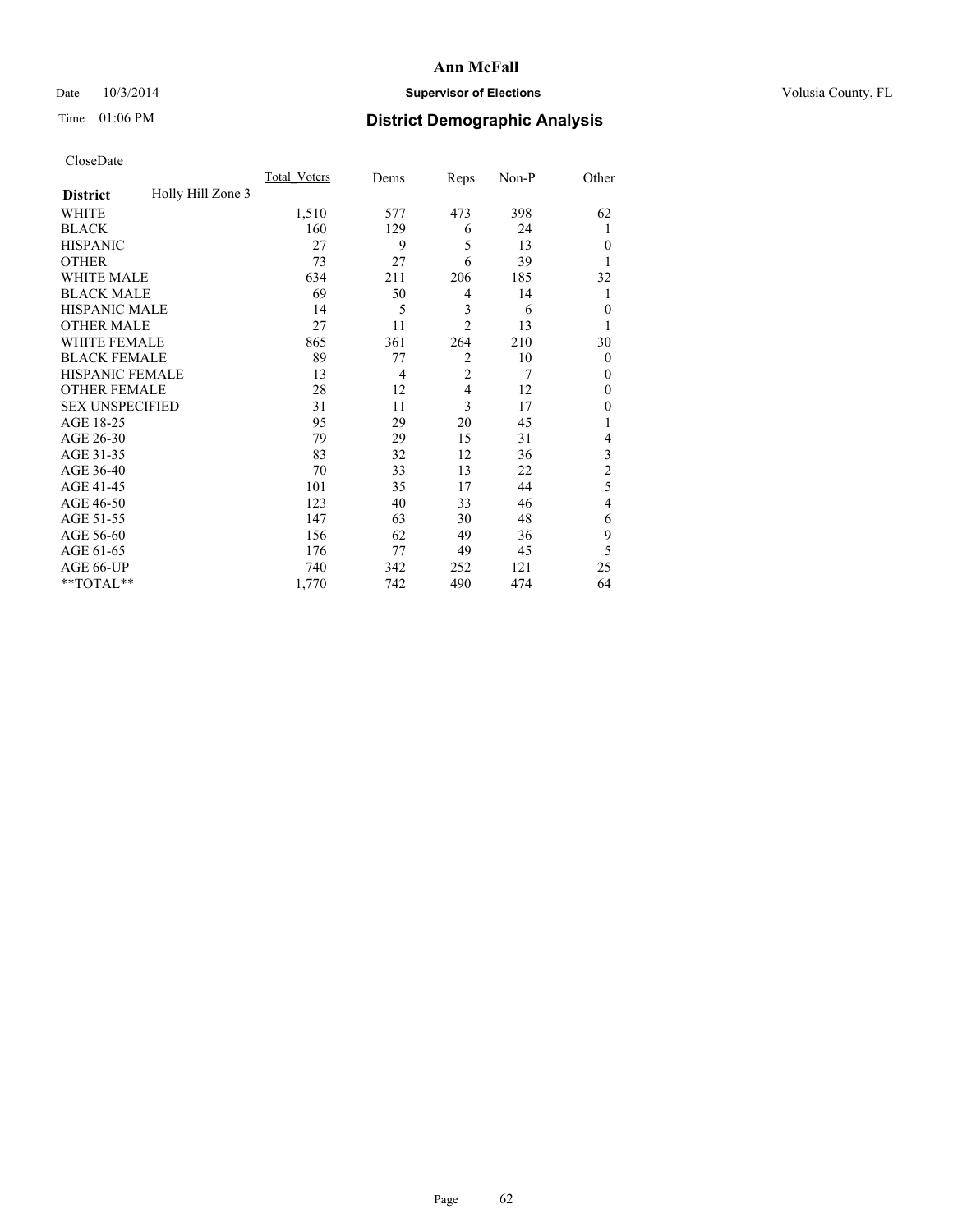## Date  $10/3/2014$  **Supervisor of Elections Supervisor of Elections** Volusia County, FL

## Time 01:06 PM **District Demographic Analysis**

|                        |                   | Total Voters | Dems | Reps           | Non-P | Other          |
|------------------------|-------------------|--------------|------|----------------|-------|----------------|
| <b>District</b>        | Holly Hill Zone 4 |              |      |                |       |                |
| WHITE                  |                   | 1,341        | 488  | 455            | 350   | 48             |
| <b>BLACK</b>           |                   | 288          | 230  | 9              | 48    | 1              |
| <b>HISPANIC</b>        |                   | 57           | 30   | $\overline{4}$ | 23    | $\theta$       |
| <b>OTHER</b>           |                   | 69           | 28   | 8              | 32    |                |
| WHITE MALE             |                   | 582          | 177  | 205            | 173   | 27             |
| <b>BLACK MALE</b>      |                   | 70           | 49   | 5              | 15    | 1              |
| <b>HISPANIC MALE</b>   |                   | 22           | 13   | 1              | 8     | $\theta$       |
| <b>OTHER MALE</b>      |                   | 16           | 9    | 3              | 4     | $\theta$       |
| WHITE FEMALE           |                   | 751          | 308  | 247            | 175   | 21             |
| <b>BLACK FEMALE</b>    |                   | 217          | 180  | $\overline{4}$ | 33    | $\overline{0}$ |
| <b>HISPANIC FEMALE</b> |                   | 35           | 17   | 3              | 15    | 0              |
| <b>OTHER FEMALE</b>    |                   | 29           | 16   | 3              | 9     |                |
| <b>SEX UNSPECIFIED</b> |                   | 33           | 7    | 5              | 21    | $\mathbf{0}$   |
| AGE 18-25              |                   | 232          | 102  | 38             | 89    | 3              |
| AGE 26-30              |                   | 158          | 76   | 28             | 51    | 3              |
| AGE 31-35              |                   | 134          | 60   | 31             | 41    | $\overline{c}$ |
| AGE 36-40              |                   | 108          | 53   | 19             | 33    | 3              |
| AGE 41-45              |                   | 112          | 46   | 26             | 33    | 7              |
| AGE 46-50              |                   | 135          | 60   | 35             | 37    | 3              |
| AGE 51-55              |                   | 187          | 64   | 64             | 50    | 9              |
| AGE 56-60              |                   | 155          | 67   | 49             | 34    | 5              |
| AGE 61-65              |                   | 142          | 65   | 40             | 33    | 4              |
| AGE 66-UP              |                   | 392          | 183  | 146            | 52    | 11             |
| **TOTAL**              |                   | 1,755        | 776  | 476            | 453   | 50             |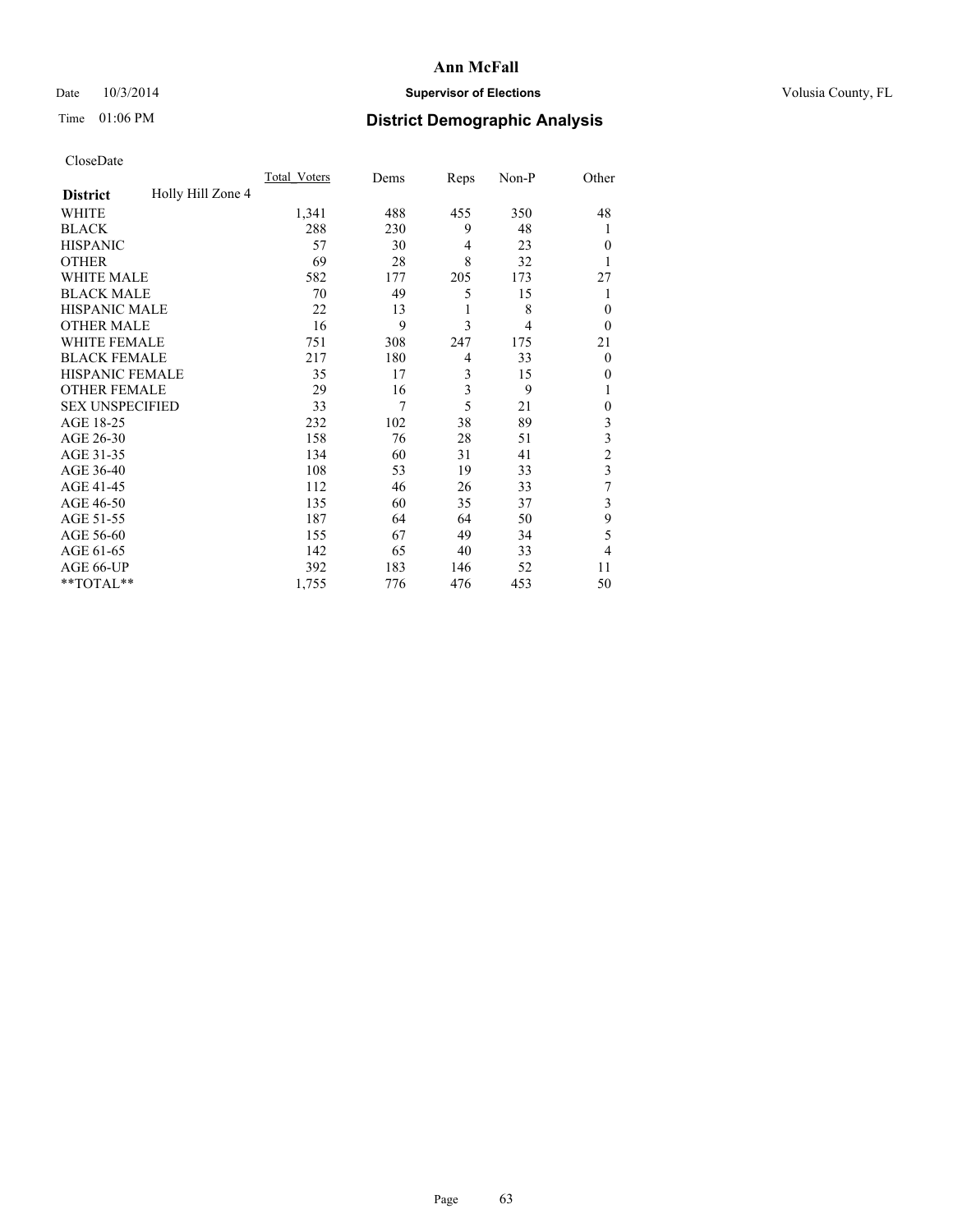## Date  $10/3/2014$  **Supervisor of Elections Supervisor of Elections** Volusia County, FL

## Time 01:06 PM **District Demographic Analysis**

|                        |            | <b>Total Voters</b> | Dems           | Reps           | Non-P | Other          |
|------------------------|------------|---------------------|----------------|----------------|-------|----------------|
| <b>District</b>        | Lake Helen |                     |                |                |       |                |
| WHITE                  |            | 1,638               | 566            | 605            | 400   | 67             |
| <b>BLACK</b>           |            | 184                 | 162            | $\overline{4}$ | 15    | 3              |
| <b>HISPANIC</b>        |            | 43                  | 11             | 16             | 13    | 3              |
| <b>OTHER</b>           |            | 53                  | 17             | 13             | 22    | 1              |
| WHITE MALE             |            | 744                 | 226            | 302            | 183   | 33             |
| <b>BLACK MALE</b>      |            | 81                  | 74             | 2              | 4     | 1              |
| <b>HISPANIC MALE</b>   |            | 15                  | 3              | 6              | 5     |                |
| <b>OTHER MALE</b>      |            | 16                  | 8              | 1              | 7     | $\theta$       |
| <b>WHITE FEMALE</b>    |            | 878                 | 336            | 297            | 211   | 34             |
| <b>BLACK FEMALE</b>    |            | 99                  | 86             | 1              | 10    | 2              |
| <b>HISPANIC FEMALE</b> |            | 28                  | 8              | 10             | 8     | $\overline{2}$ |
| <b>OTHER FEMALE</b>    |            | 23                  | 8              | 5              | 9     | 1              |
| <b>SEX UNSPECIFIED</b> |            | 34                  | $\overline{7}$ | 14             | 13    | $\theta$       |
| AGE 18-25              |            | 161                 | 49             | 39             | 64    | 9              |
| AGE 26-30              |            | 121                 | 37             | 35             | 45    | 4              |
| AGE 31-35              |            | 116                 | 39             | 30             | 45    | $\overline{2}$ |
| AGE 36-40              |            | 103                 | 24             | 34             | 34    | 11             |
| AGE 41-45              |            | 136                 | 46             | 36             | 44    | 10             |
| AGE 46-50              |            | 144                 | 52             | 57             | 28    | 7              |
| AGE 51-55              |            | 213                 | 77             | 83             | 43    | 10             |
| AGE 56-60              |            | 219                 | 87             | 82             | 41    | 9              |
| AGE 61-65              |            | 208                 | 94             | 66             | 43    | 5              |
| AGE 66-UP              |            | 497                 | 251            | 176            | 63    | 7              |
| **TOTAL**              |            | 1,918               | 756            | 638            | 450   | 74             |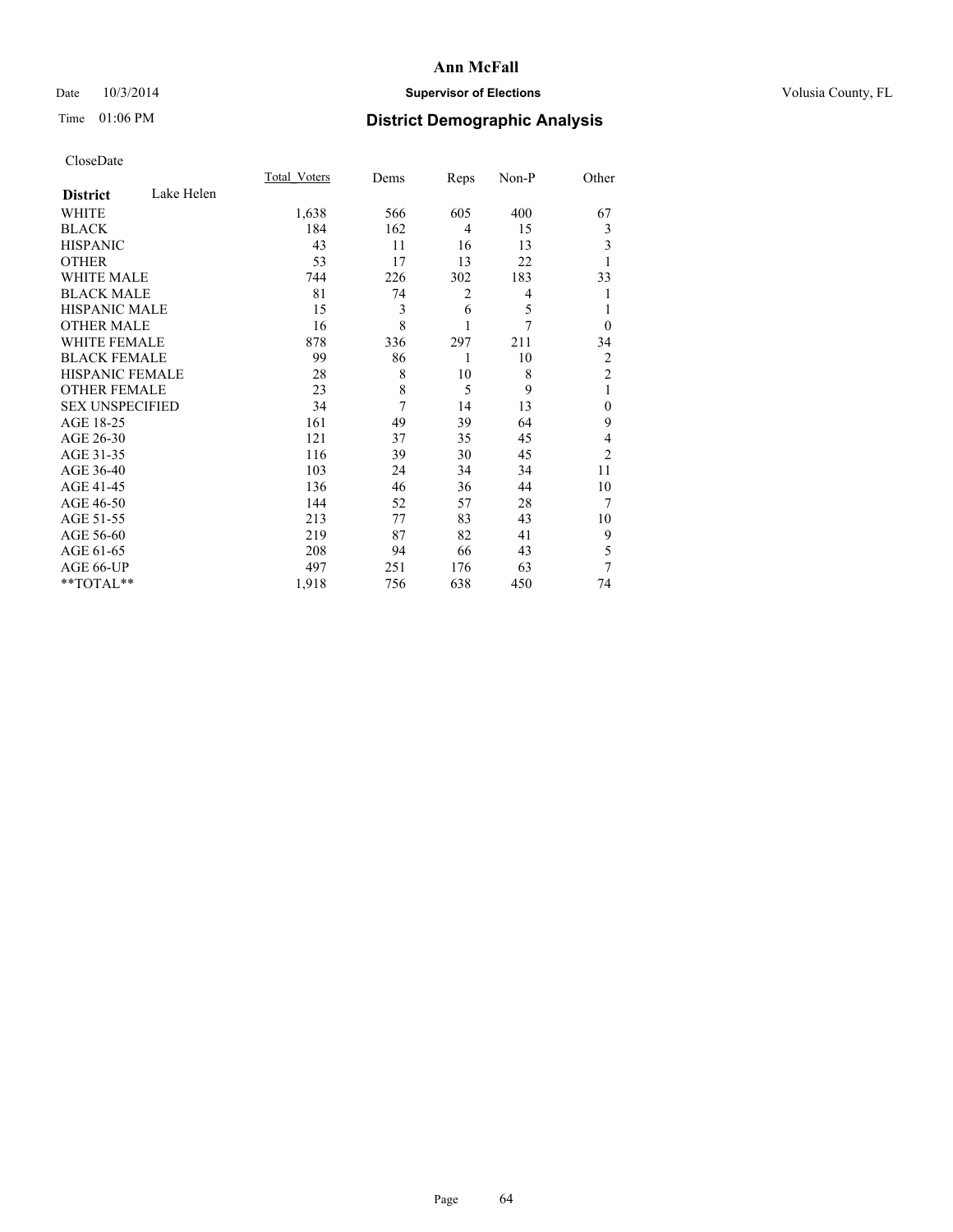## Date  $10/3/2014$  **Supervisor of Elections Supervisor of Elections** Volusia County, FL

|                                         | Total Voters | Dems  | Reps           | Non-P | Other          |
|-----------------------------------------|--------------|-------|----------------|-------|----------------|
| New Smyrna Bch Zne 1<br><b>District</b> |              |       |                |       |                |
| WHITE                                   | 4,658        | 1,466 | 2,006          | 1,044 | 142            |
| <b>BLACK</b>                            | 14           | 9     | 3              | 2     | $\mathbf{0}$   |
| <b>HISPANIC</b>                         | 65           | 20    | 19             | 24    | $\overline{2}$ |
| <b>OTHER</b>                            | 138          | 34    | 38             | 63    | 3              |
| <b>WHITE MALE</b>                       | 2,179        | 562   | 989            | 546   | 82             |
| <b>BLACK MALE</b>                       | 7            | 4     | $\overline{2}$ | 1     | $\overline{0}$ |
| HISPANIC MALE                           | 29           | 8     | 6              | 15    | $\Omega$       |
| <b>OTHER MALE</b>                       | 43           | 8     | 15             | 19    |                |
| <b>WHITE FEMALE</b>                     | 2,442        | 890   | 1,005          | 488   | 59             |
| <b>BLACK FEMALE</b>                     | 7            | 5     | 1              | 1     | $\overline{0}$ |
| <b>HISPANIC FEMALE</b>                  | 36           | 12    | 13             | 9     | $\overline{2}$ |
| <b>OTHER FEMALE</b>                     | 56           | 20    | 18             | 16    | $\overline{2}$ |
| <b>SEX UNSPECIFIED</b>                  | 76           | 20    | 17             | 38    | 1              |
| AGE 18-25                               | 271          | 65    | 82             | 115   | 9              |
| AGE 26-30                               | 236          | 62    | 74             | 94    | 6              |
| AGE 31-35                               | 183          | 58    | 50             | 66    | 9              |
| AGE 36-40                               | 198          | 55    | 63             | 66    | 14             |
| AGE 41-45                               | 236          | 70    | 91             | 65    | 10             |
| AGE 46-50                               | 306          | 78    | 144            | 79    | 5              |
| AGE 51-55                               | 406          | 121   | 189            | 80    | 16             |
| AGE 56-60                               | 525          | 179   | 215            | 115   | 16             |
| AGE 61-65                               | 614          | 214   | 258            | 126   | 16             |
| AGE 66-UP                               | 1,900        | 627   | 900            | 327   | 46             |
| **TOTAL**                               | 4,875        | 1,529 | 2,066          | 1,133 | 147            |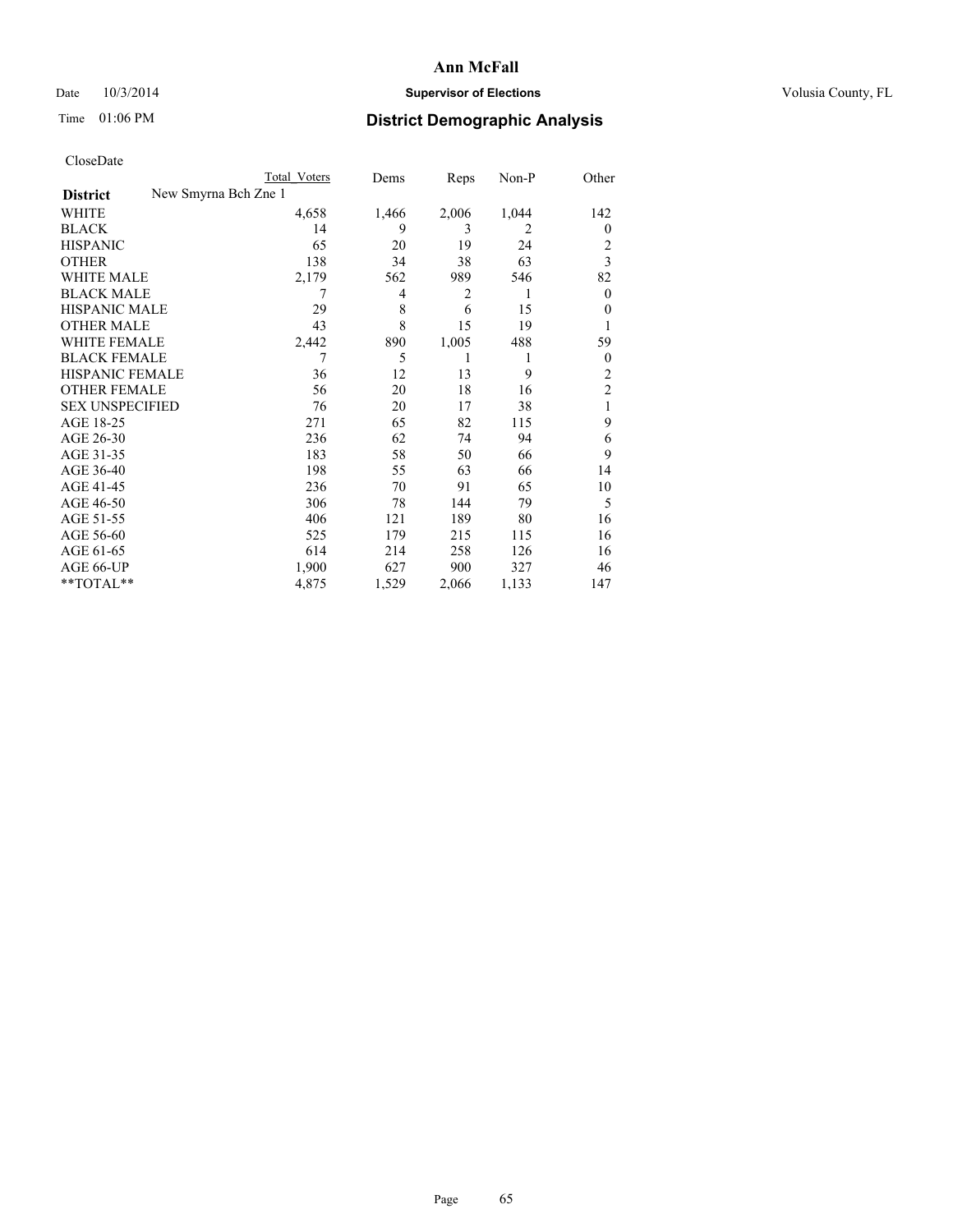## Date  $10/3/2014$  **Supervisor of Elections Supervisor of Elections** Volusia County, FL

|                        | <b>Total Voters</b>  | Dems           | Reps           | Non-P          | Other            |
|------------------------|----------------------|----------------|----------------|----------------|------------------|
| <b>District</b>        | New Smyrna Bch Zne 2 |                |                |                |                  |
| WHITE                  | 3,942                | 1,311          | 1,437          | 1,053          | 141              |
| <b>BLACK</b>           | 66                   | 51             | $\overline{2}$ | 12             | 1                |
| <b>HISPANIC</b>        | 59                   | 20             | 15             | 24             | $\theta$         |
| <b>OTHER</b>           | 136                  | 36             | 38             | 60             | $\overline{2}$   |
| <b>WHITE MALE</b>      | 1,754                | 498            | 667            | 511            | 78               |
| <b>BLACK MALE</b>      | 25                   | 21             | $\theta$       | $\overline{4}$ | $\boldsymbol{0}$ |
| <b>HISPANIC MALE</b>   | 29                   | $\overline{4}$ | 9              | 16             | $\mathbf{0}$     |
| <b>OTHER MALE</b>      | 40                   | 13             | 11             | 15             | 1                |
| <b>WHITE FEMALE</b>    | 2,154                | 799            | 756            | 536            | 63               |
| <b>BLACK FEMALE</b>    | 41                   | 30             | $\overline{2}$ | 8              | 1                |
| <b>HISPANIC FEMALE</b> | 28                   | 15             | 6              | 7              | $\theta$         |
| <b>OTHER FEMALE</b>    | 61                   | 21             | 20             | 19             | 1                |
| <b>SEX UNSPECIFIED</b> | 71                   | 17             | 21             | 33             | $\theta$         |
| AGE 18-25              | 284                  | 76             | 71             | 124            | 13               |
| AGE 26-30              | 223                  | 59             | 61             | 93             | 10               |
| AGE 31-35              | 219                  | 61             | 52             | 95             | 11               |
| AGE 36-40              | 205                  | 59             | 56             | 86             | 4                |
| AGE 41-45              | 253                  | 72             | 87             | 87             | 7                |
| AGE 46-50              | 235                  | 59             | 97             | 71             | 8                |
| AGE 51-55              | 406                  | 120            | 171            | 100            | 15               |
| AGE 56-60              | 421                  | 159            | 142            | 102            | 18               |
| AGE 61-65              | 452                  | 182            | 139            | 117            | 14               |
| AGE 66-UP              | 1,505                | 571            | 616            | 274            | 44               |
| **TOTAL**              | 4,203                | 1,418          | 1,492          | 1,149          | 144              |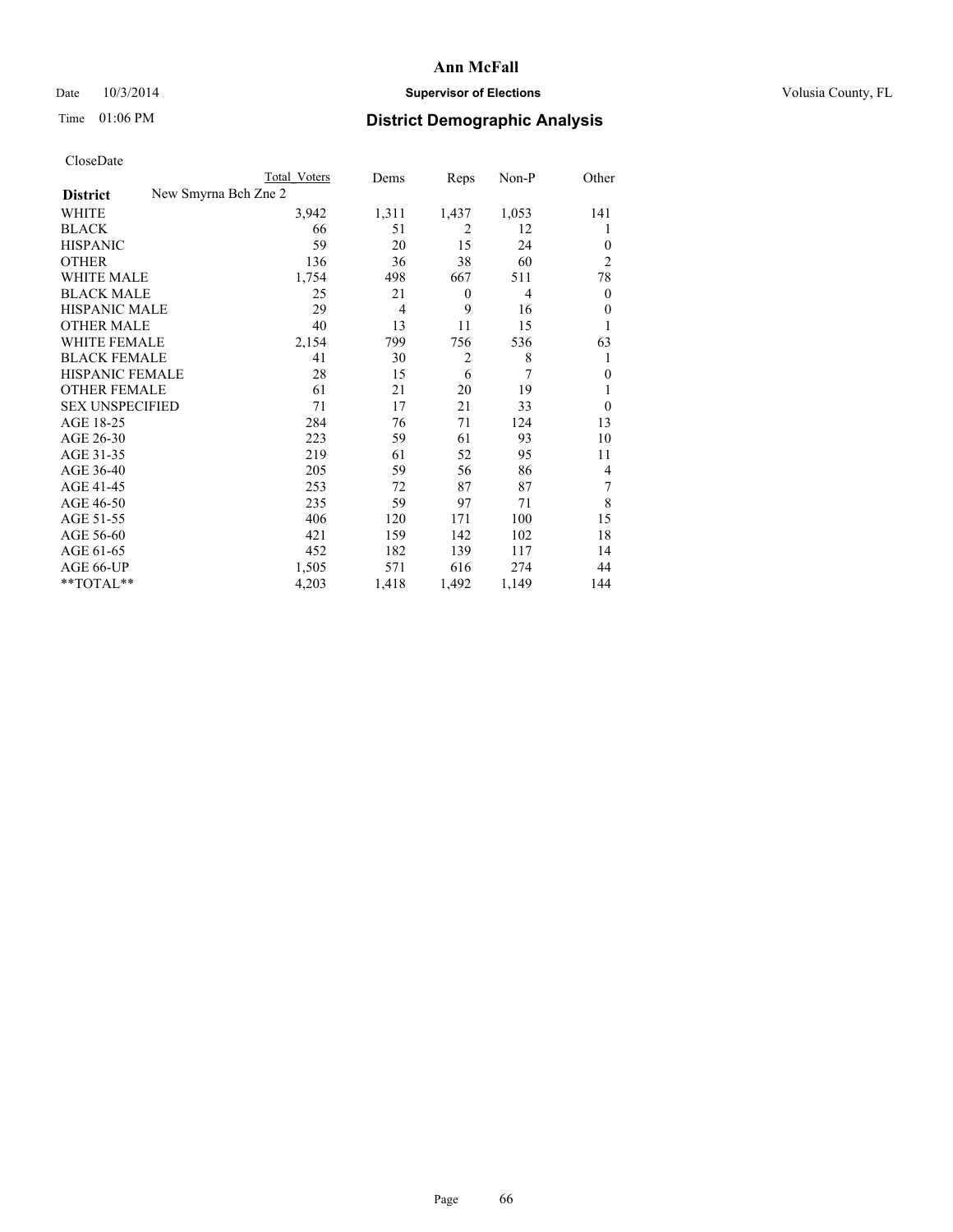## Date  $10/3/2014$  **Supervisor of Elections Supervisor of Elections** Volusia County, FL

|                        | <b>Total Voters</b>  | Dems  | Reps           | Non-P          | Other          |
|------------------------|----------------------|-------|----------------|----------------|----------------|
| <b>District</b>        | New Smyrna Bch Zne 3 |       |                |                |                |
| WHITE                  | 4,550                | 1,330 | 1,934          | 1,116          | 170            |
| <b>BLACK</b>           | 40                   | 24    | 3              | 11             | 2              |
| <b>HISPANIC</b>        | 59                   | 19    | 15             | 23             | $\overline{2}$ |
| <b>OTHER</b>           | 146                  | 36    | 31             | 75             | $\overline{4}$ |
| <b>WHITE MALE</b>      | 2,116                | 532   | 942            | 550            | 92             |
| <b>BLACK MALE</b>      | 24                   | 12    | 1              | 9              | $\overline{2}$ |
| <b>HISPANIC MALE</b>   | 29                   | 11    | 7              | 9              | $\overline{2}$ |
| <b>OTHER MALE</b>      | 51                   | 12    | 13             | 25             | 1              |
| <b>WHITE FEMALE</b>    | 2,407                | 791   | 983            | 555            | 78             |
| <b>BLACK FEMALE</b>    | 16                   | 12    | $\overline{2}$ | $\overline{2}$ | $\overline{0}$ |
| <b>HISPANIC FEMALE</b> | 29                   | 8     | 8              | 13             | $\Omega$       |
| <b>OTHER FEMALE</b>    | 58                   | 21    | 14             | 20             | 3              |
| <b>SEX UNSPECIFIED</b> | 65                   | 10    | 13             | 42             | $\theta$       |
| AGE 18-25              | 237                  | 62    | 61             | 97             | 17             |
| AGE 26-30              | 232                  | 68    | 66             | 90             | 8              |
| AGE 31-35              | 249                  | 54    | 80             | 101            | 14             |
| AGE 36-40              | 213                  | 67    | 68             | 72             | 6              |
| AGE 41-45              | 213                  | 54    | 72             | 81             | 6              |
| AGE 46-50              | 300                  | 82    | 118            | 94             | 6              |
| AGE 51-55              | 381                  | 120   | 141            | 105            | 15             |
| AGE 56-60              | 459                  | 152   | 181            | 112            | 14             |
| AGE 61-65              | 485                  | 150   | 207            | 108            | 20             |
| AGE 66-UP              | 2,026                | 600   | 989            | 365            | 72             |
| **TOTAL**              | 4,795                | 1,409 | 1,983          | 1,225          | 178            |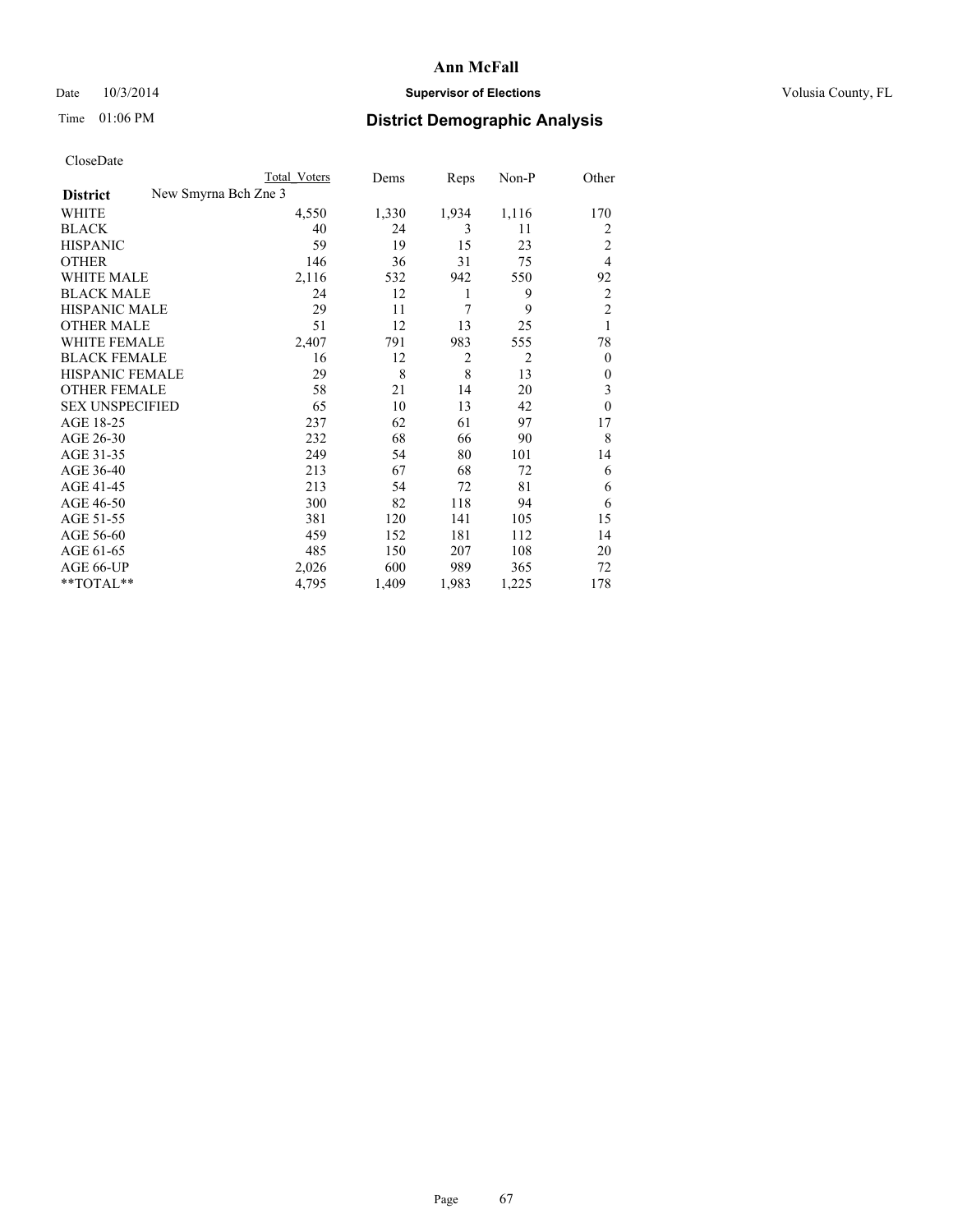## Date  $10/3/2014$  **Supervisor of Elections Supervisor of Elections** Volusia County, FL

|                                         | <b>Total Voters</b> | Dems  | Reps           | Non-P | Other          |
|-----------------------------------------|---------------------|-------|----------------|-------|----------------|
| New Smyrna Bch Zne 4<br><b>District</b> |                     |       |                |       |                |
| WHITE                                   | 3,416               | 1,012 | 1,405          | 871   | 128            |
| <b>BLACK</b>                            | 607                 | 512   | 12             | 76    | 7              |
| <b>HISPANIC</b>                         | 72                  | 28    | 21             | 20    | 3              |
| <b>OTHER</b>                            | 173                 | 52    | 30             | 84    | 7              |
| <b>WHITE MALE</b>                       | 1,592               | 409   | 691            | 428   | 64             |
| <b>BLACK MALE</b>                       | 253                 | 202   | $\overline{4}$ | 40    | 7              |
| <b>HISPANIC MALE</b>                    | 34                  | 11    | 9              | 12    | $\overline{2}$ |
| <b>OTHER MALE</b>                       | 65                  | 18    | 14             | 32    | 1              |
| <b>WHITE FEMALE</b>                     | 1,800               | 592   | 706            | 438   | 64             |
| <b>BLACK FEMALE</b>                     | 349                 | 306   | 8              | 35    | $\overline{0}$ |
| <b>HISPANIC FEMALE</b>                  | 38                  | 17    | 12             | 8     | 1              |
| <b>OTHER FEMALE</b>                     | 76                  | 28    | 15             | 28    | 5              |
| <b>SEX UNSPECIFIED</b>                  | 61                  | 21    | 9              | 30    | 1              |
| AGE 18-25                               | 333                 | 126   | 73             | 121   | 13             |
| AGE 26-30                               | 217                 | 86    | 51             | 73    | 7              |
| AGE 31-35                               | 205                 | 75    | 53             | 71    | 6              |
| AGE 36-40                               | 247                 | 75    | 87             | 75    | 10             |
| AGE 41-45                               | 281                 | 106   | 91             | 75    | 9              |
| AGE 46-50                               | 277                 | 95    | 106            | 73    | 3              |
| AGE 51-55                               | 348                 | 126   | 127            | 83    | 12             |
| AGE 56-60                               | 471                 | 169   | 173            | 115   | 14             |
| AGE 61-65                               | 512                 | 197   | 183            | 106   | 26             |
| AGE 66-UP                               | 1,377               | 549   | 524            | 259   | 45             |
| **TOTAL**                               | 4,268               | 1,604 | 1,468          | 1,051 | 145            |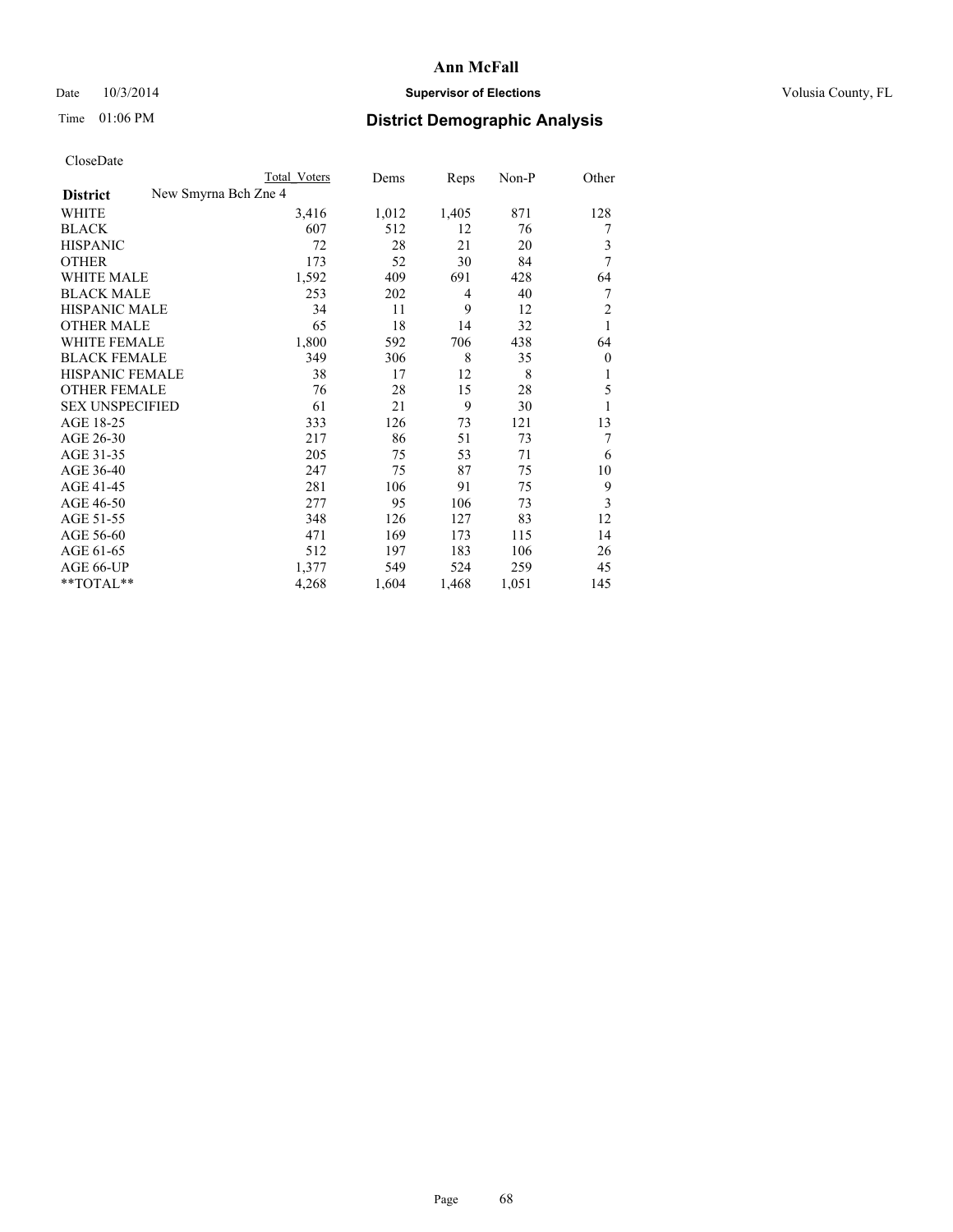## Date  $10/3/2014$  **Supervisor of Elections Supervisor of Elections** Volusia County, FL

## Time 01:06 PM **District Demographic Analysis**

|                        |          | <b>Total Voters</b> | Dems           | Reps           | Non-P          | Other          |
|------------------------|----------|---------------------|----------------|----------------|----------------|----------------|
| <b>District</b>        | Oak Hill |                     |                |                |                |                |
| WHITE                  |          | 1,146               | 399            | 431            | 284            | 32             |
| <b>BLACK</b>           |          | 172                 | 148            | 3              | 20             | 1              |
| <b>HISPANIC</b>        |          | 7                   | 3              | $\overline{2}$ | $\overline{2}$ | $\theta$       |
| <b>OTHER</b>           |          | 32                  | 6              | 11             | 13             | $\overline{2}$ |
| WHITE MALE             |          | 580                 | 191            | 218            | 150            | 21             |
| <b>BLACK MALE</b>      |          | 70                  | 58             | 1              | 10             |                |
| <b>HISPANIC MALE</b>   |          | $\overline{2}$      | $\mathbf{0}$   | $\overline{2}$ | $\theta$       | $\mathbf{0}$   |
| <b>OTHER MALE</b>      |          | 13                  | $\overline{2}$ | 6              | 4              | 1              |
| <b>WHITE FEMALE</b>    |          | 556                 | 206            | 208            | 131            | 11             |
| <b>BLACK FEMALE</b>    |          | 101                 | 89             | $\overline{2}$ | 10             | $\theta$       |
| <b>HISPANIC FEMALE</b> |          | 5                   | 3              | $\mathbf{0}$   | $\overline{2}$ | 0              |
| <b>OTHER FEMALE</b>    |          | 11                  | 4              | 4              | $\overline{c}$ |                |
| <b>SEX UNSPECIFIED</b> |          | 19                  | 3              | 6              | 10             | $\mathbf{0}$   |
| AGE 18-25              |          | 89                  | 34             | 19             | 34             | $\overline{c}$ |
| AGE 26-30              |          | 70                  | 26             | 14             | 29             | 1              |
| AGE 31-35              |          | 65                  | 28             | 18             | 18             |                |
| AGE 36-40              |          | 56                  | 18             | 16             | 20             | $\overline{c}$ |
| AGE 41-45              |          | 70                  | 28             | 22             | 17             | 3              |
| AGE 46-50              |          | 92                  | 38             | 29             | 22             | 3              |
| AGE 51-55              |          | 126                 | 52             | 46             | 25             | 3              |
| AGE 56-60              |          | 153                 | 69             | 50             | 32             | $\overline{c}$ |
| AGE 61-65              |          | 161                 | 71             | 48             | 36             | 6              |
| AGE 66-UP              |          | 475                 | 192            | 185            | 86             | 12             |
| **TOTAL**              |          | 1,357               | 556            | 447            | 319            | 35             |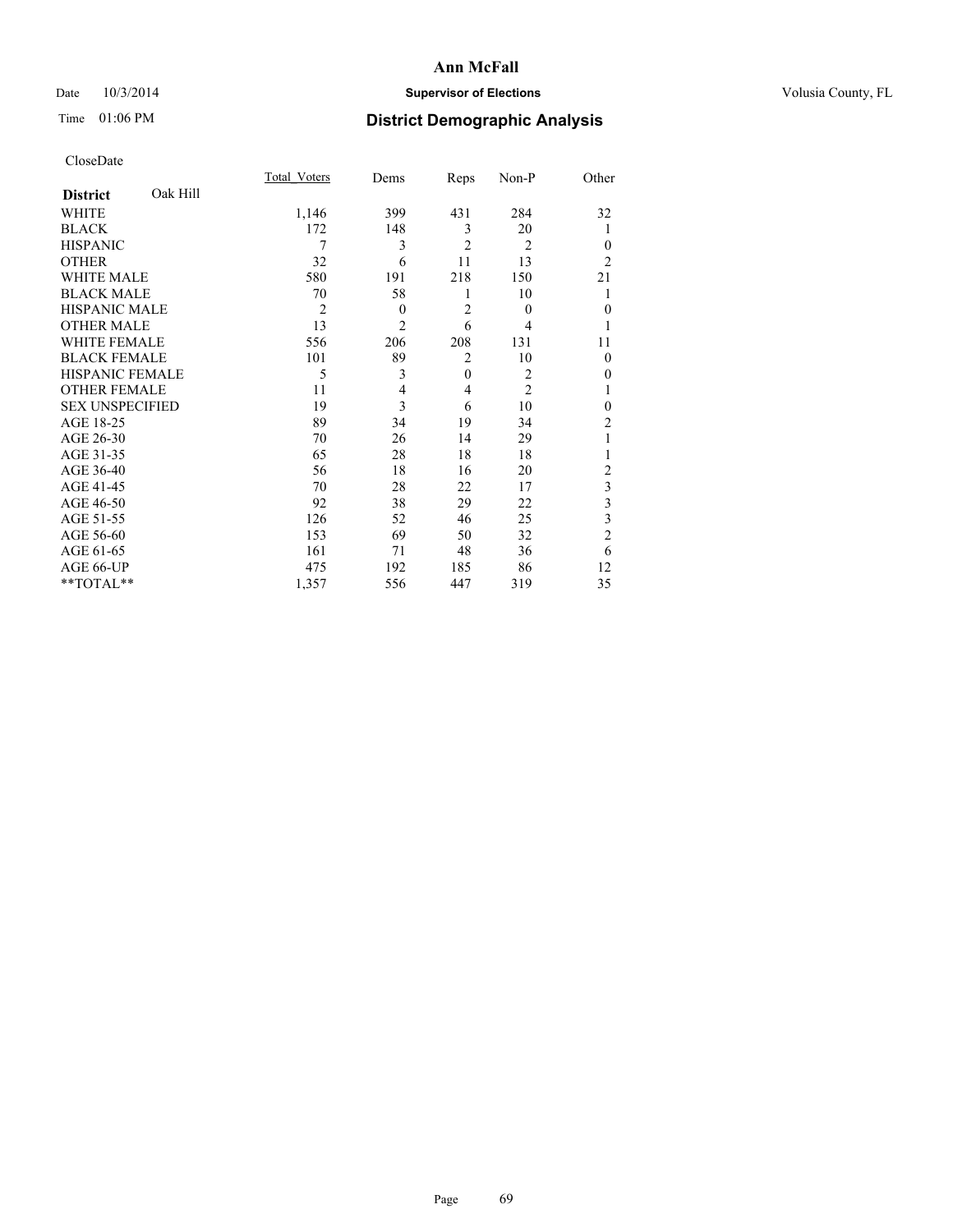## Date  $10/3/2014$  **Supervisor of Elections Supervisor of Elections** Volusia County, FL

## Time 01:06 PM **District Demographic Analysis**

|                        |                    | <b>Total Voters</b> | Dems | Reps           | Non-P | Other          |
|------------------------|--------------------|---------------------|------|----------------|-------|----------------|
| <b>District</b>        | Orange City Zone 1 |                     |      |                |       |                |
| WHITE                  |                    | 662                 | 219  | 251            | 159   | 33             |
| <b>BLACK</b>           |                    | 145                 | 111  | 6              | 26    | $\overline{2}$ |
| <b>HISPANIC</b>        |                    | 396                 | 187  | 62             | 143   | 4              |
| <b>OTHER</b>           |                    | 60                  | 22   | 12             | 20    | 6              |
| WHITE MALE             |                    | 255                 | 73   | 99             | 70    | 13             |
| <b>BLACK MALE</b>      |                    | 46                  | 33   | $\overline{2}$ | 10    | 1              |
| <b>HISPANIC MALE</b>   |                    | 153                 | 66   | 29             | 57    | 1              |
| <b>OTHER MALE</b>      |                    | 19                  | 8    | 5              | 4     | $\overline{c}$ |
| <b>WHITE FEMALE</b>    |                    | 401                 | 144  | 149            | 88    | 20             |
| <b>BLACK FEMALE</b>    |                    | 98                  | 77   | 4              | 16    | 1              |
| <b>HISPANIC FEMALE</b> |                    | 239                 | 120  | 32             | 84    | 3              |
| <b>OTHER FEMALE</b>    |                    | 28                  | 11   | 5              | 9     | 3              |
| <b>SEX UNSPECIFIED</b> |                    | 24                  | 7    | 6              | 10    | 1              |
| AGE 18-25              |                    | 125                 | 49   | 17             | 54    | 5              |
| AGE 26-30              |                    | 92                  | 32   | 22             | 36    | $\overline{2}$ |
| AGE 31-35              |                    | 119                 | 47   | 23             | 40    | 9              |
| AGE 36-40              |                    | 97                  | 29   | 25             | 43    | $\mathbf{0}$   |
| AGE 41-45              |                    | 75                  | 27   | 22             | 24    | 2              |
| AGE 46-50              |                    | 80                  | 33   | 15             | 30    | $\overline{2}$ |
| AGE 51-55              |                    | 86                  | 41   | 20             | 21    | 4              |
| AGE 56-60              |                    | 76                  | 30   | 24             | 20    | $\overline{c}$ |
| AGE 61-65              |                    | 91                  | 39   | 27             | 19    | 6              |
| AGE 66-UP              |                    | 422                 | 212  | 136            | 61    | 13             |
| **TOTAL**              |                    | 1,263               | 539  | 331            | 348   | 45             |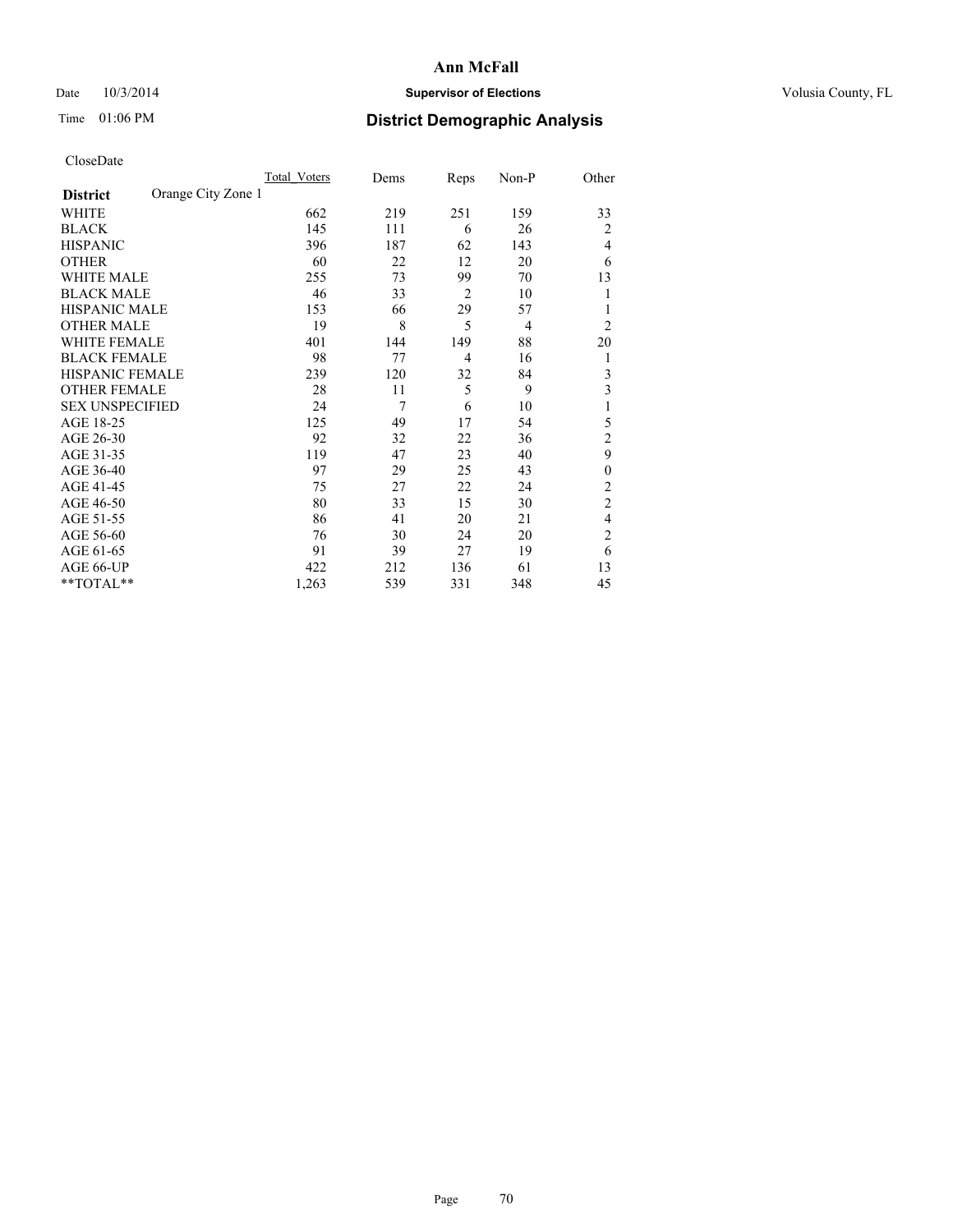## Date  $10/3/2014$  **Supervisor of Elections Supervisor of Elections** Volusia County, FL

## Time 01:06 PM **District Demographic Analysis**

|                        |                    | Total Voters | Dems | Reps | Non-P    | Other          |
|------------------------|--------------------|--------------|------|------|----------|----------------|
| <b>District</b>        | Orange City Zone 2 |              |      |      |          |                |
| WHITE                  |                    | 930          | 289  | 355  | 232      | 54             |
| <b>BLACK</b>           |                    | 47           | 41   | 3    | 3        | $\theta$       |
| <b>HISPANIC</b>        |                    | 144          | 67   | 20   | 53       | 4              |
| <b>OTHER</b>           |                    | 57           | 16   | 17   | 24       | $\theta$       |
| WHITE MALE             |                    | 430          | 116  | 158  | 121      | 35             |
| <b>BLACK MALE</b>      |                    | 19           | 14   | 2    | 3        | 0              |
| <b>HISPANIC MALE</b>   |                    | 61           | 28   | 10   | 21       | $\overline{2}$ |
| <b>OTHER MALE</b>      |                    | 25           | 6    | 10   | 9        | $\theta$       |
| WHITE FEMALE           |                    | 499          | 172  | 197  | 111      | 19             |
| <b>BLACK FEMALE</b>    |                    | 28           | 27   | 1    | $\theta$ | $\overline{0}$ |
| <b>HISPANIC FEMALE</b> |                    | 82           | 39   | 10   | 31       | $\overline{2}$ |
| <b>OTHER FEMALE</b>    |                    | 19           | 8    | 3    | 8        | $\theta$       |
| <b>SEX UNSPECIFIED</b> |                    | 15           | 3    | 4    | 8        | $\theta$       |
| AGE 18-25              |                    | 131          | 41   | 22   | 57       | 11             |
| AGE 26-30              |                    | 80           | 25   | 25   | 28       | $\overline{2}$ |
| AGE 31-35              |                    | 91           | 23   | 27   | 35       | 6              |
| AGE 36-40              |                    | 98           | 36   | 32   | 25       | 5              |
| AGE 41-45              |                    | 84           | 30   | 27   | 23       | 4              |
| AGE 46-50              |                    | 125          | 47   | 36   | 37       | 5              |
| AGE 51-55              |                    | 124          | 40   | 47   | 27       | 10             |
| AGE 56-60              |                    | 116          | 40   | 46   | 28       | $\overline{c}$ |
| AGE 61-65              |                    | 95           | 32   | 38   | 23       | $\overline{2}$ |
| AGE 66-UP              |                    | 234          | 99   | 95   | 29       | 11             |
| **TOTAL**              |                    | 1,178        | 413  | 395  | 312      | 58             |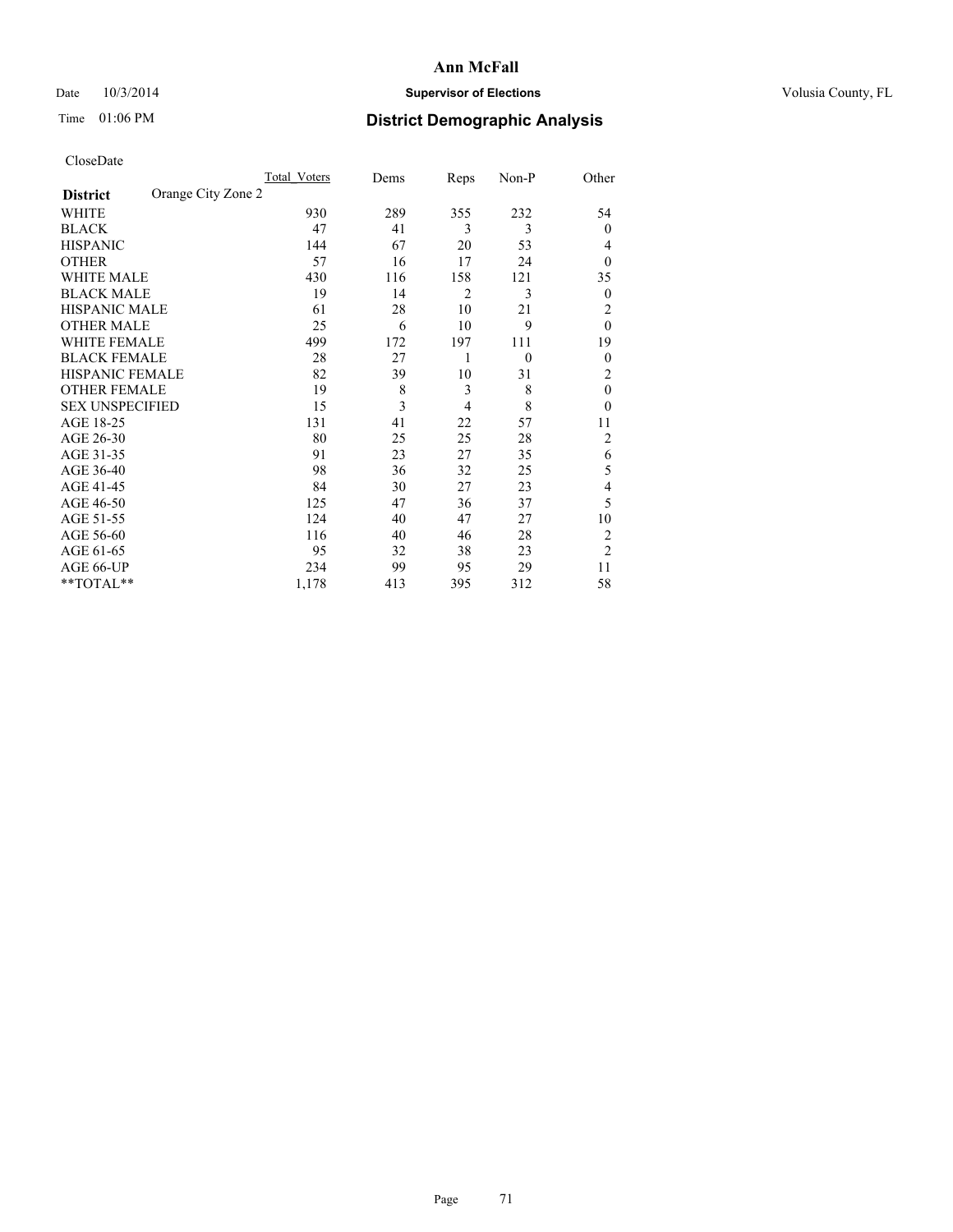## Date  $10/3/2014$  **Supervisor of Elections Supervisor of Elections** Volusia County, FL

## Time 01:06 PM **District Demographic Analysis**

|                        | Total Voters       | Dems | Reps           | Non-P | Other          |
|------------------------|--------------------|------|----------------|-------|----------------|
| <b>District</b>        | Orange City Zone 3 |      |                |       |                |
| WHITE                  | 1,050              | 335  | 398            | 271   | 46             |
| <b>BLACK</b>           | 69                 | 51   | $\overline{2}$ | 13    | 3              |
| <b>HISPANIC</b>        | 187                | 97   | 30             | 58    | $\overline{2}$ |
| <b>OTHER</b>           | 70                 | 22   | 12             | 36    | $\theta$       |
| WHITE MALE             | 464                | 131  | 180            | 127   | 26             |
| <b>BLACK MALE</b>      | 25                 | 17   | 1              | 5     | 2              |
| <b>HISPANIC MALE</b>   | 81                 | 36   | 16             | 28    | 1              |
| <b>OTHER MALE</b>      | 29                 | 11   | $\overline{4}$ | 14    | $\theta$       |
| <b>WHITE FEMALE</b>    | 577                | 201  | 215            | 141   | 20             |
| <b>BLACK FEMALE</b>    | 44                 | 34   | 1              | 8     | 1              |
| <b>HISPANIC FEMALE</b> | 103                | 59   | 14             | 29    |                |
| <b>OTHER FEMALE</b>    | 25                 | 8    | 5              | 12    | $\Omega$       |
| <b>SEX UNSPECIFIED</b> | 28                 | 8    | 6              | 14    | $\mathbf{0}$   |
| AGE 18-25              | 97                 | 32   | 19             | 37    | 9              |
| AGE 26-30              | 70                 | 22   | 14             | 33    | 1              |
| AGE 31-35              | 74                 | 25   | 19             | 26    | 4              |
| AGE 36-40              | 67                 | 25   | 20             | 21    | 1              |
| AGE 41-45              | 90                 | 31   | 27             | 32    | $\Omega$       |
| AGE 46-50              | 84                 | 30   | 30             | 24    | $\Omega$       |
| AGE 51-55              | 96                 | 35   | 30             | 27    | 4              |
| AGE 56-60              | 104                | 38   | 32             | 33    |                |
| AGE 61-65              | 131                | 59   | 39             | 28    | 5              |
| AGE 66-UP              | 563                | 208  | 212            | 117   | 26             |
| **TOTAL**              | 1,376              | 505  | 442            | 378   | 51             |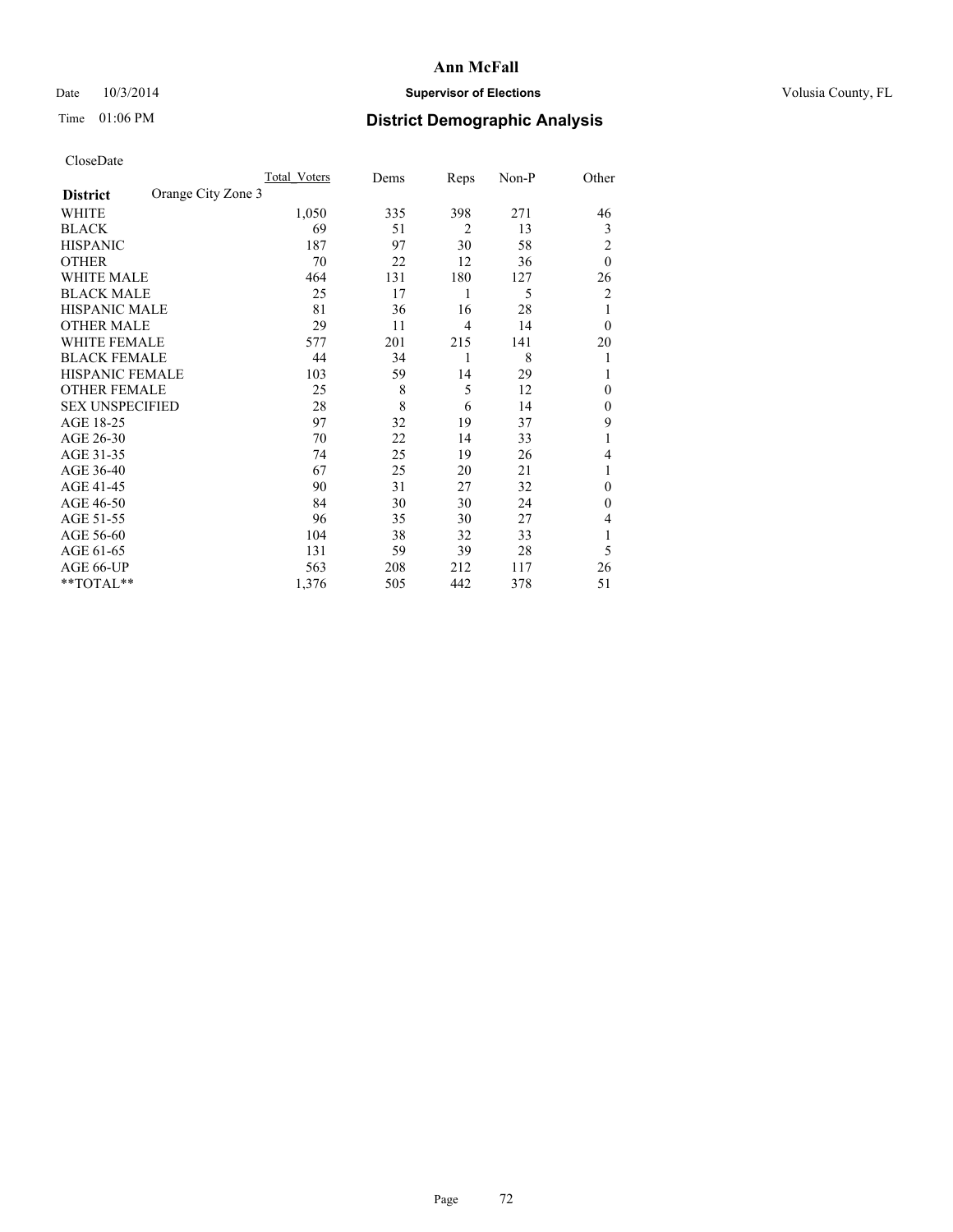## Date  $10/3/2014$  **Supervisor of Elections Supervisor of Elections** Volusia County, FL

## Time 01:06 PM **District Demographic Analysis**

|                        |                    | Total Voters | Dems           | Reps             | Non-P | Other          |
|------------------------|--------------------|--------------|----------------|------------------|-------|----------------|
| <b>District</b>        | Orange City Zone 4 |              |                |                  |       |                |
| WHITE                  |                    | 1,149        | 364            | 431              | 303   | 51             |
| <b>BLACK</b>           |                    | 14           | 8              | $\theta$         | 6     | $\theta$       |
| <b>HISPANIC</b>        |                    | 51           | 26             | 6                | 17    | 2              |
| <b>OTHER</b>           |                    | 43           | 6              | 12               | 24    |                |
| WHITE MALE             |                    | 521          | 140            | 205              | 150   | 26             |
| <b>BLACK MALE</b>      |                    | 5            | 4              | $\boldsymbol{0}$ | 1     | $\theta$       |
| <b>HISPANIC MALE</b>   |                    | 23           | 12             | $\overline{4}$   | 6     |                |
| <b>OTHER MALE</b>      |                    | 15           | $\overline{2}$ | 4                | 9     | $\theta$       |
| <b>WHITE FEMALE</b>    |                    | 614          | 221            | 218              | 150   | 25             |
| <b>BLACK FEMALE</b>    |                    | 9            | 4              | $\theta$         | 5     | $\theta$       |
| <b>HISPANIC FEMALE</b> |                    | 27           | 14             | 1                | 11    |                |
| <b>OTHER FEMALE</b>    |                    | 14           | 4              | 4                | 6     | 0              |
| <b>SEX UNSPECIFIED</b> |                    | 28           | 3              | 12               | 12    |                |
| AGE 18-25              |                    | 137          | 28             | 41               | 58    | 10             |
| AGE 26-30              |                    | 77           | 21             | 16               | 35    | 5              |
| AGE 31-35              |                    | 82           | 25             | 27               | 26    | 4              |
| AGE 36-40              |                    | 83           | 26             | 22               | 33    | $\overline{c}$ |
| AGE 41-45              |                    | 94           | 26             | 30               | 35    | 3              |
| AGE 46-50              |                    | 95           | 23             | 29               | 36    | 7              |
| AGE 51-55              |                    | 141          | 37             | 58               | 40    | 6              |
| AGE 56-60              |                    | 129          | 43             | 57               | 23    | 6              |
| AGE 61-65              |                    | 117          | 48             | 42               | 23    | 4              |
| AGE 66-UP              |                    | 302          | 127            | 127              | 41    | 7              |
| **TOTAL**              |                    | 1,257        | 404            | 449              | 350   | 54             |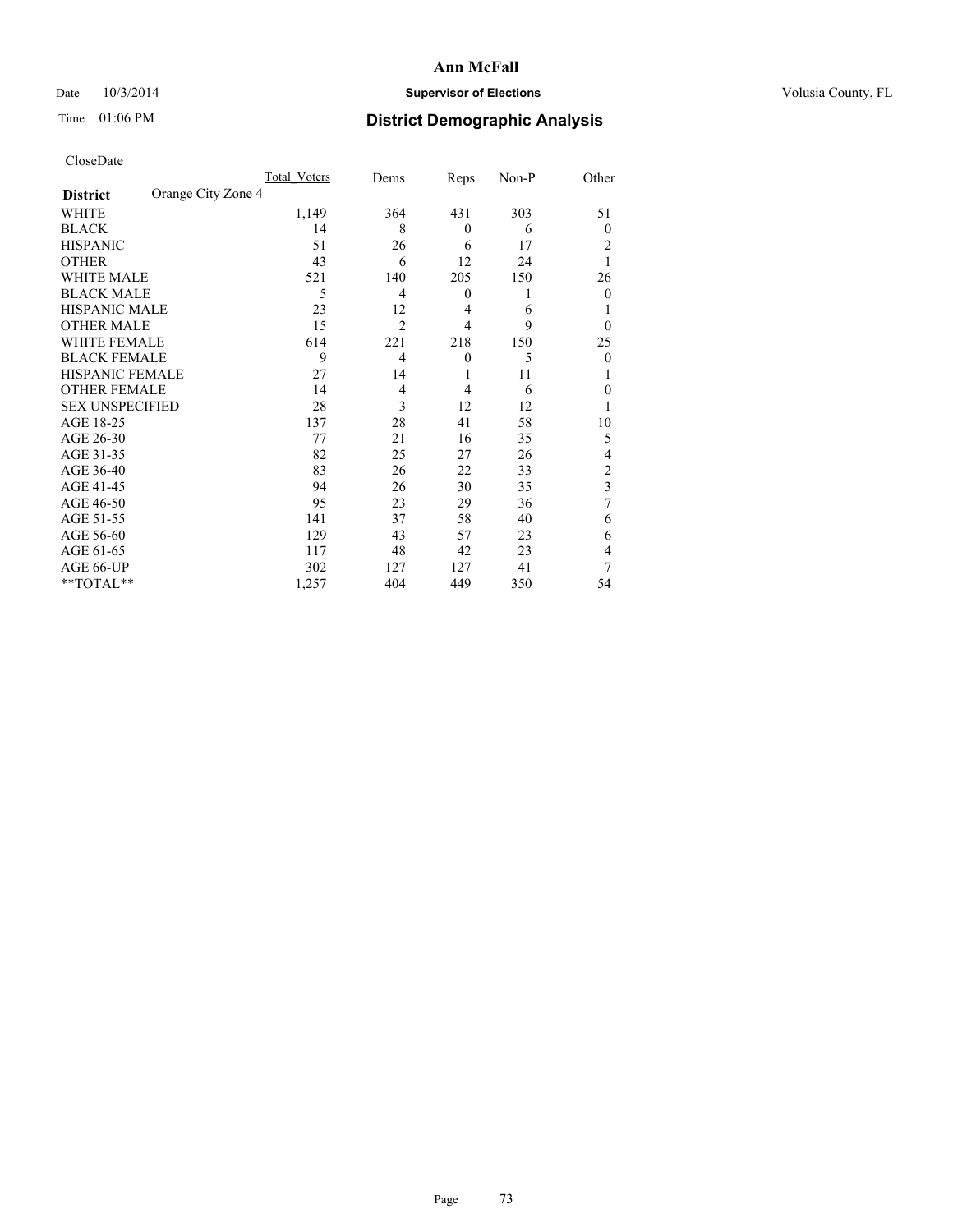## Date  $10/3/2014$  **Supervisor of Elections Supervisor of Elections** Volusia County, FL

## Time 01:06 PM **District Demographic Analysis**

|                        |                    | <b>Total Voters</b> | Dems | Reps           | Non-P | Other          |
|------------------------|--------------------|---------------------|------|----------------|-------|----------------|
| <b>District</b>        | Orange City Zone 5 |                     |      |                |       |                |
| WHITE                  |                    | 1,391               | 389  | 624            | 320   | 58             |
| <b>BLACK</b>           |                    | 108                 | 88   | 1              | 18    |                |
| <b>HISPANIC</b>        |                    | 106                 | 46   | 16             | 43    |                |
| <b>OTHER</b>           |                    | 69                  | 25   | 17             | 25    | $\overline{2}$ |
| WHITE MALE             |                    | 556                 | 138  | 249            | 134   | 35             |
| <b>BLACK MALE</b>      |                    | 41                  | 30   | 1              | 9     |                |
| <b>HISPANIC MALE</b>   |                    | 45                  | 20   | 8              | 17    | $\theta$       |
| <b>OTHER MALE</b>      |                    | 18                  | 8    | $\overline{4}$ | 5     | 1              |
| <b>WHITE FEMALE</b>    |                    | 826                 | 249  | 372            | 182   | 23             |
| <b>BLACK FEMALE</b>    |                    | 65                  | 56   | $\theta$       | 9     | $\theta$       |
| <b>HISPANIC FEMALE</b> |                    | 60                  | 25   | 8              | 26    |                |
| <b>OTHER FEMALE</b>    |                    | 35                  | 14   | 10             | 10    |                |
| <b>SEX UNSPECIFIED</b> |                    | 28                  | 8    | 6              | 14    | $\mathbf{0}$   |
| AGE 18-25              |                    | 64                  | 21   | 8              | 32    | 3              |
| AGE 26-30              |                    | 49                  | 26   | 10             | 13    | $\mathbf{0}$   |
| AGE 31-35              |                    | 51                  | 15   | 10             | 25    |                |
| AGE 36-40              |                    | 53                  | 17   | 17             | 19    | 0              |
| AGE 41-45              |                    | 74                  | 31   | 19             | 23    |                |
| AGE 46-50              |                    | 73                  | 24   | 19             | 28    | 2              |
| AGE 51-55              |                    | 102                 | 41   | 22             | 35    | 4              |
| AGE 56-60              |                    | 108                 | 38   | 33             | 36    |                |
| AGE 61-65              |                    | 107                 | 45   | 32             | 23    | 7              |
| AGE 66-UP              |                    | 993                 | 290  | 488            | 172   | 43             |
| **TOTAL**              |                    | 1,674               | 548  | 658            | 406   | 62             |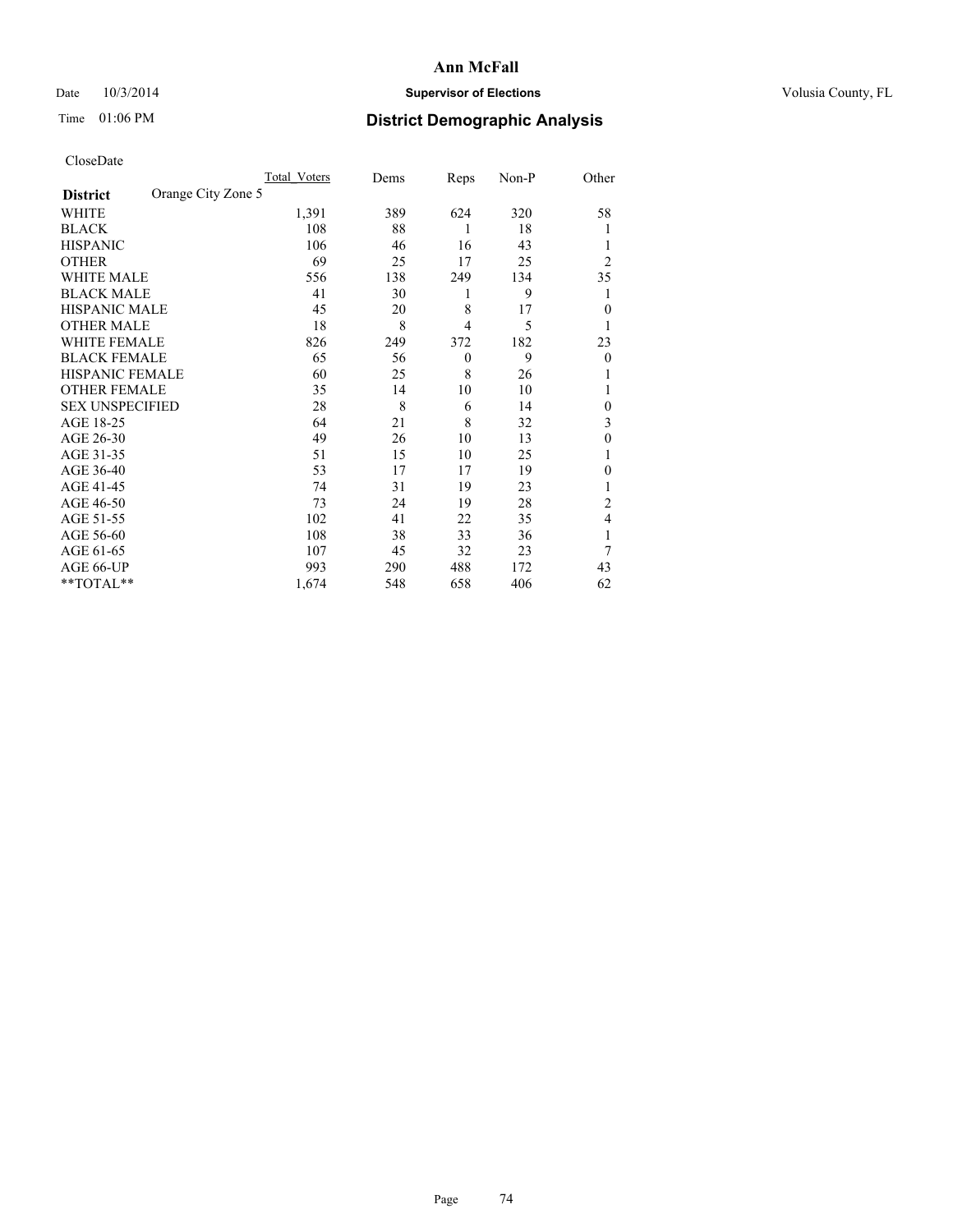## Date  $10/3/2014$  **Supervisor of Elections Supervisor of Elections** Volusia County, FL

## Time 01:06 PM **District Demographic Analysis**

|                                        | Total Voters | Dems  | Reps  | Non-P | Other          |
|----------------------------------------|--------------|-------|-------|-------|----------------|
| Ormond Beach Zone 1<br><b>District</b> |              |       |       |       |                |
| WHITE                                  | 7,280        | 2,227 | 3,188 | 1,607 | 258            |
| <b>BLACK</b>                           | 108          | 74    | 7     | 21    | 6              |
| <b>HISPANIC</b>                        | 137          | 51    | 41    | 42    | 3              |
| <b>OTHER</b>                           | 354          | 103   | 102   | 142   | 7              |
| <b>WHITE MALE</b>                      | 3,323        | 906   | 1,499 | 783   | 135            |
| <b>BLACK MALE</b>                      | 56           | 35    | 4     | 12    | 5              |
| <b>HISPANIC MALE</b>                   | 66           | 20    | 24    | 19    | 3              |
| <b>OTHER MALE</b>                      | 139          | 42    | 45    | 50    | $\overline{2}$ |
| <b>WHITE FEMALE</b>                    | 3,905        | 1,310 | 1,673 | 804   | 118            |
| <b>BLACK FEMALE</b>                    | 51           | 39    | 3     | 8     | 1              |
| <b>HISPANIC FEMALE</b>                 | 68           | 29    | 16    | 23    | $\mathbf{0}$   |
| <b>OTHER FEMALE</b>                    | 148          | 47    | 42    | 54    | 5              |
| <b>SEX UNSPECIFIED</b>                 | 123          | 27    | 32    | 59    | 5              |
| AGE 18-25                              | 550          | 133   | 184   | 209   | 24             |
| AGE 26-30                              | 366          | 101   | 132   | 120   | 13             |
| AGE 31-35                              | 338          | 82    | 123   | 117   | 16             |
| AGE 36-40                              | 404          | 111   | 153   | 121   | 19             |
| AGE 41-45                              | 526          | 145   | 232   | 131   | 18             |
| AGE 46-50                              | 639          | 168   | 300   | 154   | 17             |
| AGE 51-55                              | 670          | 206   | 295   | 153   | 16             |
| AGE 56-60                              | 783          | 261   | 349   | 152   | 21             |
| AGE 61-65                              | 836          | 284   | 352   | 175   | 25             |
| AGE 66-UP                              | 2,767        | 964   | 1,218 | 480   | 105            |
| **TOTAL**                              | 7,879        | 2,455 | 3,338 | 1,812 | 274            |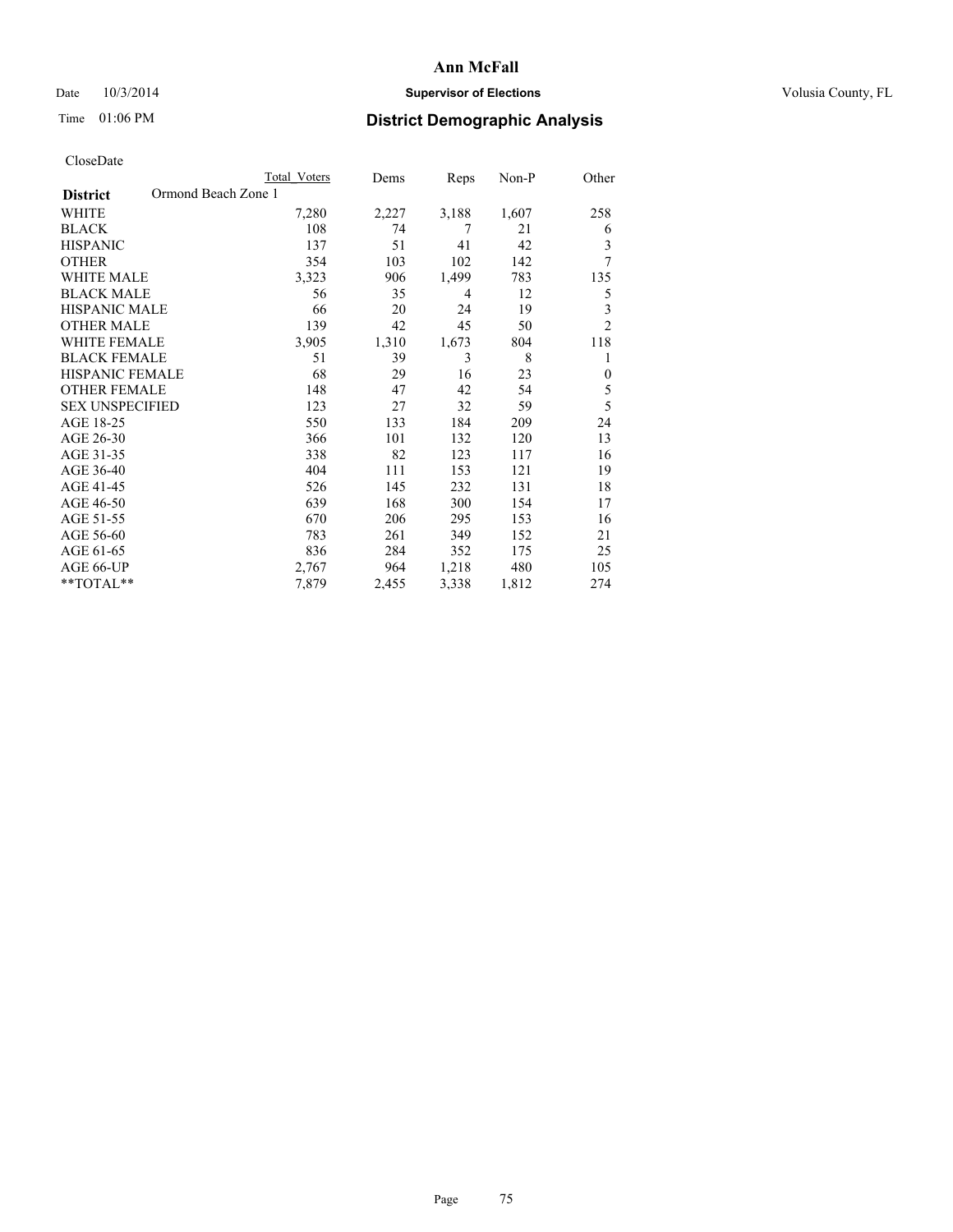## Date  $10/3/2014$  **Supervisor of Elections Supervisor of Elections** Volusia County, FL

## Time 01:06 PM **District Demographic Analysis**

|                                        | Total Voters | Dems  | Reps  | Non-P | Other                   |
|----------------------------------------|--------------|-------|-------|-------|-------------------------|
| Ormond Beach Zone 2<br><b>District</b> |              |       |       |       |                         |
| <b>WHITE</b>                           | 5,583        | 2,015 | 1,995 | 1,375 | 198                     |
| <b>BLACK</b>                           | 386          | 310   | 14    | 57    | 5                       |
| <b>HISPANIC</b>                        | 165          | 68    | 43    | 51    | 3                       |
| <b>OTHER</b>                           | 362          | 137   | 84    | 132   | 9                       |
| <b>WHITE MALE</b>                      | 2,504        | 769   | 960   | 668   | 107                     |
| <b>BLACK MALE</b>                      | 156          | 113   | 10    | 30    | 3                       |
| HISPANIC MALE                          | 65           | 21    | 17    | 24    | 3                       |
| <b>OTHER MALE</b>                      | 132          | 50    | 34    | 43    | 5                       |
| <b>WHITE FEMALE</b>                    | 3,035        | 1,231 | 1,022 | 692   | 90                      |
| <b>BLACK FEMALE</b>                    | 225          | 194   | 4     | 25    | $\overline{c}$          |
| <b>HISPANIC FEMALE</b>                 | 100          | 47    | 26    | 27    | $\boldsymbol{0}$        |
| <b>OTHER FEMALE</b>                    | 137          | 64    | 37    | 34    | $\overline{c}$          |
| <b>SEX UNSPECIFIED</b>                 | 142          | 41    | 26    | 72    | $\overline{\mathbf{3}}$ |
| AGE 18-25                              | 575          | 189   | 153   | 217   | 16                      |
| AGE 26-30                              | 405          | 153   | 94    | 144   | 14                      |
| AGE 31-35                              | 403          | 140   | 98    | 150   | 15                      |
| AGE 36-40                              | 363          | 131   | 91    | 125   | 16                      |
| AGE 41-45                              | 452          | 151   | 150   | 135   | 16                      |
| AGE 46-50                              | 552          | 173   | 207   | 143   | 29                      |
| AGE 51-55                              | 595          | 212   | 210   | 154   | 19                      |
| AGE 56-60                              | 630          | 256   | 202   | 148   | 24                      |
| AGE 61-65                              | 631          | 283   | 197   | 132   | 19                      |
| AGE 66-UP                              | 1,890        | 842   | 734   | 267   | 47                      |
| **TOTAL**                              | 6,496        | 2,530 | 2,136 | 1,615 | 215                     |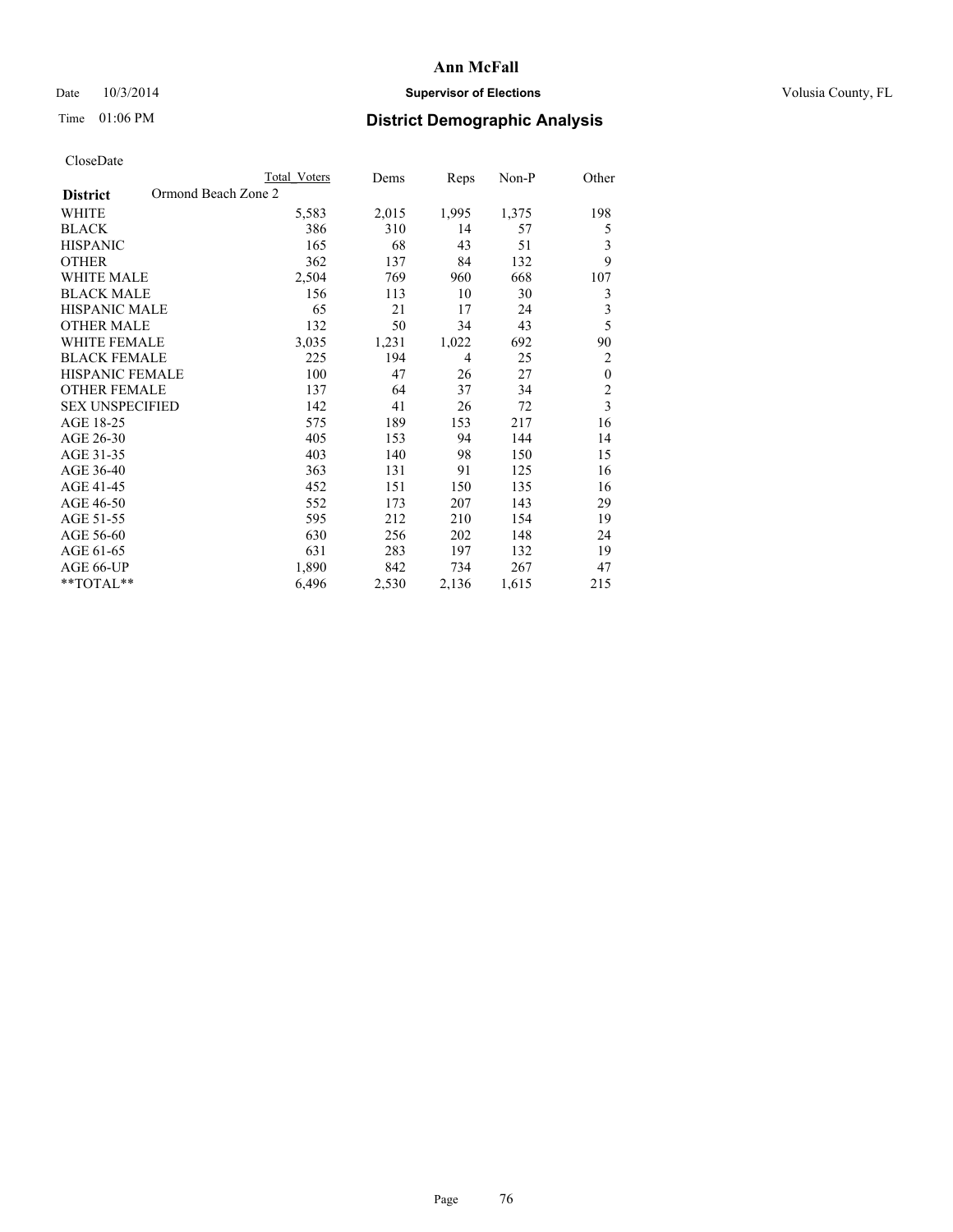## Date  $10/3/2014$  **Supervisor of Elections Supervisor of Elections** Volusia County, FL

## Time 01:06 PM **District Demographic Analysis**

|                                        | Total Voters | Dems  | Reps  | Non-P | Other          |
|----------------------------------------|--------------|-------|-------|-------|----------------|
| Ormond Beach Zone 3<br><b>District</b> |              |       |       |       |                |
| WHITE                                  | 6,970        | 1,997 | 3,308 | 1,452 | 213            |
| <b>BLACK</b>                           | 279          | 213   | 15    | 43    | 8              |
| <b>HISPANIC</b>                        | 188          | 62    | 53    | 68    | 5              |
| <b>OTHER</b>                           | 445          | 133   | 114   | 189   | 9              |
| <b>WHITE MALE</b>                      | 3,214        | 813   | 1,586 | 710   | 105            |
| <b>BLACK MALE</b>                      | 111          | 78    | 6     | 24    | 3              |
| <b>HISPANIC MALE</b>                   | 89           | 24    | 32    | 31    | $\overline{2}$ |
| <b>OTHER MALE</b>                      | 165          | 45    | 41    | 74    | 5              |
| <b>WHITE FEMALE</b>                    | 3,696        | 1,165 | 1,705 | 719   | 107            |
| <b>BLACK FEMALE</b>                    | 165          | 134   | 9     | 17    | 5              |
| <b>HISPANIC FEMALE</b>                 | 97           | 38    | 19    | 37    | 3              |
| <b>OTHER FEMALE</b>                    | 206          | 73    | 55    | 74    | 4              |
| <b>SEX UNSPECIFIED</b>                 | 139          | 35    | 37    | 66    | 1              |
| AGE 18-25                              | 795          | 210   | 276   | 279   | 30             |
| AGE 26-30                              | 485          | 151   | 172   | 146   | 16             |
| AGE 31-35                              | 417          | 125   | 159   | 125   | 8              |
| AGE 36-40                              | 416          | 112   | 154   | 126   | 24             |
| AGE 41-45                              | 548          | 149   | 245   | 129   | 25             |
| AGE 46-50                              | 689          | 176   | 321   | 172   | 20             |
| AGE 51-55                              | 743          | 222   | 347   | 158   | 16             |
| AGE 56-60                              | 799          | 247   | 380   | 160   | 12             |
| AGE 61-65                              | 810          | 280   | 362   | 147   | 21             |
| AGE 66-UP                              | 2,180        | 733   | 1,074 | 310   | 63             |
| **TOTAL**                              | 7,882        | 2,405 | 3,490 | 1,752 | 235            |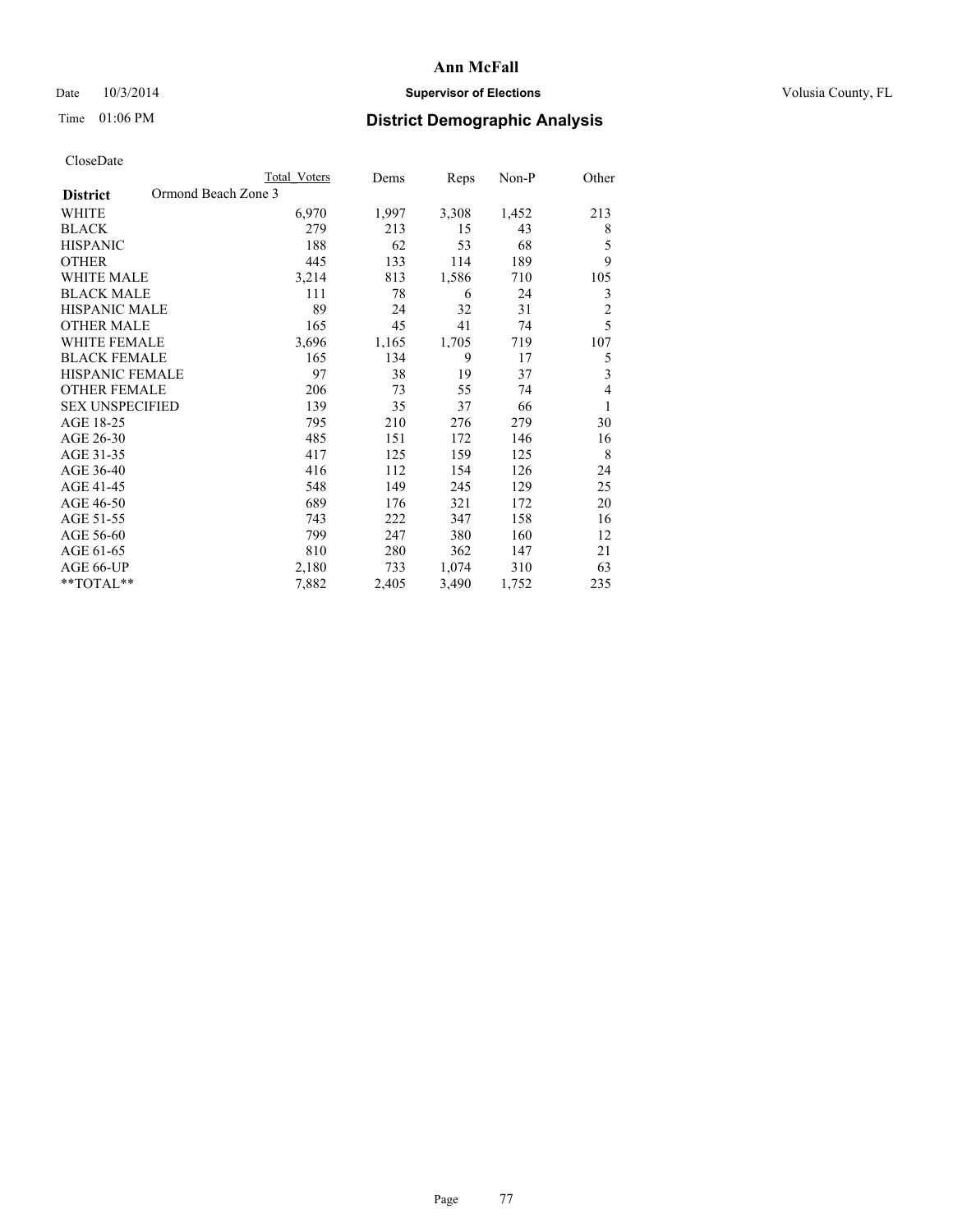## Date  $10/3/2014$  **Supervisor of Elections Supervisor of Elections** Volusia County, FL

## Time 01:06 PM **District Demographic Analysis**

|                                        | Total Voters | Dems  | Reps           | Non-P | Other                   |
|----------------------------------------|--------------|-------|----------------|-------|-------------------------|
| Ormond Beach Zone 4<br><b>District</b> |              |       |                |       |                         |
| WHITE                                  | 6,620        | 2,212 | 2,603          | 1,545 | 260                     |
| <b>BLACK</b>                           | 193          | 145   | 12             | 31    | 5                       |
| <b>HISPANIC</b>                        | 143          | 70    | 26             | 45    | $\overline{2}$          |
| <b>OTHER</b>                           | 332          | 102   | 78             | 140   | 12                      |
| <b>WHITE MALE</b>                      | 2,931        | 848   | 1,191          | 747   | 145                     |
| <b>BLACK MALE</b>                      | 85           | 60    | $\overline{4}$ | 19    | 2                       |
| <b>HISPANIC MALE</b>                   | 57           | 24    | 13             | 18    | $\overline{c}$          |
| <b>OTHER MALE</b>                      | 127          | 39    | 26             | 55    | 7                       |
| <b>WHITE FEMALE</b>                    | 3,630        | 1,348 | 1,399          | 771   | 112                     |
| <b>BLACK FEMALE</b>                    | 106          | 83    | 8              | 12    | 3                       |
| <b>HISPANIC FEMALE</b>                 | 82           | 45    | 13             | 24    | $\boldsymbol{0}$        |
| <b>OTHER FEMALE</b>                    | 142          | 49    | 42             | 46    | 5                       |
| <b>SEX UNSPECIFIED</b>                 | 128          | 33    | 23             | 69    | $\overline{\mathbf{3}}$ |
| AGE 18-25                              | 501          | 145   | 160            | 181   | 15                      |
| AGE 26-30                              | 395          | 123   | 108            | 155   | 9                       |
| AGE 31-35                              | 283          | 78    | 95             | 95    | 15                      |
| AGE 36-40                              | 311          | 76    | 121            | 101   | 13                      |
| AGE 41-45                              | 387          | 120   | 126            | 124   | 17                      |
| AGE 46-50                              | 454          | 138   | 192            | 116   | 8                       |
| AGE 51-55                              | 654          | 225   | 266            | 147   | 16                      |
| AGE 56-60                              | 695          | 264   | 260            | 142   | 29                      |
| AGE 61-65                              | 674          | 277   | 218            | 147   | 32                      |
| AGE 66-UP                              | 2,934        | 1,083 | 1,173          | 553   | 125                     |
| **TOTAL**                              | 7,288        | 2,529 | 2,719          | 1,761 | 279                     |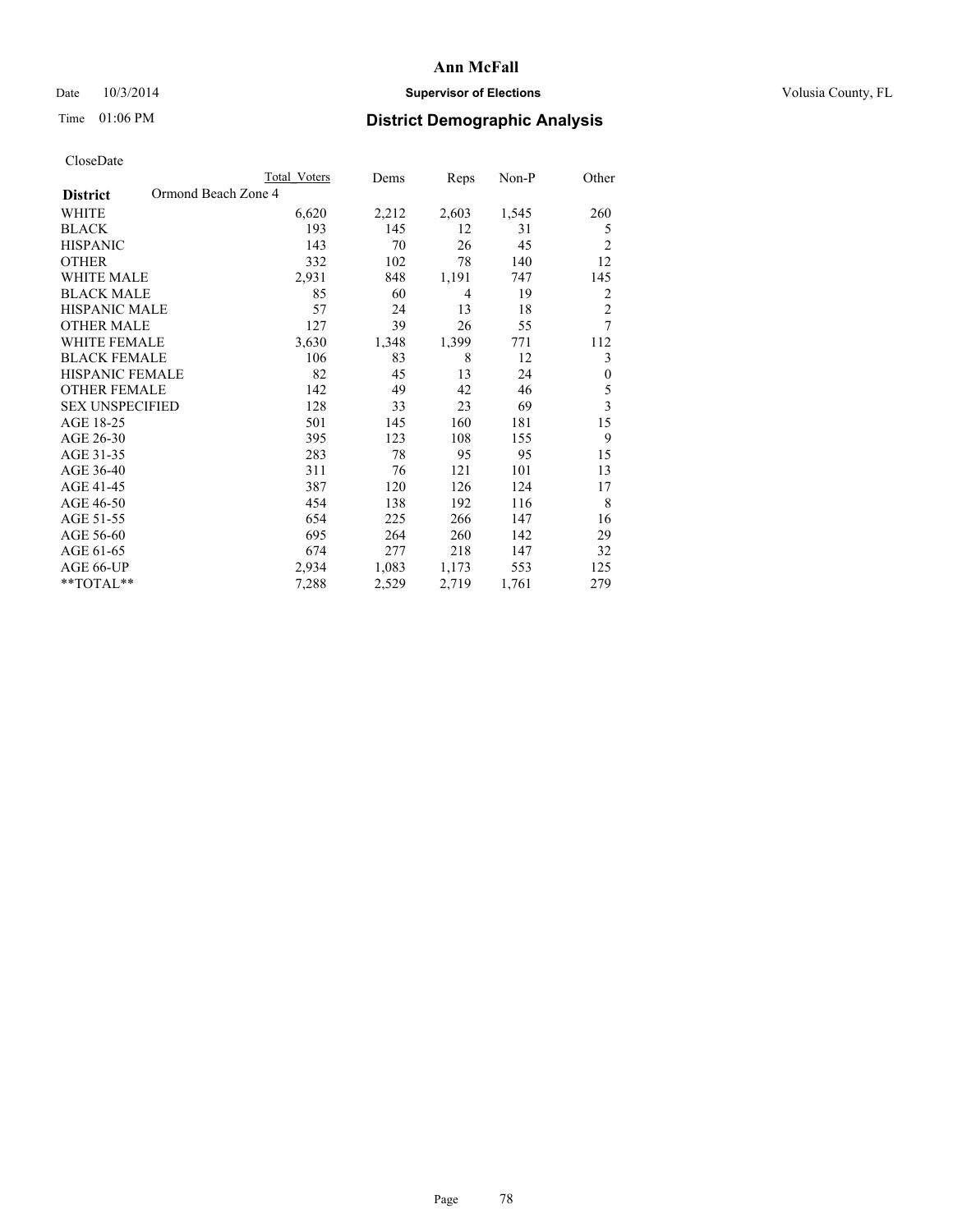## Date  $10/3/2014$  **Supervisor of Elections Supervisor of Elections** Volusia County, FL

# Time 01:06 PM **District Demographic Analysis**

|                        |         | <b>Total Voters</b> | Dems           | Reps           | Non-P          | Other          |
|------------------------|---------|---------------------|----------------|----------------|----------------|----------------|
| <b>District</b>        | Pierson |                     |                |                |                |                |
| WHITE                  |         | 547                 | 191            | 246            | 97             | 13             |
| <b>BLACK</b>           |         | 49                  | 42             | $\overline{2}$ | 5              | $\Omega$       |
| <b>HISPANIC</b>        |         | 133                 | 62             | 7              | 60             | 4              |
| <b>OTHER</b>           |         | 20                  | 5              | 4              | 11             | $\Omega$       |
| WHITE MALE             |         | 261                 | 85             | 123            | 43             | 10             |
| <b>BLACK MALE</b>      |         | 22                  | 18             | 1              | 3              | $\mathbf{0}$   |
| <b>HISPANIC MALE</b>   |         | 60                  | 32             | $\overline{2}$ | 25             | 1              |
| <b>OTHER MALE</b>      |         | 9                   | 3              | $\overline{c}$ | 4              | $\mathbf{0}$   |
| <b>WHITE FEMALE</b>    |         | 281                 | 105            | 120            | 53             | 3              |
| <b>BLACK FEMALE</b>    |         | 27                  | 24             | 1              | $\overline{2}$ | $\theta$       |
| HISPANIC FEMALE        |         | 72                  | 30             | 5              | 34             | 3              |
| <b>OTHER FEMALE</b>    |         | 5                   | $\overline{c}$ | 1              | $\overline{2}$ | $\theta$       |
| <b>SEX UNSPECIFIED</b> |         | 12                  | $\mathbf{1}$   | $\overline{4}$ | 7              | $\theta$       |
| AGE 18-25              |         | 109                 | 42             | 22             | 45             | $\Omega$       |
| AGE 26-30              |         | 52                  | 14             | 14             | 24             | $\mathbf{0}$   |
| AGE 31-35              |         | 52                  | 13             | 17             | 20             | $\overline{c}$ |
| AGE 36-40              |         | 54                  | 17             | 17             | 17             | 3              |
| AGE 41-45              |         | 53                  | 18             | 17             | 16             | $\overline{c}$ |
| AGE 46-50              |         | 49                  | 19             | 18             | 10             | $\overline{2}$ |
| AGE 51-55              |         | 70                  | 32             | 24             | 11             | 3              |
| AGE 56-60              |         | 86                  | 37             | 36             | 11             | $\overline{2}$ |
| AGE 61-65              |         | 59                  | 24             | 29             | 6              | $\mathbf{0}$   |
| AGE 66-UP              |         | 165                 | 84             | 65             | 13             | 3              |
| **TOTAL**              |         | 749                 | 300            | 259            | 173            | 17             |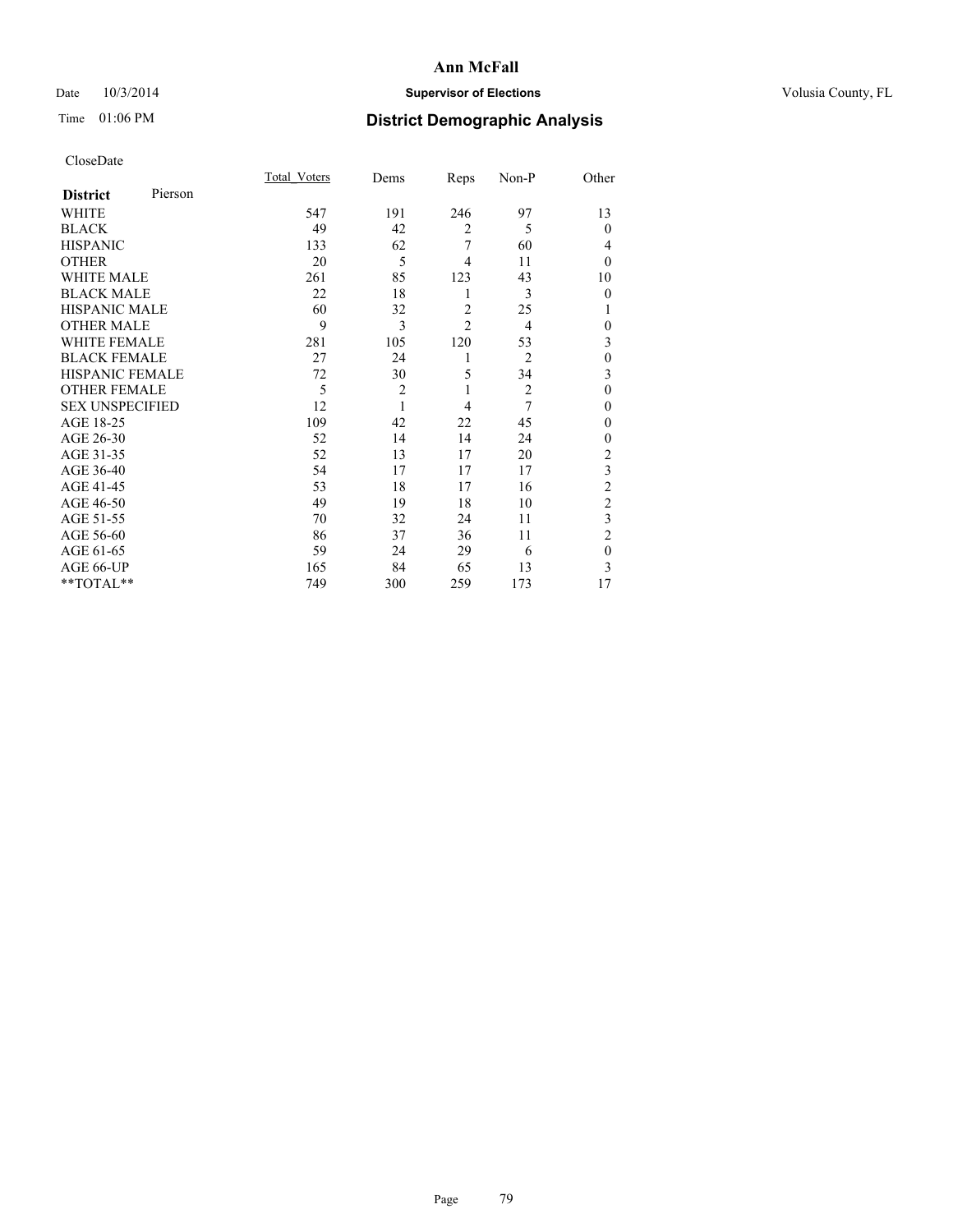## Date  $10/3/2014$  **Supervisor of Elections Supervisor of Elections** Volusia County, FL

## Time 01:06 PM **District Demographic Analysis**

|                        |             | <b>Total Voters</b> | Dems     | Reps             | Non-P          | Other          |
|------------------------|-------------|---------------------|----------|------------------|----------------|----------------|
| <b>District</b>        | Ponce Inlet |                     |          |                  |                |                |
| WHITE                  |             | 2,747               | 648      | 1,409            | 603            | 87             |
| <b>BLACK</b>           |             | 4                   |          |                  | $\overline{2}$ | $\theta$       |
| <b>HISPANIC</b>        |             | 46                  | 14       | 20               | 11             |                |
| <b>OTHER</b>           |             | 99                  | 26       | 33               | 37             | 3              |
| WHITE MALE             |             | 1,308               | 259      | 691              | 311            | 47             |
| <b>BLACK MALE</b>      |             | 1                   | $\theta$ | $\boldsymbol{0}$ | 1              | $\theta$       |
| <b>HISPANIC MALE</b>   |             | 19                  | 5        | 9                | 5              | 0              |
| <b>OTHER MALE</b>      |             | 36                  | 8        | 15               | 10             | 3              |
| WHITE FEMALE           |             | 1,417               | 383      | 713              | 282            | 39             |
| <b>BLACK FEMALE</b>    |             | 3                   | 1        | 1                |                | $\theta$       |
| <b>HISPANIC FEMALE</b> |             | 27                  | 9        | 11               | 6              |                |
| <b>OTHER FEMALE</b>    |             | 46                  | 14       | 14               | 18             | 0              |
| <b>SEX UNSPECIFIED</b> |             | 39                  | 10       | 9                | 19             | 1              |
| AGE 18-25              |             | 149                 | 35       | 54               | 52             | 8              |
| AGE 26-30              |             | 76                  | 22       | 27               | 25             | $\overline{c}$ |
| AGE 31-35              |             | 81                  | 14       | 34               | 27             | 6              |
| AGE 36-40              |             | 84                  | 11       | 38               | 31             | 4              |
| AGE 41-45              |             | 124                 | 26       | 54               | 41             | 3              |
| AGE 46-50              |             | 160                 | 34       | 84               | 40             | $\overline{2}$ |
| AGE 51-55              |             | 242                 | 53       | 130              | 55             | 4              |
| AGE 56-60              |             | 326                 | 79       | 173              | 66             | 8              |
| AGE 61-65              |             | 381                 | 97       | 175              | 96             | 13             |
| AGE 66-UP              |             | 1,273               | 318      | 694              | 220            | 41             |
| **TOTAL**              |             | 2,896               | 689      | 1,463            | 653            | 91             |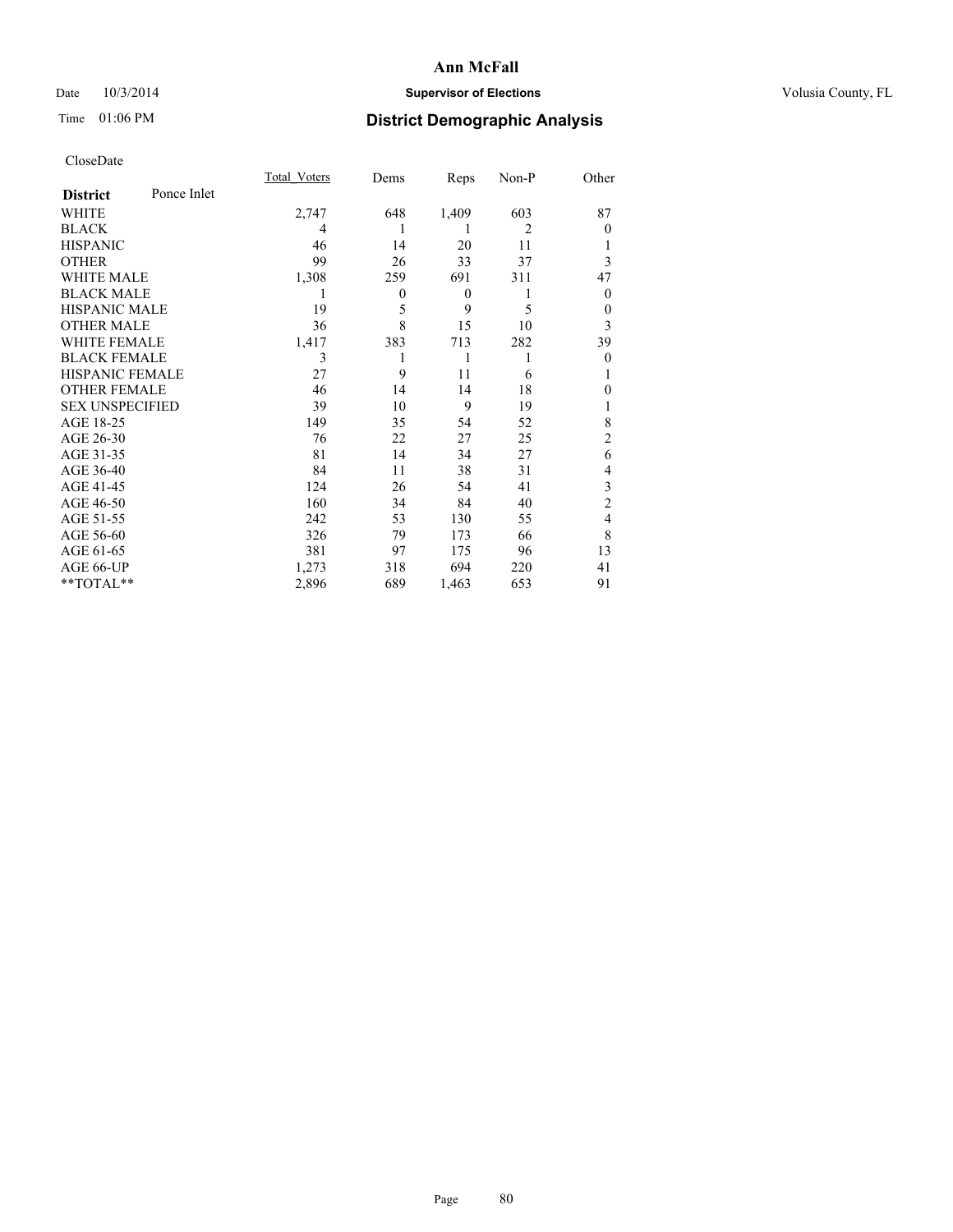## Date  $10/3/2014$  **Supervisor of Elections Supervisor of Elections** Volusia County, FL

## Time 01:06 PM **District Demographic Analysis**

|                        |                    | Total Voters | Dems  | Reps           | Non-P | Other          |
|------------------------|--------------------|--------------|-------|----------------|-------|----------------|
| <b>District</b>        | Port Orange Zone 1 |              |       |                |       |                |
| WHITE                  |                    | 8,068        | 2,927 | 2,531          | 2,279 | 331            |
| <b>BLACK</b>           |                    | 164          | 124   | 8              | 26    | 6              |
| <b>HISPANIC</b>        |                    | 239          | 103   | 39             | 91    | 6              |
| <b>OTHER</b>           |                    | 347          | 111   | 58             | 169   | 9              |
| <b>WHITE MALE</b>      |                    | 3,625        | 1,135 | 1,241          | 1,074 | 175            |
| <b>BLACK MALE</b>      |                    | 70           | 51    | 4              | 14    | 1              |
| <b>HISPANIC MALE</b>   |                    | 98           | 45    | 14             | 35    | 4              |
| <b>OTHER MALE</b>      |                    | 111          | 36    | 19             | 52    | 4              |
| <b>WHITE FEMALE</b>    |                    | 4,358        | 1,766 | 1,264          | 1,175 | 153            |
| <b>BLACK FEMALE</b>    |                    | 94           | 73    | $\overline{4}$ | 12    | 5              |
| <b>HISPANIC FEMALE</b> |                    | 135          | 55    | 25             | 53    | $\overline{2}$ |
| <b>OTHER FEMALE</b>    |                    | 151          | 56    | 31             | 59    | 5              |
| <b>SEX UNSPECIFIED</b> |                    | 176          | 48    | 34             | 91    | 3              |
| AGE 18-25              |                    | 749          | 229   | 137            | 344   | 39             |
| AGE 26-30              |                    | 551          | 177   | 102            | 252   | 20             |
| AGE 31-35              |                    | 505          | 161   | 115            | 209   | 20             |
| AGE 36-40              |                    | 505          | 166   | 120            | 187   | 32             |
| AGE 41-45              |                    | 566          | 176   | 165            | 203   | 22             |
| AGE 46-50              |                    | 639          | 233   | 182            | 195   | 29             |
| AGE 51-55              |                    | 858          | 303   | 291            | 232   | 32             |
| AGE 56-60              |                    | 907          | 357   | 313            | 207   | 30             |
| AGE 61-65              |                    | 829          | 319   | 270            | 203   | 37             |
| AGE 66-UP              |                    | 2,709        | 1,144 | 941            | 533   | 91             |
| **TOTAL**              |                    | 8,818        | 3,265 | 2,636          | 2,565 | 352            |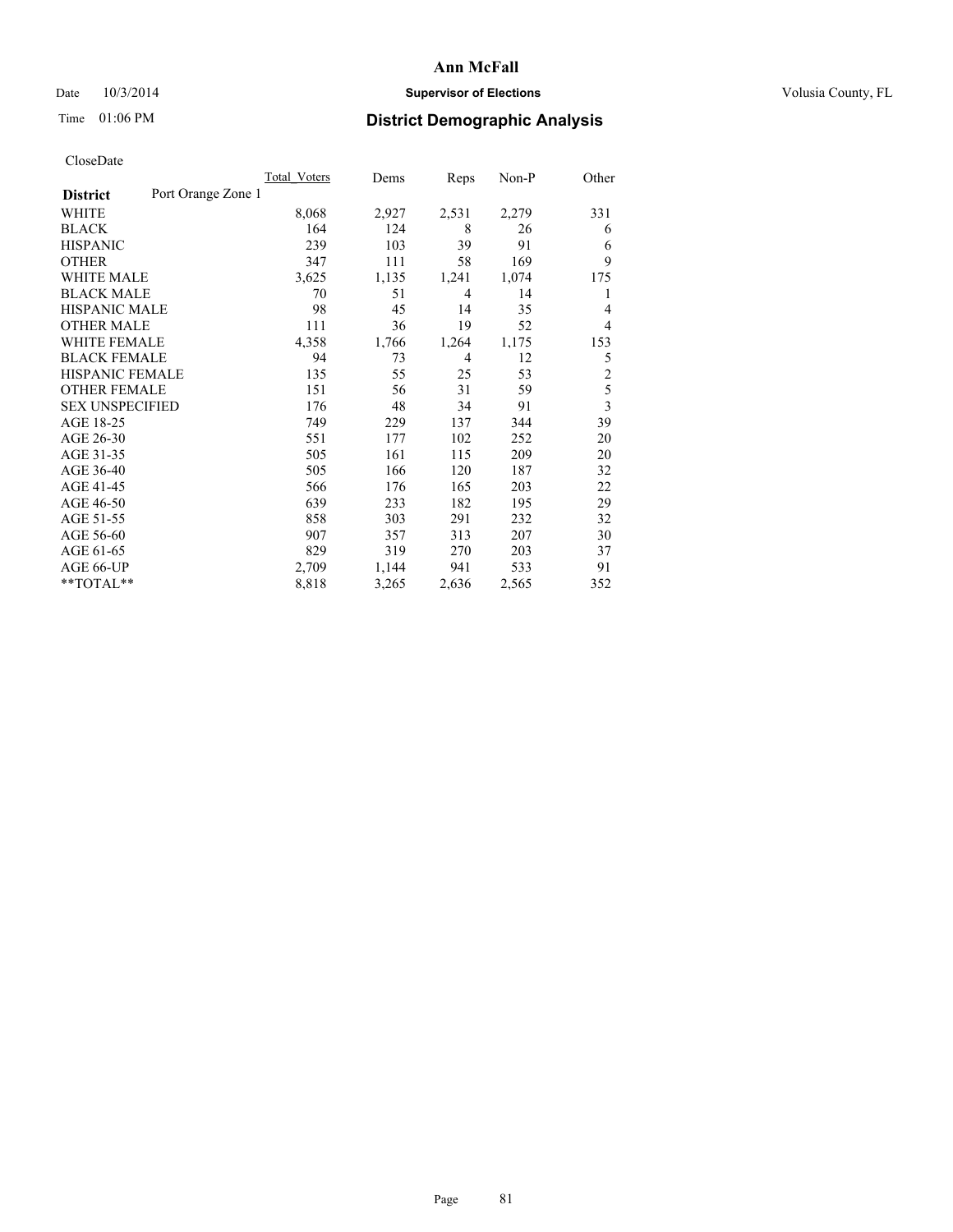## Date  $10/3/2014$  **Supervisor of Elections Supervisor of Elections** Volusia County, FL

## Time 01:06 PM **District Demographic Analysis**

| <b>Total Voters</b> | Dems               | Reps  | Non-P | Other          |
|---------------------|--------------------|-------|-------|----------------|
|                     |                    |       |       |                |
| 8,103               | 2,741              | 2,920 | 2,108 | 334            |
| 391                 | 298                | 15    | 71    | 7              |
| 277                 | 111                | 56    | 101   | 9              |
| 481                 | 149                | 101   | 221   | 10             |
| 3,675               | 1,078              | 1,409 | 1,022 | 166            |
| 138                 | 100                | 6     | 28    | 4              |
| 139                 | 49                 | 35    | 49    | 6              |
| 192                 | 53                 | 41    | 91    | 7              |
| 4,339               | 1,633              | 1,482 | 1,062 | 162            |
| 249                 | 194                | 9     | 43    | 3              |
| 135                 | 62                 | 20    | 50    | 3              |
| 196                 | 75                 | 44    | 75    | $\overline{c}$ |
| 189                 | 55                 | 46    | 81    | 7              |
| 796                 | 241                | 194   | 327   | 34             |
| 677                 | 216                | 173   | 257   | 31             |
| 599                 | 189                | 157   | 226   | 27             |
| 495                 | 148                | 162   | 169   | 16             |
| 538                 | 174                | 191   | 146   | 27             |
| 678                 | 222                | 242   | 189   | 25             |
| 808                 | 296                | 289   | 200   | 23             |
| 854                 | 308                | 320   | 195   | 31             |
| 858                 | 337                | 290   | 212   | 19             |
| 2,949               | 1,168              | 1,074 | 580   | 127            |
| 9,252               | 3,299              | 3,092 | 2,501 | 360            |
|                     | Port Orange Zone 2 |       |       |                |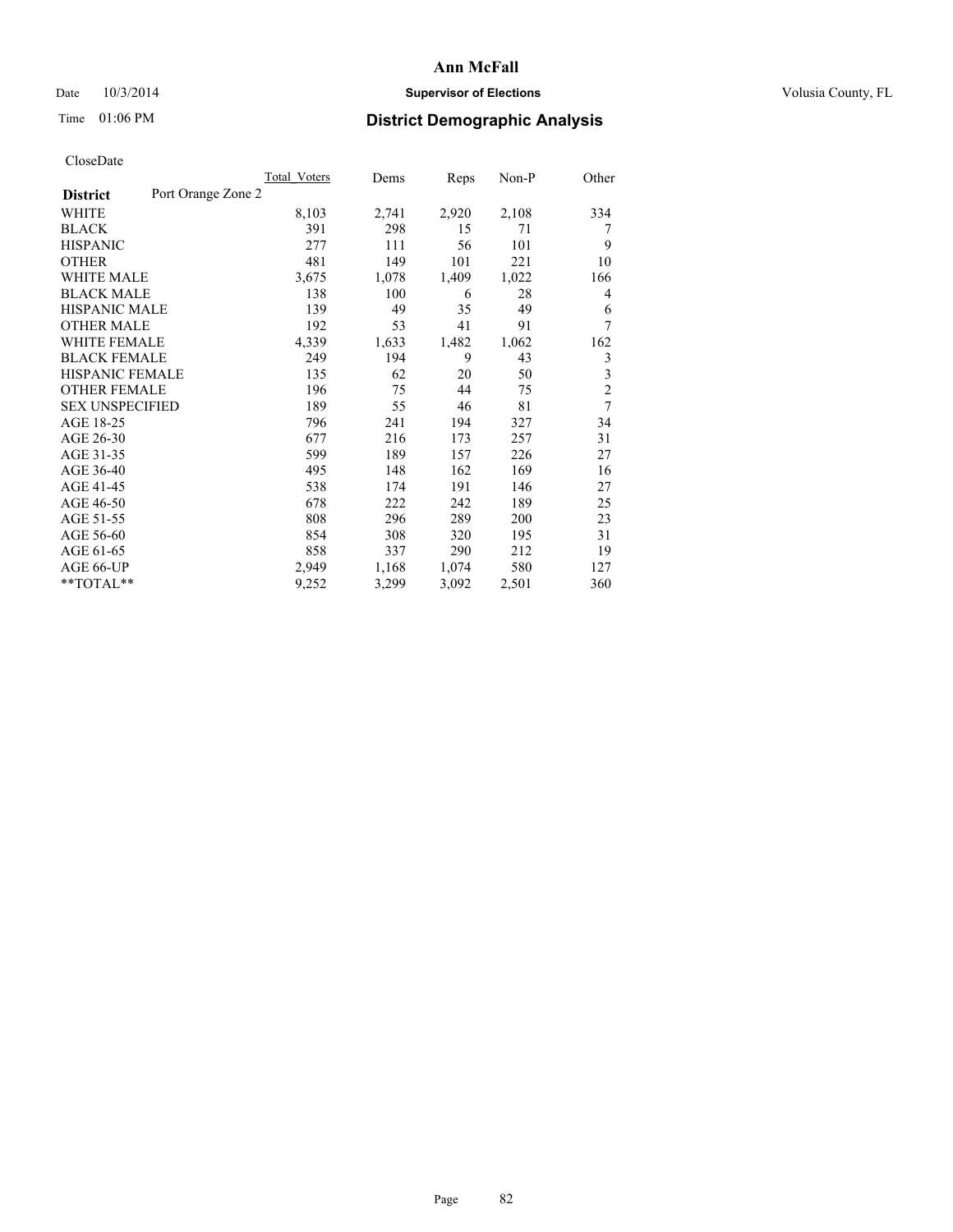## Date  $10/3/2014$  **Supervisor of Elections Supervisor of Elections** Volusia County, FL

# Time 01:06 PM **District Demographic Analysis**

|                        |                    | <b>Total Voters</b> | Dems  | Reps  | Non-P | Other |
|------------------------|--------------------|---------------------|-------|-------|-------|-------|
| <b>District</b>        | Port Orange Zone 3 |                     |       |       |       |       |
| WHITE                  |                    | 9,453               | 2,843 | 3,833 | 2,412 | 365   |
| <b>BLACK</b>           |                    | 320                 | 245   | 13    | 51    | 11    |
| <b>HISPANIC</b>        |                    | 281                 | 105   | 53    | 111   | 12    |
| <b>OTHER</b>           |                    | 511                 | 142   | 134   | 215   | 20    |
| WHITE MALE             |                    | 4,252               | 1,130 | 1,790 | 1,135 | 197   |
| <b>BLACK MALE</b>      |                    | 151                 | 108   | 7     | 30    | 6     |
| <b>HISPANIC MALE</b>   |                    | 124                 | 42    | 23    | 52    | 7     |
| <b>OTHER MALE</b>      |                    | 186                 | 54    | 51    | 68    | 13    |
| WHITE FEMALE           |                    | 5,101               | 1,686 | 2,004 | 1,248 | 163   |
| <b>BLACK FEMALE</b>    |                    | 165                 | 134   | 5     | 21    | 5     |
| HISPANIC FEMALE        |                    | 150                 | 61    | 28    | 56    | 5     |
| <b>OTHER FEMALE</b>    |                    | 213                 | 66    | 60    | 82    | 5     |
| <b>SEX UNSPECIFIED</b> |                    | 223                 | 54    | 65    | 97    | 7     |
| AGE 18-25              |                    | 846                 | 226   | 255   | 333   | 32    |
| AGE 26-30              |                    | 730                 | 222   | 217   | 271   | 20    |
| AGE 31-35              |                    | 669                 | 194   | 217   | 234   | 24    |
| AGE 36-40              |                    | 558                 | 167   | 197   | 168   | 26    |
| AGE 41-45              |                    | 697                 | 216   | 245   | 217   | 19    |
| AGE 46-50              |                    | 747                 | 213   | 311   | 203   | 20    |
| AGE 51-55              |                    | 916                 | 267   | 388   | 239   | 22    |
| AGE 56-60              |                    | 898                 | 316   | 348   | 199   | 35    |
| AGE 61-65              |                    | 918                 | 329   | 351   | 203   | 35    |
| AGE 66-UP              |                    | 3,586               | 1,185 | 1,504 | 722   | 175   |
| **TOTAL**              |                    | 10,565              | 3,335 | 4,033 | 2,789 | 408   |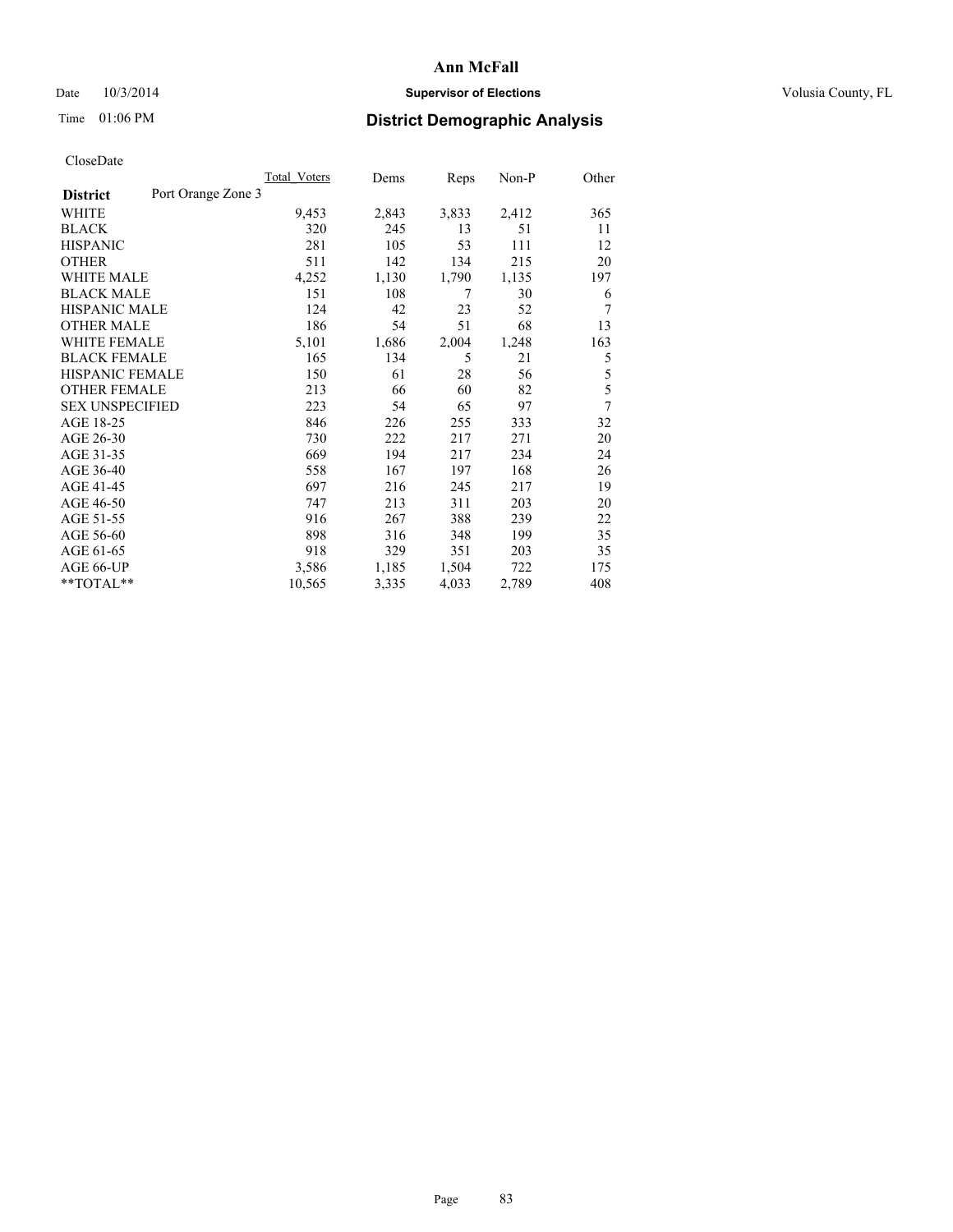## Date  $10/3/2014$  **Supervisor of Elections Supervisor of Elections** Volusia County, FL

## Time 01:06 PM **District Demographic Analysis**

|                        |                    | <b>Total Voters</b> | Dems  | Reps  | Non-P | Other |
|------------------------|--------------------|---------------------|-------|-------|-------|-------|
| <b>District</b>        | Port Orange Zone 4 |                     |       |       |       |       |
| WHITE                  |                    | 9,157               | 2,702 | 3,949 | 2,192 | 314   |
| <b>BLACK</b>           |                    | 255                 | 184   | 21    | 49    | 1     |
| <b>HISPANIC</b>        |                    | 281                 | 102   | 81    | 90    | 8     |
| <b>OTHER</b>           |                    | 527                 | 175   | 116   | 225   | 11    |
| WHITE MALE             |                    | 4,306               | 1,107 | 1,951 | 1,071 | 177   |
| <b>BLACK MALE</b>      |                    | 122                 | 80    | 17    | 25    | 0     |
| <b>HISPANIC MALE</b>   |                    | 130                 | 43    | 37    | 43    | 7     |
| <b>OTHER MALE</b>      |                    | 208                 | 66    | 52    | 83    | 7     |
| WHITE FEMALE           |                    | 4,761               | 1,576 | 1,961 | 1,090 | 134   |
| <b>BLACK FEMALE</b>    |                    | 128                 | 102   | 4     | 21    | 1     |
| HISPANIC FEMALE        |                    | 148                 | 59    | 42    | 46    | 1     |
| <b>OTHER FEMALE</b>    |                    | 227                 | 89    | 48    | 86    | 4     |
| <b>SEX UNSPECIFIED</b> |                    | 190                 | 41    | 55    | 91    | 3     |
| AGE 18-25              |                    | 976                 | 246   | 290   | 400   | 40    |
| AGE 26-30              |                    | 539                 | 183   | 167   | 170   | 19    |
| AGE 31-35              |                    | 575                 | 164   | 189   | 195   | 27    |
| AGE 36-40              |                    | 671                 | 176   | 259   | 215   | 21    |
| AGE 41-45              |                    | 885                 | 243   | 360   | 259   | 23    |
| AGE 46-50              |                    | 873                 | 240   | 377   | 228   | 28    |
| AGE 51-55              |                    | 1,086               | 301   | 513   | 240   | 32    |
| AGE 56-60              |                    | 1,008               | 339   | 460   | 186   | 23    |
| AGE 61-65              |                    | 1,034               | 379   | 416   | 204   | 35    |
| AGE 66-UP              |                    | 2,573               | 892   | 1,136 | 459   | 86    |
| **TOTAL**              |                    | 10,220              | 3,163 | 4,167 | 2,556 | 334   |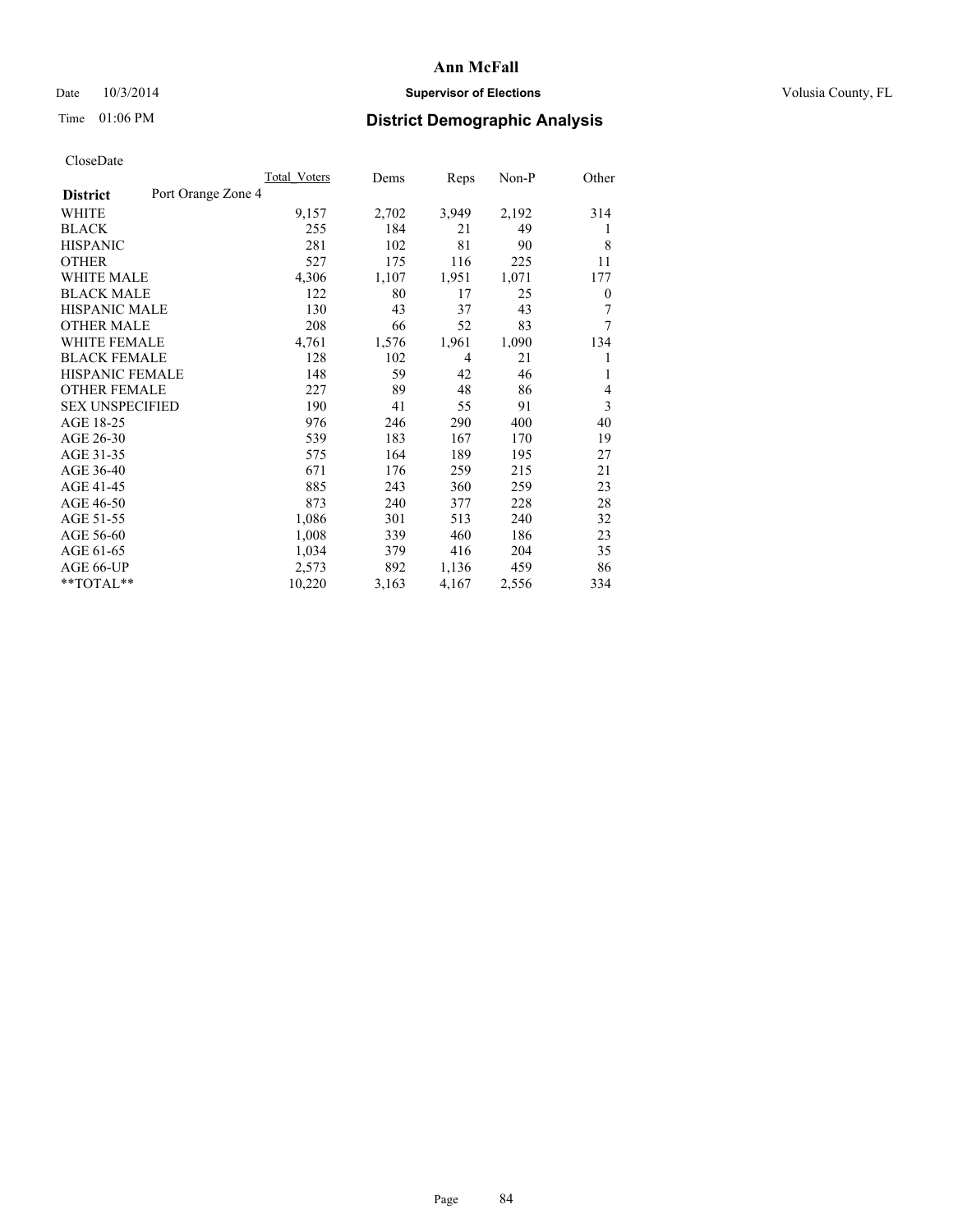## Date  $10/3/2014$  **Supervisor of Elections Supervisor of Elections** Volusia County, FL

# Time 01:06 PM **District Demographic Analysis**

|                        |               | <b>Total Voters</b> | Dems  | Reps  | Non-P | Other          |
|------------------------|---------------|---------------------|-------|-------|-------|----------------|
| <b>District</b>        | South Daytona |                     |       |       |       |                |
| WHITE                  |               | 6,559               | 2,442 | 2,244 | 1,648 | 225            |
| <b>BLACK</b>           |               | 607                 | 483   | 20    | 99    | 5              |
| <b>HISPANIC</b>        |               | 186                 | 90    | 32    | 57    | 7              |
| <b>OTHER</b>           |               | 353                 | 124   | 63    | 160   | 6              |
| WHITE MALE             |               | 3,025               | 978   | 1,110 | 799   | 138            |
| <b>BLACK MALE</b>      |               | 236                 | 182   | 7     | 44    | 3              |
| <b>HISPANIC MALE</b>   |               | 95                  | 39    | 19    | 33    | 4              |
| <b>OTHER MALE</b>      |               | 108                 | 40    | 19    | 47    | $\overline{2}$ |
| WHITE FEMALE           |               | 3,496               | 1,449 | 1,123 | 837   | 87             |
| <b>BLACK FEMALE</b>    |               | 359                 | 292   | 12    | 53    | 2              |
| <b>HISPANIC FEMALE</b> |               | 86                  | 47    | 13    | 23    | 3              |
| <b>OTHER FEMALE</b>    |               | 155                 | 65    | 31    | 55    | 4              |
| <b>SEX UNSPECIFIED</b> |               | 145                 | 47    | 25    | 73    | $\mathbf{0}$   |
| AGE 18-25              |               | 700                 | 245   | 164   | 271   | 20             |
| AGE 26-30              |               | 551                 | 206   | 138   | 187   | 20             |
| AGE 31-35              |               | 493                 | 196   | 99    | 179   | 19             |
| AGE 36-40              |               | 405                 | 151   | 110   | 126   | 18             |
| AGE 41-45              |               | 532                 | 210   | 158   | 151   | 13             |
| AGE 46-50              |               | 649                 | 230   | 231   | 171   | 17             |
| AGE 51-55              |               | 779                 | 305   | 257   | 197   | 20             |
| AGE 56-60              |               | 797                 | 346   | 258   | 168   | 25             |
| AGE 61-65              |               | 764                 | 328   | 244   | 165   | 27             |
| AGE 66-UP              |               | 2,035               | 922   | 700   | 349   | 64             |
| **TOTAL**              |               | 7,705               | 3,139 | 2,359 | 1,964 | 243            |